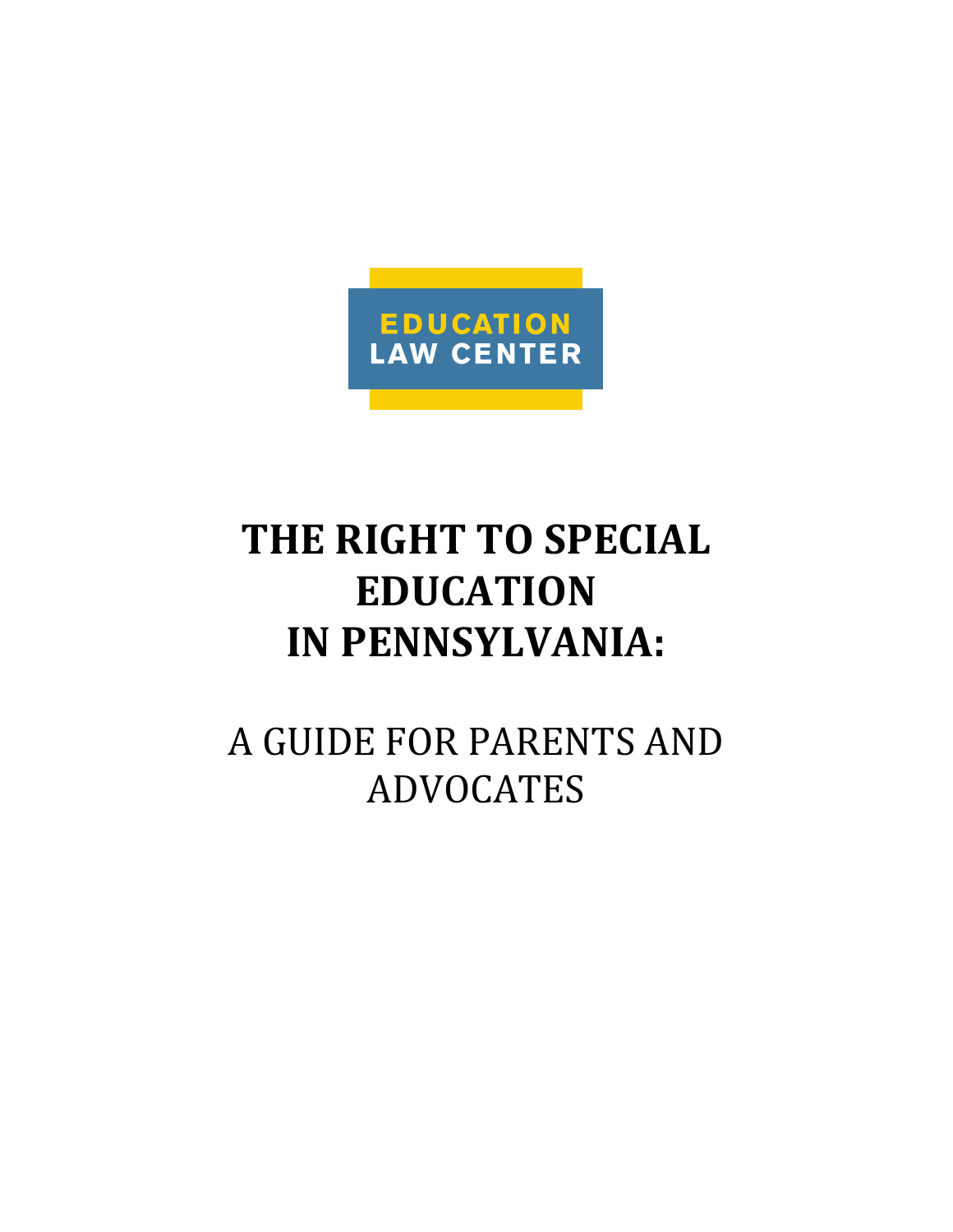### **Key Timelines in the School-Age Special Education System**

60 Calendar Days (minus summers) to Evaluate: A school district has **60 calendar days** (excluding the summer months) from the date a child's parent signs a Permission to Evaluate (PTE)-Consent Form to evaluate the child and issue an Evaluation Report (ER). If a parent writes a letter to the school requesting an evaluation, the school must then make the Permission to Evaluate-Consent Form "readily available." If the parent orally requests an evaluation, the school must provide the parent with a form to put her request in writing within **10 calendar days** of the oral request.

Evaluation Report Given to Parents 10 School Days Before IEP Team Meeting: The school district must provide the parents with a copy of the Evaluation Report at least **10 school days** before the Team meets to develop the child's special education program. Parents can waive this requirement in writing.

IEP Team Meets Within 30 Calendar Days: If the child is found to be eligible for special education services, a Team (which includes, at minimum, the child's parents, a special education teacher, an administrator, and, in most cases, a regular education teacher) must meet to develop the child's Individualized Education Program (IEP) within **30 calendar days**. The IEP is the written document that is the "contract" between the parents and the school. It lists the child's goals and the services the school will provide to the child to help meet those goals.

School Implements IEP Within 10 School Days: After the IEP Team meets and develops the IEP, the school must start to provide all the services included in the IEP no later than **10 school days** after its completion.

IEP Must Be In Effect at Beginning of Each School Year: The school must make sure that every child who gets special education services has an IEP in place at the beginning of each school year.

Extended School Year Determination Made by February 28<sup>th</sup> for Children with Severe Disabilities: The IEP Team must meet by **February 28th** of each school year to determine a child's need for Extended School Year (ESY) services over the summer months or at other times when school would not usually be in session for children with severe disabilities (such as children with autism, serious emotional disturbance, severe mental retardation, and severe multiple disabilities). For children with less severe disabilities, the IEP Team must make a determination about a child's eligibility for ESY services each year in a "timely manner."

IEP Must Be Reviewed at Least Once a Year: The child's IEP Team must review the IEP at least annually. The IEP can be reviewed more often than once a year, and any IEP Team member (which includes the parents) can request a meeting at any time.

Reevaluation Occurs At Least Every Three Years (Two Years for Children with Mental Retardation): Children who are eligible for special education services must be reevaluated at least **once every three (3) years**, or sooner if necessary. Parents can be asked to waive the three-year reevaluation, but parents should think very carefully before doing so. **Children with mental retardation must** be reevaluated at least **once every two (2) years.**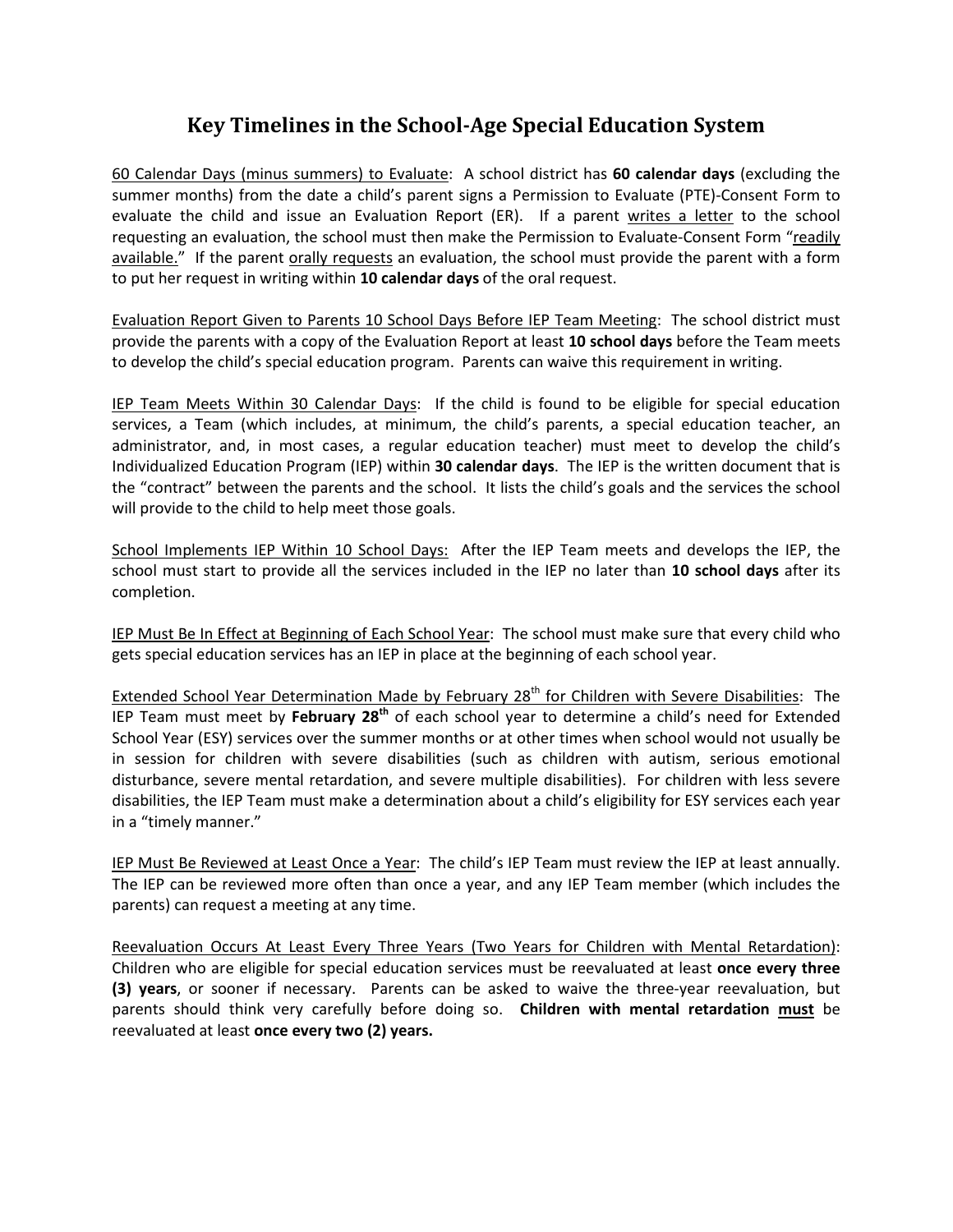**Acknowledgements:** This new version of the Guide was necessary to update resource links and provide a new table of contents. All of the other material in the Guide remains unchanged from the 2009A version.

Attorneys Jennifer Lowman and Kelly Darr authored the 2009A Guide. Attorney Hallam Roth provided 2014 updates to the Guide's resource links. Additional thanks goes to Samantha Osaki for her 2014 update of the table of contents.

The late Ellen Mancuso deserves special recognition for her invaluable contributions to this Guide over the years.

*Initial production of this booklet was made possible, in part, by grants from the Disability Rights Network of Pennsylvania, with funding from the U.S. Dept. of Health and Human Services and from the U.S. Dept. of Education under the Protection and Advocacy for Individual Rights Act, P.L. 102-569; the Administration on Developmental Disabilities under the Developmental Disabilities Assistance and Bill of Rights Act, P.L. 101-496; and the Substance Abuse and Mental Health Services Administration under the Protection and Advocacy for Mentally Ill Individuals Act, P.L. 99-319.*

*The contents are solely the responsibility of the Education Law Center and do not necessarily represent the views of the U.S. Department of Health and Human Services or the U.S. Department of Education.*

#### **EDUCATION LAW CENTER-PA**

1315 Walnut Street, Suite 400 Philadelphia, PA 19107-4717

429 Fourth Avenue, Suite 702 Pittsburgh, PA 15219

> Phone: 215-238-6970 Fax: 215-772-3125

**website: [http://www.elc-pa.org](http://www.elc-pa.org/)**

#### **© 2016 – EDUCATION LAW CENTER-PA ALL RIGHTS RESERVED**

*The Education Law Center-PA is a non-profit legal advocacy and educational organization, dedicated to ensuring that all of Pennsylvania's children have access to a quality public education.*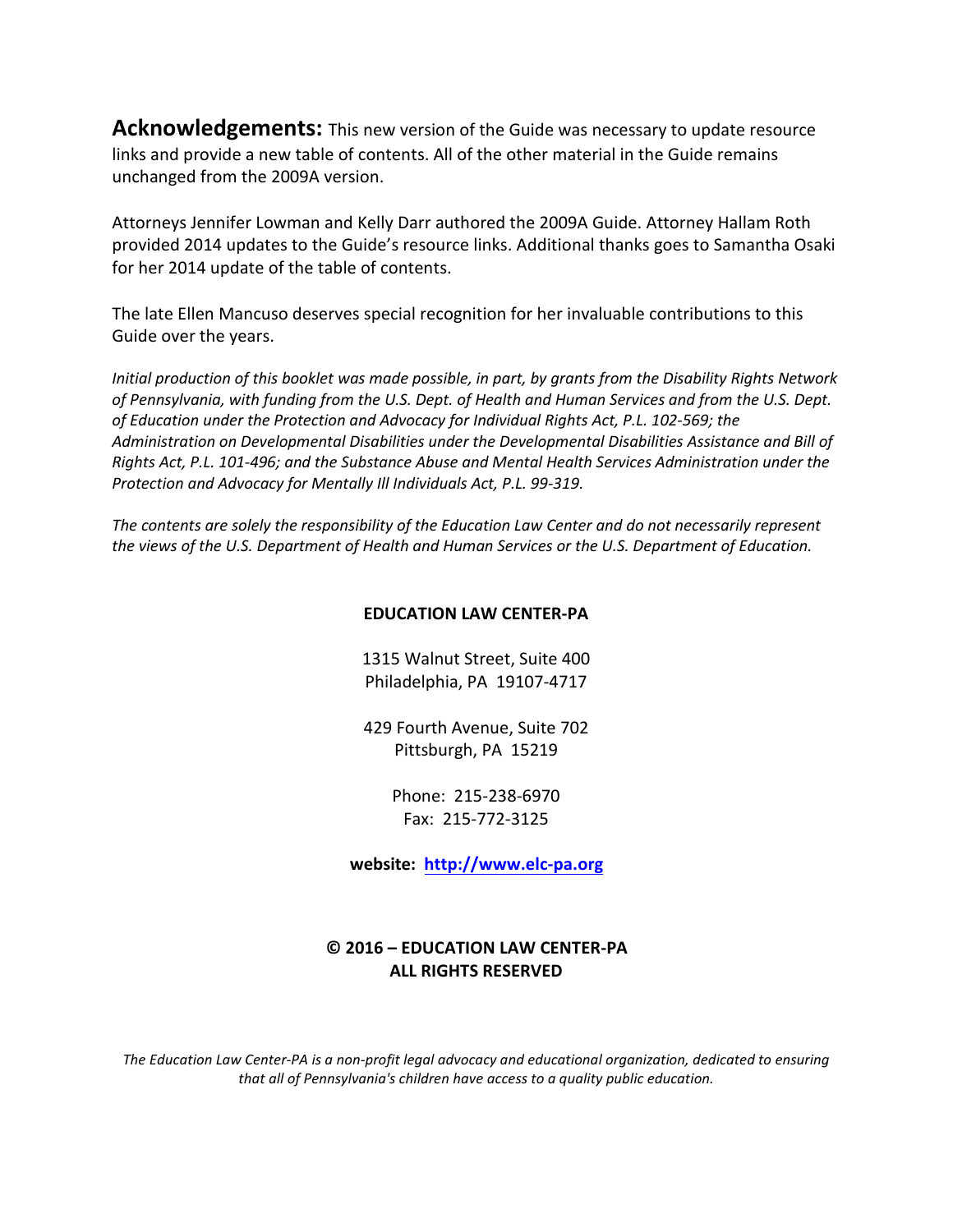### **Table of Contents**

### **CHAPTER 1**

| OTHER WAYS TO GET A CHILD HELP IN SCHOOL BESIDES SPECIAL EDUCATION  4 |  |
|-----------------------------------------------------------------------|--|
|                                                                       |  |
|                                                                       |  |

### **CHAPTER 2**

| THE RIGHT TO A FREE APROPRIATE PUBLIC EDUCATION: AN OVERVIEW 8 |  |
|----------------------------------------------------------------|--|
|                                                                |  |
|                                                                |  |
|                                                                |  |
|                                                                |  |
|                                                                |  |
|                                                                |  |

| DOES MY SCHOOL DISTRICT HAVE A DUTY TO FIND OUT IF MY CHILD HAS A DISABILITY EVEN IF I        |  |
|-----------------------------------------------------------------------------------------------|--|
|                                                                                               |  |
|                                                                                               |  |
|                                                                                               |  |
|                                                                                               |  |
|                                                                                               |  |
|                                                                                               |  |
|                                                                                               |  |
| WHAT HAPPENS IF THE CHILD MOVES TO ANOTHER SCHOOL DISTRICT BEFORE THE INITIAL EVALUATION      |  |
|                                                                                               |  |
|                                                                                               |  |
|                                                                                               |  |
|                                                                                               |  |
|                                                                                               |  |
|                                                                                               |  |
|                                                                                               |  |
| IS THE EVALUATION PROCESS DIFFERENT IF IT IS SUSPECTED THAT MY CHILD HAS A "SPECIFIC LEARNING |  |
|                                                                                               |  |
|                                                                                               |  |
|                                                                                               |  |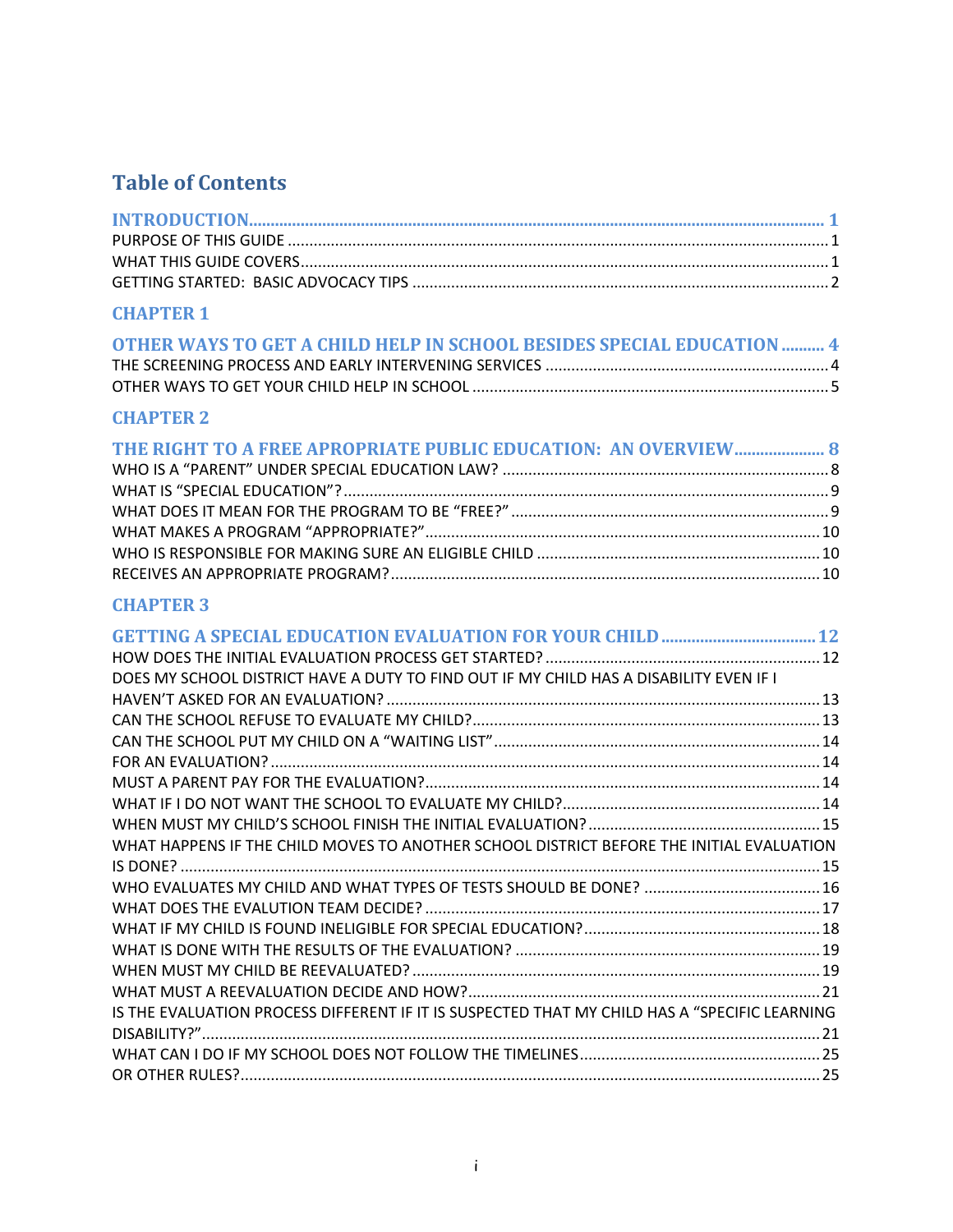### **CHAPTER 4**

| <b>GETTING YOUR CHILD AN INDEPENDENT EDUCATIONAL EVALUATION  26</b>                   |  |
|---------------------------------------------------------------------------------------|--|
|                                                                                       |  |
| WHEN IS IT A GOOD IDEA TO GET AN INDEPENDENT EDUCATIONAL EVALUATION FOR YOUR CHILD?26 |  |
|                                                                                       |  |
| DOES MY SCHOOL HAVE TO PAY FOR THE INDEPENDENT EDUCATIONAL EVALUATION? 27             |  |
|                                                                                       |  |
|                                                                                       |  |
| HOW DO I REQUEST THAT THE SCHOOL PAY FOR MY CHILD'S INDEPENDENT EDUCATIONAL           |  |
|                                                                                       |  |

### **CHAPTER 5**

| WHAT STEPS MUST THE SCHOOL DISTRICT OR CHARTER SCHOOL TAKE TO MAKE SURE THAT THE       |     |
|----------------------------------------------------------------------------------------|-----|
|                                                                                        |     |
|                                                                                        |     |
|                                                                                        |     |
|                                                                                        |     |
|                                                                                        |     |
|                                                                                        |     |
|                                                                                        |     |
|                                                                                        |     |
|                                                                                        |     |
| WHAT HAPPENS IF MY FAMILY MOVES TO A NEW DISTRICT OR MY CHILD DECIDES TO ENROLL IN (OR |     |
|                                                                                        | .47 |
|                                                                                        |     |

### **CHAPTER 6**

| <b>POSITIVE BEHAVIOR SUPPORT AND LIMITATIONS ON THE USE OF RESTRAINTS 50</b> |  |
|------------------------------------------------------------------------------|--|
|                                                                              |  |
|                                                                              |  |
|                                                                              |  |

| <b>DECIDING WHERE YOUR CHILD WILL GET SERVICES: THE PLACEMENT DECISION54</b>   |  |
|--------------------------------------------------------------------------------|--|
|                                                                                |  |
|                                                                                |  |
|                                                                                |  |
| HOW DOES THE IEP TEAM DECIDE THE "LEAST RESTRICTIVE" PLACEMENT FOR MY CHILD?56 |  |
|                                                                                |  |
|                                                                                |  |
|                                                                                |  |
|                                                                                |  |
|                                                                                |  |
|                                                                                |  |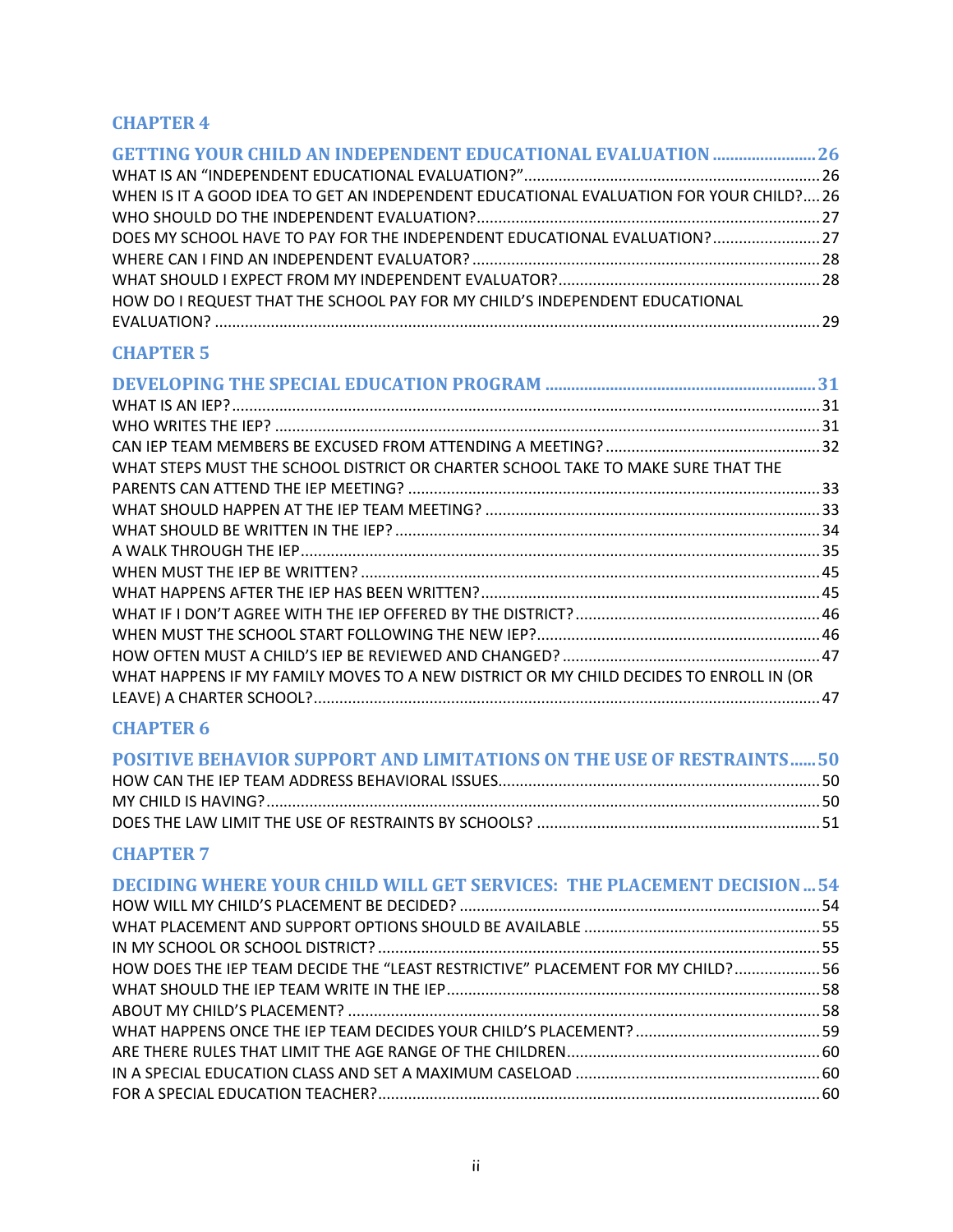ARE THERE ANY REQUIREMENTS FOR SPECIAL EDUCATION CLASSROOM SPACE AND LOCATION? .........61

#### **CHAPTER 8**

| ARE THERE OTHER WAYS THAT A SCHOOL CAN SEND MY CHILD TO (OR FORCE MY CHILD TO STAY IN) AN |  |
|-------------------------------------------------------------------------------------------|--|
|                                                                                           |  |
| IF MY CHILD HAS BEEN SUSPENDED, EXPELLED, OR TRANSFERRED TO ANOTHER EDUCATIONAL           |  |
|                                                                                           |  |
| WHAT IF I THINK MY CHILD HAS A DISABILITY, BUT SHE DOES NOT HAVE AN IEP? 68               |  |
|                                                                                           |  |
| DO THE SAME RULES APPLY WHEN A CHILD IS "SUSPENDED" FROM THE SCHOOL BUS OR IS PLACED IN   |  |
|                                                                                           |  |
|                                                                                           |  |
| WHAT HAPPENS IF THE PARENT CANNOT REACH AGREEMENT WITH SCHOOL OFFICIALS ABOUT             |  |
|                                                                                           |  |

#### **CHAPTER 9**

| RECEIVING NOTICE FROM YOUR SCHOOL: NOREP/PWN AND THE PROCEDURAL |  |
|-----------------------------------------------------------------|--|
|                                                                 |  |
|                                                                 |  |
|                                                                 |  |
|                                                                 |  |
|                                                                 |  |
|                                                                 |  |

### **CHAPTER 10**

| WHAT MUST THE SCHOOL DO BEFORE IT CAN END MY CHILD'S SPECIAL EDUCATION SERVICES? 76 |  |
|-------------------------------------------------------------------------------------|--|
| CAN I TAKE MY CHILD OUT OF SPECIAL EDUCATION AND RETURN HER TO REGULAR EDUCATION?77 |  |
|                                                                                     |  |

### **CHAPTER 11**

|--|--|--|

| WHAT IF I'VE FOLLOWED THESE SUGGESTIONS AND THERE ARE STILL PROBLEMS WITH MY CHILD'S IEP |  |
|------------------------------------------------------------------------------------------|--|
|                                                                                          |  |
|                                                                                          |  |
|                                                                                          |  |
|                                                                                          |  |
|                                                                                          |  |
|                                                                                          |  |
|                                                                                          |  |
|                                                                                          |  |
| WHAT INFORMATION MUST A SPECIAL EDUCATION HEARING REQUEST CONTAIN?  87                   |  |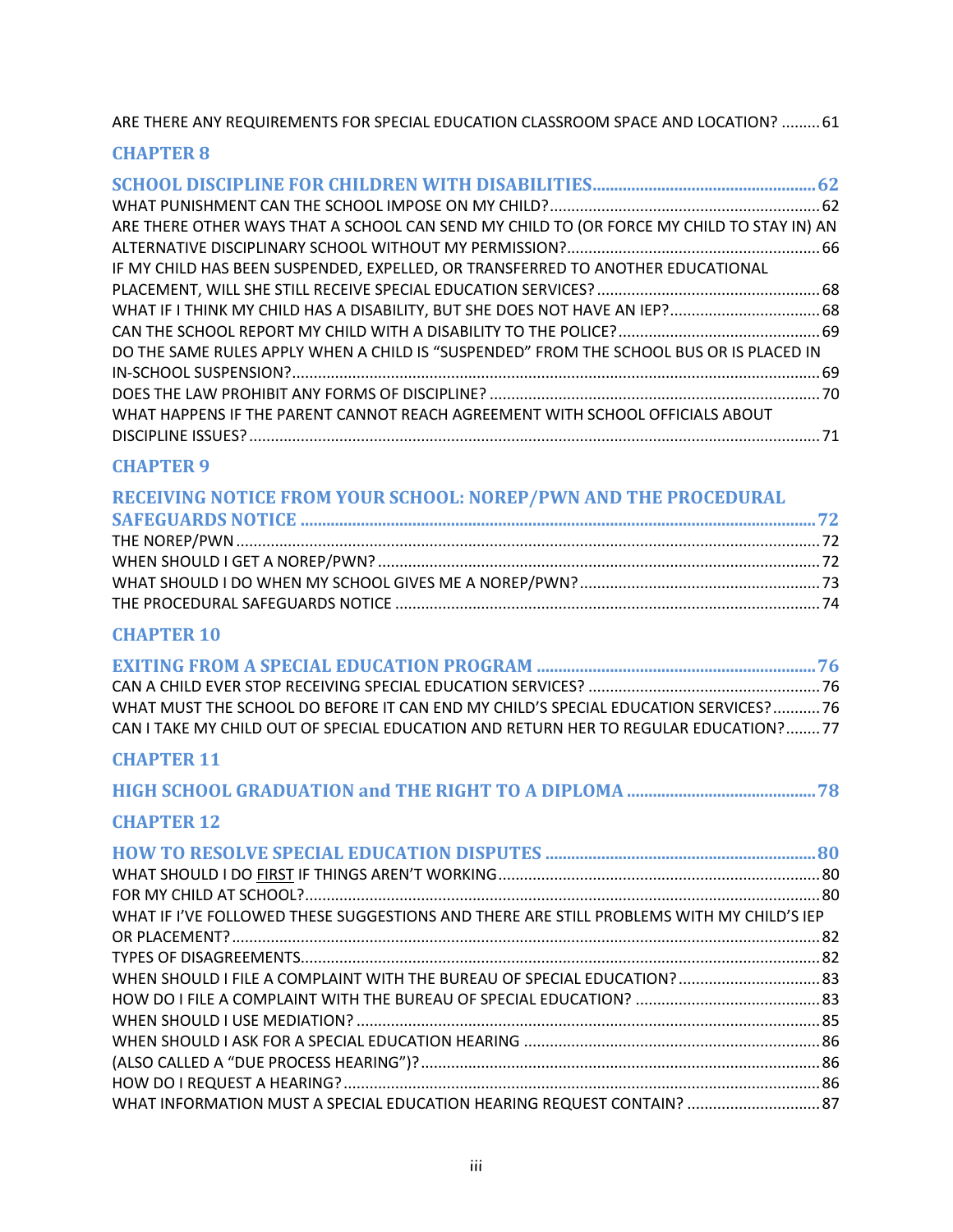| WHAT HAPPENS AFTER THE HEARING REQUEST AND THE SCHOOL DISTRICT'S RESPONSE? 89 |  |
|-------------------------------------------------------------------------------|--|
|                                                                               |  |
|                                                                               |  |
|                                                                               |  |
|                                                                               |  |
|                                                                               |  |
|                                                                               |  |
|                                                                               |  |

| <b>APPENDIX 1</b>                                                    |
|----------------------------------------------------------------------|
|                                                                      |
| <b>APPENDIX 2</b>                                                    |
| SAMPLE LETTER REQUESTING AN INITIAL SPECIAL EDUCATION EVALUATION 103 |
| <b>APPENDIX 3</b>                                                    |
|                                                                      |
| <b>APPENDIX 4</b>                                                    |
| SAMPLE LETTER REQUESTING AN INDEPENDENT EDUCATIONAL EVALUATION 105   |
| <b>APPENDIX 5</b>                                                    |
|                                                                      |
| <b>APPENDIX 6</b>                                                    |
| SAMPLE LETTER REQUESTING A SPECIAL EDUCATION DUE PROCESS HEARING 107 |
| <b>APPENDIX 7</b>                                                    |
|                                                                      |
| <b>APPENDIX 8</b>                                                    |
|                                                                      |
| <b>APPENDIX 9</b>                                                    |
|                                                                      |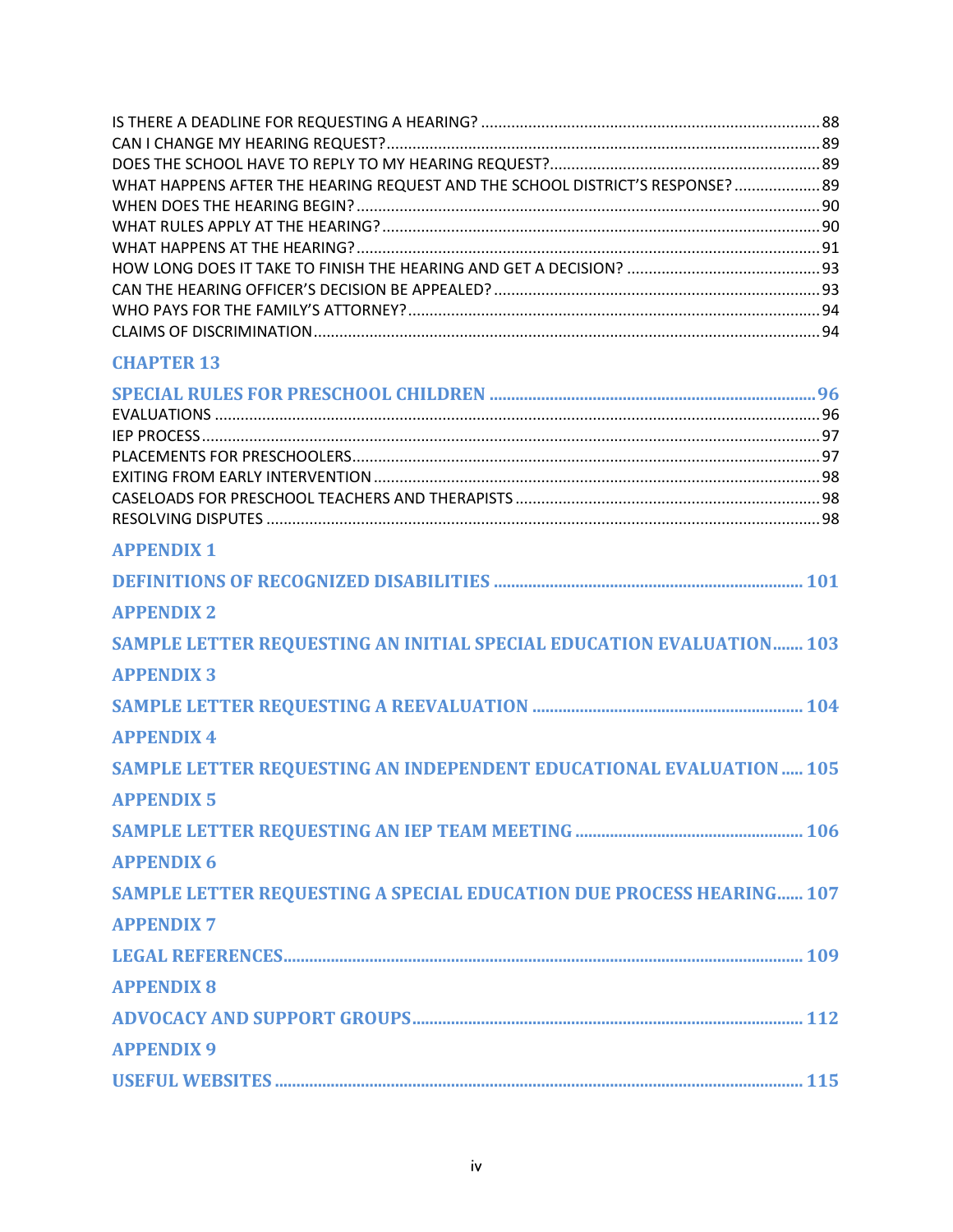**APPENDIX 10**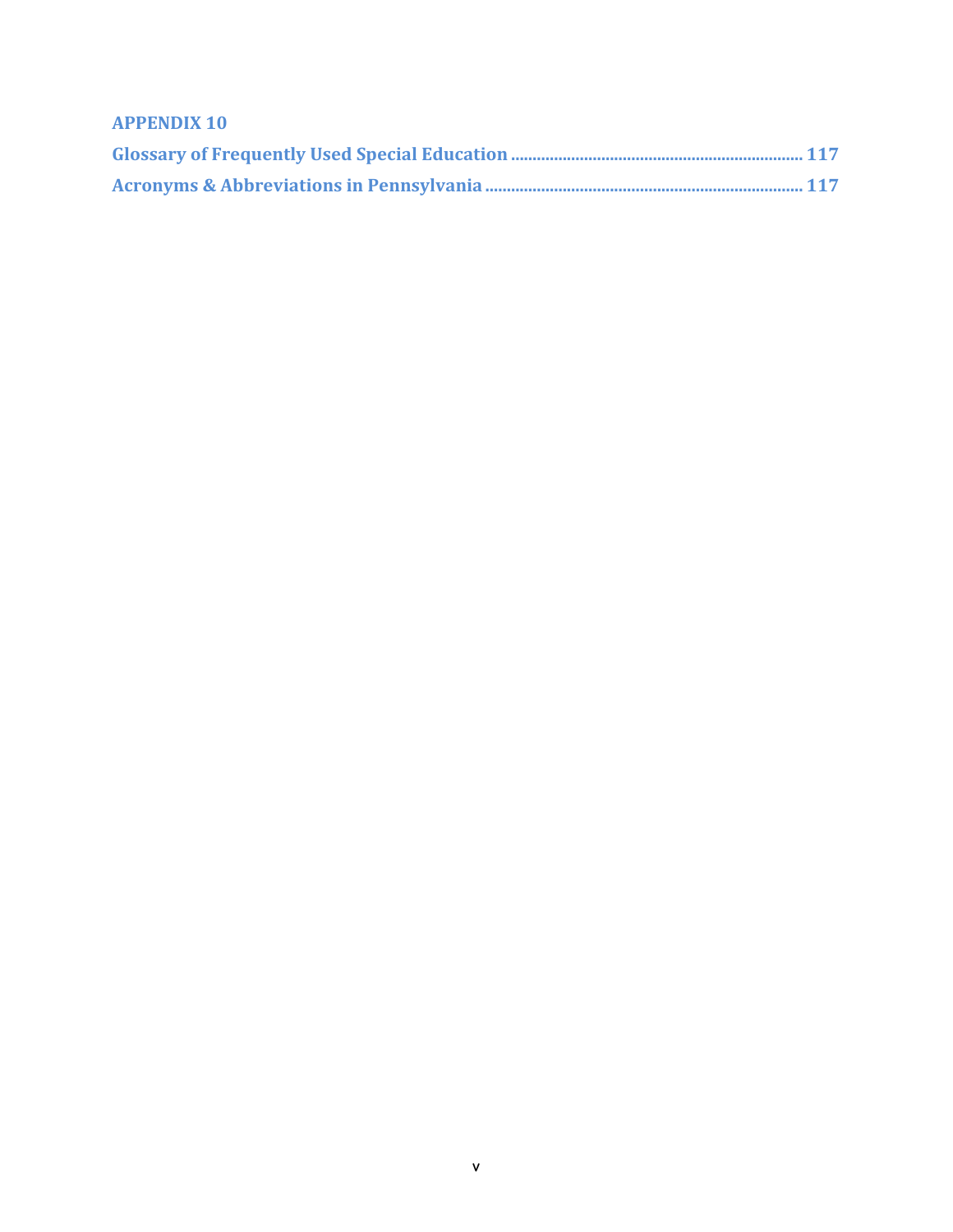### **INTRODUCTION**

#### **PURPOSE OF THIS GUIDE**

<span id="page-8-0"></span>Children with disabilities can do great things in school and in life when they get the right supports and services. This Guide is meant to help you – the parent – learn how the system designed to educate children with disabilities (called special education) works in Pennsylvania and how you can make it work for your child. No one knows your child like you do. The law makes it clear that your knowledge of your child and your opinions about your child's educational needs are important and must be considered by school officials.

Special education is an educational program designed to meet the particular needs of a child with a disability at no cost to the parents. State and federal laws provide special protections for children with disabilities in public school and require that certain services and supports be available to help your child succeed in school.

#### **WHAT THIS GUIDE COVERS**

This Guide describes the legal rules for special education and early intervention programs in Pennsylvania **for children from ages three until 21**. (ELC has a separate manual called *The Right to Early Intervention for Infants and Toddlers and Their Families in Pennsylvania: A Handbook for Parents* that sets out the rules for children with disabilities under age three. This Guide can be downloaded for free at [www.elc-pa.org.](http://www.elc-pa.org/)) This edition of this Guide incorporates changes made to Pennsylvania's special education regulations on July 1, 2008 as well as changes made to the federal special education law (called the **Individuals with Disabilities Education Act** or **IDEA**) in 2004 and 2006. The Appendix to this Guide provides references to all the relevant laws that apply to children with disabilities in public school (see "Legal References" in Appendix 9 of this Guide).

The rules discussed in this Guide apply to children who attend **public schools in Pennsylvania**, including **charter schools**. As public schools, charter schools must evaluate and provide services to eligible children with disabilities just like any other public school. ELC has several publications about the rights of children who attend charter schools on its website.

This Guide *does not* address the rights of children with disabilities who attend private schools and who have been placed in those schools by their parents. (However,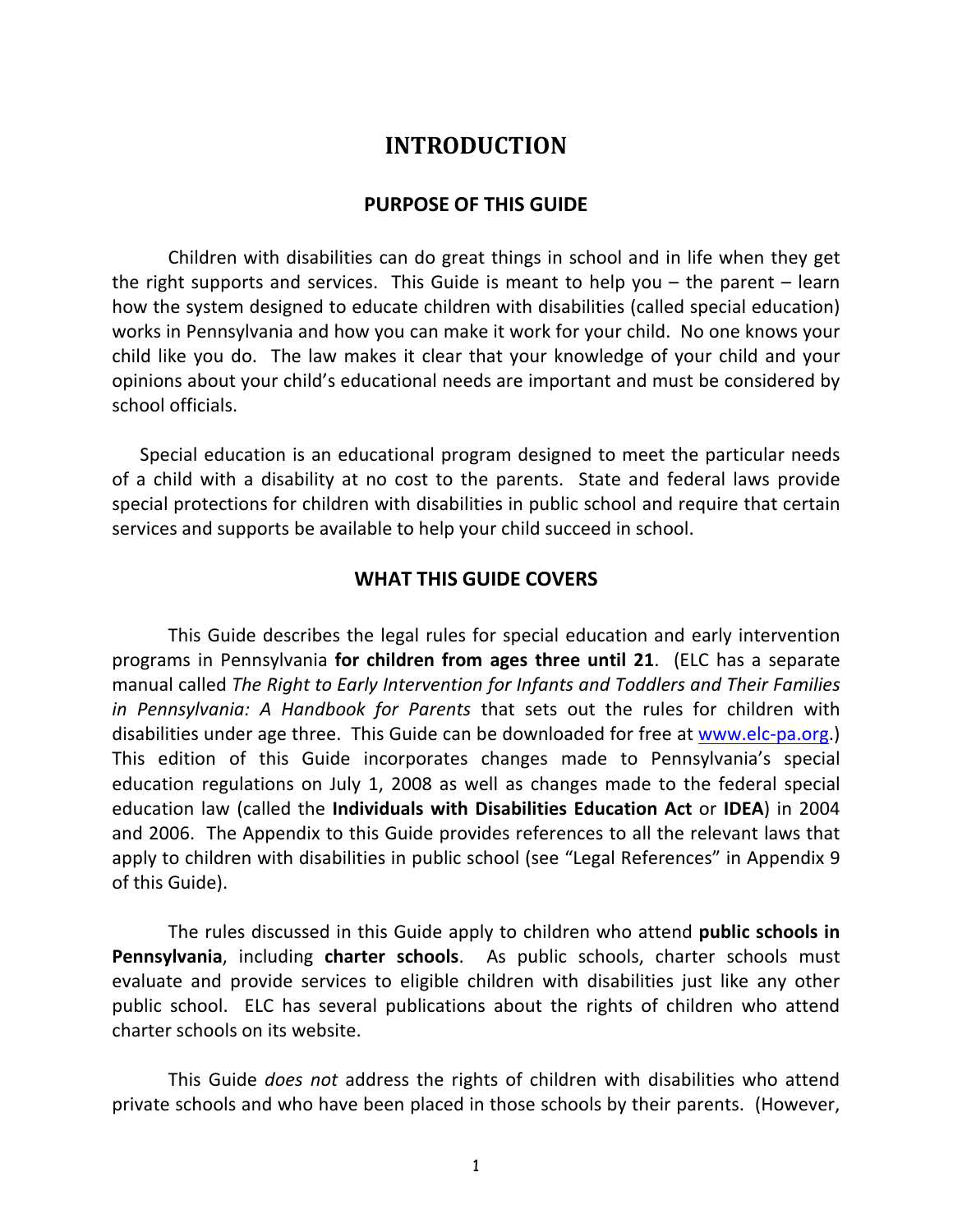all the information in this Guide applies to children with disabilities who have been placed in a private school by a public school. For more information about placement options, see Chapter 7 of this Guide.) Please see our fact sheet entitled *Getting Help for Children with Disabilities in Private Schools* at [www.elc-pa.org](http://www.elc-pa.org/) for guidance about getting support for children with disabilities in private schools.

The authors have made every effort to describe accurately the legal requirements for educating children with disabilities. However, each child's situation is different, and you may still have questions about how the law applies to your child even after you read this Guide. If so, contact the **Disability Rights Network of Pennsylvania** at **800-692- 7443** for advice. You can also contact an attorney of your choice by calling the Pennsylvania Bar Association Lawyer Referral Service at 800-692-7375.

Special education rules can be confusing and overwhelming. **Please know that you are not alone!** There are several statewide and regional organizations that can provide you with support and advice. Many of these organizations also provide free trainings. *These advocacy and support groups are listed in the Appendix at the end of this Guide.* ELC also has many other publications on the legal rights of public school students. Check out our website at [www.elc-pa.org.](http://www.elc-pa.org/)

### **GETTING STARTED: BASIC ADVOCACY TIPS**

- $\triangleright$  Always keep copies of any letters, reports, or other materials you get from or give to school officials. Get organized! Get a three-ring binder and keep all your papers in one place.
- $\triangleright$  Make notes of any conversations you have with school officials, including the date the conversation took place and the person's name and position.
- $\triangleright$  Consider taking a friend, neighbor, or advocate with you to meetings at your child's school. Try not to go alone.
- $\triangleright$  Before you go to a school meeting, prepare for it. Write up a list of issues you want to talk about at the meeting and figure out what type of resolution you would accept.
- $\triangleright$  When you attend school meetings, ask each person at the meeting to tell you their name and position – and keep a record of that information.
- $\triangleright$  If you ask for something and are told "we don't do that" or "we can't do that," ask the school officials for a copy of the written policy, law, or regulation on which they are relying.
- $\triangleright$  Always be polite and respectful, but make sure to ask questions if you don't understand something!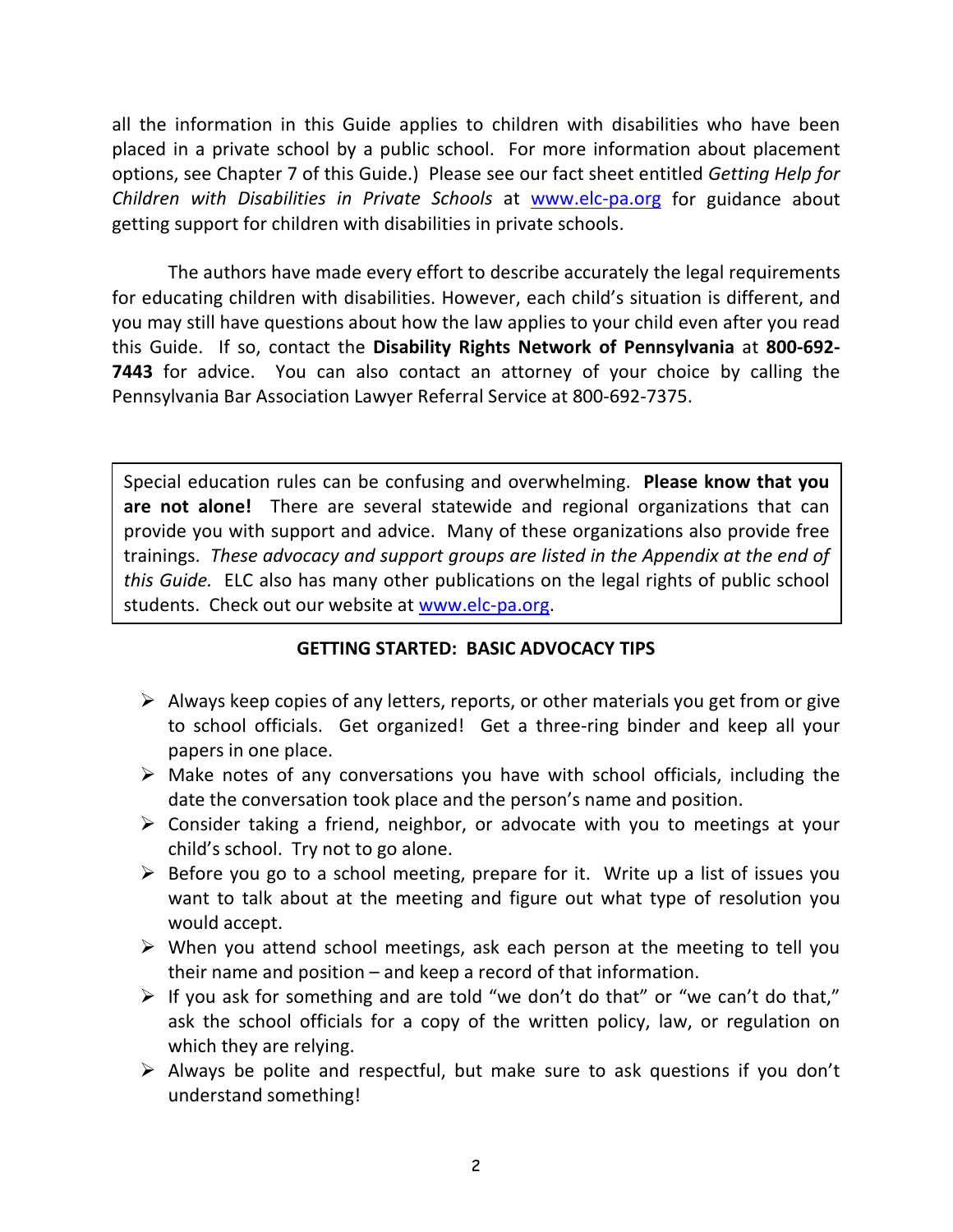- Take a look at the **Pennsylvania Department of Education's (PDE) annotated special education forms**. Each "annotated" form explains what should be included in the form and why. You can find the forms **here.**<sup>[1](#page-10-0)</sup> In particular, the **[annotated IEP](http://www.pattan.net/category/Legal/Forms/Browse/Single/?id=52b1bcd30c1c44aa2a8b456a)[2](#page-10-1)** provides a lot of useful information.
- $\triangleright$  If you need an interpreter at the IEP Team meeting because you don't speak English well or because you are deaf, or you need the school district to send you important notices in another language or in Braille, tell that to the school district.
- $\triangleright$  Don't sign anything that you don't understand. You can always take papers home to read before you sign them.
- $\triangleright$  Follow up with school officials. If a school official has agreed to do something, make sure it gets done. **Be persistent and hang in there!**

<span id="page-10-0"></span><sup>&</sup>lt;sup>1</sup> <http://www.pattan.net/category/Legal/Forms>

<span id="page-10-1"></span><sup>&</sup>lt;sup>2</sup> <http://www.pattan.net/category/Legal/Forms/Browse/Single/?id=52b1bcd30c1c44aa2a8b456a>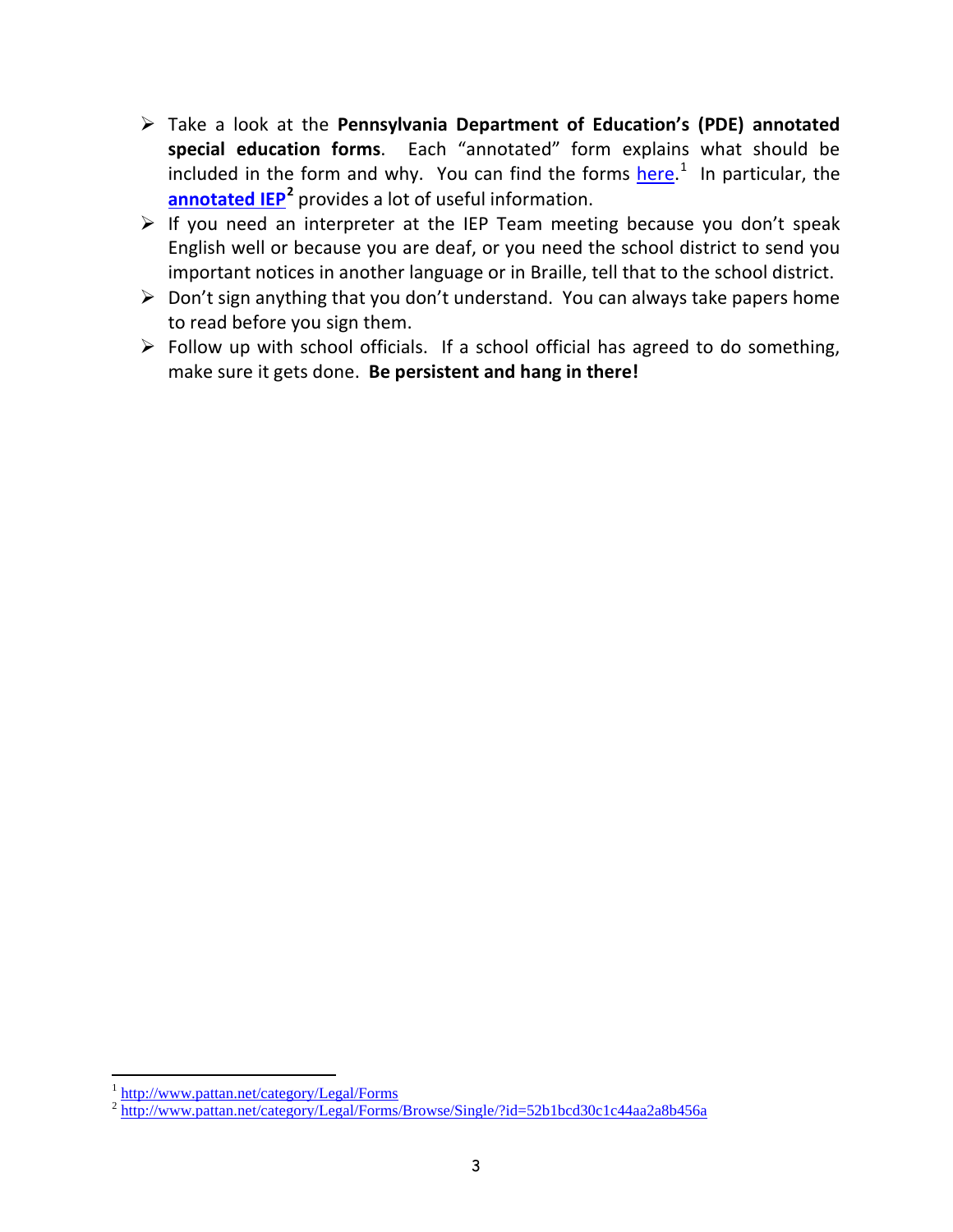### **CHAPTER 1**

## <span id="page-11-0"></span>**OTHER WAYS TO GET A CHILD HELP IN SCHOOL BESIDES SPECIAL EDUCATION**

#### **THE SCREENING PROCESS AND EARLY INTERVENING SERVICES**

Some children who struggle academically or behaviorally in school may just need a little extra help to address their difficulties – they might not have a disability and require (or be eligible for) special education services. Every school district in Pennsylvania must have a "screening process" in place for providing extra help to a child and for deciding if the child should be evaluated for special education. Many school districts have used the "Instructional Support Team" (IST) process to provide such support. (In Philadelphia, this process is called the Comprehensive Student Assistance Process, or CSAP.) Schools should tell a parent that the child will be going through the screening process, and parents can also ask a school administrator about having their child screened.

**TIP:** If you are sure that your child has a disability and needs special education, you do not have to participate in the screening process or wait for the screening process to end to ask for an evaluation. You can request an evaluation **at any time** and it must be finished within **60 calendar days** (minus the summer months.

Some school districts may also be using "**early intervening services**" (EIS) to provide assistance to children in regular education who need help with academic learning or behaviors in school either as part of a screening process or in addition to it. Schools can use up to 15% of the federal special education money they receive to provide early intervening services. Although these funds can be used for children of any age, federal law suggests that priority be given to children in the early grades.

Early intervening services can include:

• Professional development for teachers and other school staff to allow them to deliver scientifically based academic instruction and behavioral interventions, including scientifically-based literacy instruction; and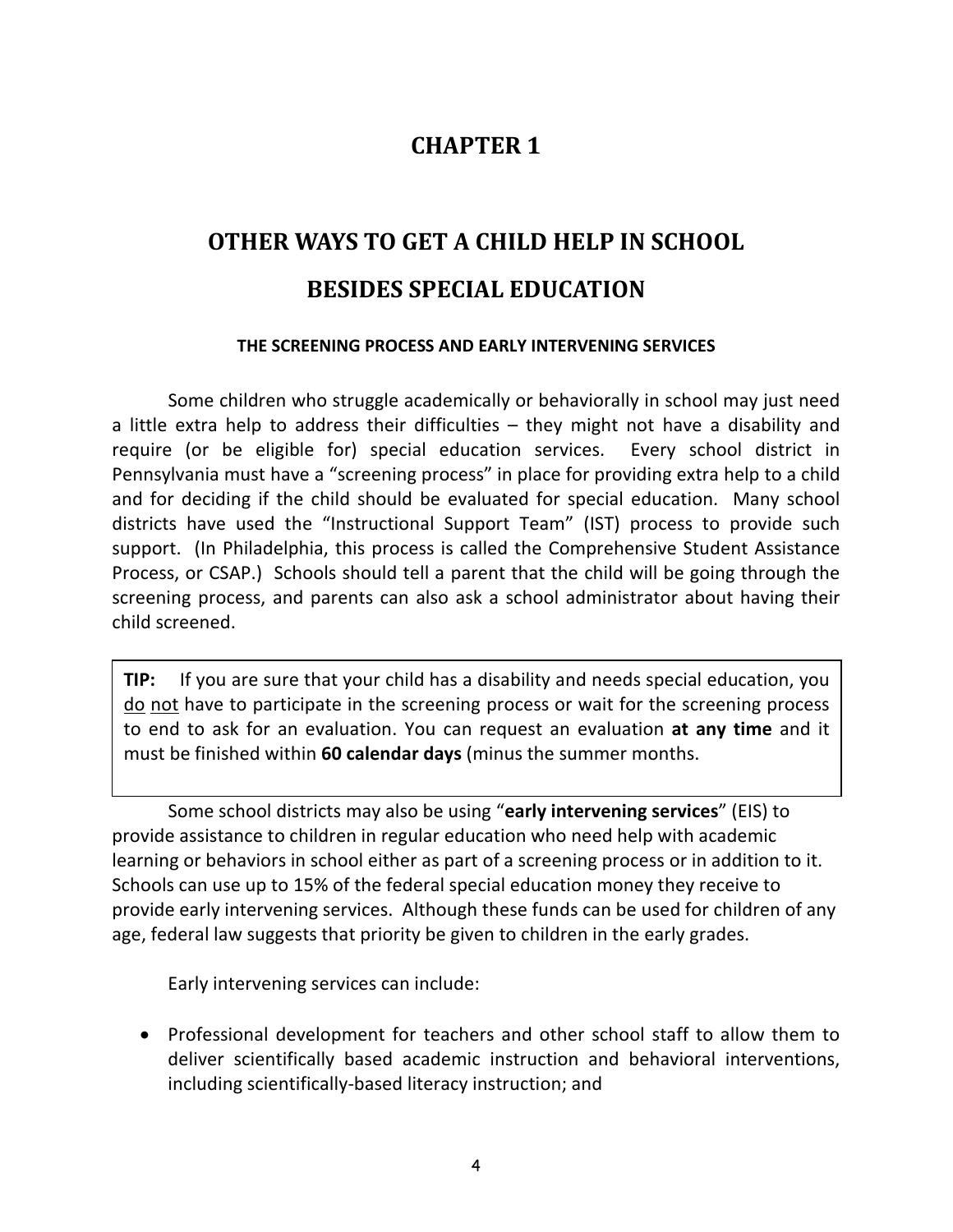• Providing educational and behavioral evaluations, services, and supports, including scientifically based literacy instruction.

To say that an instructional program or practice is grounded in **scientificallybased research** means there is **reliable evidence** that the program or practice works. Some common types of early intervening services include a "Response to Intervention" (RTI) model for addressing academic difficulties, and a "Positive Behavior Support" (PBS) approach for addressing behavioral problems. For more information about RtI and PBS, go to [www.pattan.net](http://www.pattan.net/) and search for "RtI" and "PBS" in the search box at the top of the home page. For more information about academic and behavior programs that research has shown to improve student performance, check out the "What Works Clearinghouse" at: [http://ies.ed.gov/ncee/wwc/.](http://ies.ed.gov/ncee/wwc/)

### **OTHER WAYS TO GET YOUR CHILD HELP IN SCHOOL**

In addition, many schools provide other supports which may address your child's needs without having to go down the special education route. Here are some examples:

#### **Academic Services and NCLB Requirements**

Some children may get help through the federal No Child Left Behind Act (NCLB). If their school has failed to make Adequate Yearly Progress (AYP) for more than two years in a row, these children can get free tutoring (called Supplemental Educational Services or SES). These children may also be able to transfer to a better performing school within their district. In addition, under NCLB, a child can transfer to a safer public school if her school is "persistently dangerous" or if she is the victim of a violent criminal offense at the school. For more information, see ELC's fact sheet entitled *How Can You Use NCLB to Help Your Own Children Do Better in School?* at [www.elc-pa.org.](http://www.elc-pa.org/)

#### **Student Services**

Pennsylvania law requires every school district (and charter school) to develop and promote a comprehensive and integrated district-wide Student Services Plan for grades K-12 (or starting at Pre-Kindergarten if the district offers it) based on the needs of its students. In its Student Services Plan, each district must provide services in **each one** of the following categories: 1) developmental services for students (such as guidance counseling and psychological services); 2) diagnostic, evaluation, and referral services for students who are having problems achieving educationally despite their learning potential (such as crisis intervention, evaluation for special education, or psychological counseling); and 3) consultation and coordination services for students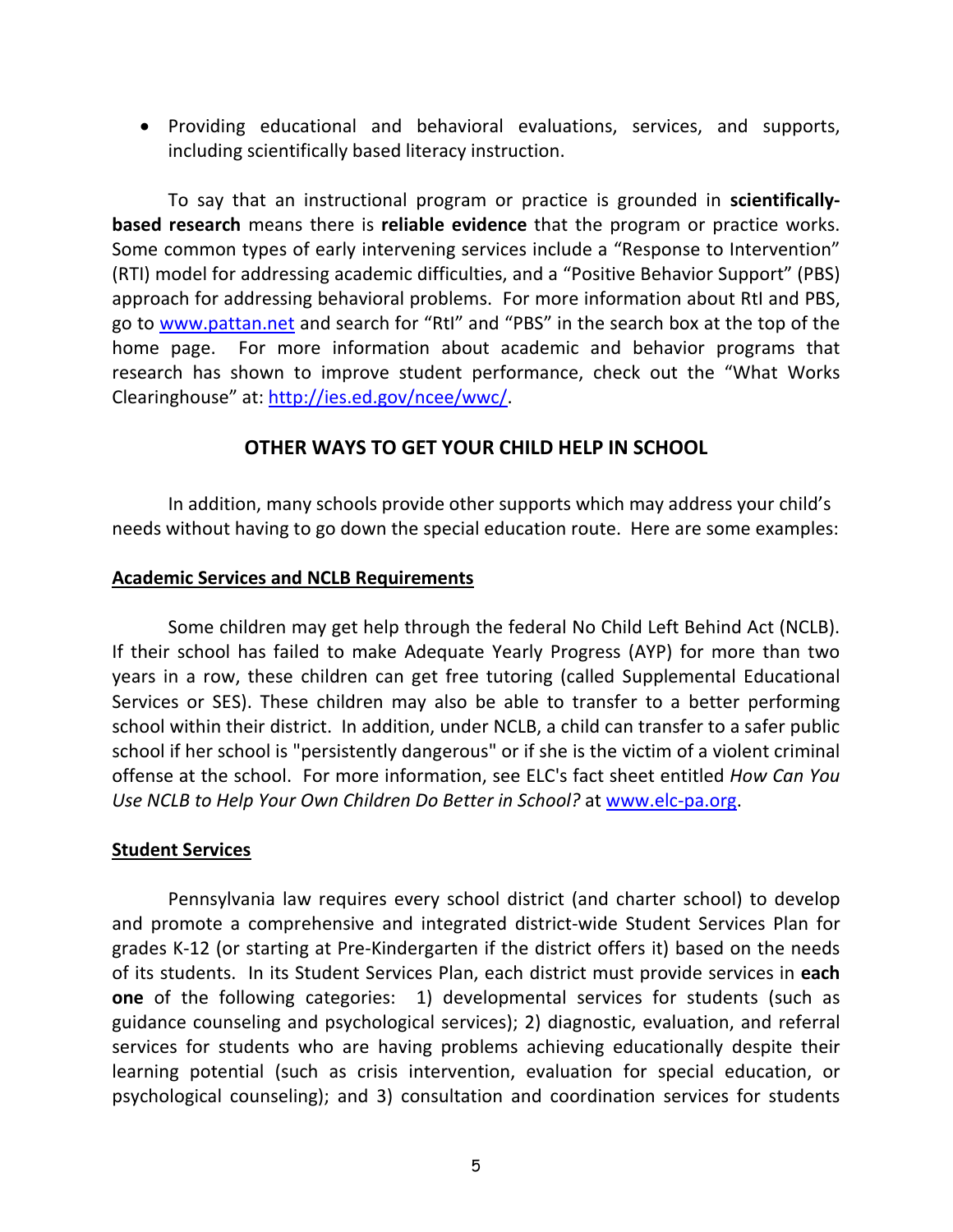who are experiencing chronic problems that require multiple services by teams or specialists (such as referral to community agencies or case management). Student services must be part of the instructional program at all levels of the school system – including high school.

If your child is struggling in school, you should ask the district what services are available under the district's Student Services Plan. You can also ask the district for a copy of its Plan. More information about Student Services Plans (also called Chapter 12 Student Services Plans after the chapter in the Pennsylvania regulations that sets out the requirements for such a plan), see the Pennsylvania Department of Education's (PDE) website at: [http://www.education.state.pa.us/portal/server.pt/community/student\\_services\\_\\_\\_pro](http://www.education.state.pa.us/portal/server.pt/community/student_services___programs/7482) [grams/7482,](http://www.education.state.pa.us/portal/server.pt/community/student_services___programs/7482) click on Chapter 12: Students and Student Services.

#### **Services Provided Under the Accountability to Commonwealth Taxpayers (ACT) Plan**

In July, 2008, Pennsylvania's General Assembly dramatically altered the way public schools are funded in Pennsylvania. As a result, many school districts received significant increases in state funding. However, the districts that received the largest increases also had to develop Accountability to Commonwealth Taxpayers Plans, or ACT or PACT Plans. In these Plans, school districts explain how they will use the increased funding. Some examples of things the funds can be used for are: 1) Increasing student instructional time – tutoring, extended school day or year, and intensive student support for English language learners; 2) New curricula or course offerings aimed at increasing the graduation rate; 3) Teacher training aimed at increasing the graduation rate and lowering the dropout rate; and 4) Reducing class size.

If your child is struggling academically, you should check to see if your school district submitted an ACT Plan to PDE.You should ask the district for a copy of that plan to see if there are any services or programs that might help your child. For more information about ACT Plans, see ELC's website at [www.elc-pa.org](http://www.elc-pa.org/) (search for "ACT Plans" using the website's search engine).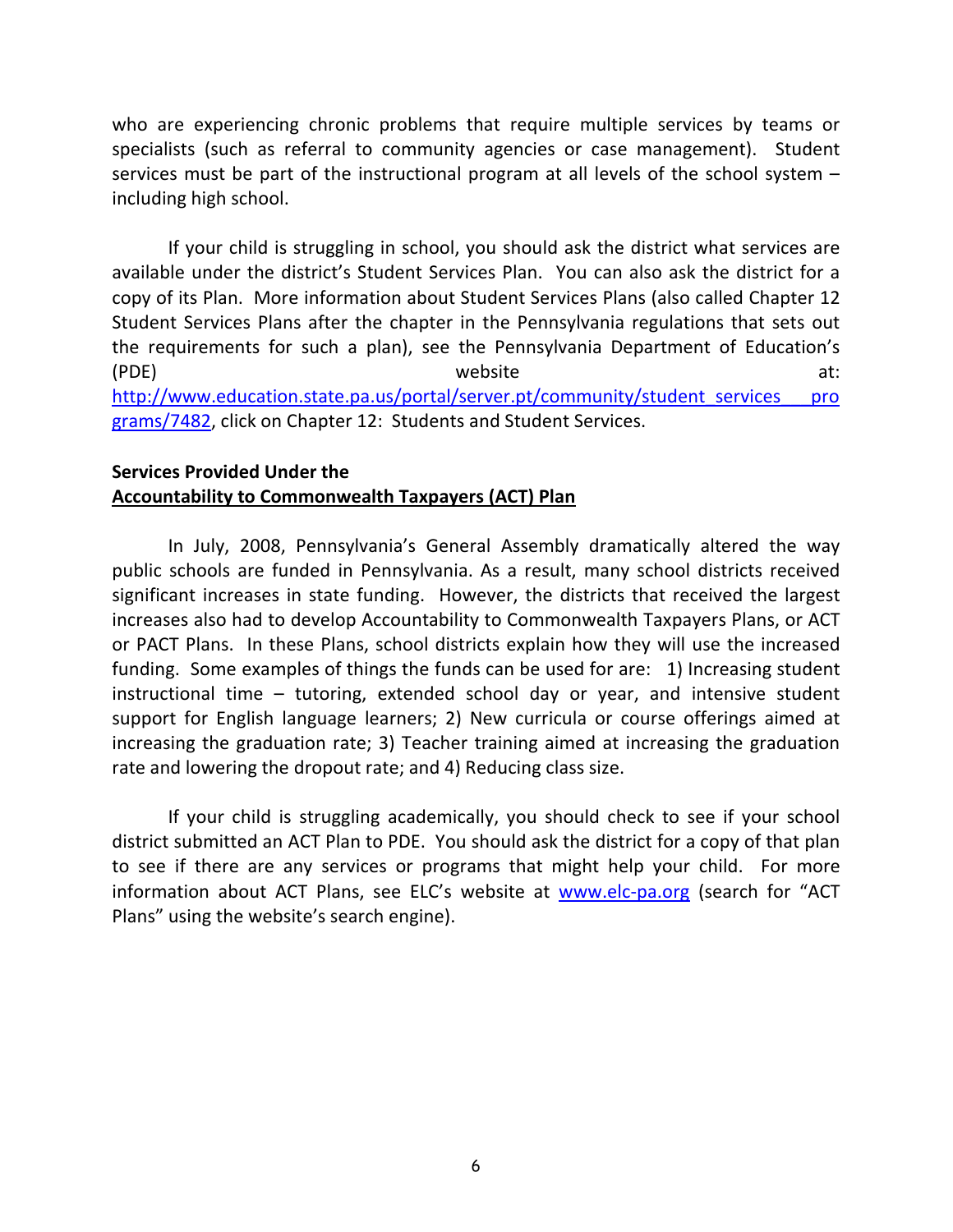**TIP**: Ask your school district or charter school what help it may have to offer your child – if there is tutoring, counseling, or some other support services available at school to meet your child's needs. **Keep in mind, however, that the only services to which a child has a right (if the child is eligible) are special education services.** All the other services listed above are not "entitlement" programs – meaning the school could decide not to offer them to a particular child even though that child might benefit from them. If your child is struggling in school, you always have the right to ask for a special education evaluation. See Chapter 3 for more details about the evaluation process.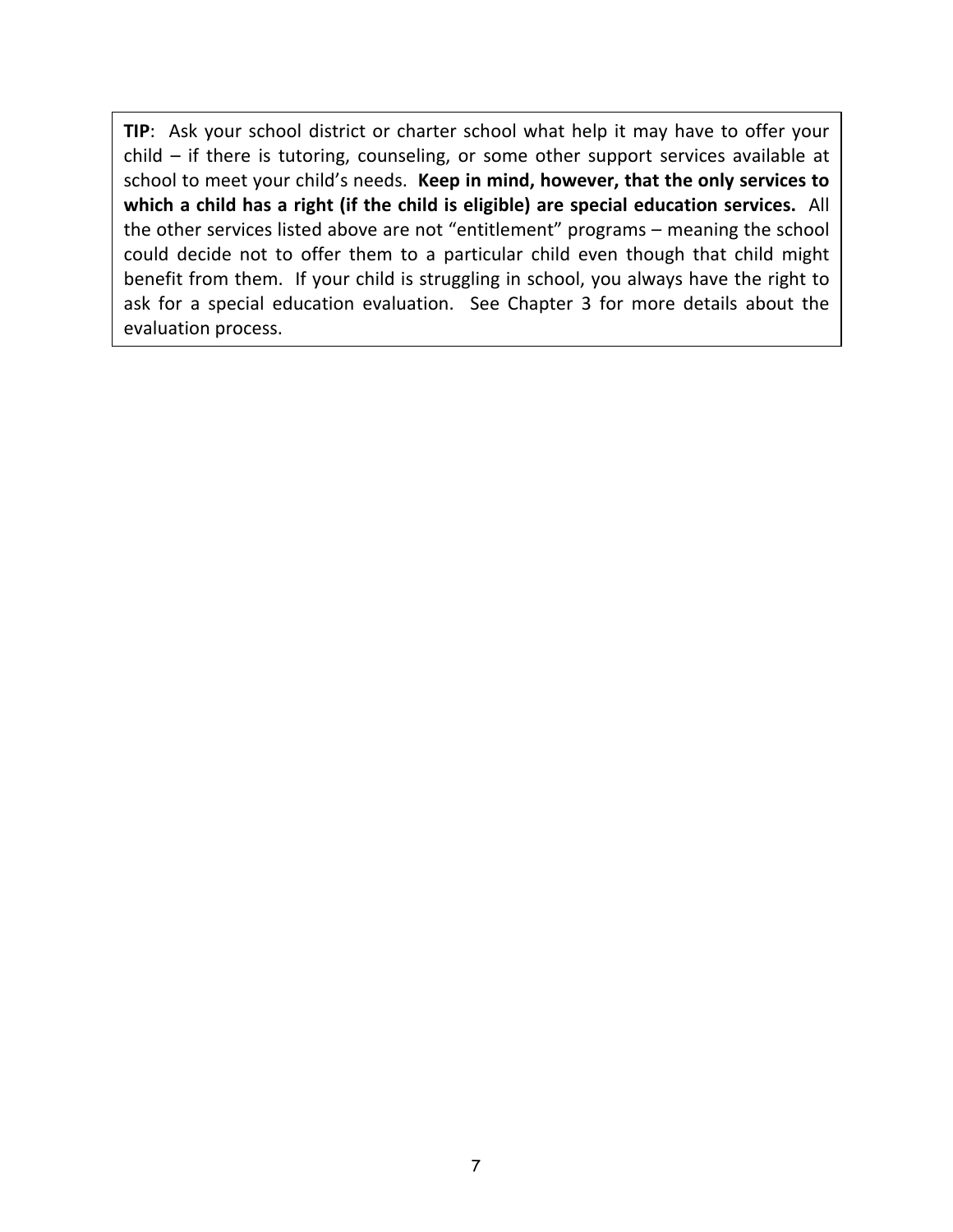### **CHAPTER 2**

### <span id="page-15-0"></span>**THE RIGHT TO A FREE APROPRIATE PUBLIC EDUCATION: AN OVERVIEW**

The law guarantees every eligible child with a disability the right to a **free appropriate public education** (FAPE). Parents play a key role in ensuring that an eligible child receives an appropriate program of special education services and supports. Parents' rights in the special education system are discussed throughout this Guide. Some of the **most important rights** are:

- To be a member of the Team that develops your child's education program (called an Individualized Education Program or IEP), and to attend meetings about that program.
- To get written notice (called a Notice of Recommended Educational Placement/Prior Written Notice or NOREP/PWN) when the school decides if your child is eligible for special education, and before your school district changes your child's program or refuses to change your child's program. (See Chapter 9 of this Guide*.*)
- To understand every document you sign.
- To disagree with what your school district wants to do (or refuses to do) for your child's special education program and to pursue other options. (See Chapter 12 of this Guide*.*)
- To know and understand your rights in the language you understand the best.
- To see copies of all of your child's education records.

### **WHO IS A "PARENT" UNDER SPECIAL EDUCATION LAW?**

For the rights provided in special education law to work effectively, every child with a disability (or who is thought to have a disability) must have a "parent" who can act on her behalf. The law includes several categories of persons in the definition of "parent":

- A birth or adoptive parent,
- The foster parent,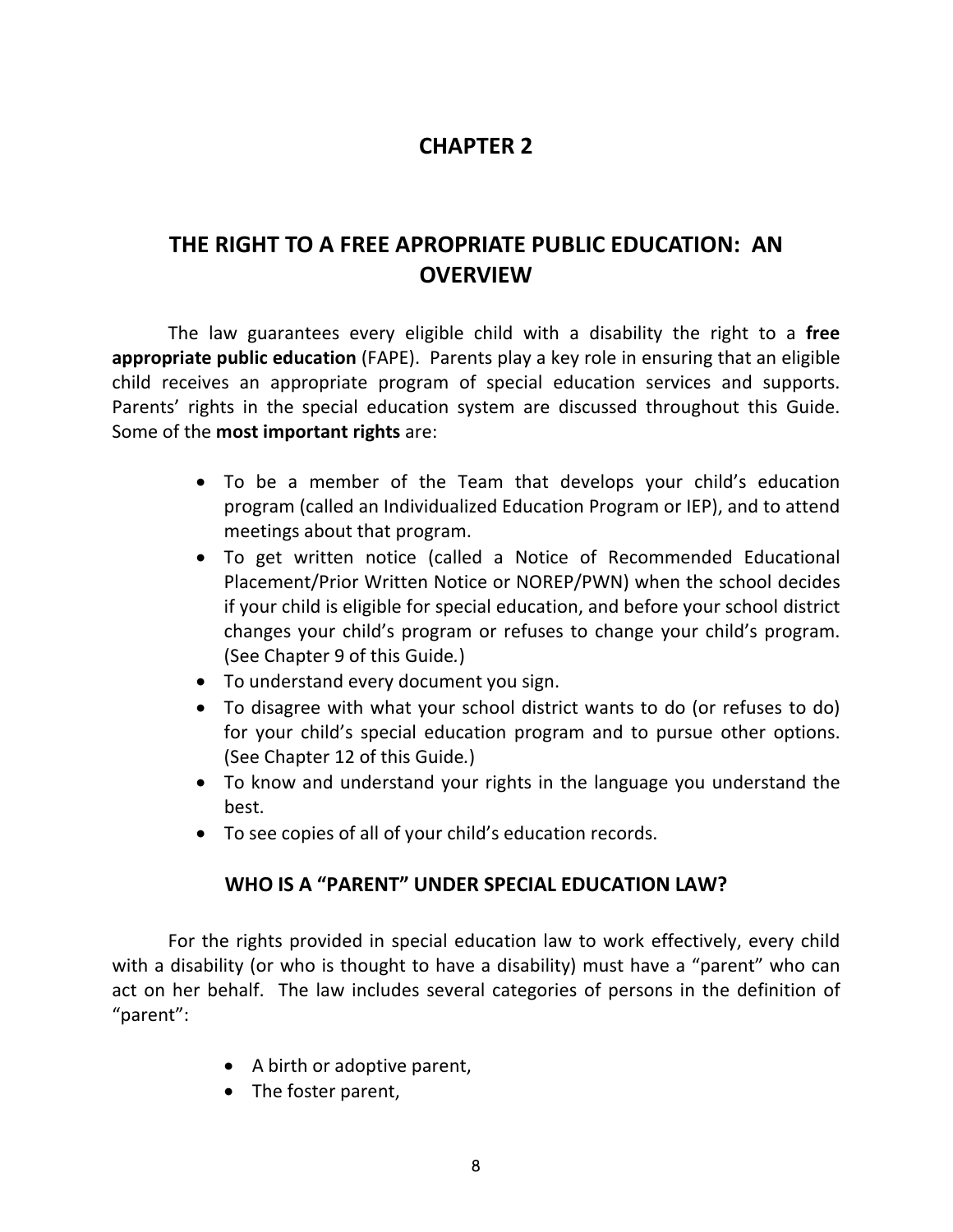- A "guardian" who has the authority to act as the child's parent or who has the authority to make education decisions for the child,
- A family member with whom the child lives who is caring for the child (such as a grandparent or stepparent) even if that family member does not have legal custody from a court order, or someone who is legally responsible for the child's welfare, or
- A "Surrogate Parent."

If a person does not fall into one of these categories, that person cannot make special education decisions for the child. **A child's caseworker can never be the education decisionmaker for a child.** See ELC's publication called *Who Can Make Special Education Decisions for a Child with a Disability in Out-of-Home Care in Pennsylvania?* at [www.elc-pa.org](http://www.elc-pa.org/) for more information about who can be a "parent."

### **WHAT IS "SPECIAL EDUCATION"?**

Special education is defined as "specially designed instruction" (SDI) and the "related services" needed by the child to benefit from that instruction. "Specially designed instruction" means that teachers must adapt the content (what is taught), methodology (the process used to teach), or delivery of the curriculum to take account of your child's learning needs and to ensure that your child has access to the general curriculum provided to children without disabilities. See Chapter 5 of this Guide.

### **WHAT DOES IT MEAN FOR THE PROGRAM TO BE "FREE?"**

All special education programs and related services needed for an eligible child to receive an appropriate program must be provided free of charge to the family. School officials *may not* ask a family to use their private insurance to pay for an evaluation or service if there is any cost involved, such as an increase in a premium or decrease in annual or lifetime coverage.

School officials may, with the parent's agreement, use a child's Medical Assistance card to pay for services that also qualify under the Medical Assistance program. These services could include, for example, speech or physical therapy. Medical Assistance may also pay for another agency to provide certain medically necessary services or equipment to children in school, such as the assistance of a registered nurse for a medically involved child, or the help of therapeutic support staff for a child who has significant behavioral health needs. Regardless of what agency ultimately provides or pays for the services, the school district must list the services on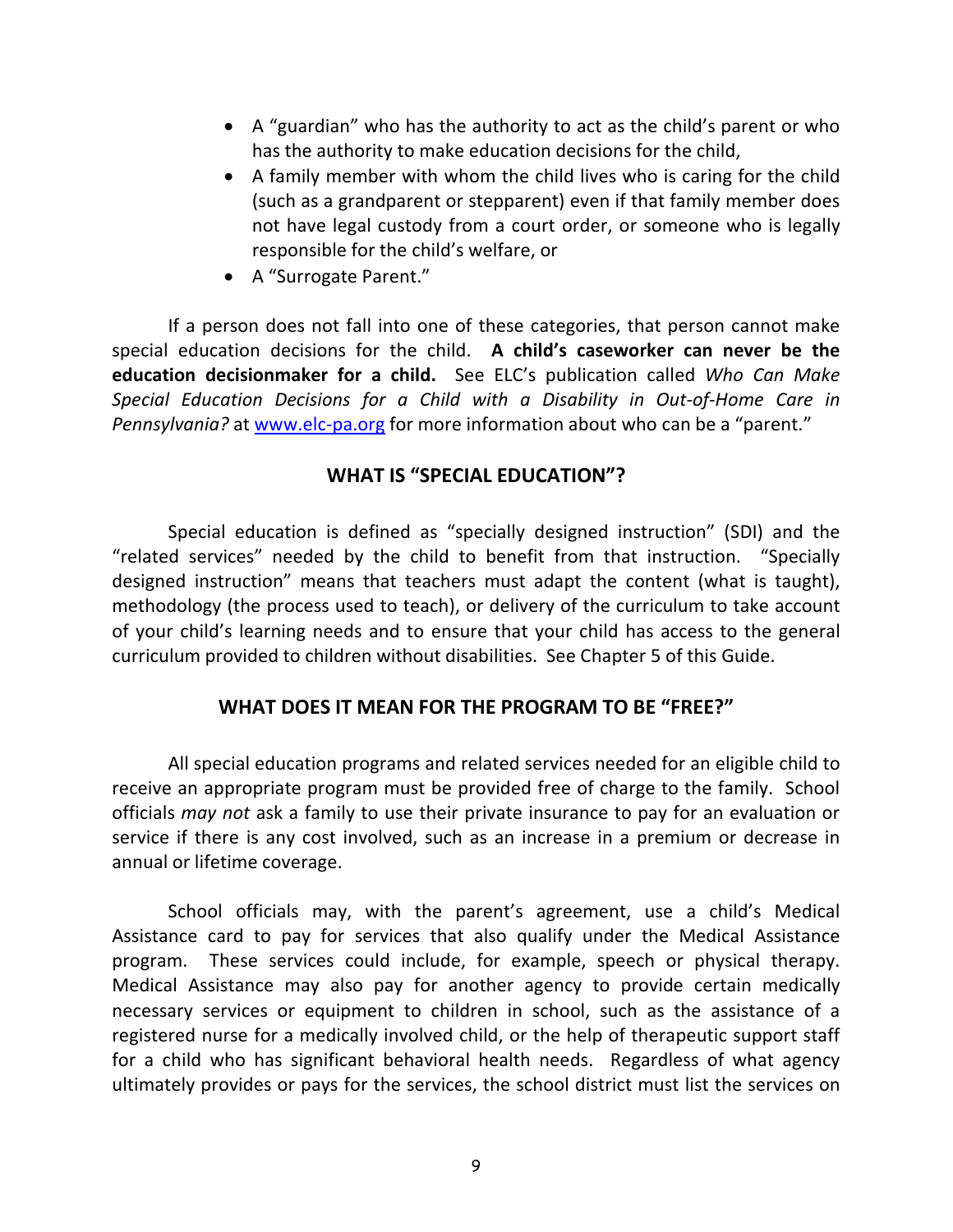the child's IEP and must make sure that any services needed by the child for an appropriate program are provided without cost.

#### **WHAT MAKES A PROGRAM "APPROPRIATE?"**

The special education services provided to each eligible child must be "appropriate" for that child. To be appropriate, the services must be developed according to the procedures discussed in this Guide. In addition, the special education program and services must give the child an opportunity to make **meaningful progress**  toward her IEP goals, and take account of the child's potential for learning. How much progress is "meaningful" for each child depends on the individual child's potential. Merely because the child is passing from grade to grade does not guarantee that the program is appropriate for the child.

Special education law requires schools to report to parents on a regular basis the progress the child is making toward the goals in her IEP. Progress reporting must be done at least at the same time as report cards are issued to all children, or through other periodic reports. If you are not getting regular progress reports from your child's school, ASK the school to give them to you.

### **WHO IS RESPONSIBLE FOR MAKING SURE AN ELIGIBLE CHILD RECEIVES AN APPROPRIATE PROGRAM?**

The school district where the parents live is responsible for making sure that each eligible child is located, evaluated, and provided with a free appropriate public education. Children who live in foster care, group homes, residential treatment or other child care facilities are entitled to receive their education from the school district in which the facility is located.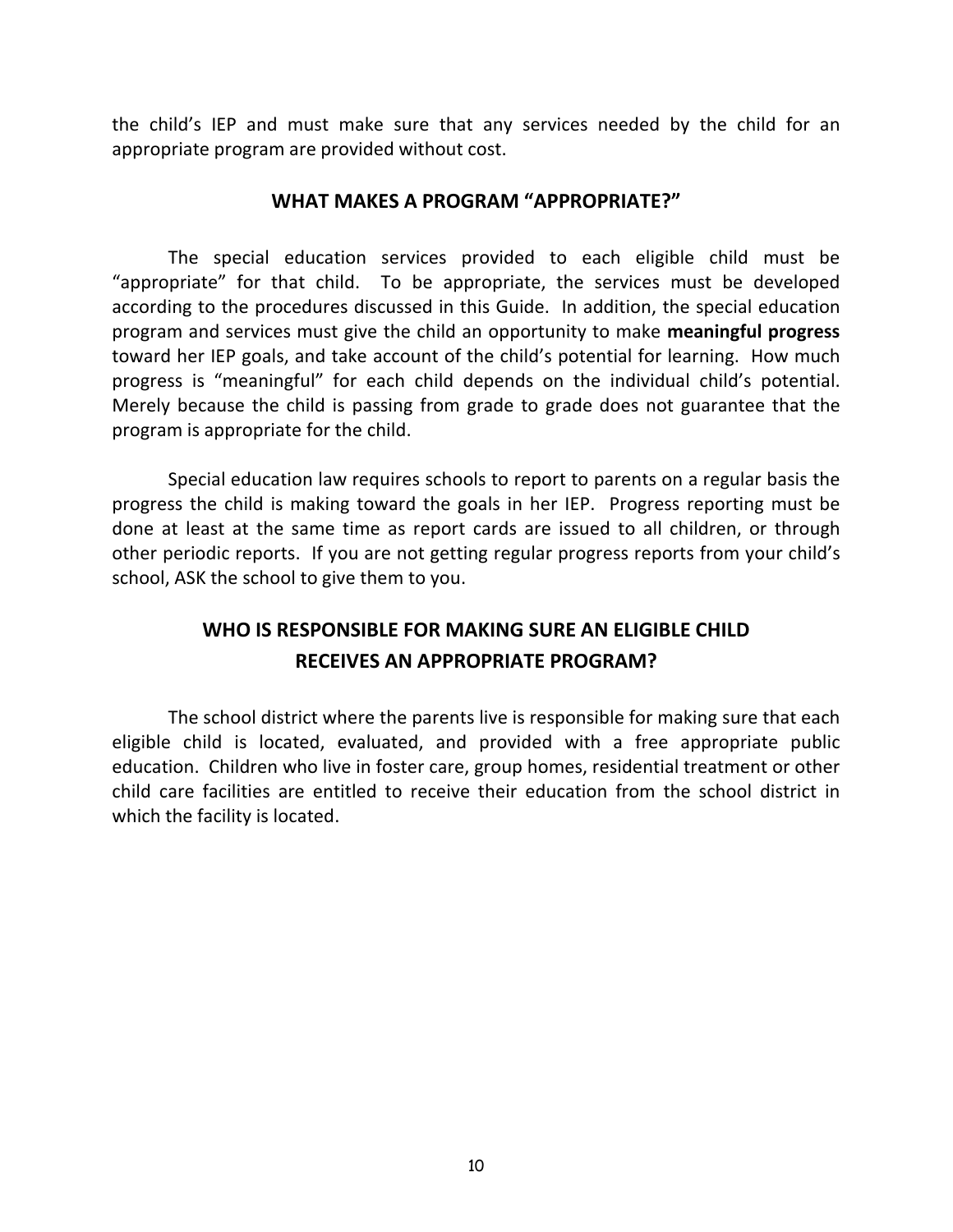#### **A FREE APPROPRIATE PUBLIC EDUCATION**

A free appropriate public education is a planned program of education and special services that takes account of the child's individual needs. An appropriate program allows the child to make meaningful progress and to prepare for employment and independent living. Each child's program must be provided without cost to the family.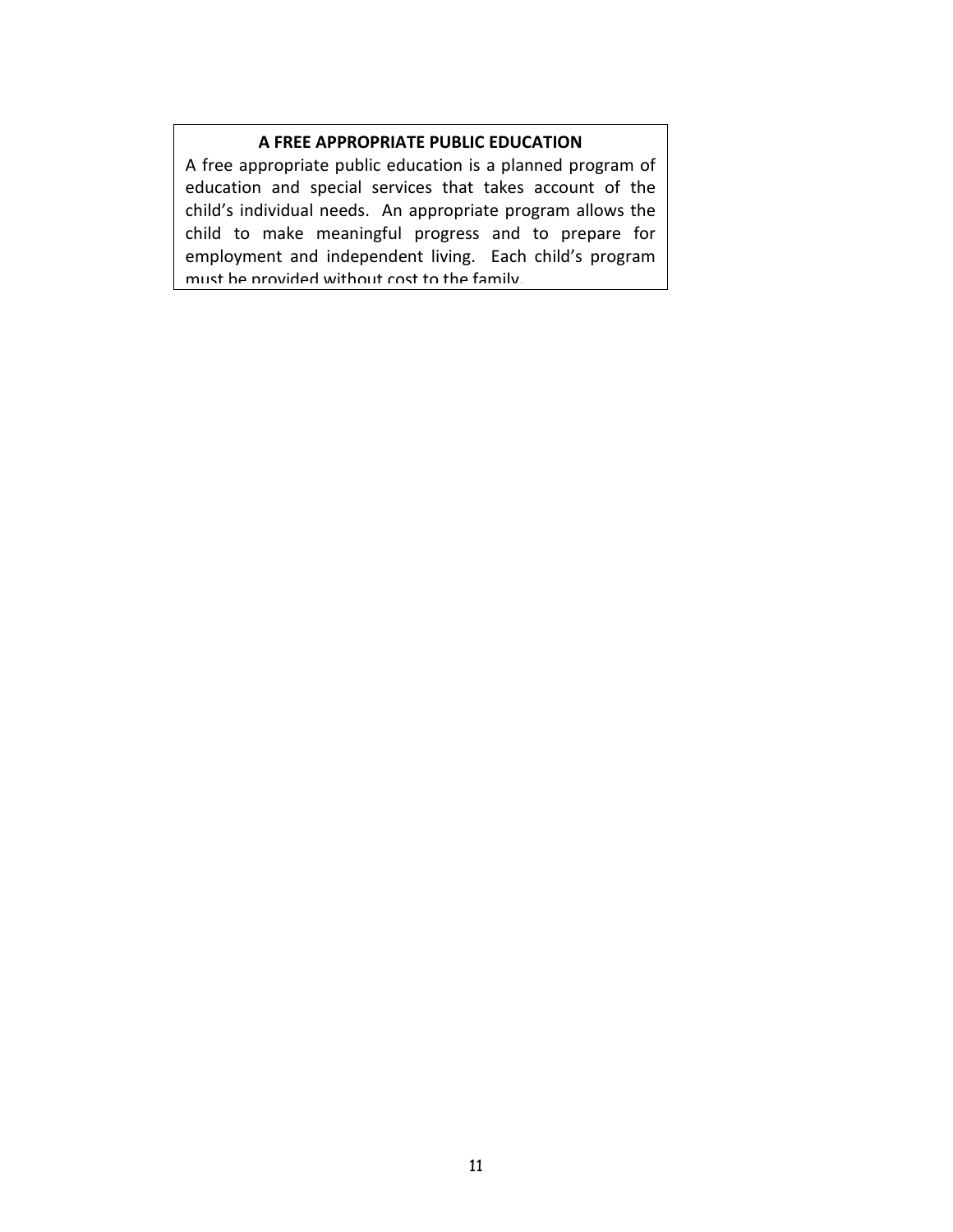### **CHAPTER 3**

### <span id="page-19-0"></span>**GETTING A SPECIAL EDUCATION EVALUATION**

### **FOR YOUR CHILD**

Figuring out if a child needs special education services starts with an "initial" evaluation. No child can get special education services until the school has completed this evaluation. The evaluation should determine if the child has a disability and needs special education as a result. The evaluation should also make recommendations about what special education and related services the child needs.

### **HOW DOES THE INITIAL EVALUATION PROCESS GET STARTED?**

If school officials want to evaluate your child for the first time, they must send you a **Permission to Evaluate (PTE)-Consent Form**. (A copy of this form can be found [here.](http://pattan.net-website.s3.amazonaws.com/images/2011/11/17/PtECon_ANN070108r.pdf)<sup>[3](#page-19-1)</sup>) The form should explain: 1) the reasons for the evaluation, 2) when the evaluation will be done, 3) any records or reports the school will use, and 4) the specific types of tests that the school district will do.

**You can also begin the process yourself**. If you think your child should be tested, send a letter to the school asking the school to evaluate your child. Make sure to keep a copy of the letter for yourself! A *Sample Letter Requesting an Initial Special Education Evaluation* is provided in Appendix 2 of this Guide.

The school should then give you a **Permission to Evaluate (PTE)-Consent Form** to sign. The school must make this form "readily available" to you after you submit your letter. The Pennsylvania Department of Education (PDE) has said that the "best practice" would be for the school to give you the form within **10 school days** of your request, so check with the school district if you have not gotten the form by then. **You must sign this form so the school can begin the evaluation.** 

You don't have to write a letter to get the ball rolling. You can also *ask* the school principal for an evaluation to be done. The school must then give you a **Permission to Evaluate (PTE)-Evaluation Request Form** within **10 calendar days** of your request. You should then fill out this form so that you can get the Permission to Evaluate (PTE)- Consent Form from the school. However, it is better to put your request in writing from

<span id="page-19-1"></span><sup>&</sup>lt;sup>3</sup> [http://pattan.net-website.s3.amazonaws.com/images/2011/11/17/PtECon\\_ANN070108r.pdf](http://pattan.net-website.s3.amazonaws.com/images/2011/11/17/PtECon_ANN070108r.pdf)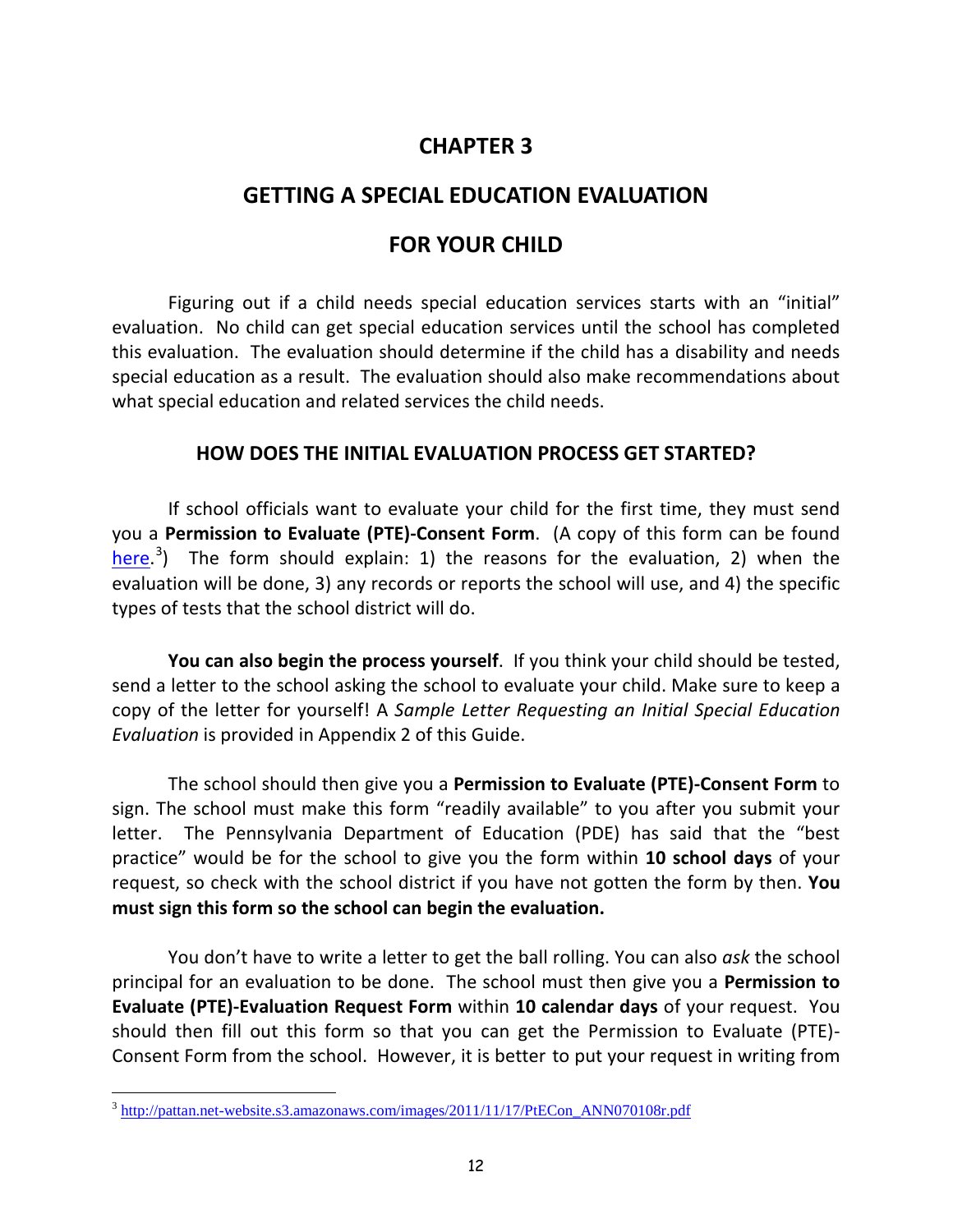the start – that way you will have a record of your request.

When the parent signs the Permission to Evaluate-Consent Form for an initial evaluation, she is given a **Procedural Safeguards Notice** that explains the family's rights. PDE's sample Procedural Safeguards Notice can be found [here.](http://www.pattan.net/category/Legal/Forms/Browse/Single/?id=4db2885acd69f9c4431a0100)<sup>[4](#page-20-0)</sup>

### **DOES MY SCHOOL DISTRICT HAVE A DUTY TO FIND OUT IF MY CHILD HAS A DISABILITY EVEN IF I HAVEN'T ASKED FOR AN EVALUATION?**

Yes. This duty is called a school's "**child find**" duty. Each school district and charter school must have a way of telling the public that children with disabilities who live in the district, and who need special help to learn, have certain rights. Each school district must have a way of **finding and screening children** (including children who are migrants, who are homeless, who are in the custody of the child welfare system, or who attend private schools) to decide whether they need a special education evaluation even if their parents have not asked for help.

One way to screen children is called the **Instructional Support Team** (IST) process. Some school districts use a process called **Response to Intervention** (RtI). More information about RtI can be found at [www.pattan.net](http://www.pattan.net/) (click on "Response to Instruction and Intervention" under "Evidence-Based Practices"). A child can be screened because of a vision or hearing problem or to find out if she is performing at grade level in core academic subjects.

**TIP**: You do not have to wait until the screening process has been completed to ask for a special education evaluation. You can ask for a special education evaluation at any time, and the school must follow the process and timelines described here.

### **CAN THE SCHOOL REFUSE TO EVALUATE MY CHILD?**

Yes. School personnel can decide that an evaluation is not necessary. However, the school must then give you written notice (called a Notice of Recommended Educational Placement/Prior Written Notice) explaining its decision not to test your child. You then have the right to disagree with this decision. You can ask for mediation or a special education hearing to try to get an evaluation for your child. See Chapter 12 of this Guide for more information about dispute resolution options.

<span id="page-20-0"></span><sup>4</sup> <http://www.pattan.net/category/Legal/Forms/Browse/Single/?id=4db2885acd69f9c4431a0100>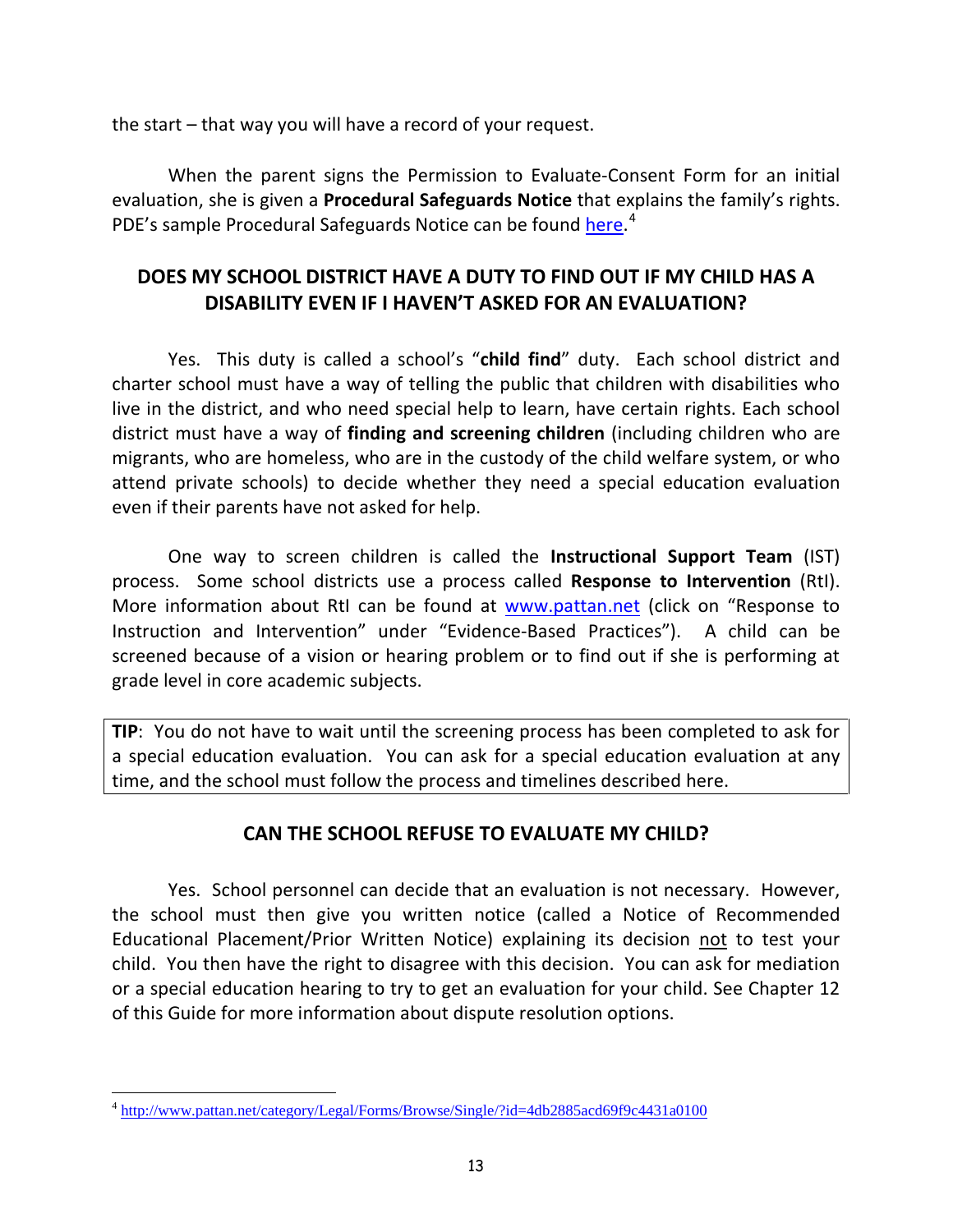### **CAN THE SCHOOL PUT MY CHILD ON A "WAITING LIST" FOR AN EVALUATION?**

No. If you ask for an evaluation, the school has two choices. It must either give you a consent form to sign, or it must give you written notice explaining why it believes an evaluation is not necessary. If the school agrees that your child should be tested, the school cannot put your child on a "waiting list"  $-$  the school must give you the Permission to Evaluate-Consent Form to sign. The school must then finish the evaluation in **60 calendar days** (minus the summer months). If the school tells you there is a waiting list, you can file a complaint with the Pennsylvania Department of Education's Bureau of Special Education about this issue. For a complaint form, click [here.](http://pattan.net-website.s3.amazonaws.com/files/materials/forms/ComplaintPkt010807.pdf)<sup>[5](#page-21-0)</sup>

### **MUST A PARENT PAY FOR THE EVALUATION?**

All evaluations must be **free** to the family. A parent cannot be charged for any part of an evaluation. For instance, if a child needs an eye exam as part of the evaluation process to rule out vision problems, the school must pay for that exam.

### **WHAT IF I DO NOT WANT THE SCHOOL TO EVALUATE MY CHILD?**

Not every effort a school makes to figure out how well a child is doing, or how to improve instruction, is a special education evaluation. A school can review existing information on a child or give the child the same test that is given to all other children without getting your permission.

An example of a test that can be given without a parent's agreement (unless a parent objects for religious reasons) is the Pennsylvania System of Student Assessment (PSSA). Schools give the PSSA to children in certain grades to see how well they are doing in reading, math, and/or writing. It is also not a special education evaluation when a teacher or specialist "screens" a child to determine how best to teach her, so a parent's agreement is not required in this situation either.

However, if the school wants to evaluate your child to determine if she has a disability and needs special education, you must first give your written permission. **If you do not sign the Permission to Evaluate-Consent Form, the school cannot evaluate your child.** The school can ask a Special Education Hearing Officer to order that the

<span id="page-21-0"></span><sup>5</sup> <http://pattan.net-website.s3.amazonaws.com/files/materials/forms/ComplaintPkt010807.pdf>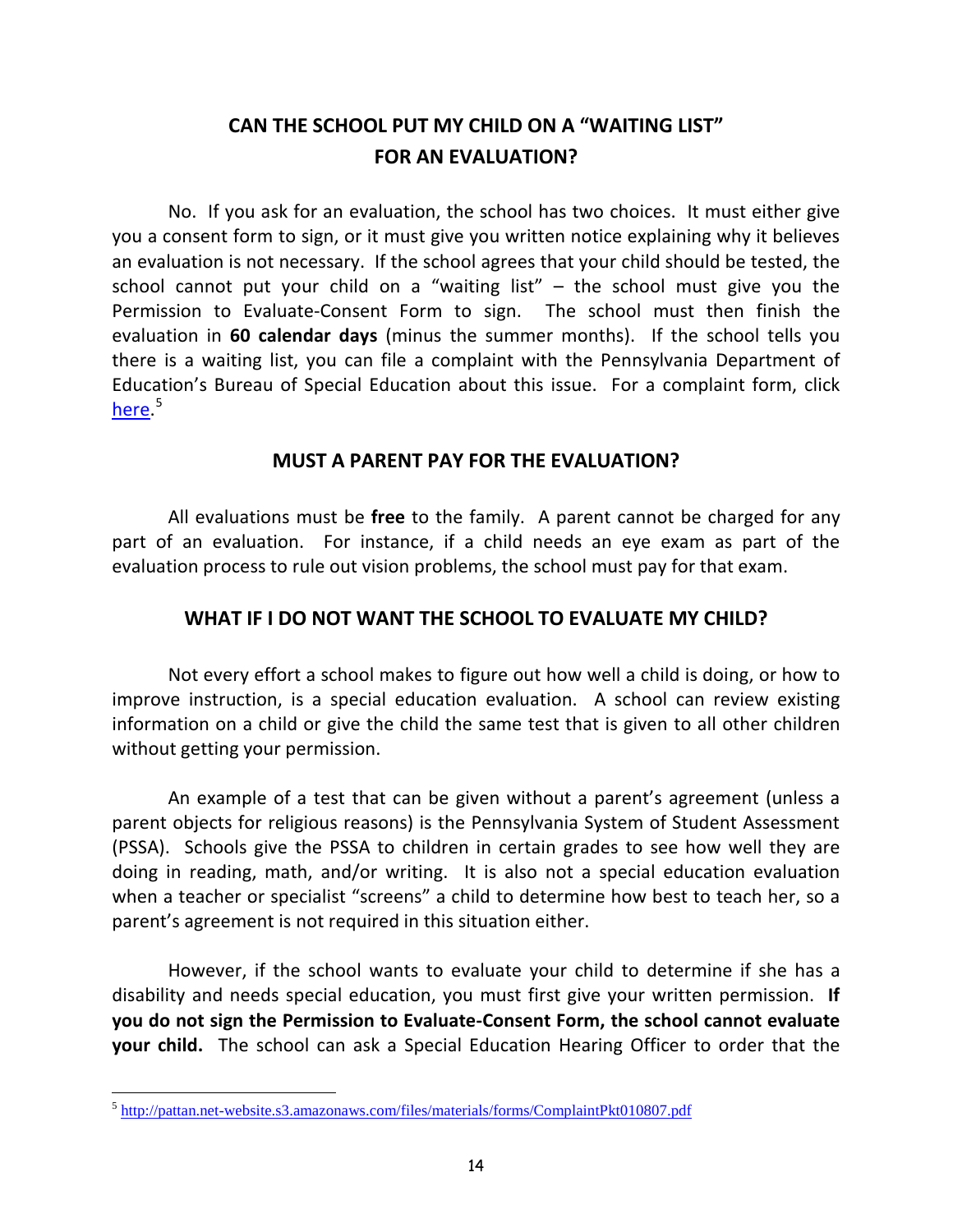child be evaluated. In certain situations, a family court judge can give someone other than the birth or adoptive parent the right to agree to an initial evaluation IF the child is in the custody of the Children and Youth system. But, in most cases, the parent must consent in writing to the child's evaluation before the evaluation can take place.

**TIP:** Remember, agreeing that your child can be evaluated is not the same thing as agreeing that she can start getting special education services. Before your child can start to get special education services, an education plan (called an IEP) must be developed, and you must be asked to sign a separate form agreeing that your child can begin to receive special education services. **If you decide that you do not want your child to receive special services, the school cannot give your child those services and the school cannot overturn your decision through the special education hearing process.**

### **WHEN MUST MY CHILD'S SCHOOL FINISH THE INITIAL EVALUATION?**

A school district or charter school must evaluate your child and give you a copy of the "**Evaluation Report**" (ER) within **60 calendar days** (minus the summer months) from the date you signed the PTE-Consent Form (unless you keep missing appointments for your child's evaluation). For children ages three (3) to school-age, the preschool early intervention agency has **60 calendar days** (*including the summer months*) to complete the evaluation process. See Chapter 13 of this Guide for more information about timelines that apply in the preschool early intervention system.

**TIP: Remember – the timeline for completing the initial evaluation does not start** *until* **you have signed the Permission to Evaluate-Consent Form.** Don't let the school take more than **10 days** to give you this form. *Keep a copy of whatever you sign or send.*

### **WHAT HAPPENS IF THE CHILD MOVES TO ANOTHER SCHOOL DISTRICT BEFORE THE INITIAL EVALUATION IS DONE?**

The school may have longer than **60 calendar days** (excluding the summer months) to finish the evaluation if the child moves into a new school district before the initial evaluation is done. The evaluation can take longer *only if* you and the school agree to a *specific time* when the evaluation will be done and the new school district is making enough progress to complete the evaluation quickly. The new and old schools must coordinate the testing to evaluate the child as soon as possible. The new school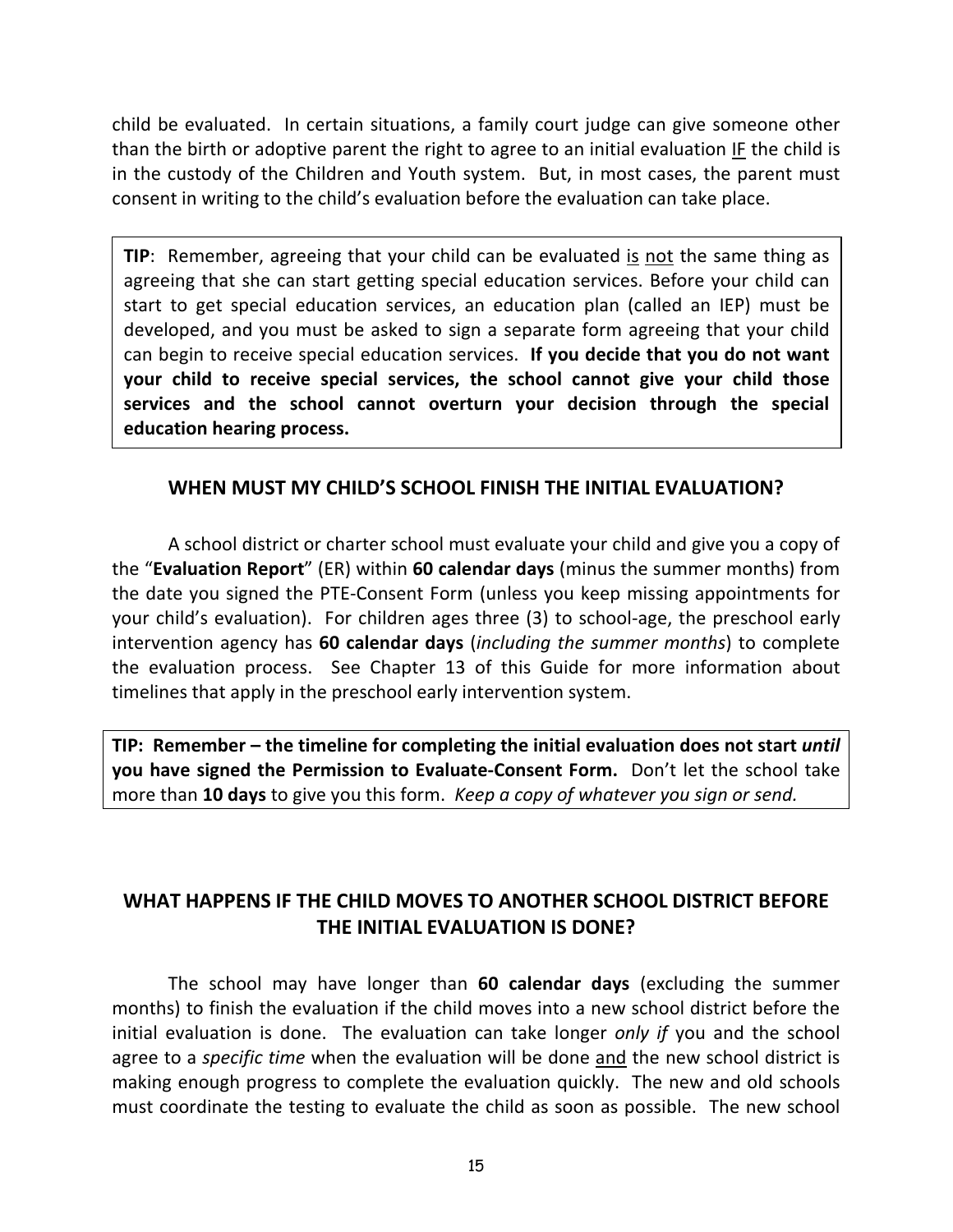must promptly request the child's school records, and the old school must send the records within **10 business days**.

#### **WHO EVALUATES MY CHILD AND WHAT TYPES OF TESTS SHOULD BE DONE?**

A t**eam** of "**qualified" professionals** designs the evaluation. The **parent** is a member of this team. In most cases, a "**certified school psychologist**" must be included as a member of the evaluation team. (For preschoolers, a psychologist does not have to participate in the evaluation process, but the parent can always ask that a psychologist participate.) Beyond that, the law doesn't say who must be part of the team. Usually, the child's teachers are members of the team, as well as anyone else who might be working with the child (like a reading specialist or a speech therapist). The child must be assessed by properly trained and knowledgeable school personnel using reliable tests.

**There is no specific number or type of "tests" that must be given to a child as part of an evaluation.** The school must use a variety of testing tools and strategies to gather information on the child's development and academic and functional levels (functional level means, for example, whether the child has learned basic self-care skills).

Usually, a school will do an achievement test (a common one is called the WIAT), an ability test (like an IQ test called a WISC), and some other tests to look at the areas in which the child is struggling in school (like behavior ratings). However, no one test (such as an IQ test) can determine whether a child has a disability or needs special education.

**TIP**: If you do not understand why a particular test is being used, **ASK** school personnel to explain what the test is for and why it is being done. Some other places to get more information about tests and measurements include Wrightslaw [\(http://www.wrightslaw.com/advoc/articles/tests\\_measurements.html\)](http://www.wrightslaw.com/advoc/articles/tests_measurements.html) or *Assessment of Children: Behavioral, Social, and Clinical Foundations* by Jerome M. Sattler and Robert D. Hoge.

**The evaluation team must look at** *all areas* **related to the child's suspected disability.** This includes: 1) the child's health, 2) vision, 3) hearing, 4) social skills and emotional status, 5) general intelligence, 6) academic performance, 7) communication needs, and 8) motor skills. The evaluation must be thorough enough to identify all of the child's needs.

The team must consider information about the child from many sources,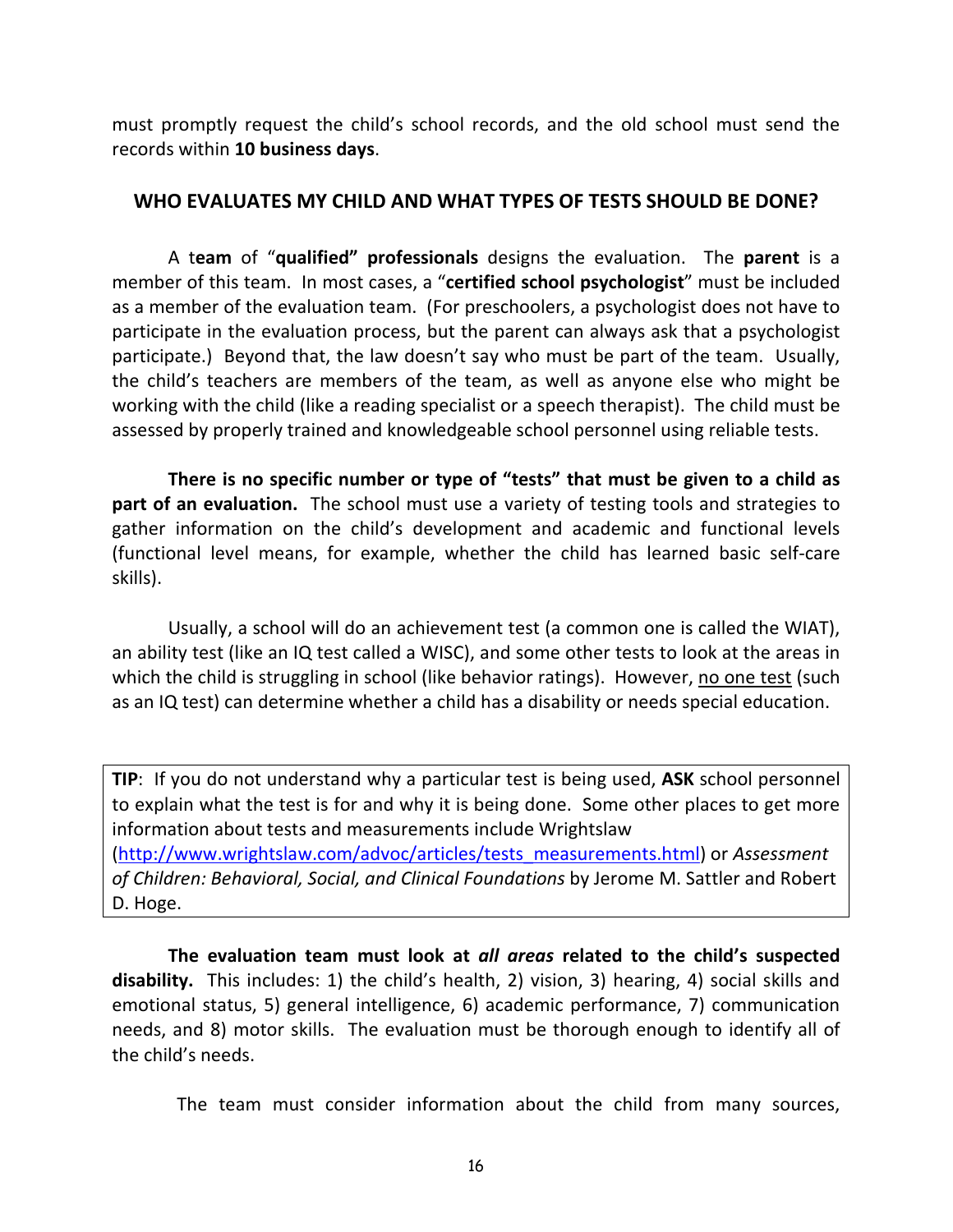including information provided by the parent. For example, if you have information from a private tutor who sees the child, you may want to share that information with the school. Your school district should have a process and/or a form for collecting parent input.

Other sources of information the team must review include teacher recommendations, the child's physical condition, the child's social or cultural background, the child's self-help skills, and any other information that helps the team make an accurate decision about whether the child has a disability and needs special services, and what those services should be. **The evaluation should take into account all the reasons why a child might be struggling in school.**

Unless it is clearly not possible to do so, the child must be evaluated using the child's native language (such as Spanish) or other way of communicating (for example, sign language) that is most likely to produce accurate information on what the child knows and can do academically and functionally.

Evaluations must take account of the child's ethnic background so that the testing will not be racially or culturally biased. Testing must also take account of a child's disability to assure that the test is fair. For example, a child who has a severe visual problem should not be given a test that relies mainly on looking at pictures.

The team cannot decide that a child needs special education if the actual cause of the child's learning problem is that the child has not had proper instruction in reading or math, or because the child does not know enough English.

**TIP**: It can be hard for a parent to decide if the school's team of experts has considered all necessary information and if the right tests have been used in the right way. If you are working with an expert or an advocate, show the expert or the advocate the information from the school and ask for advice. You might also want to consider an "independent evaluation." See Chapter 4 of this Guide.

### **WHAT DOES THE EVALUTION TEAM DECIDE?**

The evaluation team first decides two things: 1) whether a child has a disability that makes it difficult for her to learn and, 2) if so, whether she needs special education services and supports as a result of that disability. The child must meet **both** criteria to be eligible for special education.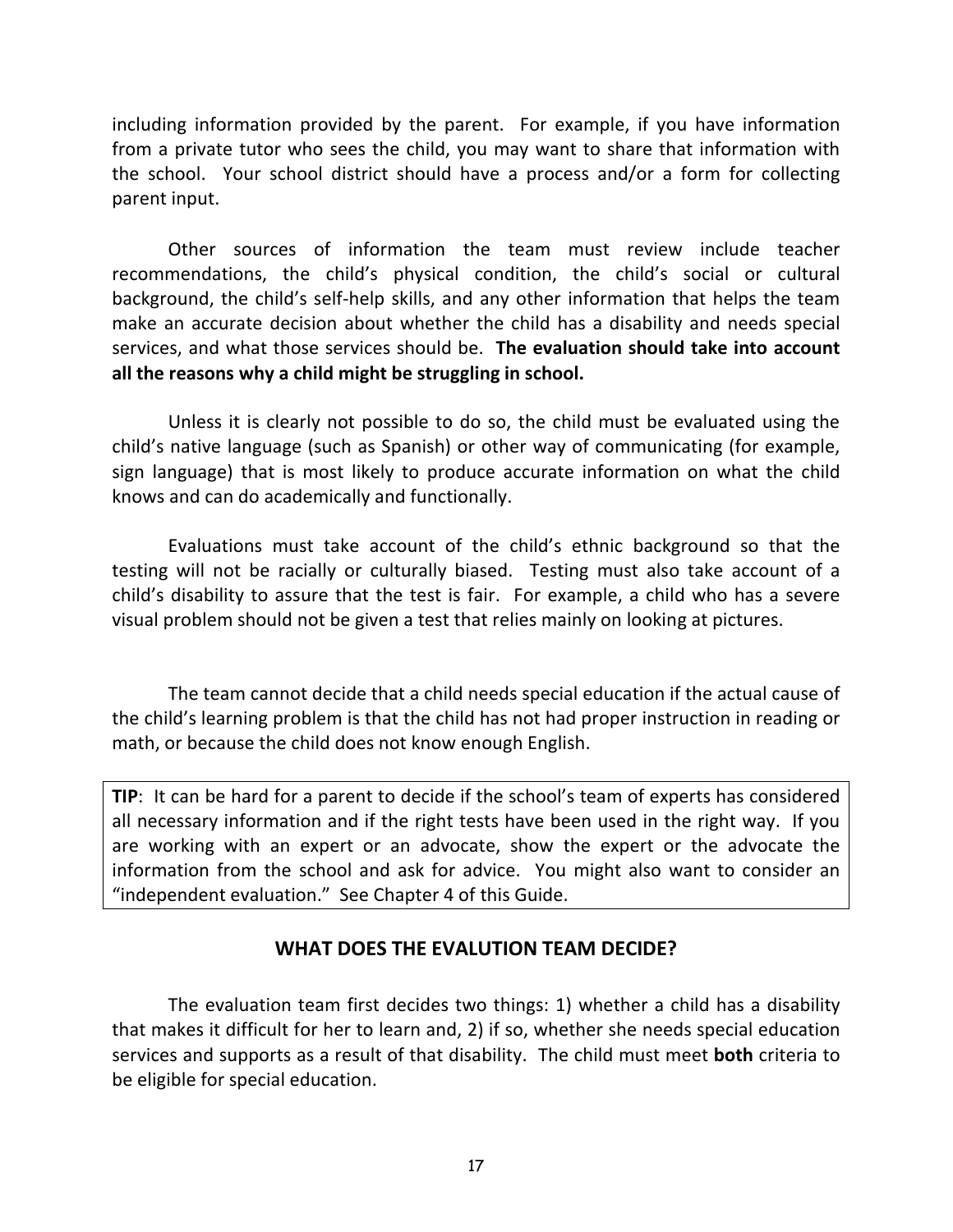The law lists 13 different types of disabilities that qualify a child for special education services. For a list of those disabilities, see Appendix 1 of this Guide. Just because a doctor has diagnosed a child with a disability (such as Attention Deficit Hyperactivity Disorder (ADHD)) does not automatically make the child eligible for special education. To be eligible, the child must fit into at least one of the disability categories listed in special education law and the child must need special education (specially designed instruction) due to the disability.

If the team decides the child *is* eligible for special education, the team must also make **recommendations to the IEP Team** about what services are needed for the child to participate and make progress in the general curriculum offered to all children (or, for preschoolers, to participate in appropriate preschool activities).

### **WHAT IF MY CHILD IS FOUND INELIGIBLE FOR SPECIAL EDUCATION?**

A child with a disability who does not need "specially designed instruction" may still need supports or accommodations in the school setting. **That child may be eligible for these supports under a law called Section 504 of the Rehabilitation Act of 1973.** A child who has a physical or mental disability that "substantially limits" a major life function (like learning, thinking, walking, breathing, seeing, or hearing) may qualify for reasonable accommodations or other support services in the regular classroom.

If a child does qualify for support under Section 504, a written "**Accommodations Plan**" (also called a Chapter 15 Service Agreement or 504 Plan) must be developed for her. The Accommodations Plan sets out the changes that will be made to the child's program, and/or the supports the school will provide to her, to make sure she has the same opportunity to receive an education as children without disabilities. For example, a 504 Plan might allow a child with Attention Deficit Disorder to be seated near the teacher so the teacher can help the child stay on task, and the 504 Plan might require the teacher to maintain a daily planner for the child if the child's ADD causes her to have difficulty with organization. Some useful websites to find more information about Section 504 Accommodations Plans are [www.ldonline.org](http://www.ldonline.org/) and [www.wrightslaw.com.](http://www.wrightslaw.com/)

In addition, your child may be able to get extra help in school other ways. Make sure to ask your school what other tutoring programs or support services (like Supplemental Educational Services, Positive Behavior Supports, or the Student Assistance Program) are available for your child.

The school must give you written notice (called a Notice of Recommended Educational Placement/Prior Written Notice – learn more about this written notice in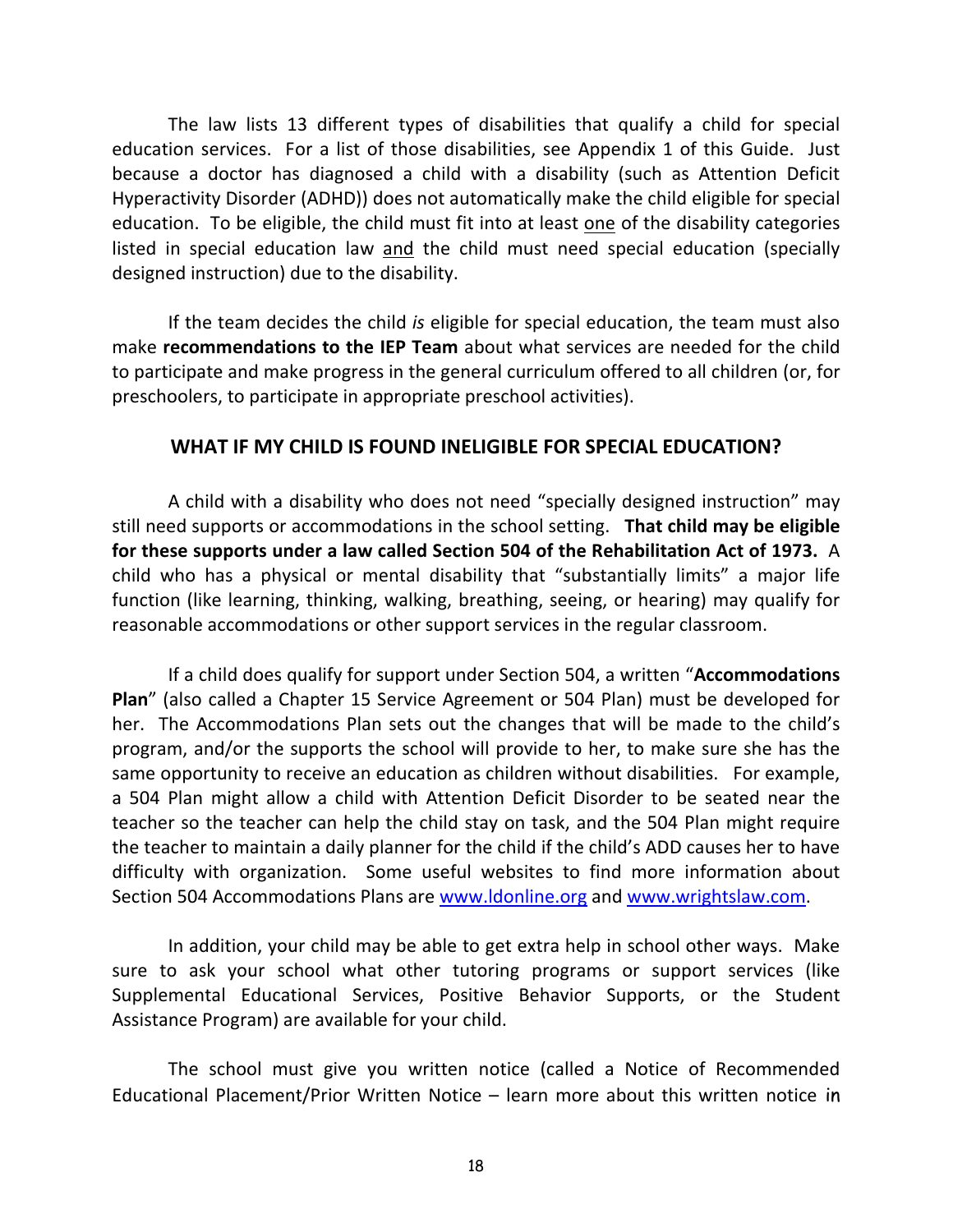Chapter 9 of this Guide) telling you whether or not your child has been found eligible to receive special education services. If your child was found ineligible, you have the right to disagree with that decision and try to resolve your dispute with the school through the procedures described in Chapter 12 of this Guide.

### **WHAT IS DONE WITH THE RESULTS OF THE EVALUATION?**

The team writes an "**Evaluation Report**" (ER)<sup>[6](#page-26-0)</sup> that includes a decision about whether the child is eligible to receive special education. The Evaluation Report also must include recommendations to the IEP Team about the special education and related services the child needs to participate in the regular curriculum if the child is eligible for special education.

A school district must give the parent a free copy of this report at least **10 school days** before the IEP Team meeting, unless the parent agrees to wait until the IEP Team meeting to get the report.

**TIP**: PDE's sample **annotated Initial Evaluation Report** can be found [here.](http://pattan.net-website.s3.amazonaws.com/files/materials/forms/ER-Ann060908.pdf) This form explains in detail what information, at a minimum, an evaluation must include.

### **WHEN MUST MY CHILD BE REEVALUATED?**

A child who is receiving special education must be **reevaluated at least every three years** unless the parent and school agree in writing that the three-year reevaluation should not be done. Schools must reevaluate **preschoolers** (children aged three to school-age) and **school-aged children with mental retardation** at least every **two years**. Reevaluations for children with mental retardation *cannot* be waived, but parents of preschoolers can agree in writing to waive the reevaluation. In addition, a child must be reevaluated before a school can determine that the child is no longer eligible for special education.

A parent or teacher can request that the child be reevaluated before the child is due for a three-year reevaluation, or the school can decide that a reevaluation is needed sooner. However, the school does not have to do more than one reevaluation each year.

<span id="page-26-0"></span><sup>6</sup> <http://pattan.net-website.s3.amazonaws.com/files/materials/forms/ER-Ann060908.pdf>  $\overline{a}$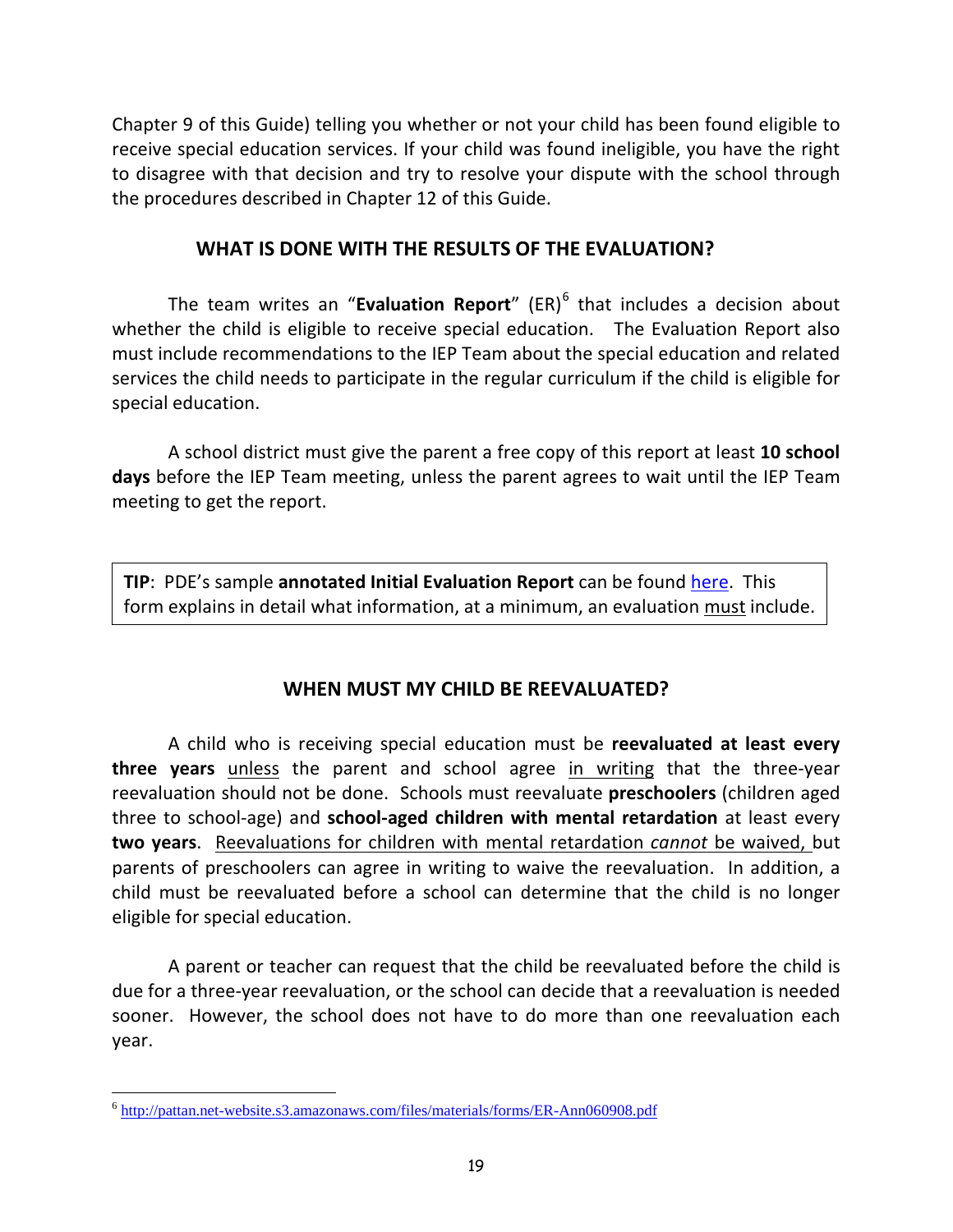A child must be reevaluated before a school can determine that the child is no longer eligible for special education. However, the school does not have to reevaluate the child if the child will no longer be eligible for special education because she has graduated with a regular diploma, or because she is has aged-out of special education (which in Pennsylvania means has completed the school term in which she turned age 21). Under these circumstances, the school district must give the child a written summary of her academic achievement and functional performance, and recommendations for how the child can achieve her postsecondary goals. For more information about graduation, see Chapter 11 of this Guide.

**TIP**: Think carefully before you agree to pass on ("waive") your child's three-year reevaluation. Three years is a long time in the life of a child. Even if the child's disability has not changed, her needs, strengths, and weaknesses may have changed, and those changes may show that the child's IEP should be revised.

If you think that your child needs to be reevaluated, you should send the school a written request. See Appendix 3 at the end of this Guide for a *Sample Letter Requesting a Reevaluation* as a starting point. Just like the initial evaluation, the school should give you written notice of its evaluation plan and should give you a **Permission to Reevaluate-Consent Form** to sign. (Or, if you ask for a reevaluation, the school must give you a **Permission to Reevaluate-Reevaluation Request Form** within **10 calendar days**.)

A reevaluation must be completed by a school (including charter schools) and the reevaluation report given to the family within **60 calendar days** (minus the summer months) of the school's receipt of the signed Permission to Reevaluate-Consent Form.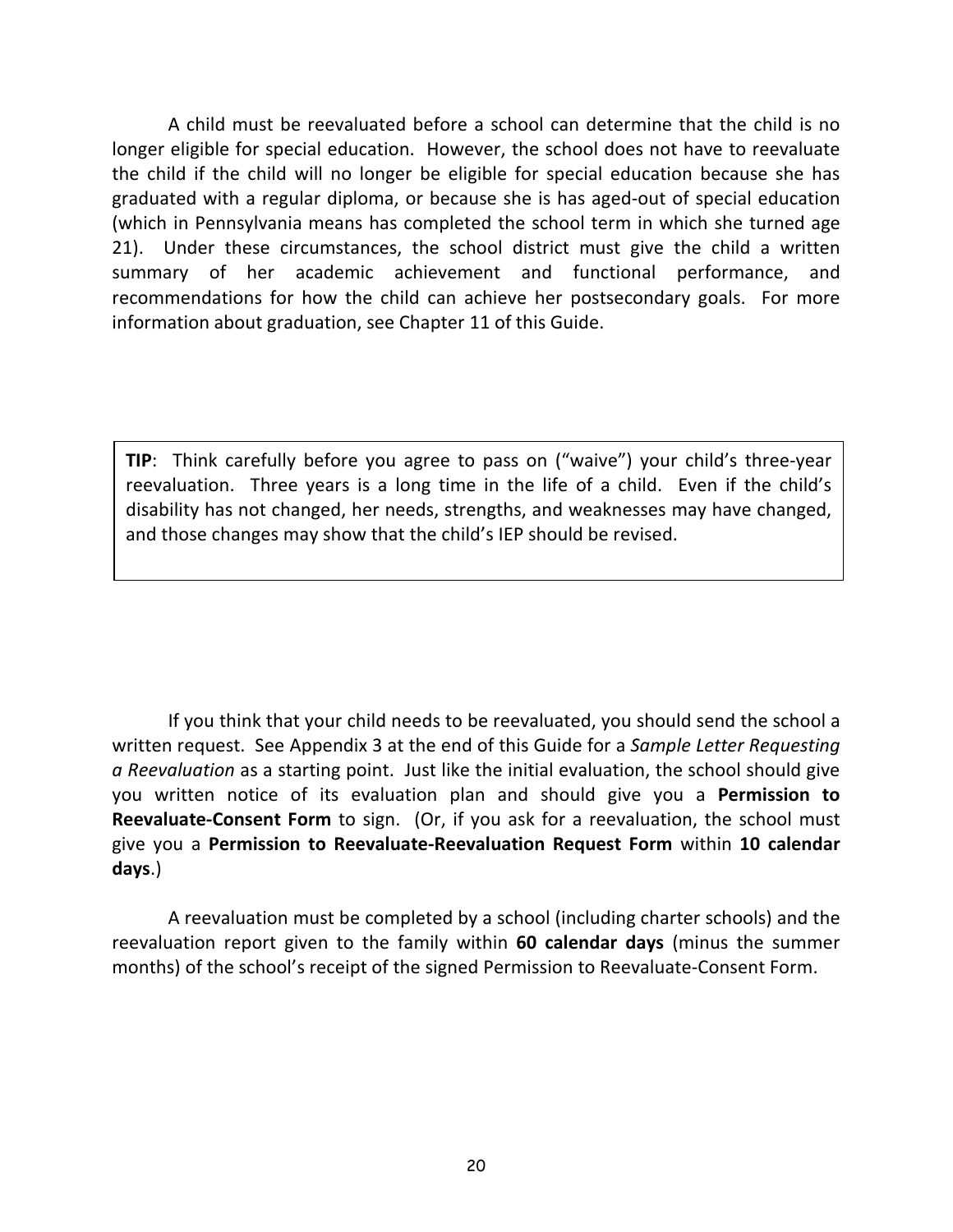**TIP**: Remember, the timeline for the school to complete the reevaluation – like the timeline for completing the initial evaluation – dates from when you sign the Permission to Reevaluate-Consent Form. So make sure that you get and sign that form quickly so that the timeline for the reevaluation will start to run. *And keep a copy of whatever you sign or send.*

Unless the school district gets the permission of a special education Hearing Officer, it cannot conduct a reevaluation if the parent states in writing that she does not want the child reevaluated. However, the district can conduct a reevaluation if it has made reasonable efforts to get the parent to agree and the family has not responded. For reevaluations, the parent may request a copy of the Procedural Safeguards Notice, but the school or school district is not required to give the Notice to the family automatically.

### **WHAT MUST A REEVALUATION DECIDE AND HOW?**

One purpose of a reevaluation is to decide if the child continues to have a disability and needs special education and related services. The reevaluation should also help the IEP Team decide whether the child is making reasonable progress toward her goals, and if, reasonable progress is not being made, what changes are needed.

The reevaluation process begins with a review of existing data about the child (like PSSA scores, report cards, and progress monitoring reports) by the child's IEP Team. The Team must decide if any additional information is needed to determine if: 1) the child **continues** to have a disability and the child's **educational needs**; 2) the **present levels** of academic achievement and related developmental needs; 3) whether the child **continues** to **need special education** and related services; and 4) whether any **additions or changes** to the special education and related services are needed to allow the child to meet the **measurable annual goals** in her IEP and **to participate**, as appropriate, in the **general education curriculum**.

If the IEP Team decides that no additional information is needed to determine if the child is still eligible for special education and what the child's educational needs are, the school must tell the parent and explain why. In that situation, the school must also tell the parent that they can request further tests.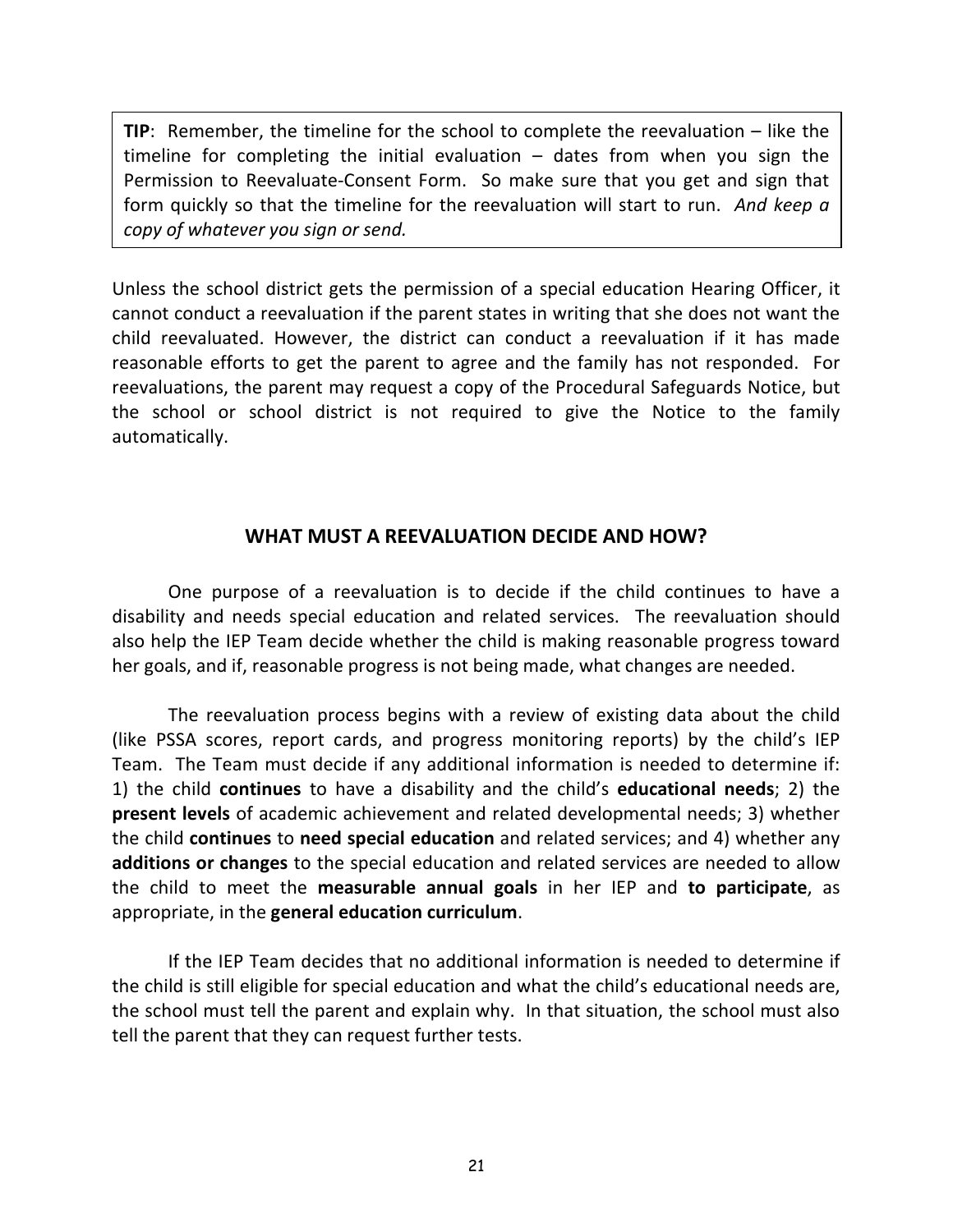**TIP**: A sample **annotated Reevaluation Report** from the Pennsylvania Department of Education that explains what should be included in a reevaluation can be found at [http://pattan.net](http://pattan.net-website.s3.amazonaws.com/images/2012/01/06/RR_ANN110308r1.6.12.pdf)[website.s3.amazonaws.com/images/2012/01/06/RR\\_ANN110308r1.6.12.pdf.](http://pattan.net-website.s3.amazonaws.com/images/2012/01/06/RR_ANN110308r1.6.12.pdf)

### **IS THE EVALUATION PROCESS DIFFERENT IF IT IS SUSPECTED THAT MY CHILD HAS A "SPECIFIC LEARNING DISABILITY?"**

Yes! Along with all the other rules that apply to the general special education evaluation process, there are **additional steps** in the evaluation process if it is suspected that a child might have a "specific learning disability." The evaluation process for deciding whether a child has a specific learning disability (SLD) can be confusing. In addition, school districts don't have to use the same approach to make this determination. **Make sure to ASK school personnel to explain the process or the evaluation results to you if you don't understand something.**

The Pennsylvania Department of Education has issued guidelines for identifying children with specific learning disabilities, which can be found at: [www.pattan.net](http://www.pattan.net/) (type "SLD" in the search box at the top of the page). PDE's annotated Initial Evaluation Report also explains the process for deciding if a child has a SLD. In addition, **every school district** must explain its procedures for complying with the state's guidelines for identifying children with specific learning disabilities in the "**special education plan**" it submits to the state.

**TIP**: This evaluation process is supposed to prevent a child who is struggling academically from being identified as having a learning disability when there is actually something else causing the child's learning difficulties.

The decision that a child has a specific learning disability is made by an **evaluation team** that includes the parent, the child's regular teacher (or if the child does not have a regular teacher, a regular classroom teacher qualified to teach a child of the same age as your child), and at least one person (such as a speech-language teacher, a remedial reading teacher, or a school psychologist) who has the skills to evaluate the child.

The team can decide that the child has a specific learning disability if 1) the child is behind her classmates of the same age, or 2) has not met state standards in certain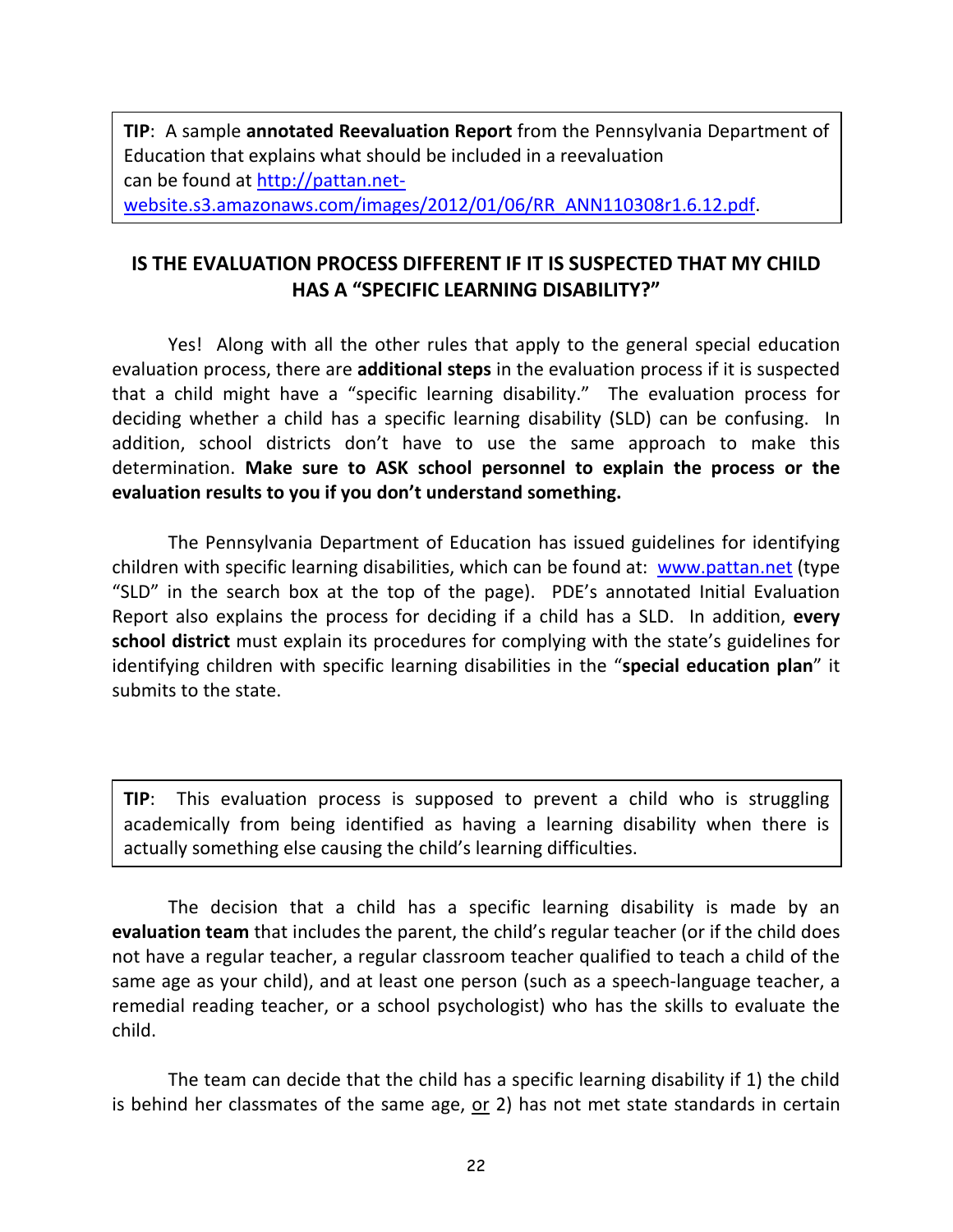language, reading, or math skills even though the child was given the right learning experiences and instruction. Then, depending on which approach the school district has selected, the first step for the team is either:

- To document that the school used a scientific, research-based strategy to improve the child's learning (for example, **Response to Intervention** or RtI); that the child received high quality instruction in a regular education setting; that research-based interventions were used for the child; and that the child was regularly monitored, or
- That the child shows a pattern of strengths and weaknesses and a severe gap between her intellectual ability and performance as compared to classmates of the same age or grade (that is, the team must decide if the child has a "severe discrepancy" between achievement and ability).

**TIP**: You should ask the evaluation team what approach the school district is using – either the "severe discrepancy" approach or the "research-based intervention" model. Then, you should ask the team members to explain what the approach means for your child. If the team members are unable to answer this question, ask the special education director for an explanation and get a copy of the district's special education plan which must describe the approach the district is using.

Regardless of which approach the school district has adopted, the team must also decide that the poor school performance is not actually because the child has a problem with seeing, hearing, or physical development. The team must also decide the child's difficulties are not the result of an emotional problem, cultural or environmental problems, poverty-related problems, or limited English skills.

Next, the team has to be certain that the child's poor academic performance is not because the child did not have appropriate reading or math instruction. Therefore, the evaluation team must consider data that shows that, before or as part of the evaluation referral, the child received scientifically-based instruction from qualified staff in regular education classes as shown by observations of routine classroom instruction. To say that an instructional program or practice is grounded in **scientifically-based research** means there is **reliable evidence** that the program or practice works. The team must also consider data-based records that the child's academic achievement was repeatedly tested while she was being instructed, and that this information was given to the child's parents.

Finally, as part of the evaluation, the team must have information on the child's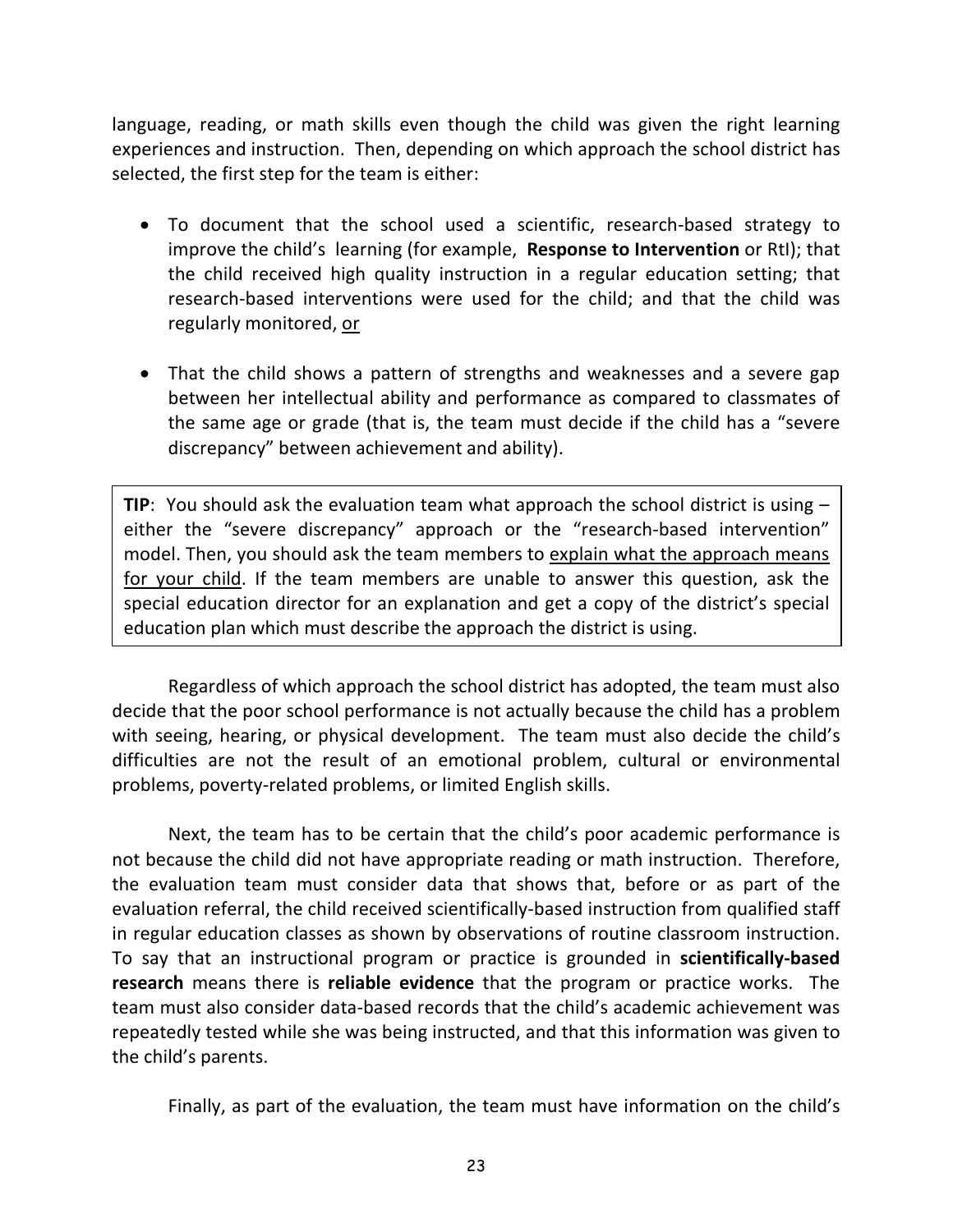academic or behavior difficulty based on an observation of the child in the regular classroom or other learning environment. This information can come from a new observation by a team member, or from an observation and monitoring of the child's performance that took place before the referral for an evaluation. The child must still be evaluated within the normal **60 calendar day** timeline (minus the summer months) for completing any special education evaluation, although the parents can agree in writing to an extension.

The team must state **in writing** whether the child has a specific learning disability, the reason for its decision, that the decision was made using the rules set out above, what behavior was seen during the observation and how that behavior affects the child's academic learning, any relevant medical findings, and its findings on the eligibility factors. The team's statement must also include information on learning strategies that were previously used to help the child, strategies to improve the child's rate of learning, and certain other information. **Each member** of the evaluation team (including the parent) **must state in writing whether she agrees with the report**, and if not what that team member's conclusions are.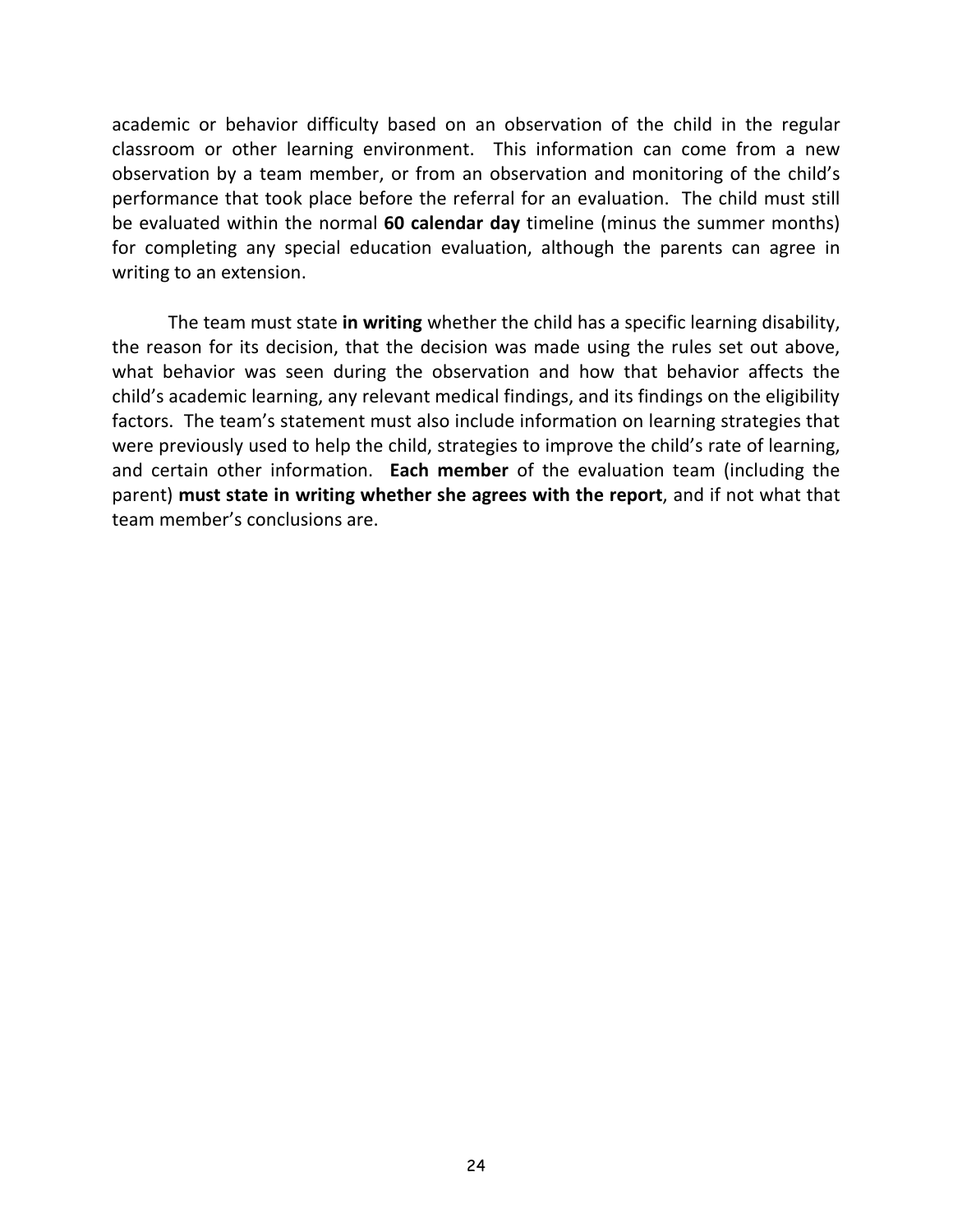### **WHAT CAN I DO IF MY SCHOOL DOES NOT FOLLOW THE TIMELINES OR OTHER RULES?**

If the school doesn't conduct a complete and accurate evaluation or reevaluation, you can request mediation or begin the process of requesting a special education hearing. You may also want to consider requesting an independent evaluation, discussed in Chapter 4 of this Guide.

If the school has violated a clear legal rule, such as the timeline for conducting an evaluation or reevaluation, you can file a complaint with the Pennsylvania Department of Education's Bureau of Special Education (BSE). Appendix 7 of this Guide has the complaint form, or you can print this  $\underline{\mathsf{form}}$ .<sup>[7](#page-32-0)</sup> If your child turns out to be eligible for special education services, and the child had to wait to get those services because the school did not do the evaluation within the required time, you should ask for compensatory education (make up services) to help her catch up.

More information about resolving special education disputes can be found in Chapter 12 of this Guide.

<span id="page-32-0"></span> $^7$  <http://pattan.net-website.s3.amazonaws.com/files/materials/forms/ComplaintPkt010807.pdf>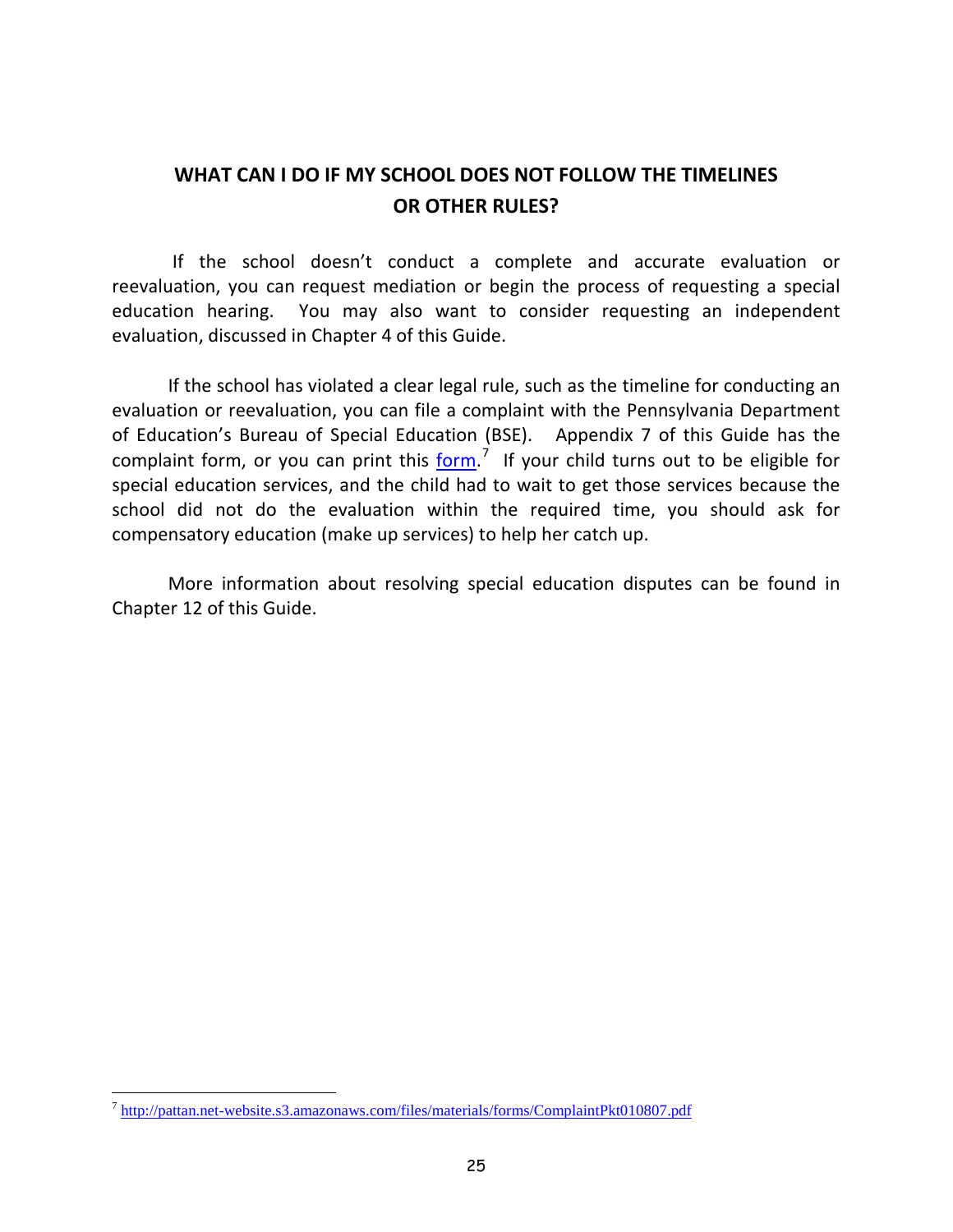### **CHAPTER 4**

### **GETTING YOUR CHILD AN**

### <span id="page-33-0"></span>**INDEPENDENT EDUCATIONAL EVALUATION**

### **WHAT IS AN "INDEPENDENT EDUCATIONAL EVALUATION?"**

An independent educational evaluation (IEE) is an evaluation of a child that is done by a person who does not work for the child's school district, public charter school, or intermediate unit (IU).

### **WHEN IS IT A GOOD IDEA TO GET AN INDEPENDENT EDUCATIONAL EVALUATION FOR YOUR CHILD?**

It's a good idea to get an independent evaluation whenever you need more information, different information, or a second opinion about your child's disability and special education needs. An independent educational evaluation is most important when you believe the school's evaluation is not "appropriate." For example, you may want an independent evaluation if:

- The school's evaluation is not accurate (the wrong tests were used or the results do not seem correct to you); or
- The school's evaluation is not complete (important testing was not done or the evaluation report does not give you enough information to decide if the child has a disability and to talk to the Individualized Education Program (IEP) Team about what services she needs).

You may also want to get an independent evaluation because you are about to go to a Special Education Hearing and you need information about what would be an appropriate program for your child (but you probably can't get the school district to pay for this evaluation unless the evaluation the school district completed did not meet the "appropriateness" standard).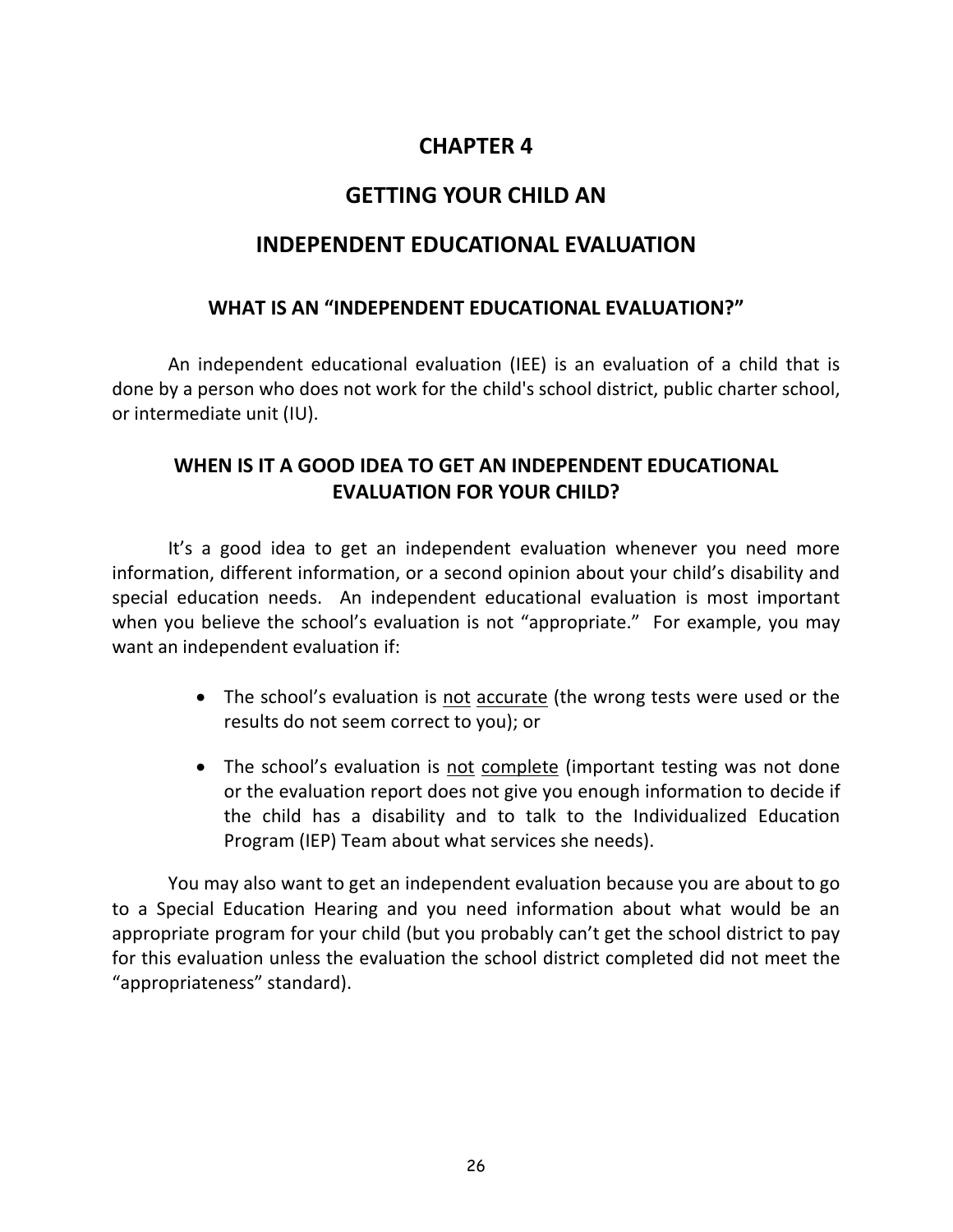#### **WHO SHOULD DO THE INDEPENDENT EVALUATION?**

If you want the school to consider the results of the independent evaluation, you need to make sure that the person you hire has the same "credentials" and that the evaluation meets the same "criteria" the school would use to evaluate your child. Ask the school what "credentials" and "criteria" it uses to hire evaluators and conduct evaluations. For example, schools usually use psychologists with a certificate in school psychology (called **certified school psychologists**) to test special education children.

If you hire someone who has the right credentials, the school will have to consider the independent evaluation whenever an IEP Team makes decisions about what services or placement will help the child receive a "free appropriate public education." This does not mean that the school has to follow all of the suggestions in the independent evaluation report – the school just has to "consider" the information. The independent evaluation report may also be used as evidence in a Special Education Hearing (although it is always better to have the evaluator testify in person if you can).

### **DOES MY SCHOOL HAVE TO PAY FOR THE INDEPENDENT EDUCATIONAL EVALUATION?**

It depends. Parents can always pay for their own independent evaluations. But, you can ask the charter school or school district to pay for the independent educational evaluation if you disagree with the school's most recent evaluation (or reevaluation) of your child. There is a limit: You only have the right to ask for *one* free independent evaluation for each school evaluation (or reevaluation) of your child. The school can ask you why you disagree with its evaluation, but it cannot make you provide an answer or delay responding to your request for an independent evaluation.

If you ask the school to pay for the independent evaluation, the school has two choices. It may either (1) immediately agree to pay for the independent evaluation, or (2) immediately request a Special Education Hearing. If the school requests a Hearing, it will have to prove to a Hearing Officer that its evaluation was appropriate. Two outcomes are possible:

- If the Hearing Officer decides that the school's evaluation was *not* appropriate, the school may be ordered to pay for your independent educational evaluation.
- If the Hearing Officer decides that the school's evaluation *was* appropriate, it will *not* order the school to pay for your independent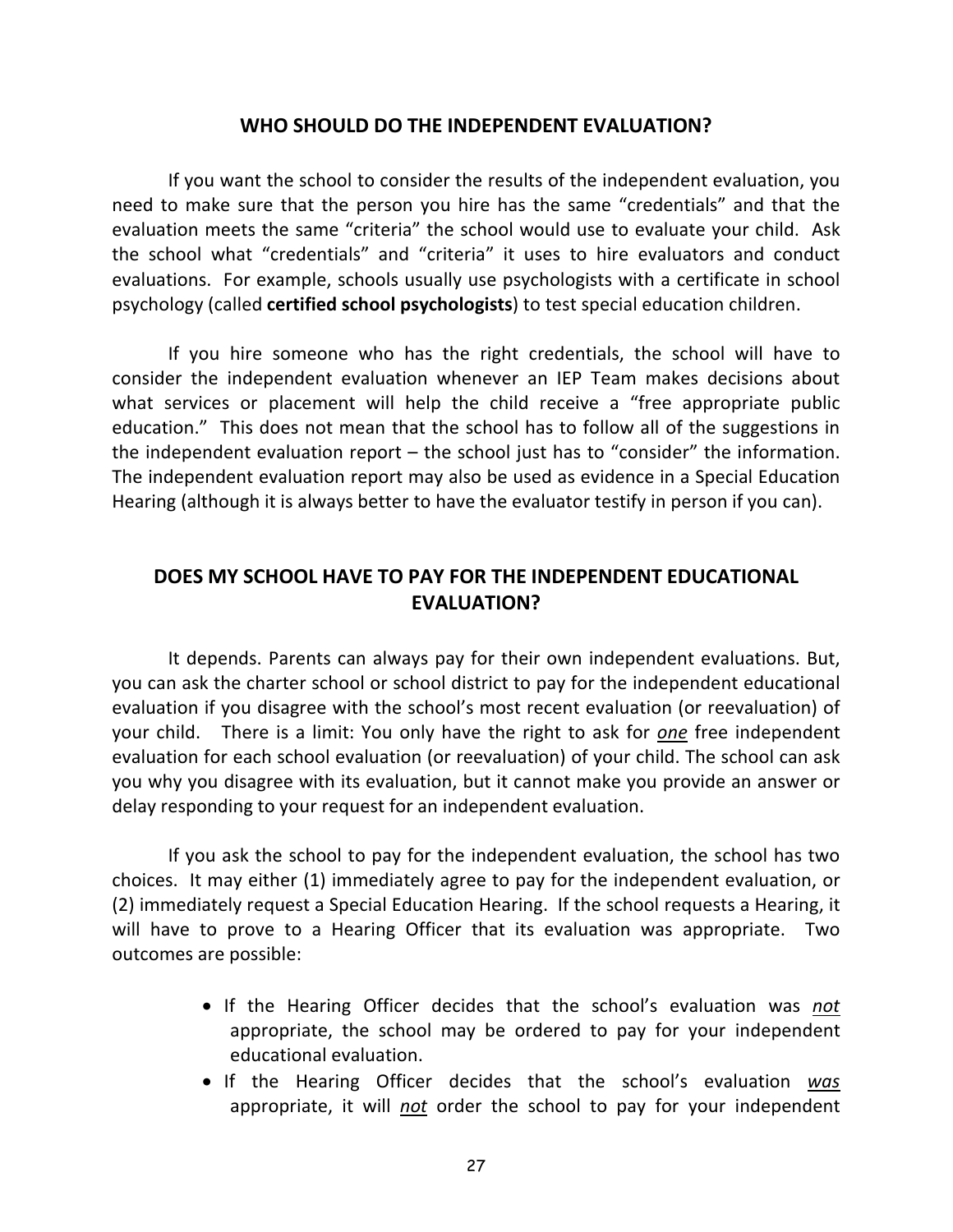evaluation. You can still have an independent evaluation conducted (and the school must consider the results), but you will have to pay for it yourself. You should also find out if your health insurance will cover some or all of the cost of an evaluation.

Remember, the school has a right to evaluate your child before deciding whether she has a disability and what services she needs. Only if that evaluation is not appropriate will the school have to provide the independent evaluation at public expense. This means that you can't refuse to let the school evaluate your child and force it to pay for an outside evaluation instead.

### **WHERE CAN I FIND AN INDEPENDENT EVALUATOR?**

When you ask for an independent educational evaluation, your school should tell you the criteria it uses to conduct a similar evaluation. It should also tell you where you can get an independent educational evaluation -- schools usually do this by giving parents a list of the qualified evaluators that work nearby. However, the school cannot limit you to the evaluators on its list; you can pick any person in your area that meets the school's criteria.

Asking other parents of children with disabilities for referrals may also help you find an independent evaluator. Certain groups, such as the International Dyslexia Association (IDA), may be able to provide referrals for independent evaluators. (The website for the Pennsylvania branch of the IDA is [http://www.pbida.org/.](http://www.pbida.org/) For a list of psychologists, click on "Resources" and then "Professionals Who Can Help.")

### **WHAT SHOULD I EXPECT FROM MY INDEPENDENT EVALUATOR?**

That depends on the question you want the independent evaluator to answer:

- If you want to know whether your child has a disability and needs special education, you will want the evaluator to write a report that focuses on that question. You will probably also want the evaluator to include suggestions on the type of IEP services that he believes will help your child.
- Another question might be whether your child's current IEP is appropriate or whether changes should be made? If this is your question, be sure to give the evaluator a copy of your child's IEP. Ask the evaluator to write in his report which parts of the IEP need to be changed, how those parts can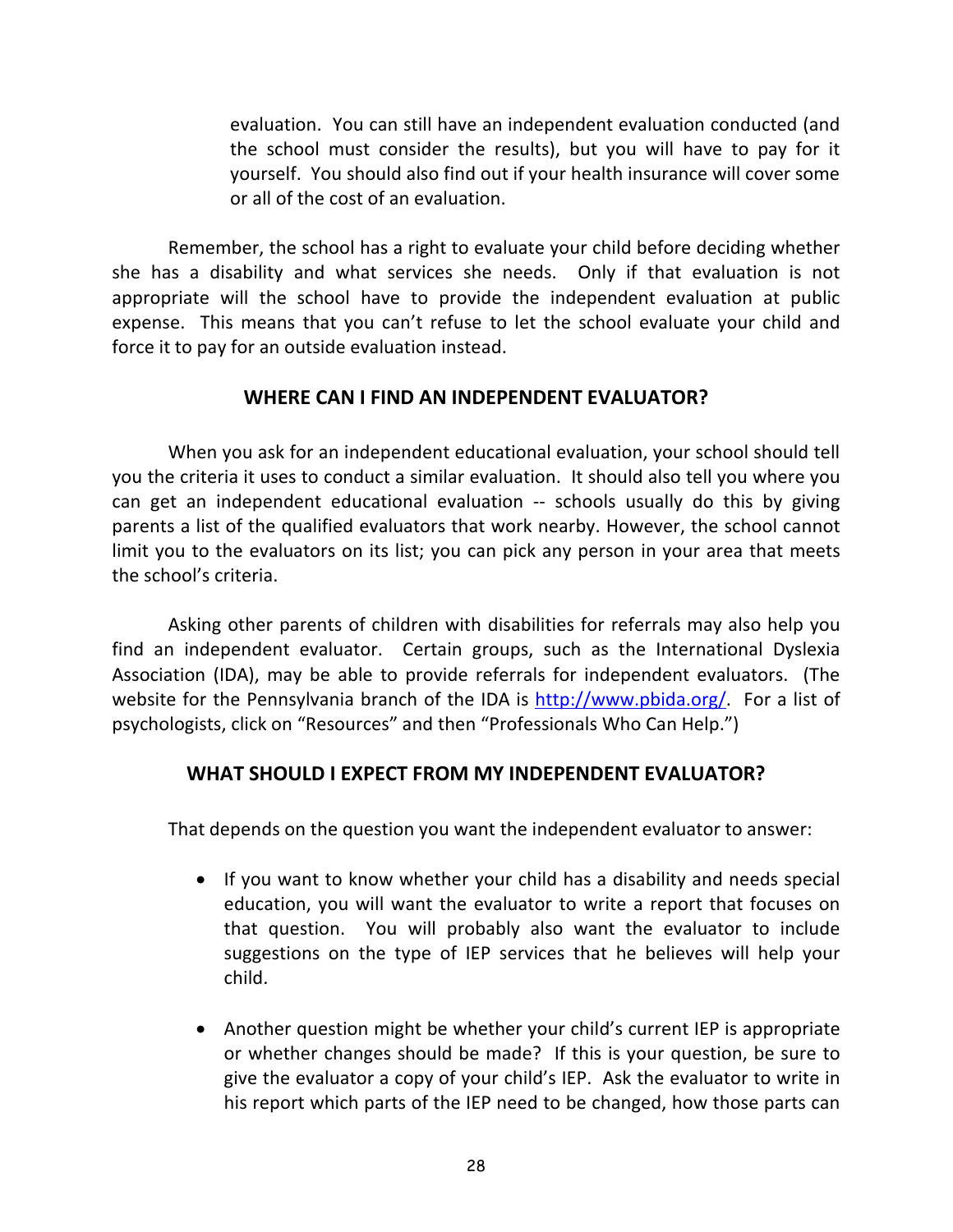be changed, and why.

• You may want to ask whether your child can be educated in a regular classroom with supports. If so, ask the evaluator to write a report explaining why your child can (or cannot) be educated in a regular classroom, and ask him to give clear information on what kinds of supports your child will need to succeed in the regular classroom. (For example, if your child needs a one-to-one behavioral aide, ask the evaluator to write that in his report and to explain why this is needed).

**It is very important that the evaluator help you to understand what your child needs to make meaningful progress.** The more detailed the recommendations (for example, what exactly should my child's IEP say), the more useful the evaluation report will be. You need to be clear with the evaluator about what kind of information and/or assistance you are looking for, such as a written report, attendance at an IEP Team meeting, testimony at a hearing, etc. Remember that the school district must pay for the evaluation and written report, but it is not required to pay for the evaluator's attendance at meetings or testimony at a hearing.

# **HOW DO I REQUEST THAT THE SCHOOL PAY FOR MY CHILD'S INDEPENDENT EDUCATIONAL EVALUATION?**

You should write a letter to your school with the following information:

- Tell the school that you think its evaluation (or reevaluation) of your child was inappropriate, and that you are requesting "an independent evaluation at public expense." See Appendix 4 of this Guide for a *Sample Letter Requesting an Independent Educational Evaluation*.
- Although you are not required to do so, we recommend that you give the reasons why you think the school's evaluation is not appropriate.
- Explain what kind of independent evaluation you want (educational assessment, neuropsychological assessment, functional behavioral assessment, etc.). If you do not know what kind of evaluation would be best, ask the school, an advocate, another professional who is working with your child, or your child's doctor.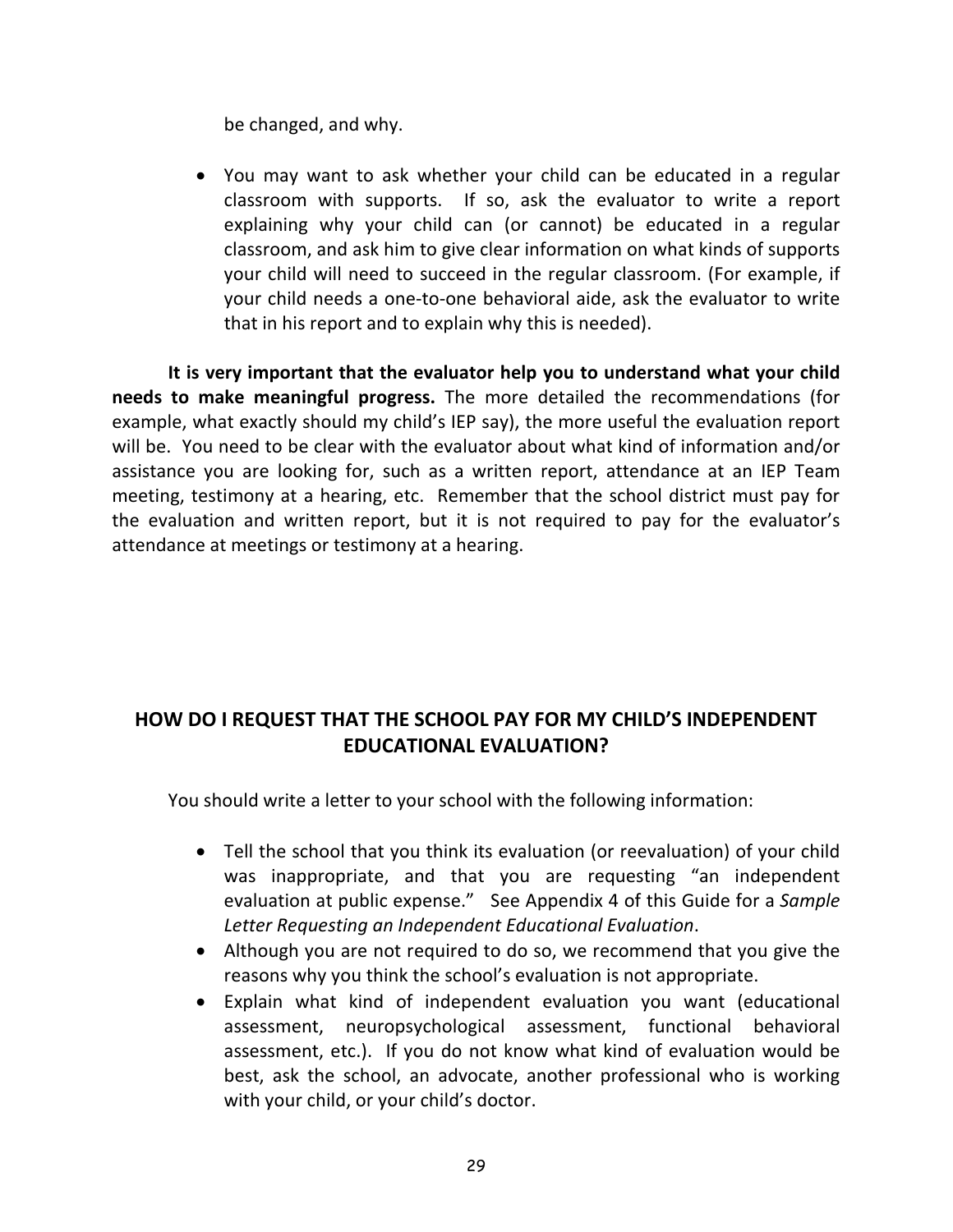• Ask the school for information on where an independent evaluation can be obtained and the school's criteria for evaluations.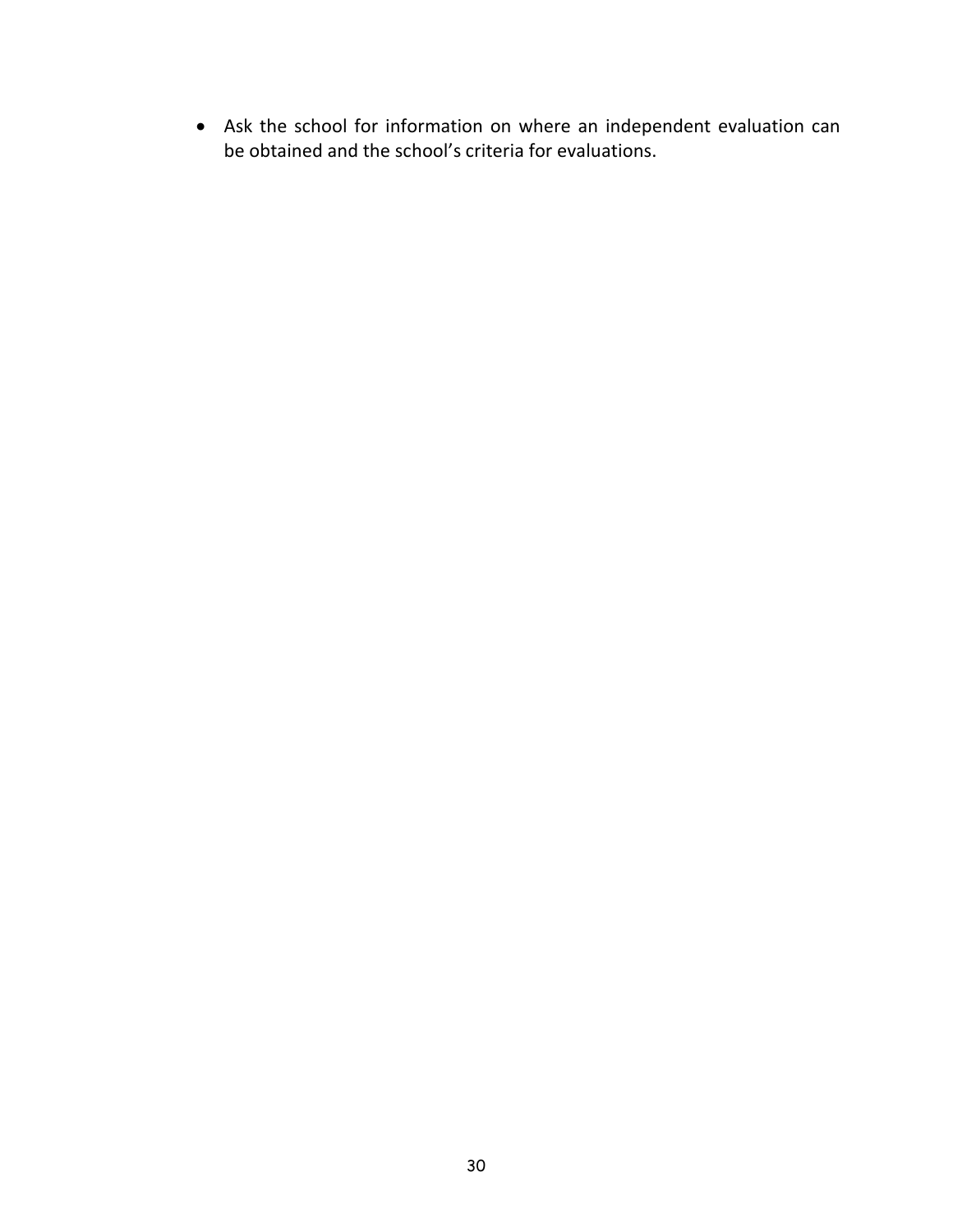# **CHAPTER 5**

# **DEVELOPING THE SPECIAL EDUCATION PROGRAM**

#### **WHAT IS AN IEP?**

An IEP, or "**Individualized Education Program**," is a written plan that describes the unique needs of a child who is eligible for special education and explains the specific services that the school will give the child.

The IEP lists the special education, related services, and other supports the child needs to make real progress in school. The IEP should explain *when* the services will begin, and *how frequently* and for *how long* they will be given (for example, two halfhour sessions of physical therapy every week). The IEP must also state *where* the services will be provided (for example, in a regular or special education classroom or a special school), and tell you what special training and equipment will be given to the school staff (teachers and aides) who work with the child. The IEP also tells you how much of the school day the child will spend with classmates who do not have disabilities.

The IEP is written by a Team of people, including the parents. School districts and charter schools *must* give the child all of the special education, related services, and other supports listed in the IEP. The IEP is the "**contract**" between you and the school for the services your child needs to make progress. If the school does not follow the IEP, you can file a complaint with Pennsylvania's Bureau of Special Education (BSE). (See Chapter 12 of this Guide for a discussion of how to file a complaint with the BSE.)

#### **WHO WRITES THE IEP?**

The IEP is written by a Team of people. The IEP Team *must* include:

- The child's parents;
- At least one special education teacher or special education provider (for example, the child's learning support teacher or speech therapist);
- At least one regular education teacher (if the child is, or may be, in any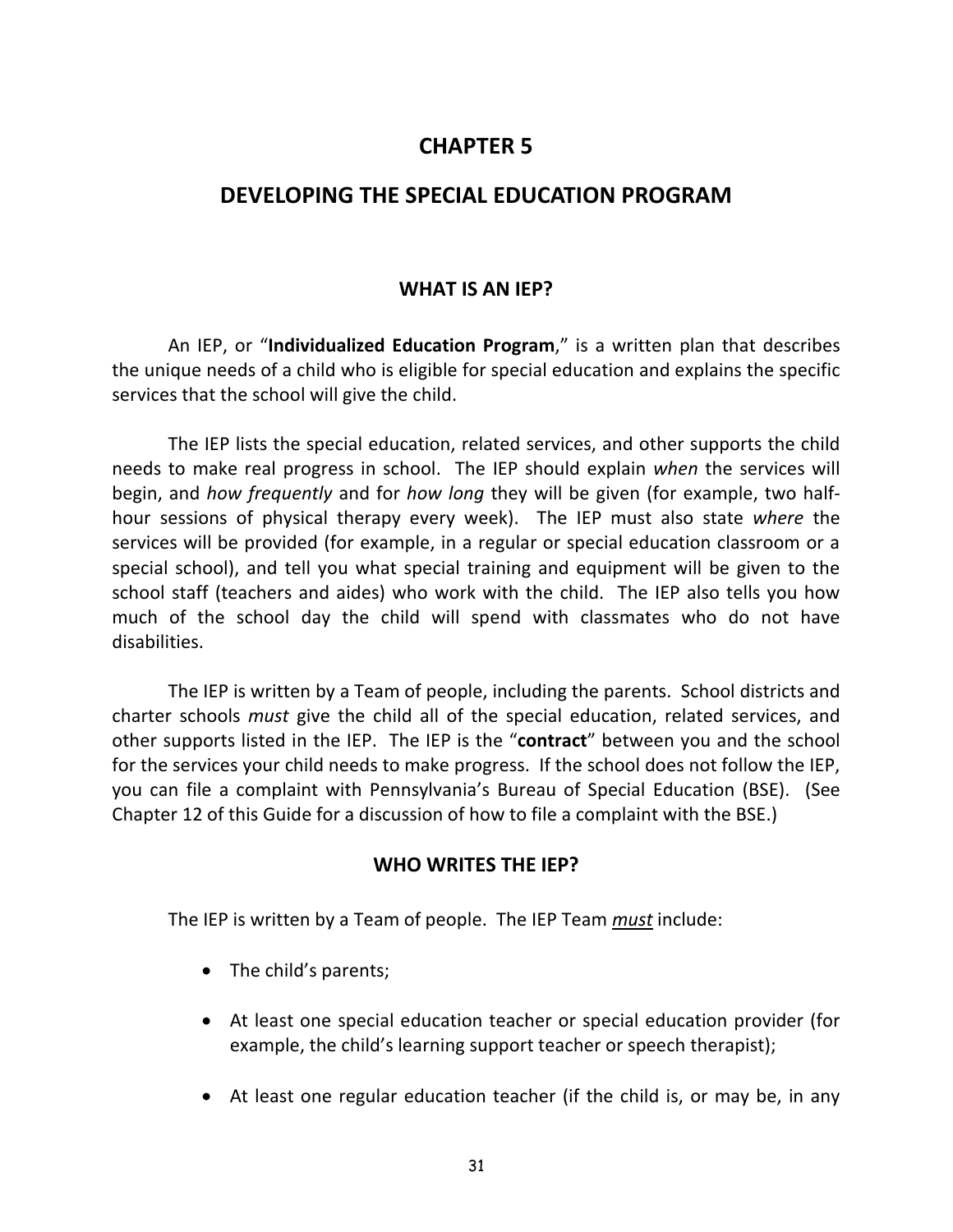regular education classes);

- A school official qualified to provide or supervise specially designed instruction, who knows about the school's resources, and who is familiar with the general education curriculum (usually this is the special education director and this person is called the "LEA representative");
- Someone who can interpret the child's evaluations (this does not have to be a separate person, so the special education director might fill this role — if it is a separate person, it is usually the school psychologist);
- A gifted education teacher if the IEP is being written for a child with a disability who is also gifted; and
- The child, when appropriate.

The child *must* be invited to the meeting if her postsecondary goals and transition needs will be discussed at the meeting (this is required if the child will turn 16 during the next school year). If transition needs are not going to be discussed, then it is up to the parent to decide whether the child should attend the meeting.

While the people listed above *must* attend IEP meetings (unless they are excused by the parent), **other people** *can* come to the meetings. The IEP Team can include *anyone* the parent or the school believes has knowledge or expertise about the child. This means that a parent can invite an advocate (either a lawyer or a non-lawyer) to attend the IEP meeting. In addition, the school or the parent can ask an occupational therapist (OT), physical therapist (PT), or speech therapist who is working with the child to attend the IEP Team meeting. If the child has just turned three and was receiving early intervention services, the parent can ask the school to invite someone from the Infants and Toddlers Early Intervention Program.

### **CAN IEP TEAM MEMBERS BE EXCUSED FROM ATTENDING A MEETING?**

A parent can agree *in writing* to excuse one (or more) of the IEP Team members listed above. If the IEP Team member's area of expertise *will not* be discussed at the meeting, then the parent and school may sign an agreement that the Team member can miss the meeting. If the Team member's area of expertise is going to be discussed at the IEP meeting, before that Team member can miss the meeting: (1) a parent must agree in writing and (2) the Team member must give the parent written input about the child before the meeting. It is important for the parent to read this information before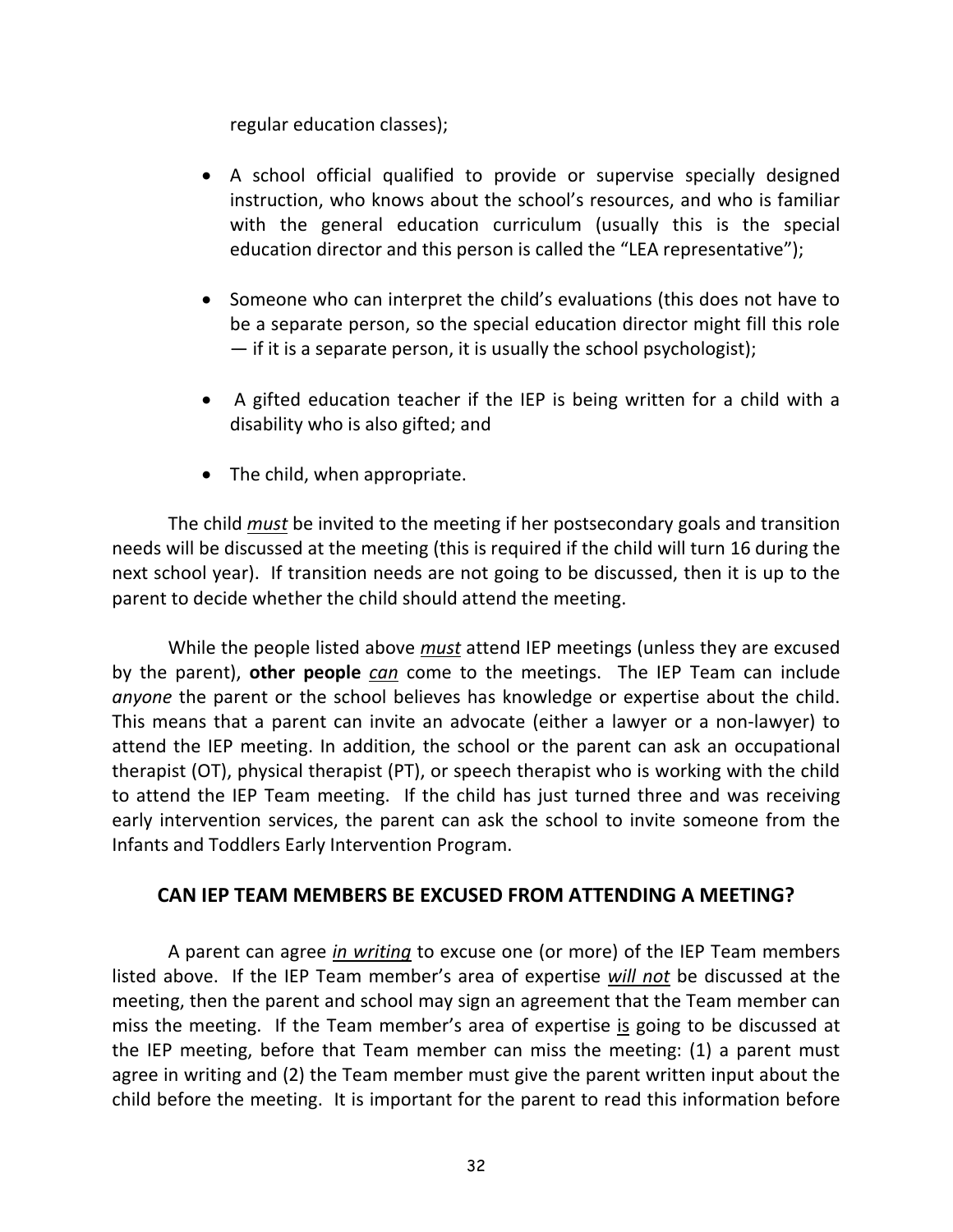the meeting – if you have questions about what the Team member has written you can always ask the school district to schedule a new IEP meeting so that the Team member can attend.

*Remember that the school CANNOT force you to allow a Team member to miss the IEP meeting. You should only agree to excuse a Team member from the meeting if you believe that that person does not need to be at the meeting for you to understand your child's needs or to develop an appropriate IEP for your child.*

# **WHAT STEPS MUST THE SCHOOL DISTRICT OR CHARTER SCHOOL TAKE TO MAKE SURE THAT THE PARENTS CAN ATTEND THE IEP MEETING?**

The law places great emphasis on parents' participation in the IEP Team meeting. The school must take steps to get one or both of the child's parents to attend the IEP meeting. That means the school must notify parents of the meeting early enough so that they can attend, and schedule the meeting at a time and place that is convenient for all parties. The notice of the meeting must tell the parent the time, date, location, and purpose of the meeting.

The meeting notice must also explain who will be at the meeting and tell the parent that she can bring anyone with her whom she thinks has expertise or knowledge about the child. The school must also provide interpreters for parents with deafness or parents whose native language is not English if an interpreter is necessary for the parent to understand what is being discussed at the IEP meeting. The parents should let the school principal and the Director of Special Education know as soon as possible that they will require the services of an interpreter at the IEP Team meeting. Interpreters should have the training needed to help the parent participate in IEP Team meetings to the fullest extent possible (which means an untrained bilingual school secretary should not be used as an interpreter).

If the parents cannot attend the meeting in person, the school must offer the family other ways of participating in the meeting, including conference calls. If the family does not participate in person or by phone, the school can hold the meeting without the parent – but it must keep a detailed record of its efforts to get the parent to attend.

#### **WHAT SHOULD HAPPEN AT THE IEP TEAM MEETING?**

The school may give the parents a *draft* IEP at the meeting (or before the meeting), but it cannot ignore the parents' input or refuse to make changes that the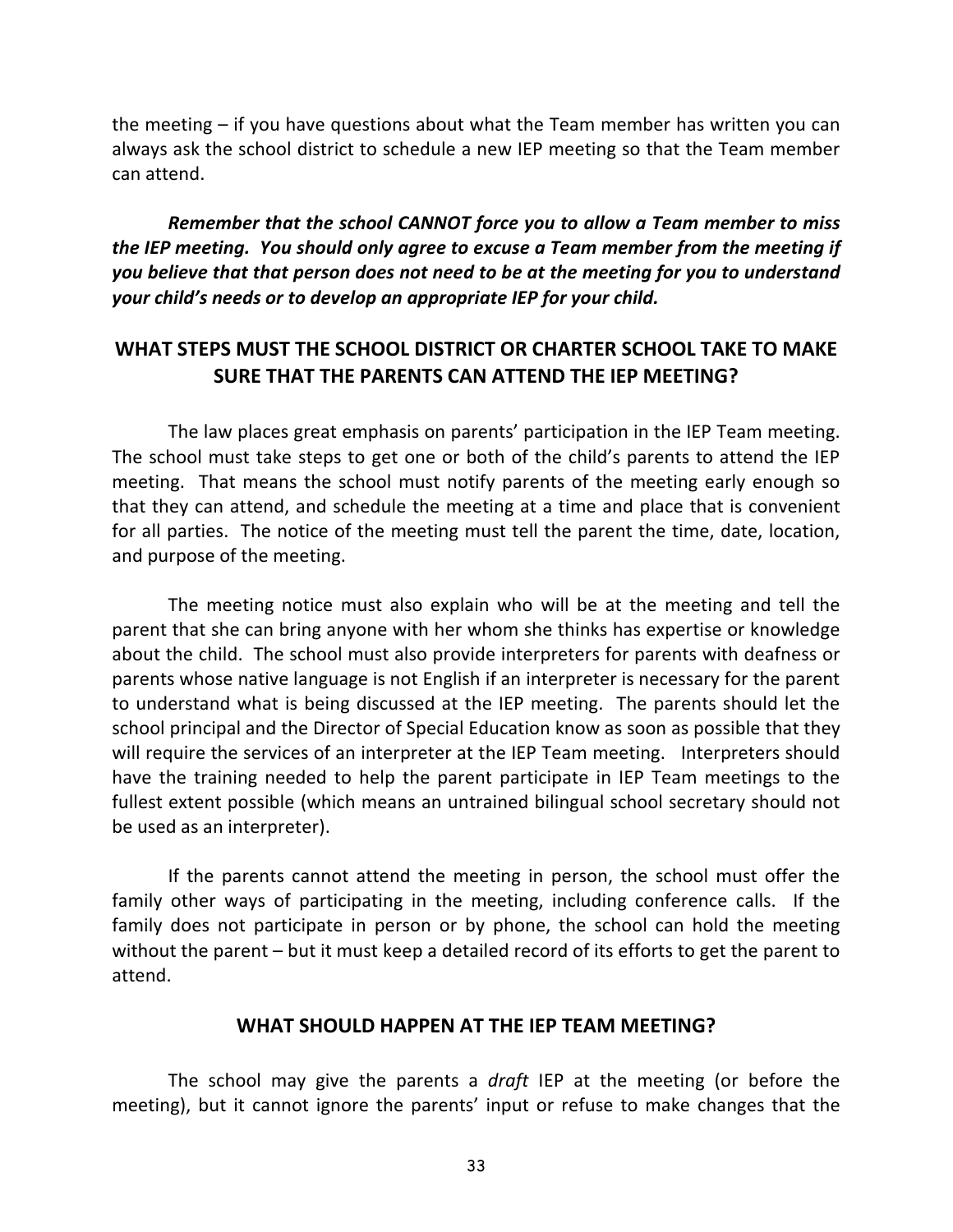parents and the school agree are needed. When it is finished, the IEP should reflect the information discussed and decided by the Team at the meeting.

During the meeting, the IEP Team must consider the child's strengths, the parents' concerns for enhancing the education of their child, the results of the most recent evaluation, and the child's academic, developmental, and functional needs in determining what services and placement are appropriate for the child.

**TIP**: When you go to an IEP Team meeting, the school will ask you to sign the IEP form to show that you attended the meeting. Signing the IEP *only* shows you attended the meeting, *not* that you agree with the IEP. You need to sign a separate document – called a Notice of Recommended Educational Placement/Prior Written Notice – to show whether or not you agreed with the IEP. See Chapter 9 of this Guide for more discussion about the written notice a school must give to you.

### **WHAT SHOULD BE WRITTEN IN THE IEP?**

You should print out the Pennsylvania Department of Education's (PDE) sample "**annotated**" **IEP form** for children in Kindergarten through 12<sup>th</sup> grade to help you understand what should be in your child's IEP. **It is a very useful form!** The form can be found *[here.](http://pattan.net-website.s3.amazonaws.com/images/2014/01/06/AnnIEP_RevPBA_ACC1213.pdf)*<sup>[8](#page-41-0)</sup> (If you don't have access to the Internet, call the Special Education ConsultLine at 1-800-879-2301 for a copy.) You can use this form to follow along as we explain the sections of the IEP. The sample form also has helpful comments that explain to the IEP Team what should be written in the different sections of the IEP. Your school is not required to use PDE's IEP form, but, if a different form is used, it must contain all of the types of information we list below. (The sample annotated IEP form for children from age three until they enter school can be found <u>here</u>.<sup>[9](#page-41-1)</sup>)

Remember, an IEP can be of any length and can contain any amount of information. However, what is really important is whether the information in the IEP is genuinely useful to parents and school staff. Here is a quick review of the major sections of an IEP and some of the questions that the IEP Team members should ask as they write those sections.

<sup>&</sup>lt;sup>8</sup> [http://pattan.net-website.s3.amazonaws.com/images/2014/01/06/AnnIEP\\_RevPBA\\_ACC1213.pdf](http://pattan.net-website.s3.amazonaws.com/images/2014/01/06/AnnIEP_RevPBA_ACC1213.pdf)<br><sup>9</sup> <http://pattan.net-website.s3.amazonaws.com/files/materials/forms/IFSP-IEP-Ann070108.pdf>  $\overline{a}$ 

<span id="page-41-1"></span><span id="page-41-0"></span>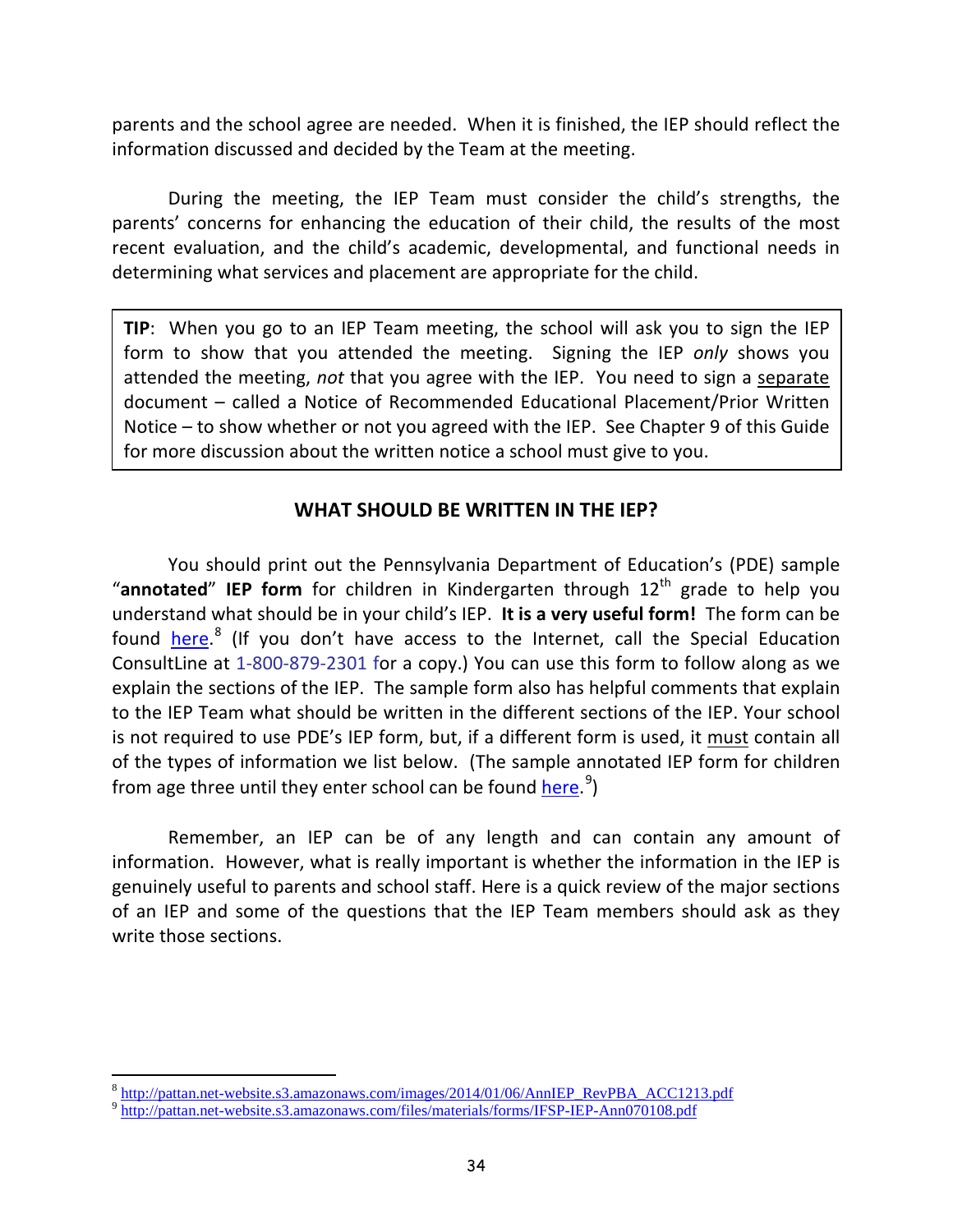# **A WALK THROUGH THE IEP**

**1. SPECIAL CONSIDERATIONS:** In the first section of the IEP, the IEP Team must ask whether the child is blind or visually impaired, deaf or hearing impaired, if the child has needs in the areas of communication, if the child needs assistive technology (AT) devices and/or services, if the child has limited English skills, or if the child has behaviors that get in the way of her learning or that of others. The Team should keep these "special considerations" in mind when it writes the child's IEP. PDE's annotated IEP form explains these considerations in detail.

**TIP: Assistive technology** is a "special consideration" that is often overlooked by IEP Teams. Assistive technology devices include devices or special equipment that improve the child's functional or communication skills (for example, a special computer that the child uses to "talk"). Assistive technology services include help in choosing the device, and training for the child, school staff, and possibly the child's family on how to use the device. Pennsylvania's Initiative on Assistive Technology (PIAT) can provide help to parents on finding and funding AT devices (PIAT can be reached at 800-204-7428), and the Pennsylvania Training and Technical Assistance Network's (PaTTAN's) website also has information on AT resources (go to [www.pattan.k12.pa.us](http://www.pattan.k12.pa.us/) and click on "Assistive Technology" under "Supporting Students"). ELC also has a fact sheet entitled *Assistive Technology for Students with Disabilities* a[twww.elc-pa.org.](http://www.elc-pa.org/)

**TIP:****Positive Behavior Supports (PBS):** If the IEP Team decides that the child's behaviors are getting in the way of her learning or that of others, the IEP Team must consider and include in the IEP strategies to help the child. These strategies must reflect individual student's needs (not a "one size fits all" behavior plan) and be based on **positive** - not punitive - approaches. This could mean that behavior goals and support services are included in sections 5 and 6 of the IEP. Or, the IEP Team might write a positive behavior support plan as part of the IEP. Questions to ask include: What sets off the child's bad behaviors at school? What skills should be taught to the child so she can behave more appropriately? If problems do occur, how will they be handled? For more information about Positive Behavior Supports, see Chapter 6 of this Guide.

**2. CURRENT EDUCATIONAL LEVELS**: The second section of the IEP contains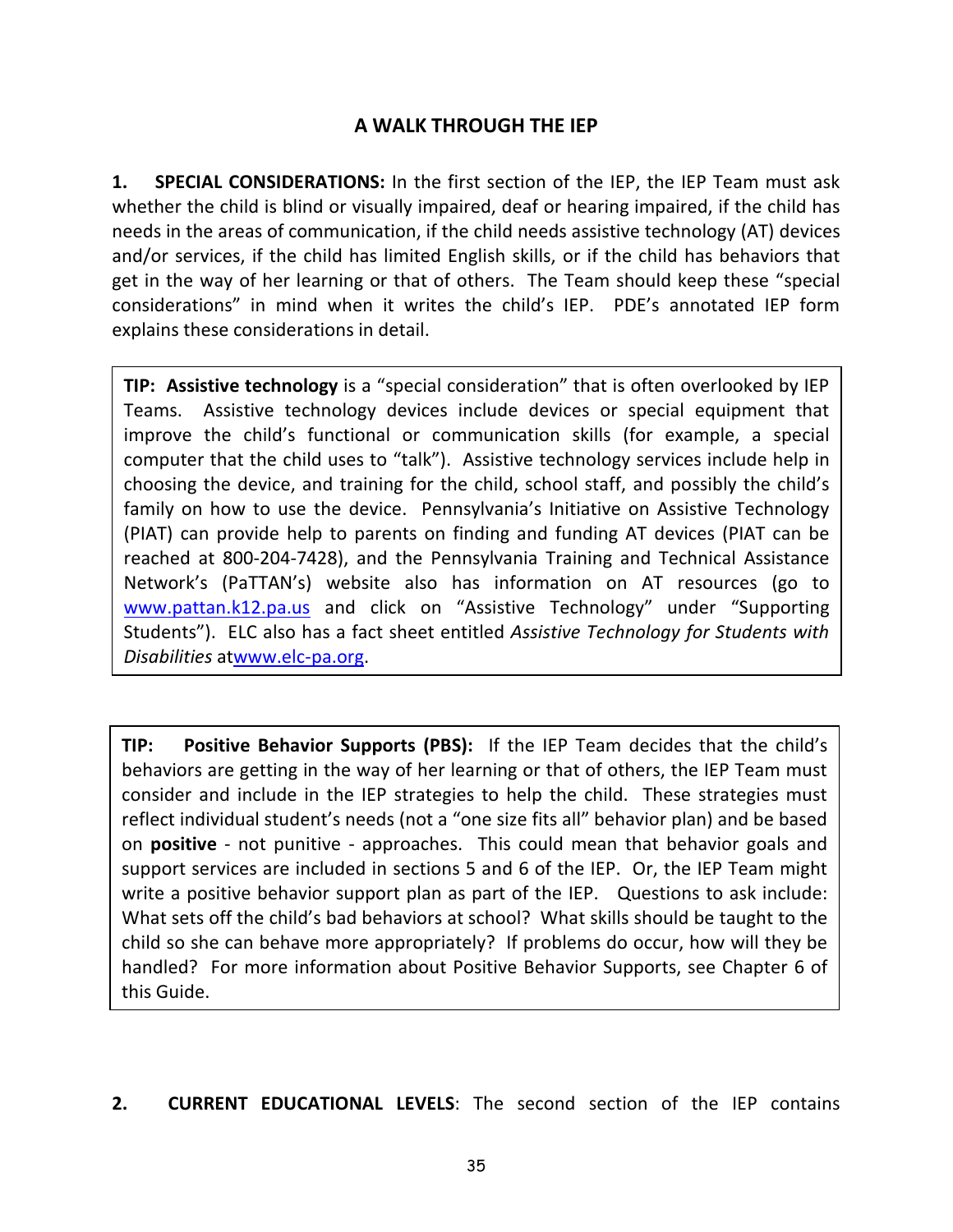information on the child's **present levels of academic achievement** and **functional performance** (including social and daily living skills). It is important for this section to be completed because knowing where the child is currently helps the Team decide where the child should be going – meaning what goals should be written for the child.

Questions that this section of the IEP should answer include: What can we learn about the child's strengths and needs from the latest school district and private evaluations? What insight can the parents or the other Team members contribute from their experiences or training? This section should include the child's present levels related to current postsecondary transition goals (such as results of vocational evaluations, career surveys, etc.). Information from any Functional Behavioral Assessment (FBA) should also be part of this section. This section should include information on how the **child's disability affects her involvement and progress** in the **general education curriculum** (or, for preschoolers, her participation in age-appropriate activities). (See page 38 of this Chapter for what it means for the child to be involved and progress in the general education curriculum.) Once again, PDE's annotated IEP provides greater detail about this section.

**3. TRANSITION:** The third section of the IEP lists the child's postsecondary goals (these are goals for life after high school) and the transition services that the school will give the child to help her reach those goals. The point of "transition planning" is to build a bridge between school programs and the opportunities of adult life, including higher education, employment, independent living and community participation, and to make sure the child is being prepared for life beyond high school.

This section *must* be filled out for **all children who are age 14** or older during the school year that the IEP will cover. The school and parent *can agree* to fill this section out earlier if that is appropriate for the child.

Questions to ask include: What academic and other skills will the child need for adult living? Are the needed skills being taught? What does the IEP Team think should be the child's measurable postsecondary goals related to training, education, employment, and, where appropriate, independent living skills? Are these goals based on age-appropriate transition assessments and the child's own preferences? (If not, why not?) What transition services (including courses of study) are needed to help the child achieve the transition goals?Check out PDE's annotated IEP for more details about transition planning. More information about transition can also be found in ELC's fact sheet entitled *Transition to Adult Life for Children with Disabilities* at [www.elc-pa.org](http://www.elc-pa.org/) and at the Pennsylvania Training and Technical Assistance Network's website (go to [www.pattan.net](http://www.pattan.net/) and click on "Secondary Transition" under "Evidence-Based Practices").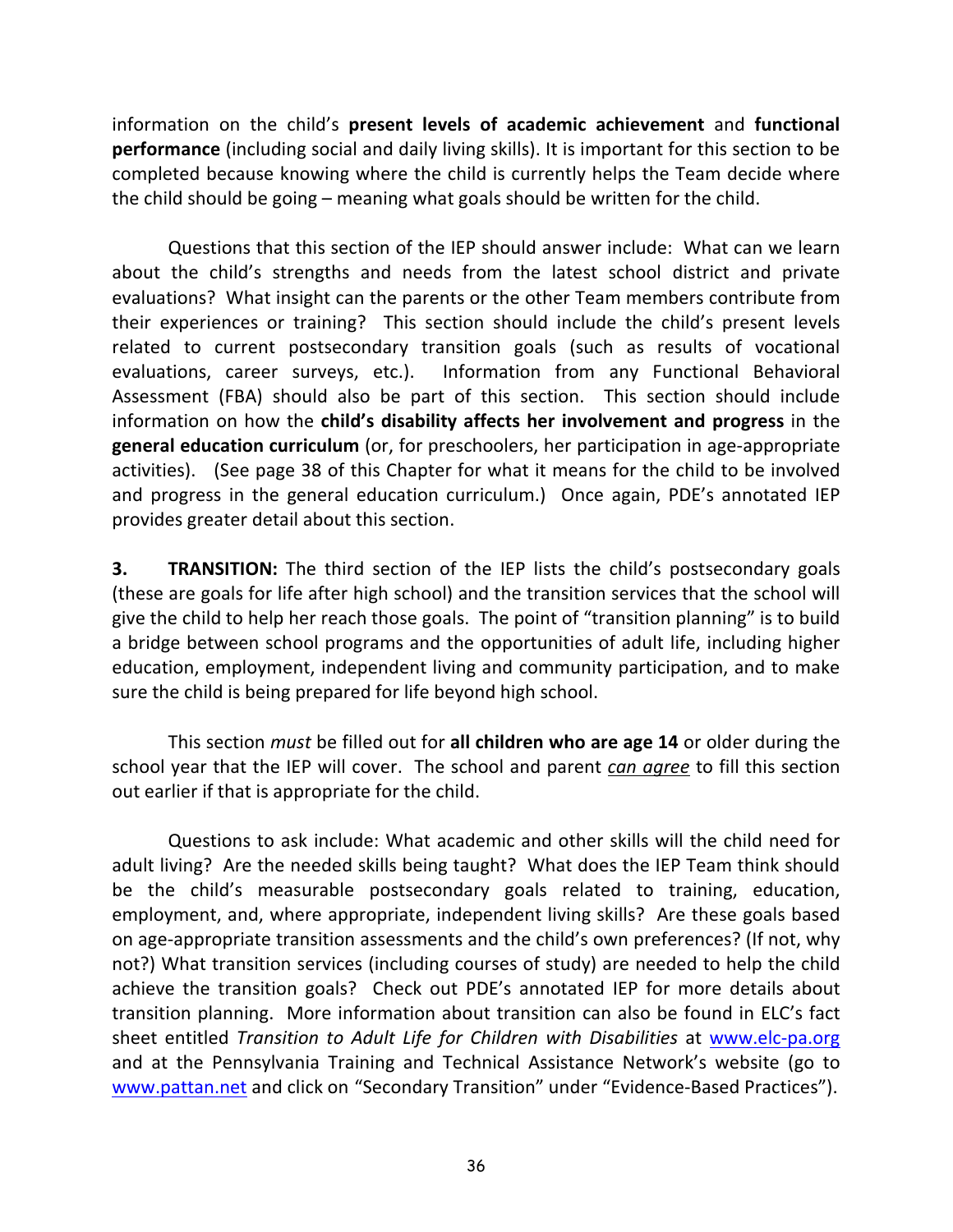**TIP**: Even if your child is not about to turn 14, it is often important to have the IEP Team fill out this section. For example, if your child is in eighth grade but not yet 14, and wants to go to a vocational/technical program or high school next school year, you should have the IEP Team fill out this Transition section. The Team should make sure the school helps your child take the right classes and then helps her apply to the right high school vocational/technical programs as part of her transition services! Why? By the time she is 14, it may be too late to apply!

**4. PARTICIPATION IN ASSESSMENTS:** In the fourth section of the IEP**,** the IEP Team decides whether the child can participate in state-wide (the Pennsylvania System of School Assessment or PSSA) and district-wide (local) achievement testing and whether the child needs accommodations while taking the test. A list of allowable accommodations can be found on PDE's website at:

[http://www.education.state.pa.us/portal/server.pt/community/testing\\_accommodatio](http://www.education.state.pa.us/portal/server.pt/community/testing_accommodations___security/7448) ns security/7448. If the Team decides that the child has such significant cognitive disabilities that taking the PSSA would not be appropriate, the child will take the Pennsylvania Alternate System of Assessment or PASA test. The Team's decision to have a child take the PASA instead of the PSSA must be explained in the IEP.

**5. MEASURABLE ACADEMIC AND FUNCTIONAL GOALS:** The fifth section of the IEP explains what the IEP Team, including the family, wants the child to learn this year. The IEP must list annual (year-long) functional and academic goals for the child. These goals must be "**measurable**," and must be designed to meet the child's needs. For guidance on writing measurable goals, Dr. Barbara Bateman has written several extremely useful books, including *From Gobbledygook to Clearly Written Annual IEP Goals* and *Better IEPs: How to Develop Legally Correct and Educationally Useful Programs*, which can be purchased at [www.amazon.com.](http://www.amazon.com/)

The child's goals should be designed in a way so that her needs can be met to allow her to make progress and be involved in the **general education curriculum**. The "general education curriculum" means the curriculum that your school follows for all children at your child's grade level. The school's curriculum must line up with the state standards that describe what all children at the same grade level are expected to know. You can review Pennsylvania's state standards at: [http://www.pacode.com/secure/data/022/chapter4/chap4toc.html.](http://www.pacode.com/secure/data/022/chapter4/chap4toc.html)

Children with disabilities should be taught what all other children at their grade level are taught unless there is a good, disability-based reason why they should be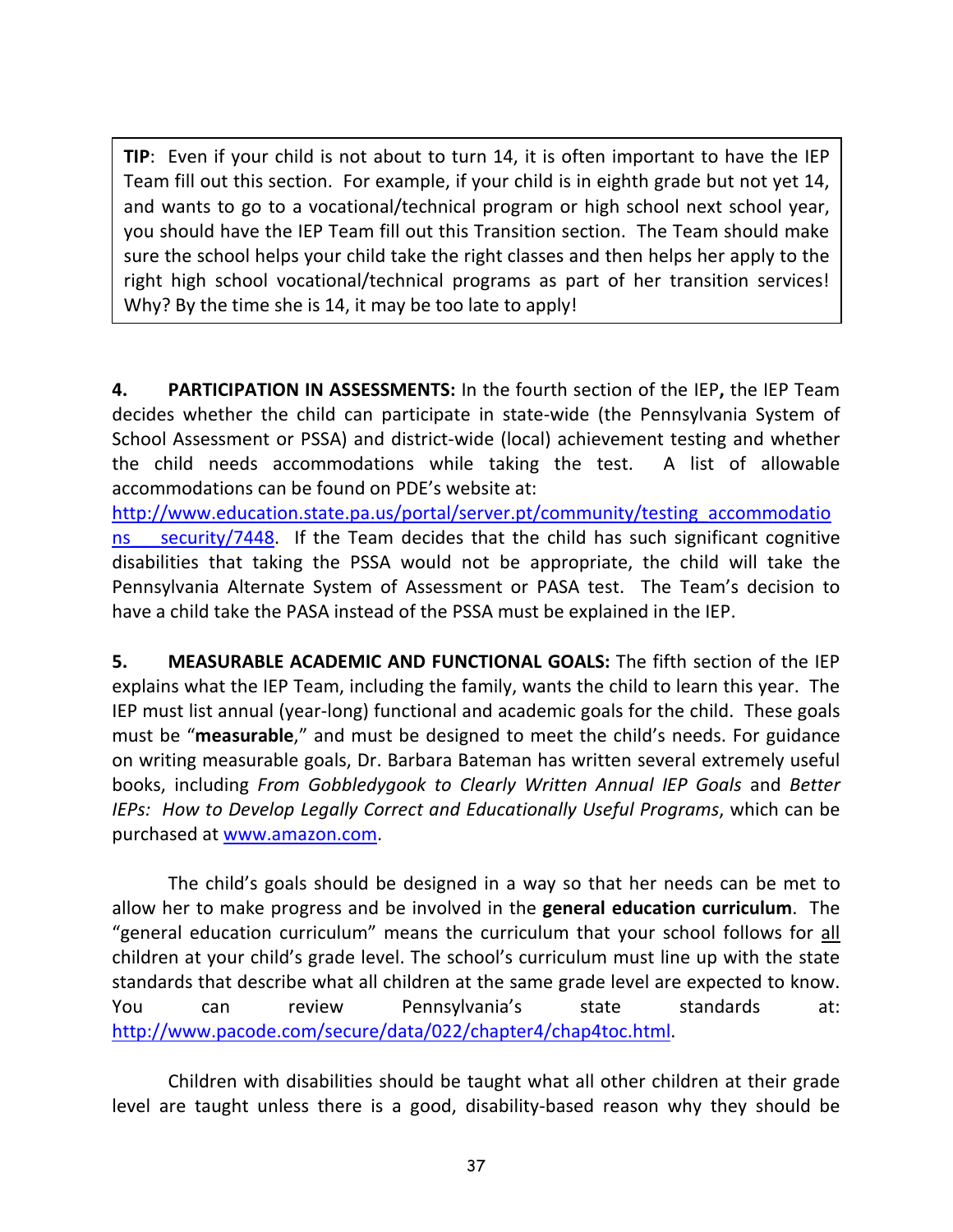taught at a different level. The school cannot refuse to include the child in the general curriculum solely because the general education curriculum would need to be modified for the child.

In order to help school districts prepare their children for statewide assessments, the Pennsylvania Department of Education has developed "assessment anchors." Assessment anchors tell schools which parts of the state standards are most important for children to learn. The assessment anchors are also helpful because they explain what children are expected to learn in simpler terms than the state "standards" and include helpful examples on what to teach the children and how. For more information on assessment anchors and to get a copy of the

Department's assessment anchor "tool kit," visit:

[http://www.education.state.pa.us/portal/server.pt/community/Assessment\\_Anchors/7](http://www.education.state.pa.us/portal/server.pt/community/Assessment_Anchors/7440/) [440/.](http://www.education.state.pa.us/portal/server.pt/community/Assessment_Anchors/7440/)

**TIPS:** The "assessment anchors" are a great place for a parent to start if she wants to make sure her child's IEP lines up with the general curriculum. For example, you may want to ask the IEP Team to write IEP goals that are based on these anchors (since they are considered the most important concepts in the general curriculum). However, the IEP Team should focus on the anchors that are most essential to the child's ultimate functioning because there are a lot of anchors, and the IEP could become unmanageable if the Team tried to develop goals for all the reading and math anchors.

Remember that the IEP Team must include someone who is "knowledgeable about the general education curriculum." You should ask this person to take the lead in making sure your child's IEP goals line up with the general curriculum.

Even though it is the school's job to make sure that each child's IEP is designed to help the child progress in the general curriculum, it is important for a parent to advocate forcefully for her child's inclusion in the general education curriculum. After all, the general education curriculum is what educators have decided is important for all children to know so they can succeed in their post-school life.

For children who will take the PASA or another alternative assessment test (see section 4 above), the law requires that the IEP includes short term objectives in addition to annual goals. The short term objectives break down the yearly goals into smaller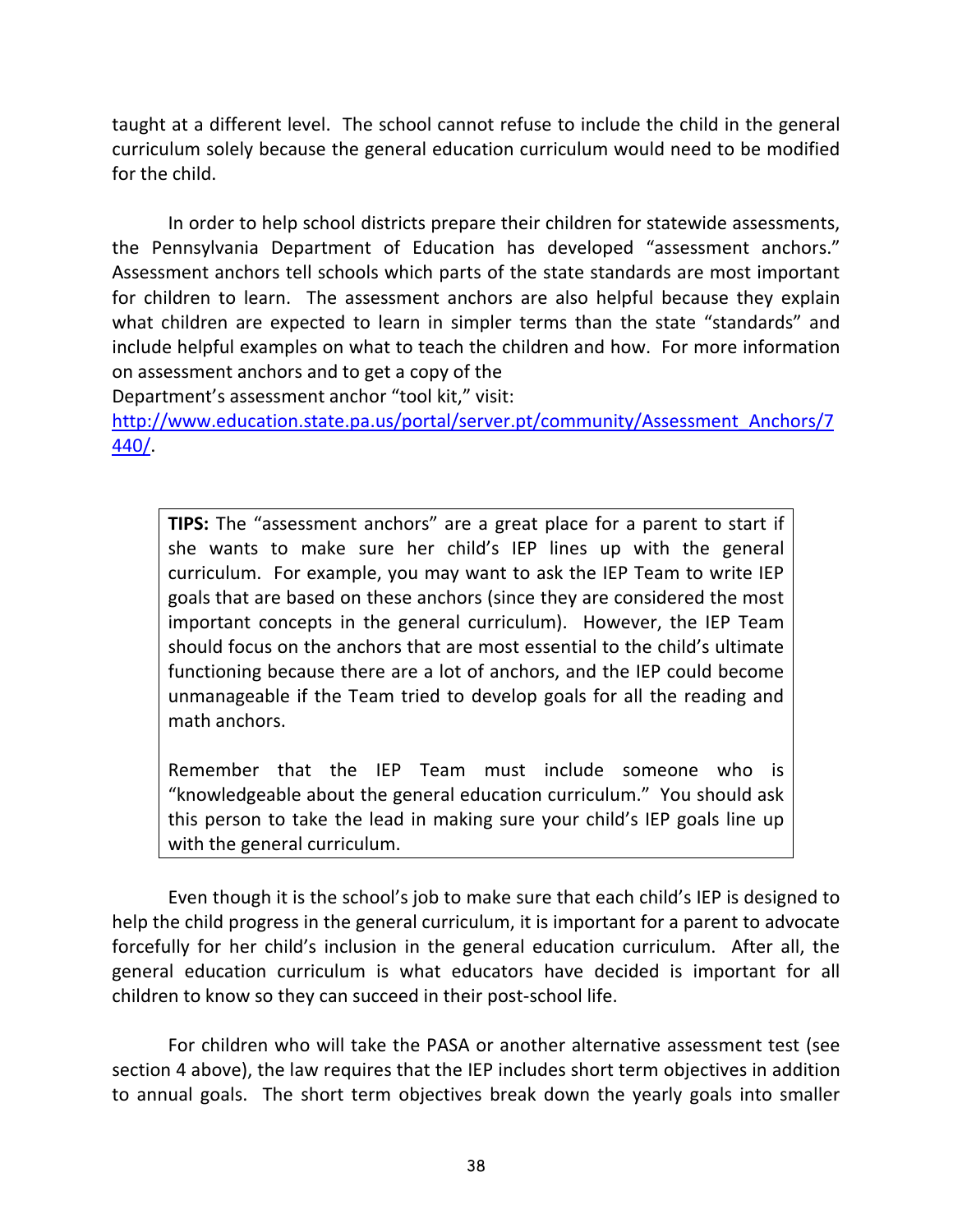bites about what the child is expected to learn during the year to achieve the annual goals. Short term learning outcomes are also required for children who are gifted. Short term objectives are not required for other children, but the IEP Team can choose to include them.

This section of the IEP must explain how the child's progress towards her IEP goals will be **measured** and when **progress reports** will be issued (for example, the IEP might say that the school will report the child's progress every six weeks when report cards are normally handed out). More information about progress reporting can be found in PDE's annotated IEP and on PaTTAN's website (go to [www.pattan.net](http://www.pattan.net/) and click on "Progress Monitoring" under "Evidence-Based Practices").

**TIP**: A "measurable annual goal" must contain the following information:

- **Condition**: The situation **or** setting **in** which the behavior is to be performed.
- The **child's name**.
- **Clearly defined behavior**: The specific action the child will be expected to do.
- **The performance criteria desired**: The level the child must show for mastery **(that is, that the skill has been learned and can be used at school and elsewhere)**, the number of times the student must show the skill for mastery, and how often the teacher tests the child's mastery of the skill.

**Examples** of measurable annual goals are:

- Given controlled passages at the third grade level, Bobby will apply learned decoding and word analysis strategies to read 120 words correctly per minute with 94% accuracy as measured by weekly timed reading problems.
- During group discussions in her academic classes, Jane will contribute appropriately (raise hand, ask and answer questions, contribute relevant ideas) with no more than two reminder cards for 80% of daily probes for two consecutive weeks by the end of the semester.

# **These are NOT measurable goals:**

- Bobby will improve his reading this year.
- Jane will not act out in class.

# **6. SPECIFIC SPECIAL EDUCATION TO BE PROVIDED**:

**a. Program Modifications and Specially Designed Instruction**: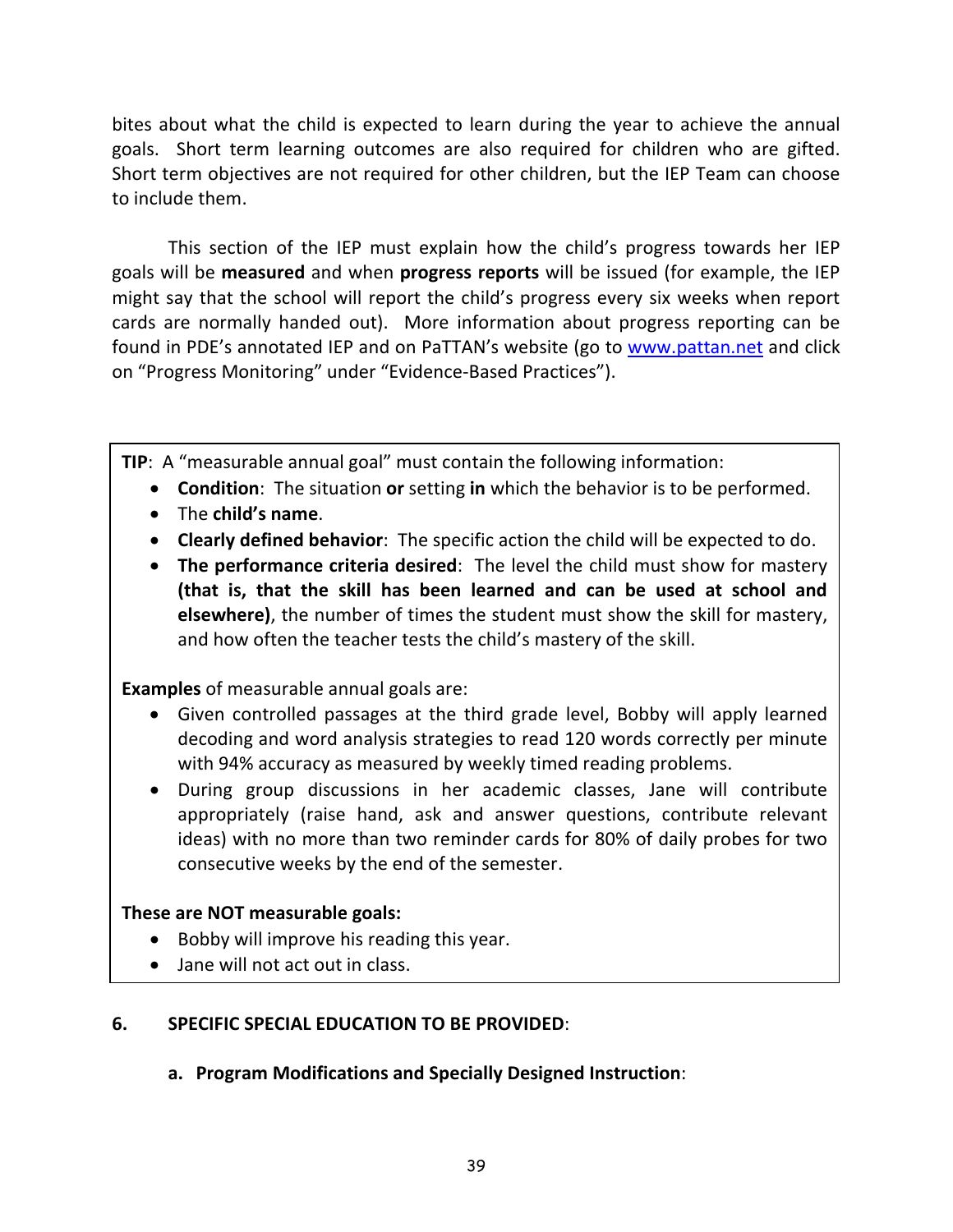The sixth section of the IEP lists the **modifications and supports** the child needs to receive an appropriate education. *This is one of the most important parts of the IEP because it must tell you exactly what school personnel will do to help your child learn.*

The IEP Team should ask: What **specialized instruction**, **methods**, and **strategies** will be used by the school this year to help the child **advance toward reaching her IEP goals**, **be involved** and **make progress in the general education curriculum**, and **participate in extracurricula**r and **nonacademic activities**? Are special gym classes (called "adaptive physical education") needed? This section should state what **specially designed instruction (SDI), supports, and services** the school will provide to the child**.**

Examples of specially designed instruction include:

- $\triangleright$  Special education teacher will provide child with reading instruction using lower level materials for the same piece of literature that others are reading.
- $\triangleright$  Counselor will give child one-on-one instruction on anger management and self-advocacy skills.

It is *not appropriate* for this section to contain only things the child will do (such as, "Johnny will go find the guidance counselor when he feels anxious").

In general, the school has the right to pick the instructional approach and method that will be used to teach your child. But, special education law requires that special education, related services, and supplementary aids and services (supports the child needs to be successful in a regular or special education classroom) included in the IEP be "based on **peer-reviewed research** to the extent practicable." This means that if there are strategies that research studies show are successful in helping children with similar learning needs learn successfully, those strategies must be included in the child's IEP – instead of approaches that do not have a proven track record of success.

For example, if your child has dyslexia, the school should choose teaching programs and strategies that have been proven to work for improving the reading skills of children with dyslexia. You should ask your school for the research that supports its choice of a reading program. If there is no research supporting the program, you can ask the school to pick a program that has been proven by research. Even if the school's program is based on research, if it is not working for your child, a new approach may be needed for your child's IEP to be appropriate.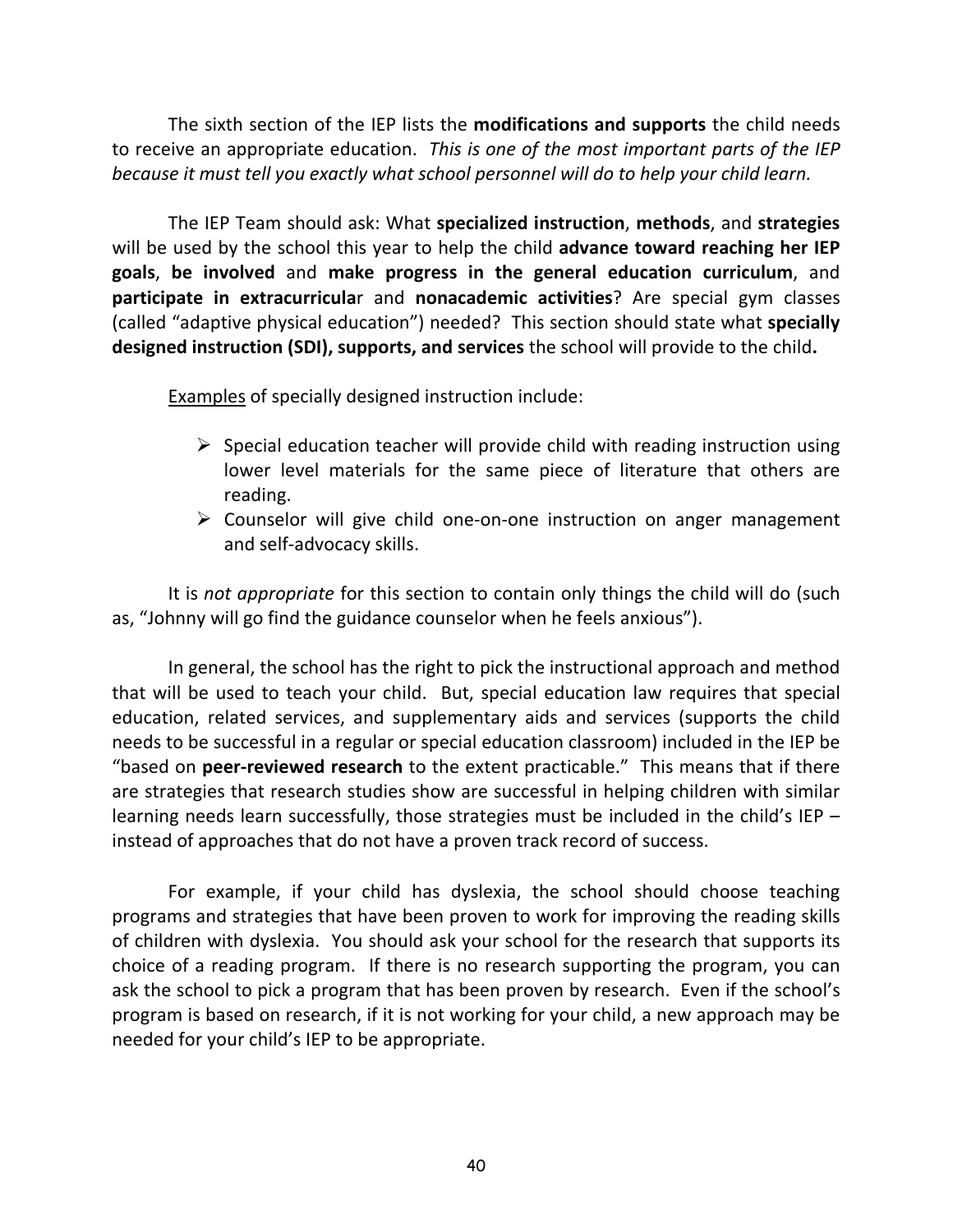**TIP:** If you are working with a private evaluator or expert, ask her to look at the research on what programs work for other children with your child's disability.

For more information on research-based practices and effective instruction, visit the Pennsylvania Training and Technical Assistance Network's website at [www.pattan.net.](http://www.pattan.net/) Another site to check out is the "What Works Clearinghouse" (WWC) at [http://ies.ed.gov/ncee/wwc/.](http://ies.ed.gov/ncee/wwc/)

This section also includes the **supplementary aids and services** (SAS) the child will receive**.** If your child will be taught in a regular education classroom, the IEP Team should decide what services and supports the child will need to succeed there. A child with a disability should not simply be "dumped" into a regular education class without supports. All aids and services needed for the child to succeed in the regular education class must be listed on the child's IEP and provided by the school. Questions to ask about supplementary aids and services include: Are changes to the regular education program needed to help the child succeed in regular education classes? For example, does the child need more time to take tests? Are extra supports needed for the child in the regular education classroom? For example, does the child need a one-on-one aide or assistive technology? Does the special education teacher need to help the classroom teacher modify or adapt the curriculum for the child? For more information about supplementary aids and services, see Chapter 7 of this Guide.

#### **b. Related Services:**

This section of the IEP also lists the **related services** the child will receive**.** Related services are support services that will help your child benefit from her special education program. Examples of related services a child can receive include transportation, therapies (speech, physical, occupational, or psychological therapy), interpreting services for children who are deaf, parent training and counseling, and school health services (such as school nurse services).

The IEP must tell you **how often** these services will be provided and **how long** each session will last. (For instance, instead of just stating "speech therapy," an IEP should state: "Johnny will receive two 30-minute sessions of individual speech therapy per week.") See ELC's Fact Sheet entitled *When Is Your Child Entitled to Therapies or Other Related Services from Your School District?* at [www.elc-pa.org](http://www.elc-pa.org/) for more information. PDE's annotated IEP also lists examples of related services.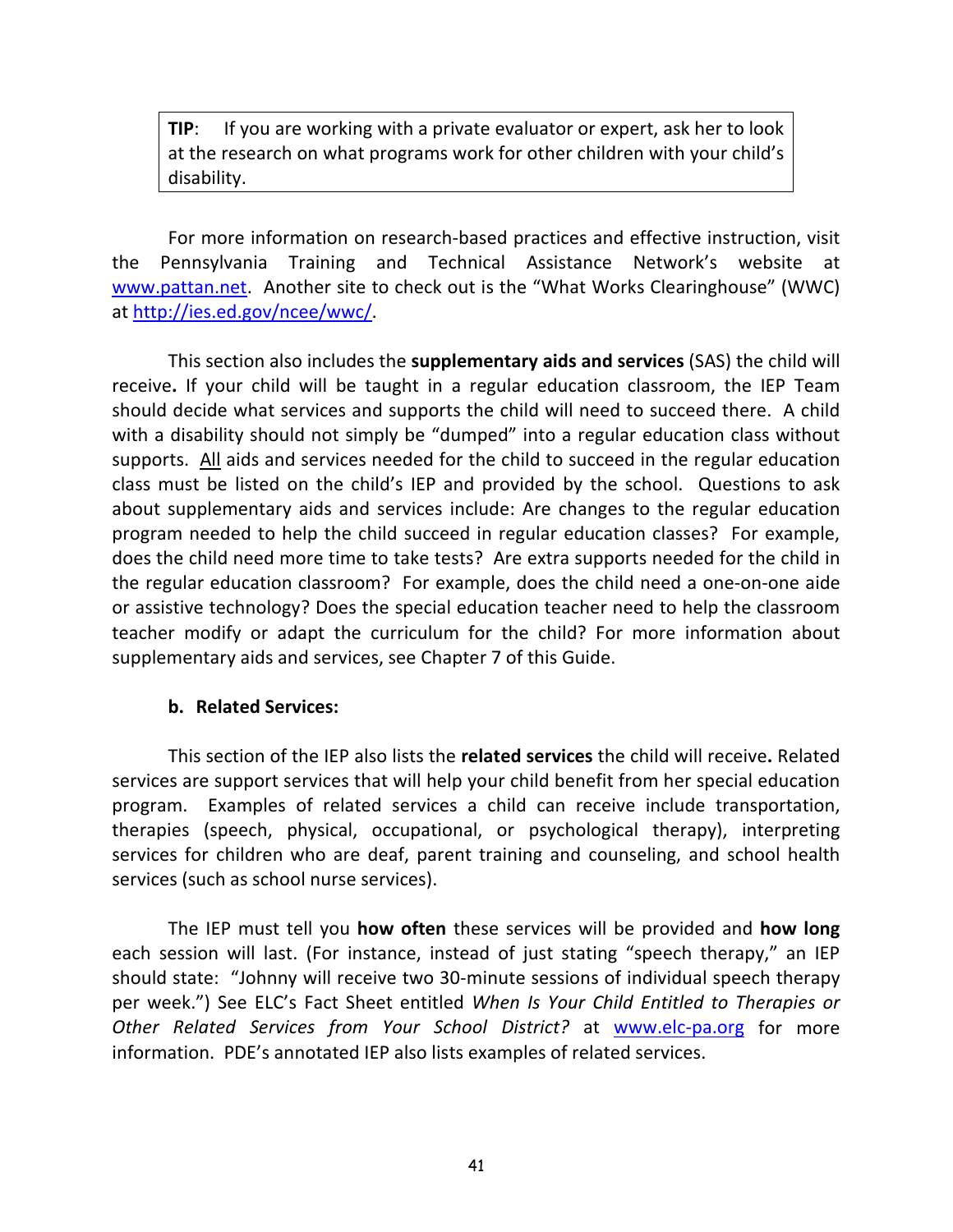#### **c. Supports for School Personnel**:

This section of the IEP also tells you what help the school will give to the staff who will be teaching the child (called "**supports for school personnel**"). Staff that may need support include: administrators, regular education teachers, special education teachers, related service providers, bus drivers, and paraprofessionals (such as aides). Questions the IEP Team should ask include: Does the staff require special training to work with the child? Is a special education teacher needed to help the regular education teacher modify the curriculum or to provide extra support to the child in the regular education classroom?

### **d. Gifted Support Services**:

This section of the IEP must also list any **support services** that are needed to help a **gifted child** who is also a child with a disability benefit from gifted education. Examples of such support services included counseling services, career guidance, flexible grouping, and transportation.

# **e. Extended School Year (ESY)**:

The last question that the IEP Team must answer in Section 6 of the IEP is whether the child needs **extended school year (ESY) services**. All children with a disability must be considered for ESY as part of their annual IEP meeting. ESY services are particularly appropriate for a child who regresses (loses skills) over the summer or a child who needs the extra time in the summer to learn skills that are crucial for the child to receive an appropriate education. **For school-aged children with severe disabilities s**uch as autism, serious emotional disturbance, severe mental retardation, and severe multiple disabilities, the IEP Team must meet **by February 28 of each school year** to review the child's need for ESY. **The ESY eligibility question must be answered by March 31 for those children and the parents must be given a NOREP/PWN so that the IEP Team can plan for the child's summer program.** If an IEP Team meeting has not been scheduled by the beginning of February to discuss ESY eligibility, you should write to the school district's Director of Special Education and ask for a meeting to be held as soon as possible. For all other children, the school must decide whether the child is eligible and what program will be offered in a "timely manner."See ELC's Fact Sheet entitled, *When Is Your Child with a Disability Entitled to Extended School Year (ESY) Services*" at [www.elc-pa.org](http://www.elc-pa.org/) for more information on this topic. PDE's annotated IEP also has several pages explaining ESY.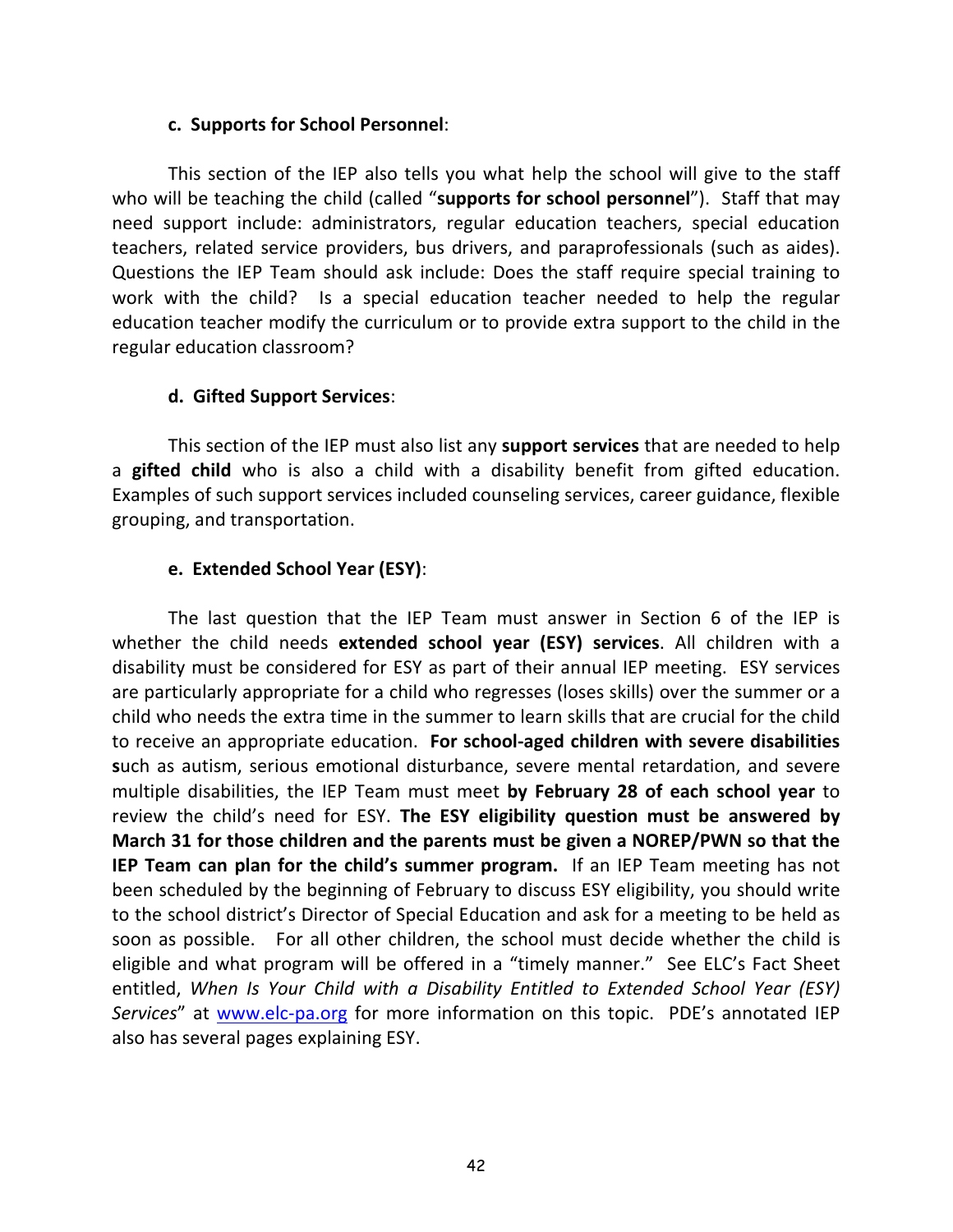**7. EDUCATIONAL PLACEMENT:** The final two sections of the IEP (sections 7 and 8) explain *where* the child will receive services. The IEP must tell you if the child will be included in regular education classes and activities and, if so, for how much of the school day. The IEP Team must begin by deciding if the child can make progress in a regular class with **supplementary aids and services**. See Chapter 7 of this Guide for a discussion about supplementary aids and services.

The Team must then decide what amount and type of special education support the child needs. The "**amount**" of **special education support** tells you the total amount of time in a typical school day that the child receives special education supports from special education staff:

- "Itinerant support" (special education support provided for 20% or less each day);
- "Supplemental support" (special education supports provided for more than 20% of the day but less than 80% of the day); or
- "Full-time" support (supports provided for 80% or more of the day).

The "**type" of support** listed in the IEP tells you the child's most important learning needs – to learn academic skills (learning support), to control behaviors (emotional support), to acquire basic living skills (life skills), etc. If a child needs a high amount of support or a particular type of support, such a need does not necessarily mean that the child will be placed outside of the regular classroom. See Chapter 7 of this Guide for more information about making placement decisions.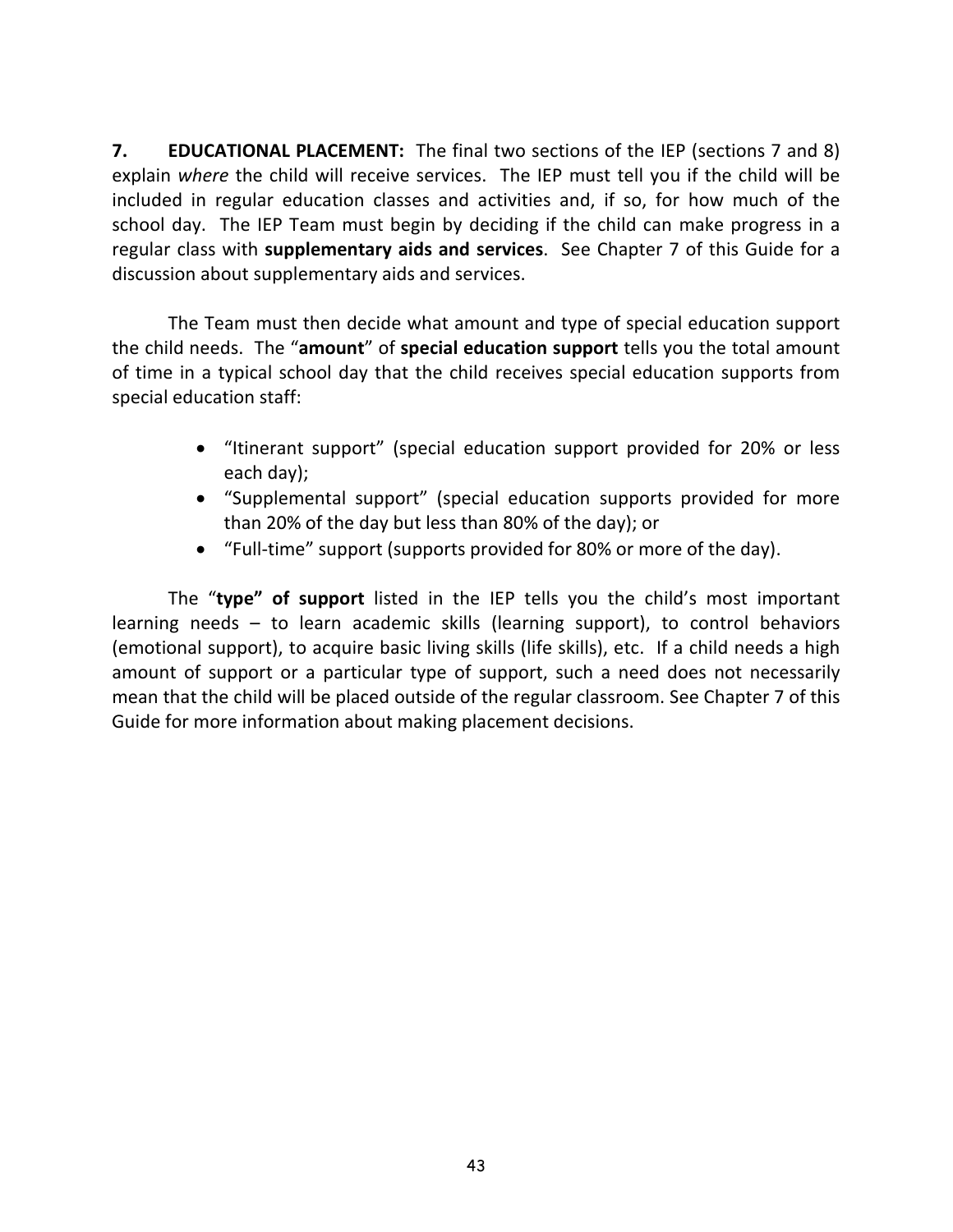**TIP:** Remember that children with disabilities must be taught with children who do not have disabilities to the maximum extent appropriate (called the "least restrictive environment" requirement). If the child cannot be in regular education classes for the whole school day, the IEP Team must consider what part of the child's program (including academic classes, non-academic classes, lunch, recess, and extracurricular activities) the child can attend with children who are not disabled.

The **"location**" of the program is also found in this section of the IEP. If the child will not be in her home school, the IEP must explain why the child's needs cannot be met in that school. The law prefers (but does not require) that children with IEPs be educated in the classes and schools they would attend if they did not have disabilities, and that they attend a school that is as close to home as possible. See Chapter 7 of this Guide for more discussion about the location of the program.

**8. PENN DATA REPORTING: Section 8, the final section of the IEP,** contains information that the state uses to track whether school districts are placing children with disabilities in programs with children who are not disabled, as opposed to separate special education programs. The IEP Team must figure out how much time a child with a disability is being educated in a regular education classroom.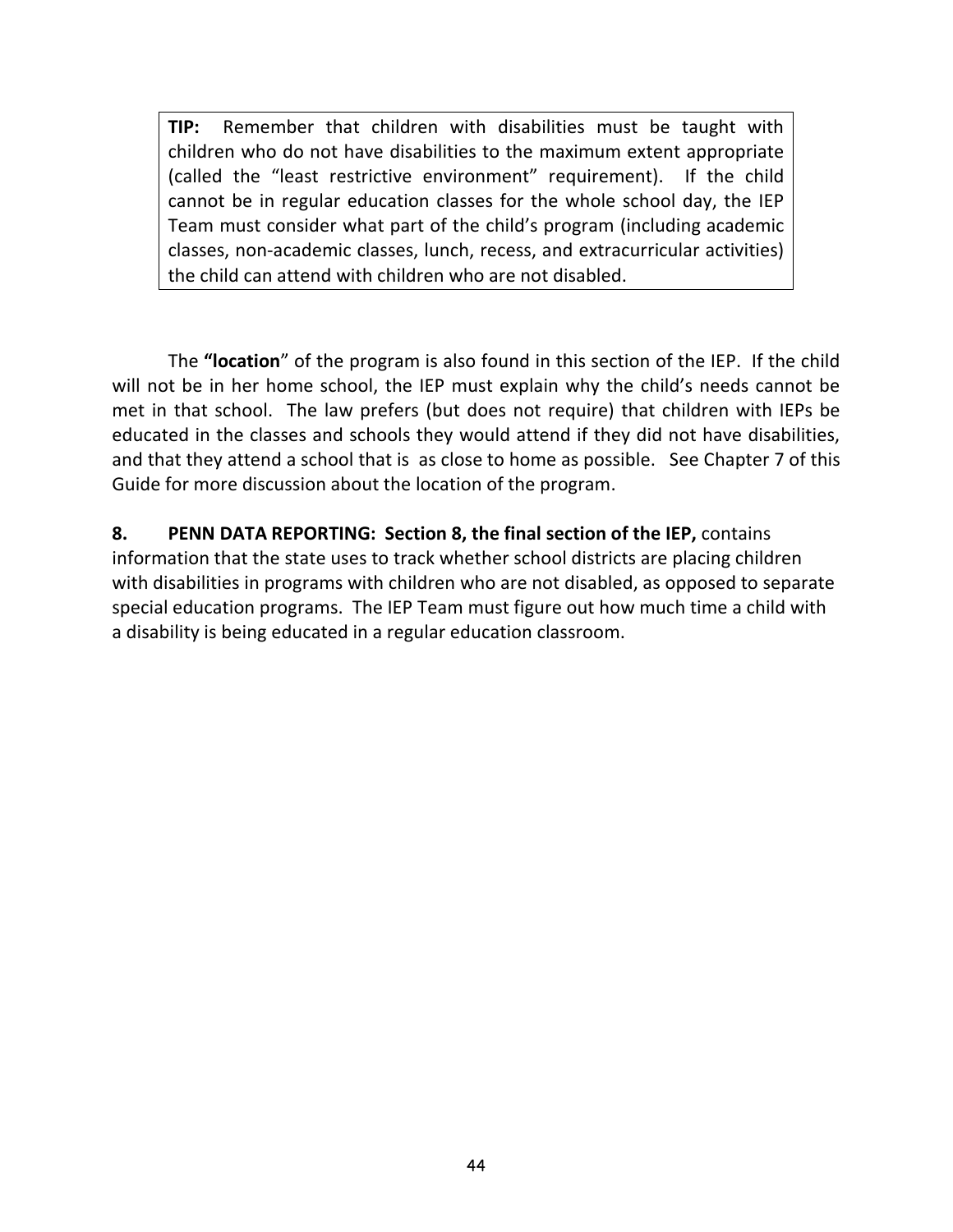#### **WHEN MUST THE IEP BE WRITTEN?**

An IEP must be in place for each child receiving special education services at the **beginning of each school year**. If your child has just been evaluated for the first time, an IEP Team meeting must be held within **30 calendar days** of the date listed on the Evaluation Report. The law requires the school to give the parent **10 calendar days** to review the Evaluation Report before this first IEP meeting, but many parents choose to waive (give up) this right in writing and to have the meeting sooner.

#### **WHAT HAPPENS AFTER THE IEP HAS BEEN WRITTEN?**

After the IEP has been finalized, the school must give the parents a **free copy of the IEP** along with a form called a **Notice of Recommended Educational Placement/Prior Written Notice** (NOREP/PWN). The NOREP/PWN form asks the parents to say (in writing) whether they approve the IEP. (More information about the NOREP/PWN can be found in Chapter 9 of this Guide.) If the IEP Team has just written the child's first IEP, special education services cannot start unless the parent approves the IEP in writing on the NOREP/PWN. For later IEPs, the new IEP can start if the parent returns a signed NOREP/PWN that has the "I approve" box checked **or if the parent does not return the NOREP at all within 10** *calendar* **days.** 

When the IEP is approved, the school must explain to its staff their responsibilities and the specific supports, modifications, and accommodations that they must give the child under the IEP. The IEP document itself must also be available for the staff to review. "Staff" includes: the child's regular and special education teachers, her related service providers, and any other person who is responsible for following the IEP. Don't assume that all the people who are working with your child have access to the most recent copy of your child's IEP. You should check with all educators, therapists, and anyone else who may have a role to play (such as a school bus driver or an aide), to make sure that they have a copy of your child's most recent IEP. If they do not, make sure the school provides them with access to a copy.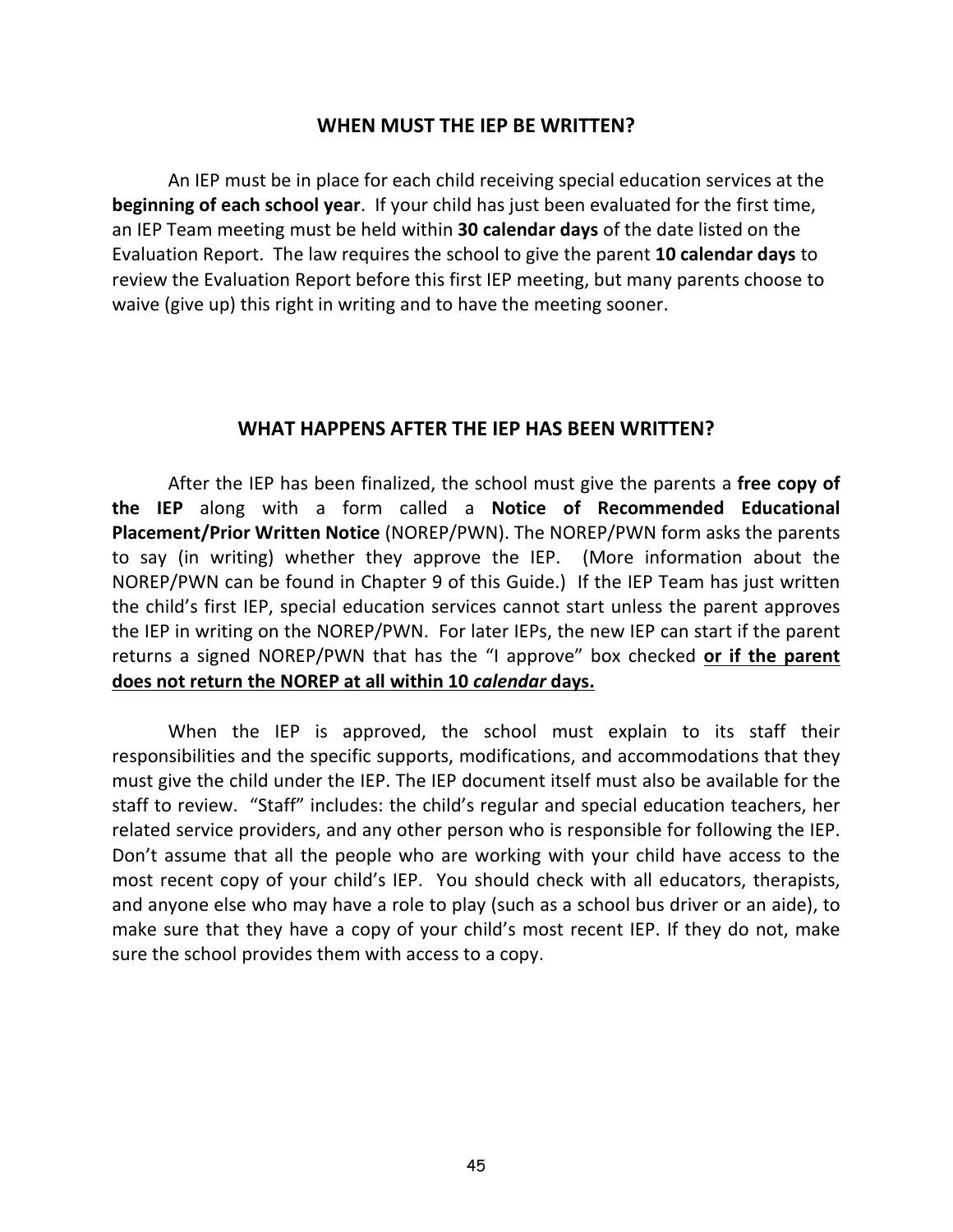#### **WHAT IF I DON'T AGREE WITH THE IEP OFFERED BY THE DISTRICT?**

**If you do not agree with the proposed IEP and placement, you should c***heck the "I do not approve,"* **box on the NOREP/PWN.** You then have a number of options – requesting a meeting, mediation, or a special education hearing. For more information on which option to choose, see Chapter 12 of this Guide. If your child has not been in special education before, unless you and the school agree otherwise, your child will stay in regular education classes while you are resolving your disagreement with the school. If your child is already receiving special education services, your child will continue to receive the services in her last IEP until the disagreement about the new IEP is resolved.

If you like parts of the new IEP but not all of it, you can ask the school to start some of the new IEP services while you work out your areas of disagreement. For example, if you and the school agree on your child's new academic goals and services, but disagree about the amount or type of related services that your child needs, then the school should agree to begin providing the academic services to the child while you use mediation or a hearing to figure out what should be included in the related services part of the new IEP.

### **WHEN MUST THE SCHOOL START FOLLOWING THE NEW IEP?**

A child in any public school (including charter schools) must be given the services in her IEP (at the location listed on the IEP) no later than **10 school days** after the IEP is completed. For preschoolers with disabilities (between age three and school-age), the services must be given to the child within **14 calendar days** of the parents' agreement with the IEP.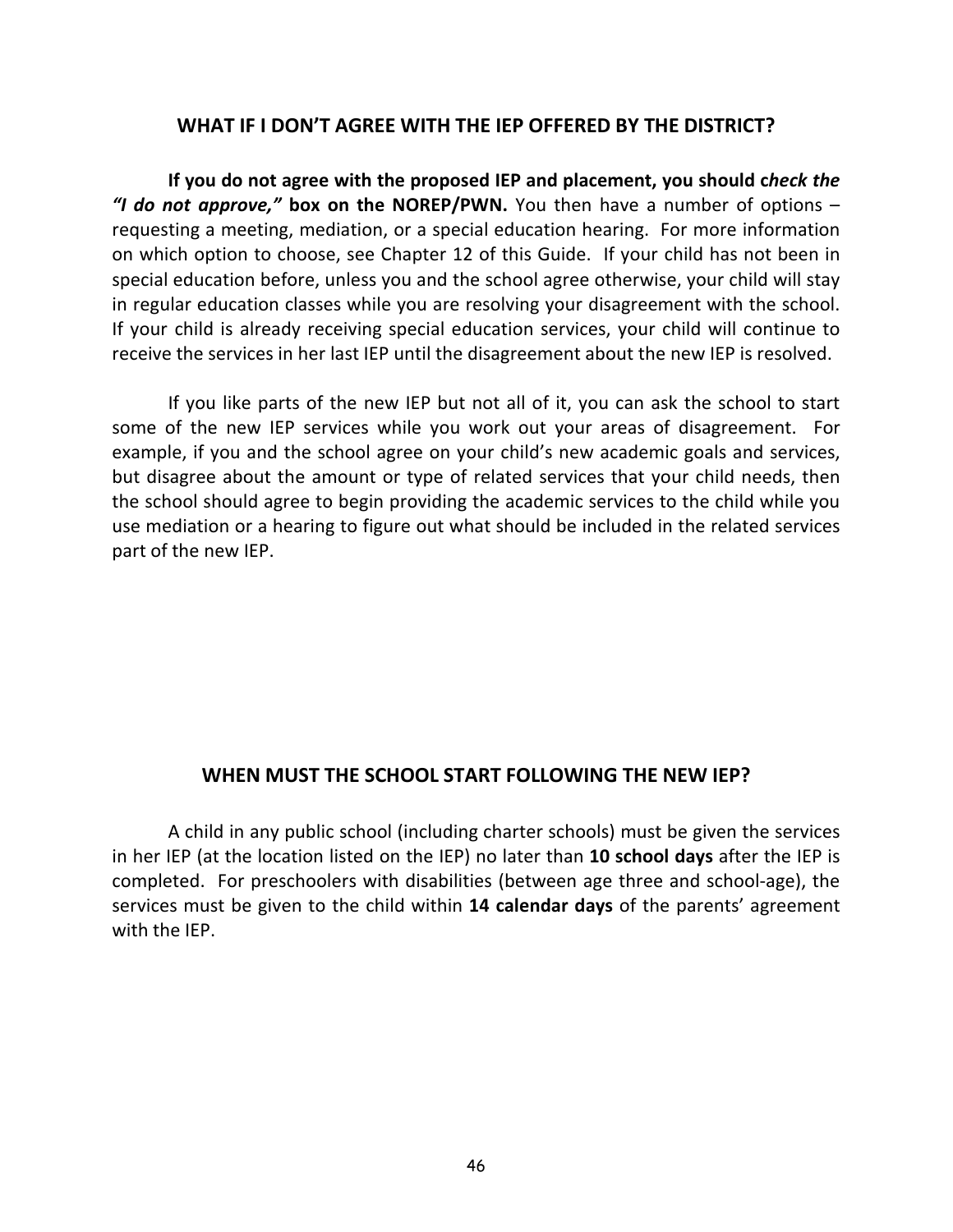#### **HOW OFTEN MUST A CHILD'S IEP BE REVIEWED AND CHANGED?**

The IEP Team *must* meet at least **once every year** to review and revise the IEP based on: the child's progress on her annual goals, the child's progress in the general education curriculum, any reevaluations that have been done, and parent or teacher concerns.

*If the parent agrees,* the IEP can also be amended (changed) between the yearly meetings *without holding an IEP Team meeting*. The IEP amendment must be in writing. The school *must* tell all of the IEP Team members about the change. *A parent should always request a copy of an IEP amendment* – the school does not have to give you a copy unless you ask for it.

While the school must make sure the IEP Team meets every year, **parents have the right to ask for more frequent IEP Team meetings**. The law does not limit the number of IEP meetings parents can request. If your child is having problems, and you believe that her IEP should be reviewed, send a letter to the school and ask for an IEP Team meeting. A *Sample Letter Requesting an IEP Team Meeting* can be found in Appendix 5 of this Guide. If the school does not have the meeting quickly, the parent can ask for IEP Team Facilitation, request mediation, or request a special education hearing. (For more information on these options, see Chapter 12 of this Guide*.*)

# **WHAT HAPPENS IF MY FAMILY MOVES TO A NEW DISTRICT OR MY CHILD DECIDES TO ENROLL IN (OR LEAVE) A CHARTER SCHOOL?**

If a child with an IEP from a public school district or a charter school moves to a new school district or charter school, the new school must provide the child with a free appropriate public education. This means that the child must be given services *comparable* to those in the last IEP until the new school either (1) adopts the old school's IEP as its own, or (2) implements a new IEP that has been written at an IEP Team meeting with the family at the new school. This rule applies whenever a child moves from one public school or charter school to another public school or charter school during the school year – even if the child moves to Pennsylvania from another state! However, if the child is coming from another state, the school may ask the parents for permission to evaluate the child before writing a new IEP. But in the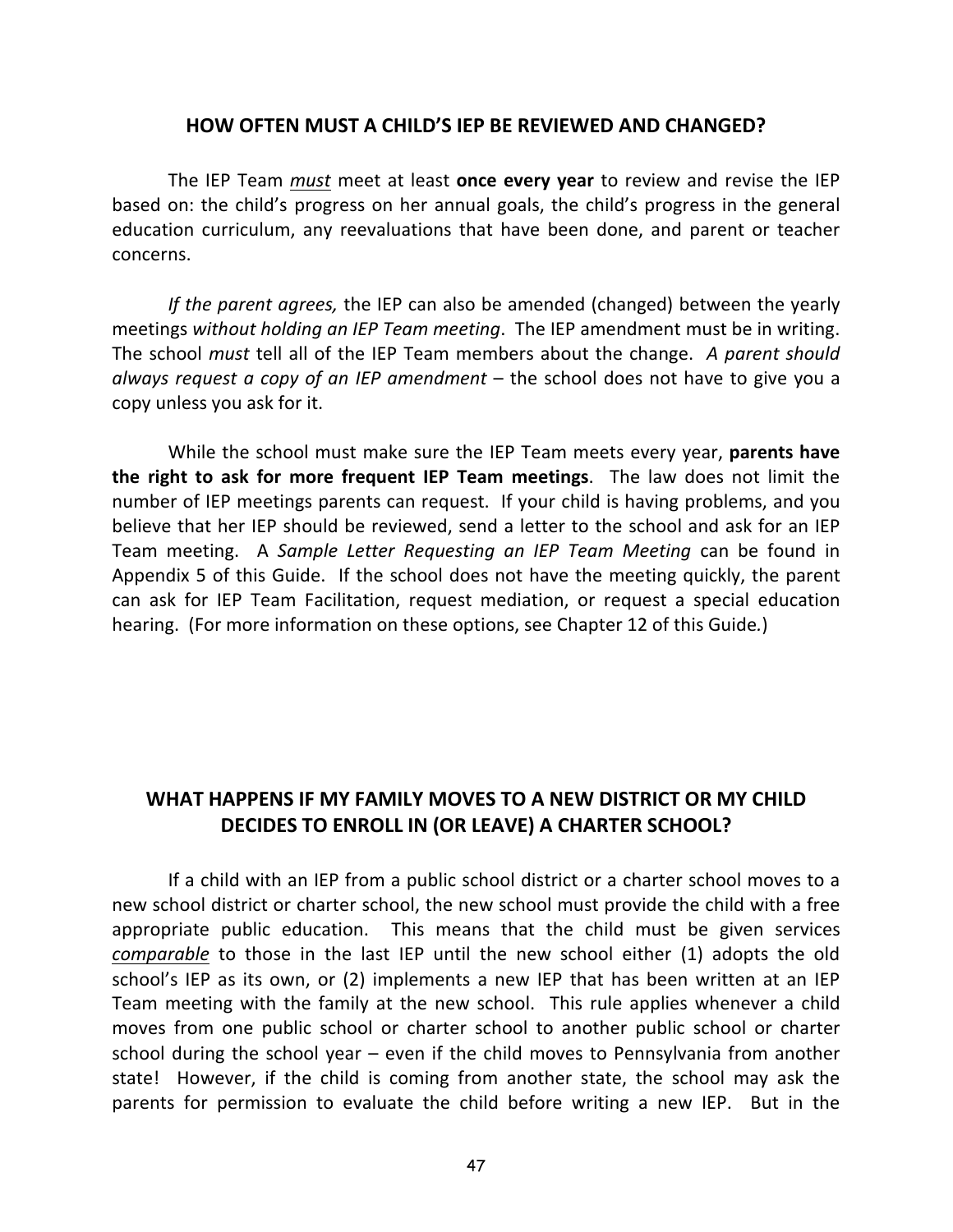meantime, the child must be given services comparable to those in the last IEP.

Whenever a child changes school districts (or goes to a new charter school), the new school must request the child's school records, including the IEP and other special education records, from the old school. The law says the new school has to make this request "promptly." The old school must respond to this request by sending the records. If the old school is in Pennsylvania, then it has **10 school days** to send the records to the child's new school. (If the old school is out of state, it must respond "promptly.") The new school must enroll your child right away, but at least within **five (5) business days**, even if the old school has not yet sent the child's records.

**TIP:** The new school *cannot* refuse to enroll your child because it does not have your child's IEP or other records from the old school district. For more information about school enrollment in Pennsylvania, see ELC's website at [www.elc-pa.org.](http://www.elc-pa.org/)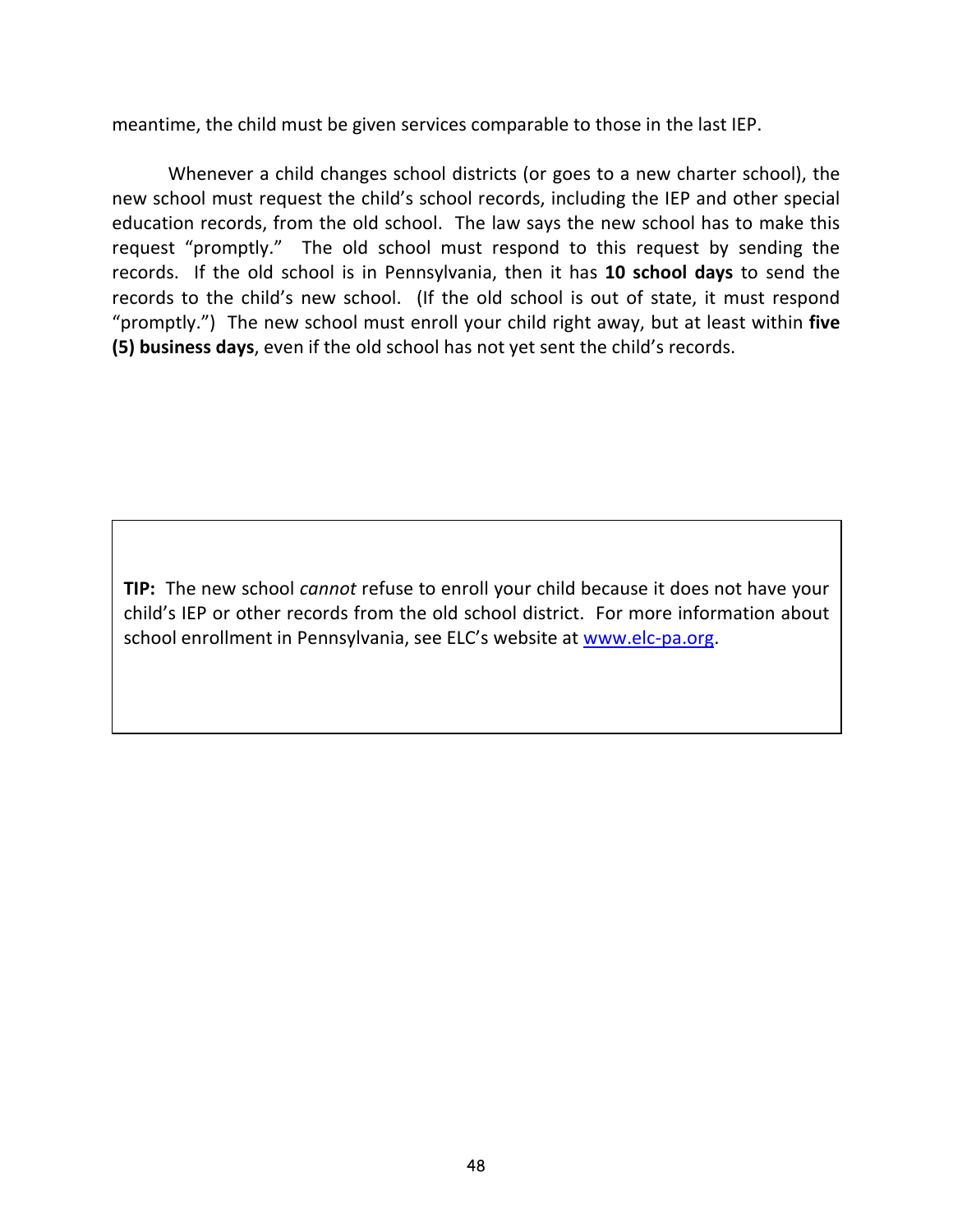# **WHAT IF THE CHILD LIVES IN A RESIDENTIAL FACILITY, HOSPITAL, A GROUP HOME, OR A FOSTER HOME?**

The school district where the foster home, residential facility, or group home is located is responsible for the child's regular and special education services. Just like children who live with their parents, children in residential facilities have a right to be educated in the "least restrictive" setting that is appropriate for the child, including the local public schools. If the child's IEP cannot be provided in the local school system, or there is another reason why the child cannot attend the public schools (for example, a court has ordered that the child stay on-site for her education), the local district must still make sure that the child receives all needed special education services. This could include contracting with the local Intermediate Unit to operate a program for that child on the facility's grounds.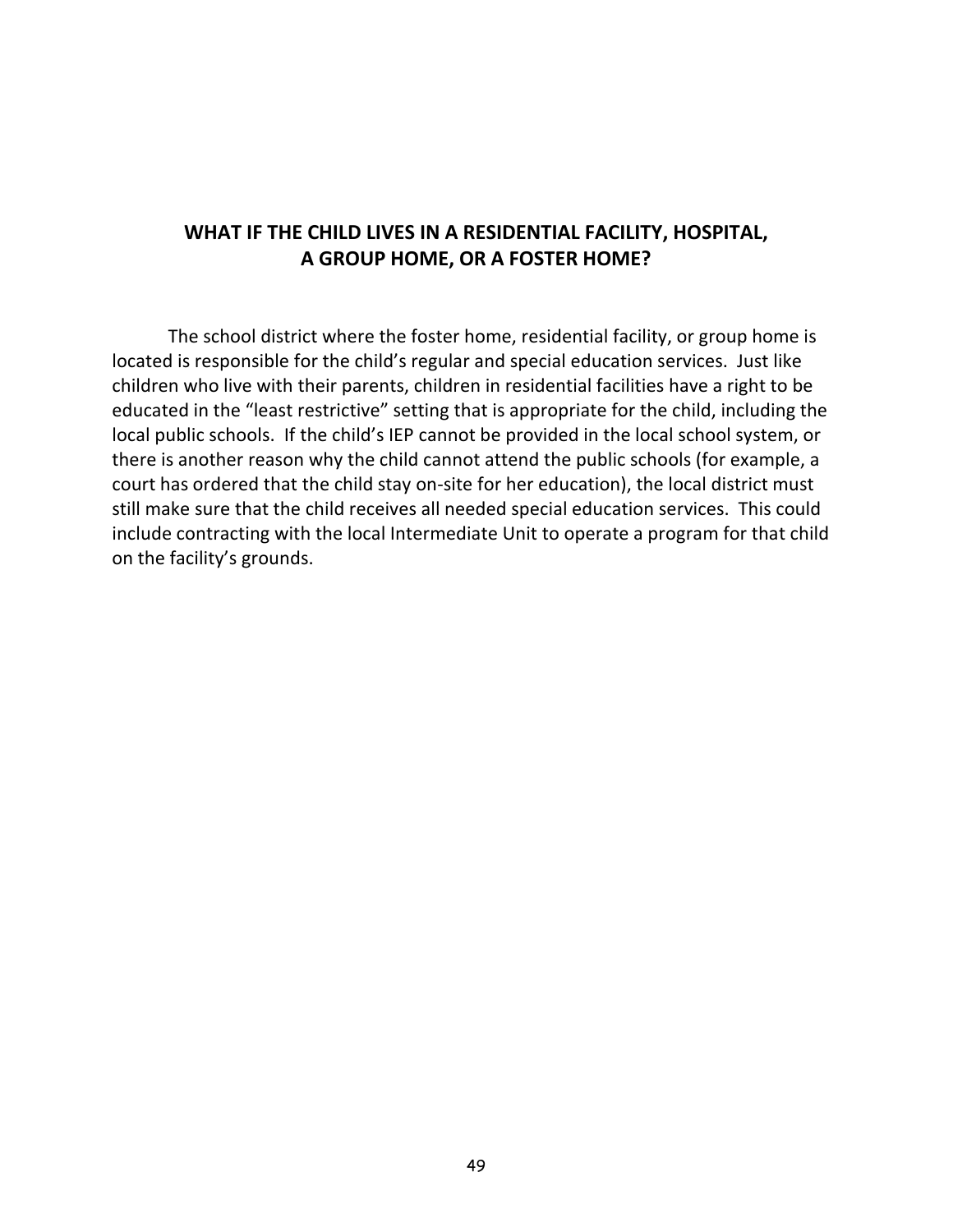### **CHAPTER 6**

### **POSITIVE BEHAVIOR SUPPORT AND**

#### **LIMITATIONS ON THE USE OF RESTRAINTS**

# **HOW CAN THE IEP TEAM ADDRESS BEHAVIORAL ISSUES MY CHILD IS HAVING?**

If you think that your child's behaviors are harming her success at school, you should write to the principal and request an IEP Team meeting. At the IEP meeting, the Team should discuss the problems the child has at school and suggest changes that might help stop the behaviors. The IEP Team must ask two questions: (1) Do the child's behaviors hurt the child's ability to learn? and (2) Do the child's behaviors hurt other children's ability to learn? If the answer is "yes" to either question, you should request that your child receive a "**functional behavior assessment**" (FBA) (an evaluation of what things cause the misbehavior). The FBA should be used by the Team to write a Positive Behavior Support Plan (PBSP).

A PBSP should include techniques and interventions that are based on research and are the least intrusive possible for the child. You should make sure that the PBSP is part of your child's IEP and is based on positive measures designed to help, not punish, your child. The IEP Team should include goals and specially designed instruction in the child's IEP that reinforce positive behavior, such as positive verbal statements from school staff. The Team should not include negative or aversive techniques, which are techniques that make the child have a negative association with the problem behavior.

If the behaviors do not improve, the IEP Team may need to meet again to change the PBSP and other provisions of the IEP to address the behavior. The use of restraints (discussed in more detail below) to control a child's behavior may be used only as a last resort and only after other less restrictive measures have been tried.

Hopefully, with a Functional Behavior Assessment and an appropriate Behavior Support Plan using positive behavioral techniques, the child's behavior will improve. If the school does decide to discipline the child, for example by suspending, expelling, or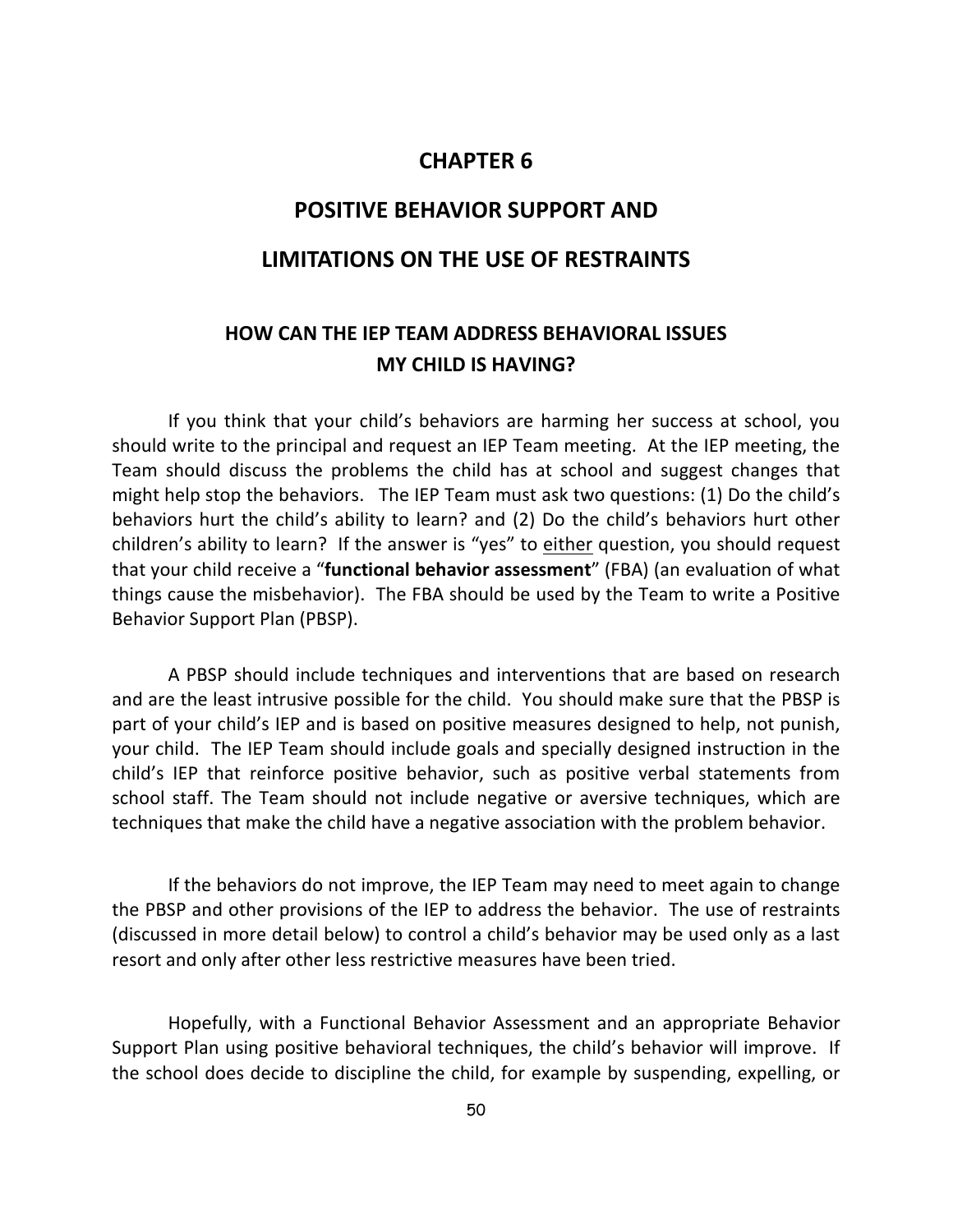transferring the child to another school setting, there are special protections that apply to special education children and to some children who may have disabilities that have not yet been identified. For more information about these protections, see Chapter 6 of this Guide.

**Tip**: A Functional Behavior Assessment Worksheet can be found at [http://pattan.net](http://pattan.net-website.s3.amazonaws.com/files/materials/instructional/docs/FBA-Worksheet.pdf)[website.s3.amazonaws.com/files/materials/instructional/docs/FBA-Worksheet.pdf.](http://pattan.net-website.s3.amazonaws.com/files/materials/instructional/docs/FBA-Worksheet.pdf) A sample Positive Behavior Support Plan can be found at [http://pattan.net](http://pattan.net-website.s3.amazonaws.com/images/2011/12/21/AnnPosBehavSuptPln1111.pdf)[website.s3.amazonaws.com/images/2011/12/21/AnnPosBehavSuptPln1111.pdf.](http://pattan.net-website.s3.amazonaws.com/images/2011/12/21/AnnPosBehavSuptPln1111.pdf) If your child is having behavior problems in school, you should get copies of these documents and share them with your IEP Team. The Pennsylvania Training and Technical Assistance Network's website also has more information about behavior supports, including consultants who can help schools do FBAs. Go to [www.pattan.k12.pa.us](http://www.pattan.k12.pa.us/) and under "Evidence-Based Practices," click on "Behavior."

### **DOES THE LAW LIMIT THE USE OF RESTRAINTS BY SCHOOLS?**

Yes. The law limits the use of restraints by schools to control the behavior of children with disabilities. Restraints are the use of physical force to stop a child from freely moving. An example of a restraint is a teacher holding down a child. If a school employee provides hand-over-hand assistance to a child to eat or holds a child's hand to cross the road safely, this is not considered a restraint that is subject to restrictions under the law.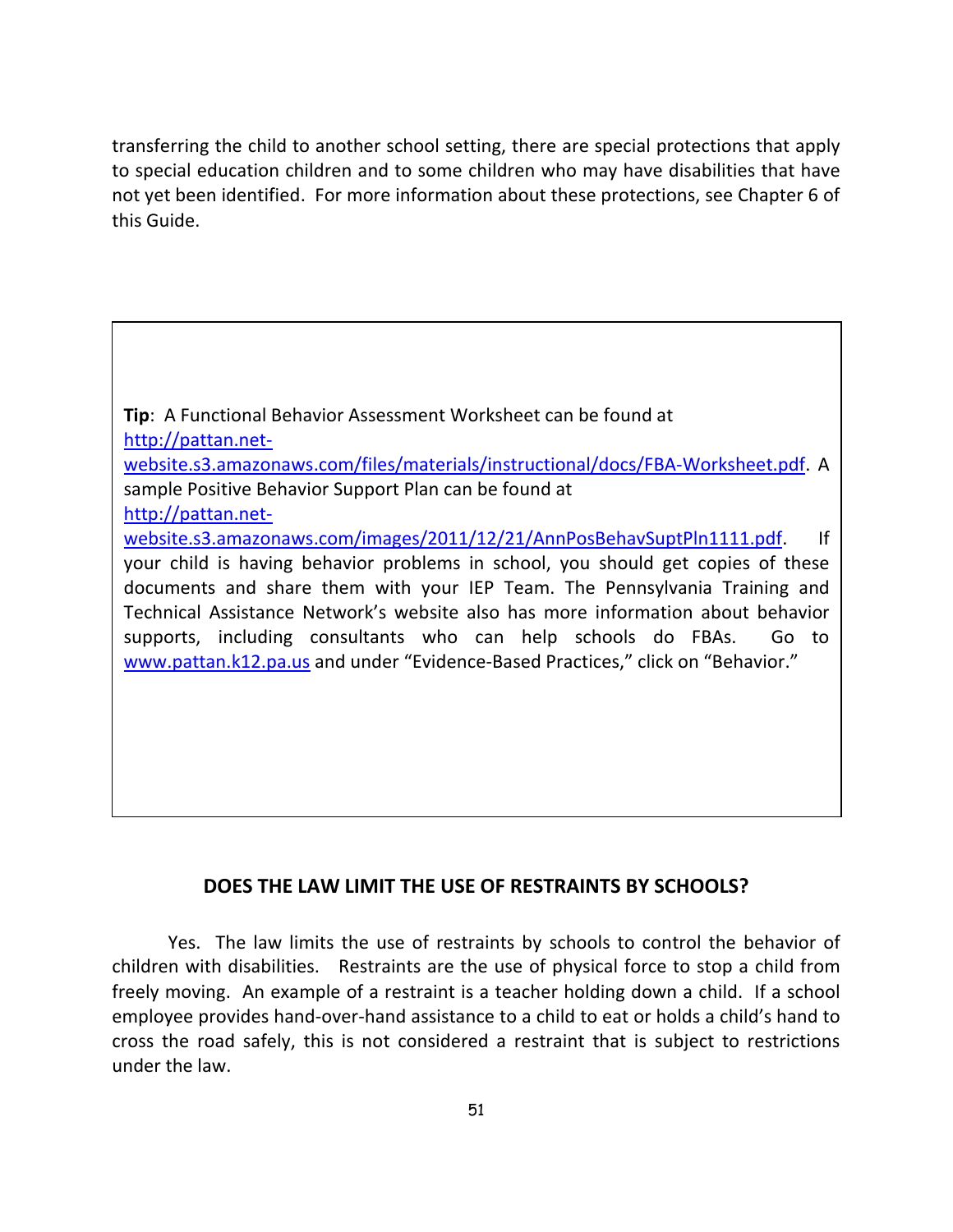A school can use restraints to control a child's serious or frequent aggressive or self-injurious behavior only if:

- the child is a clear and present danger to himself or to others, and
- other less restrictive methods to control the behavior will not work.

If a school does use restraints under these circumstances, it must hold an IEP Team meeting within **10 school days** of the incident, unless the parent agrees in writing that no meeting is needed. At the meeting, the Team should consider whether the child needs a functional behavior assessment, a reevaluation, a new positive behavior support plan, or a change of placement.

In addition, schools must collect and report information on the use of restraints to control aggressive behavior to the Pennsylvania Department of Education. The Bureau of Special Education has developed a web-based system for tracking the use of restraints by schools, and the Bureau must review this data whenever it regularly monitors a district for its compliance with special education laws.

For some children, the use of restraints may be appropriate as part of the child's IEP, at least for some time period. The IEP Team may decide to include the use of restraints in a child's IEP if the restraints are used along with Positive Behavior Support and the child is taught skills to stop the problem behavior. Staff that will use the restraints must receive appropriate training. If restraints are part of a child's IEP, there must be a plan in place to eliminate the need for restraints in the future. Restraints cannot be part of a child's IEP for the convenience of school staff or as punishment of the child.

Schools may use mechanical restraints (such as seatbelts and safety harnesses) to control a child's involuntary movements, prevent a child from harming himself, or promote proper body positioning only if use of such restraints is:

- recommended by a qualified medical professional,
- included in the child's IEP, and
- agreed to by the parents.

The use of prone restraints, in which a child is held face down on the floor, cannot be used at school under any circumstances.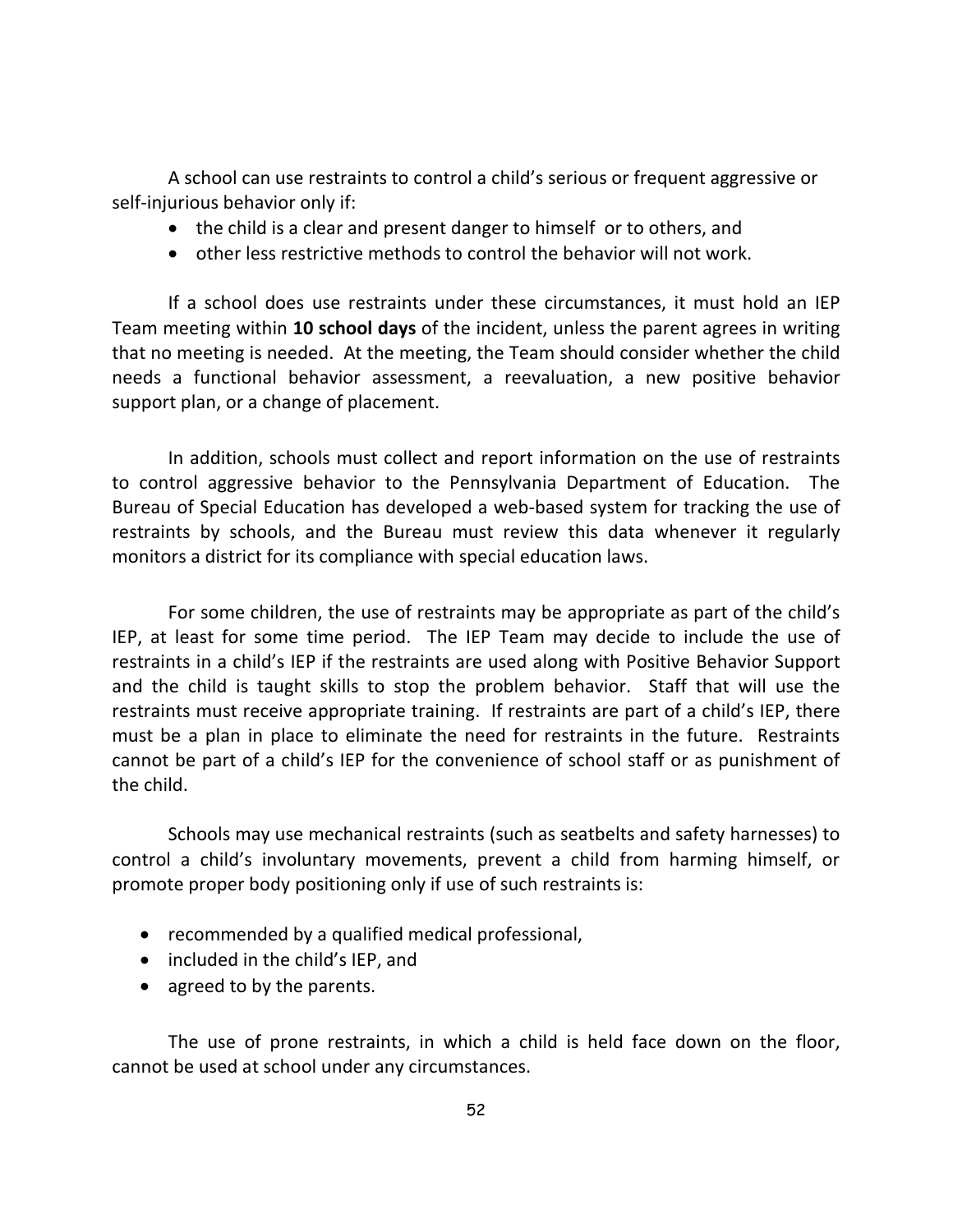If you believe that a school has used restraints inappropriately or used restraints that were not included in your child's IEP, you should ask for an IEP Team meeting to discuss the matter. You can also file a complaint with the Bureau of Special Education if the school failed to follow any procedures in your child's IEP about the use of restraints. If the misuse or unauthorized use of restraints has injured your child, you may want to consult with a private attorney about how to proceed.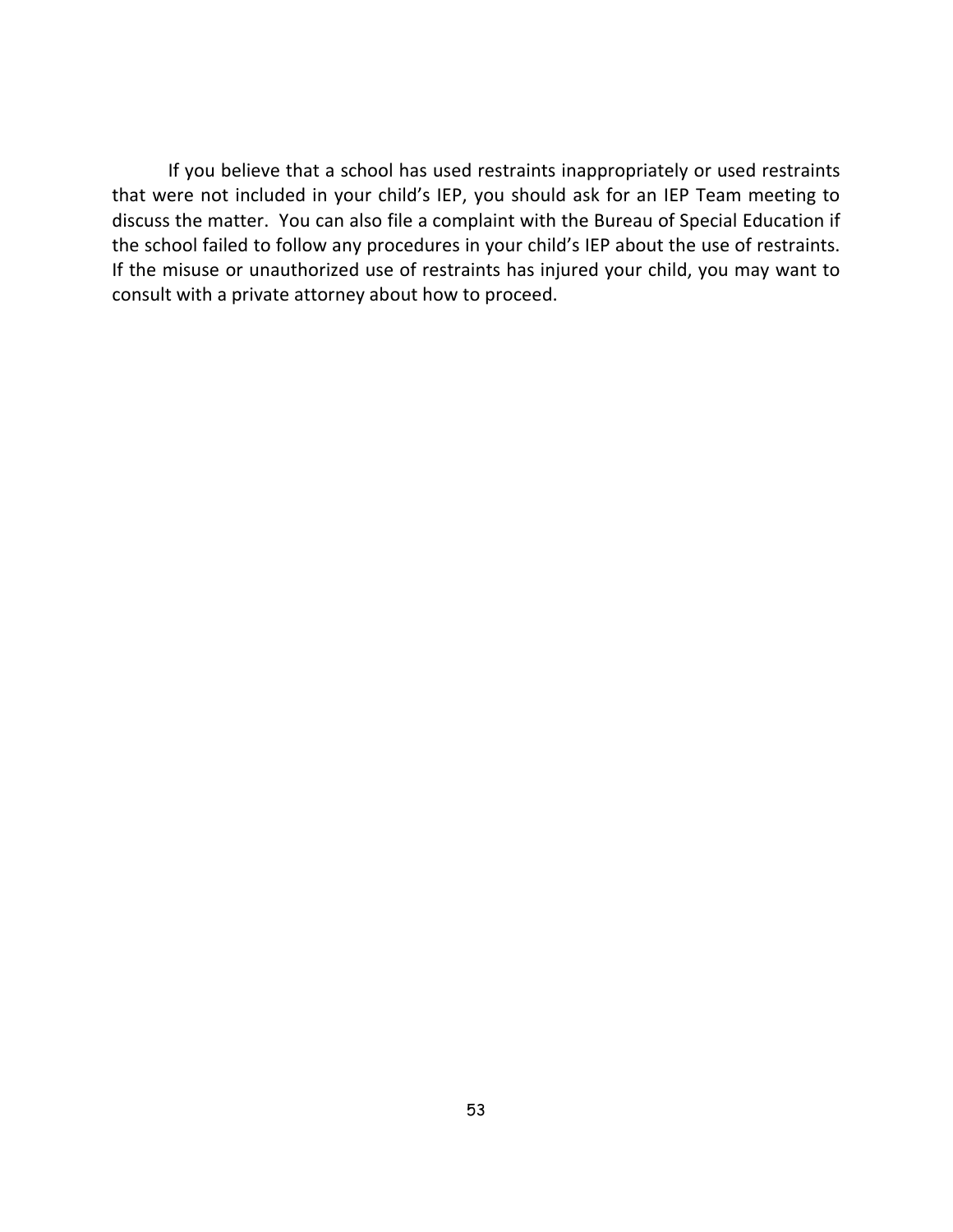#### **CHAPTER 7**

# **DECIDING WHERE YOUR CHILD WILL GET SERVICES: THE PLACEMENT DECISION**

Once the IEP Team has developed an appropriate program for a child, the Team must then determine the appropriate placement. The placement decision must be based on the child's needs, not on administrative convenience or the concerns of school officials. An important factor in figuring out a child's placement is the "**least restrictive environment**" requirement. The law states that children with disabilities must be educated in regular education classes with other children who do not have disabilities as much as is appropriate. Sometimes this is called the "inclusion" of children with disabilities in the regular education environment.

#### **HOW WILL MY CHILD'S PLACEMENT BE DECIDED?**

The family is part of the IEP Team that decides what educational placement will work for the child. The Team must also include a school district staff person knowledgeable about the meaning of the evaluation data and the school or school district's placement options. If the child is or may be in regular education classes, a regular education teacher must also participate with the Team.

The school or school district must give the parent a written invitation to the meeting at which the educational placement decision will be made and must make the same effort to include the parent that applies to any IEP Team meeting (in fact, the Team usually decides the child's placement at the same meeting or series of meetings at which the child's program is developed). The school or school district can make the placement decision at a meeting that does not include the parent, but only if it can document that it made repeated efforts to include the parent, including offering alternate means of participating such as video conferences and conference calls.

The placement decision must be based on the child's individualized needs as described in the child's IEP and evaluations. When an IEP Team meets, the Team must first discuss and write the child's IEP, which outlines the child's strengths and weaknesses, identifies the child's learning goals for the year, and lists the amount and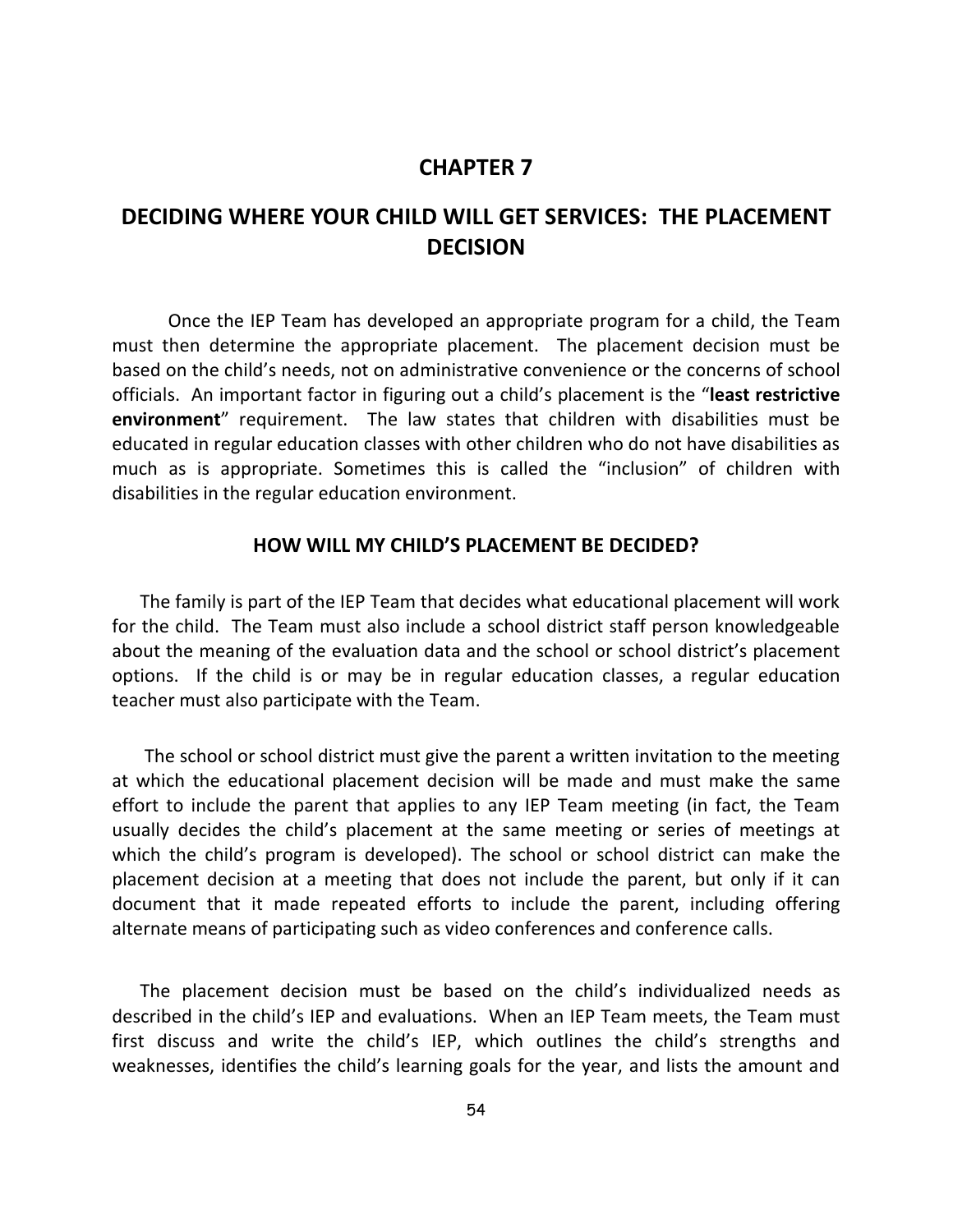type of special services the child needs in order to make educational progress at school. (For more information on IEPs, see Chapter 5 of this Guide*.)* At the end of the IEP form, the Team must write down how much time the child will spend in a regular classroom, and how much time (if any) she will spend in a pull-out special education classroom. If the child needs a pull-out classroom to make educational progress, the Team must decide *what kind* of separate program the child needs and for *how much* of the school day. (This is explained more below).

**Schools must allow parents to have reasonable access to their child's classrooms consistent with the visitation policy of the school.** So a parent can visit her child's current classroom to determine whether it is an appropriate placement for the child to receive special education services. Although it is not clear whether parents have a right to visit a classroom that the child does not attend but that the school is proposing for the child's placement, such a visit would be helpful in determining the appropriate placement for the child and the parent should feel free to ask to visit.

### WHAT PLACEMENT AND SUPPORT OPTIONS SHOULD BE AVAILABLE IN MY SCHOOL OR SCHOOL DISTRICT?

The law requires all charter schools and school districts to have a *continuum* of regular and special education placements available for their children. The options available should include:

- Regular education classes with itinerant support services;
- Supplemental (part-time) and full-time special education classes in regular schools;
- For children whose needs cannot be met in a public school, private schools that can meet the needs of children with disabilities; and
- Instruction in the home or in a hospital, if medically necessary (for instance, some medically fragile children may be too sick or fragile to attend school and may need to be educated at home for some period).

School districts usually operate some special education classrooms, and many send children to classrooms run by the local Intermediate Unit (IU) or use the IU's resources in other ways. The placement that the Team chooses must provide all of the services that the Team has included in the child's IEP. For example, if the Team writes in the IEP that the child needs an hour each day of special education help in a regular classroom in her neighborhood school, the neighborhood school must make sure that she has that help.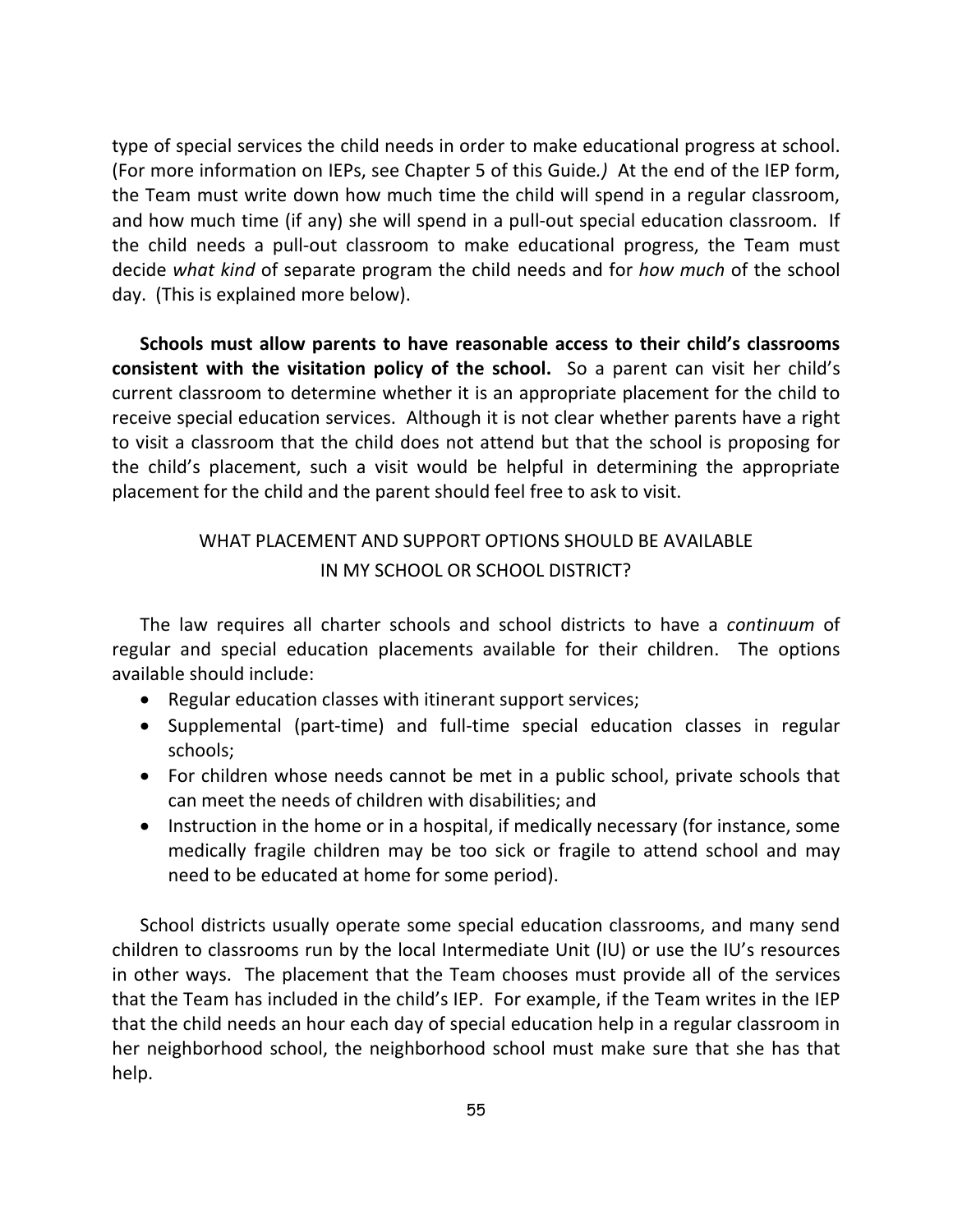The IEP Team also decides the *type of support* the child needs and includes this information in the IEP. This decision is based on the child's most important learning need. Examples are:

- Learning Support
- Life Skills Support
- Emotional Support
- Deaf and Hearing Impaired Support
- Blind and Visually Impaired Support
- Speech and Language Support
- Physical Support
- Autistic Support
- Multiple Disabilities Support

If the child primarily needs to focus on academic skills, "learning support" might be selected. If the child needs to learn to control behaviors that interfere with her learning, the choice might be "emotional support." Or if a child needs to learn basic life skills such as dressing, feeding, or basic academics, "life skills" might be selected. Depending on the child's disabilities, the Team may decide that more than one type of support is appropriate.

REMEMBER: The type of support a child receives does not necessarily determine her placement. For example, a child who receives learning support may be placed in a regular education classroom for all of the school day, or may be placed in a special education class for learning support children for part or all of the school day.

# **HOW DOES THE IEP TEAM DECIDE THE "LEAST RESTRICTIVE" PLACEMENT FOR MY CHILD?**

**Just because a child needs special education does not mean that the child will be taken out of her regular classroom and put in a special education classroom for her entire school day.** Children with disabilities have a right to be educated in a regular classroom if they can make reasonable educational progress in that setting (and if their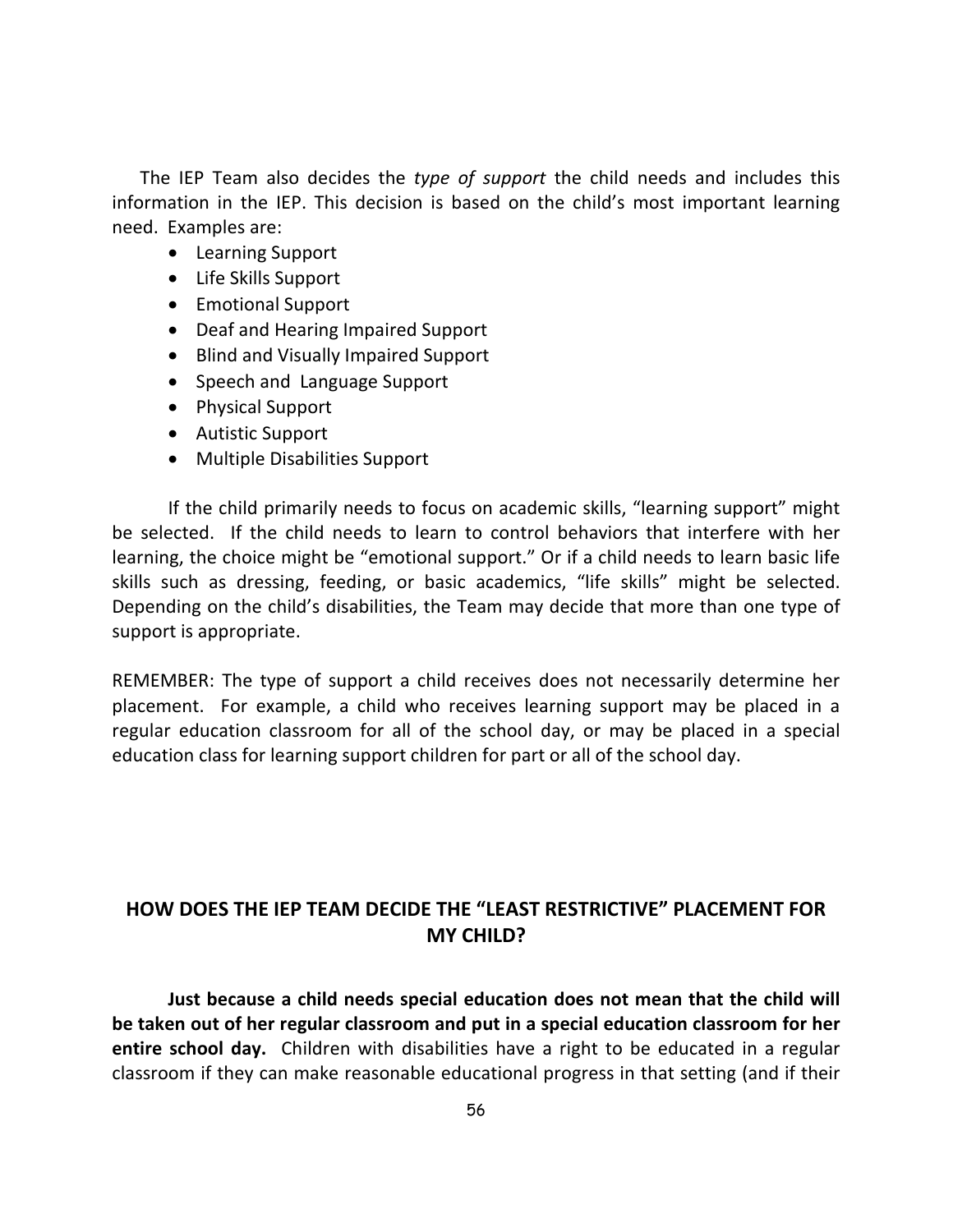behaviors aren't too disruptive in that setting) *when they are given extra supports*. These supports are called "supplementary aids and services." The question that the IEP Team should ask is not how the child will learn or behave in the regular classroom alone – but how they will learn and behave in that classroom when they are given supplementary aids and services.

Supplementary aids and services are aids, services, and other supports that help a child succeed in regular education classes, other education-related settings, extracurricular activities, and nonacademic settings (like lunch). Examples of supplementary aids and services include:

- A modified desk or a communication device;
- Changes to the curriculum used in the regular education class;
- Changes to the schedule used in the regular education class;
- Support to the child or regular education teacher from a special education teacher;
- Training provided by the school to the child's teachers, therapists and other personnel working with the child; and/or
- A personal aide for the child.

 $\overline{a}$ 

 The Pennsylvania Department of Education has a helpful fact sheet – found [here](http://pattan.net-website.s3.amazonaws.com/images/2011/11/21/SuplmntAids_Svcs_1111.pdf)<sup>[10](#page-64-0)</sup> - which explains supplementary aids and services and provides guidance to IEP Teams in considering the full range of supplementary aids and services. More information about what consideration the IEP Team must give to the use of supplementary aids

and services can be found in PDE's annotated IEP form  $here<sup>11</sup>$  $here<sup>11</sup>$  $here<sup>11</sup>$  (see pages 37-38).

The IEP Team should begin the discussion of the child's placement by first considering a regular education classroom with supplementary aids and services. If a child can benefit from education in a regular education classroom with supplementary aids and services, then that should be her placement. Educational benefit is measured by progress toward the child's IEP goals (academic goals or other goals), not by whether the child can do all the work in the regular education classroom. When deciding the least restrictive placement for a child, a school **may not refuse** to place a child in a regular education classroom because:

<span id="page-64-1"></span><span id="page-64-0"></span>

<sup>&</sup>lt;sup>10</sup> [http://pattan.net-website.s3.amazonaws.com/images/2011/11/21/SuplmntAids\\_Svcs\\_1111.pdf](http://pattan.net-website.s3.amazonaws.com/images/2011/11/21/SuplmntAids_Svcs_1111.pdf)<br><sup>11</sup> [http://pattan.net-website.s3.amazonaws.com/images/2014/01/06/AnnIEP\\_RevPBA\\_ACC1213.pdf](http://pattan.net-website.s3.amazonaws.com/images/2014/01/06/AnnIEP_RevPBA_ACC1213.pdf)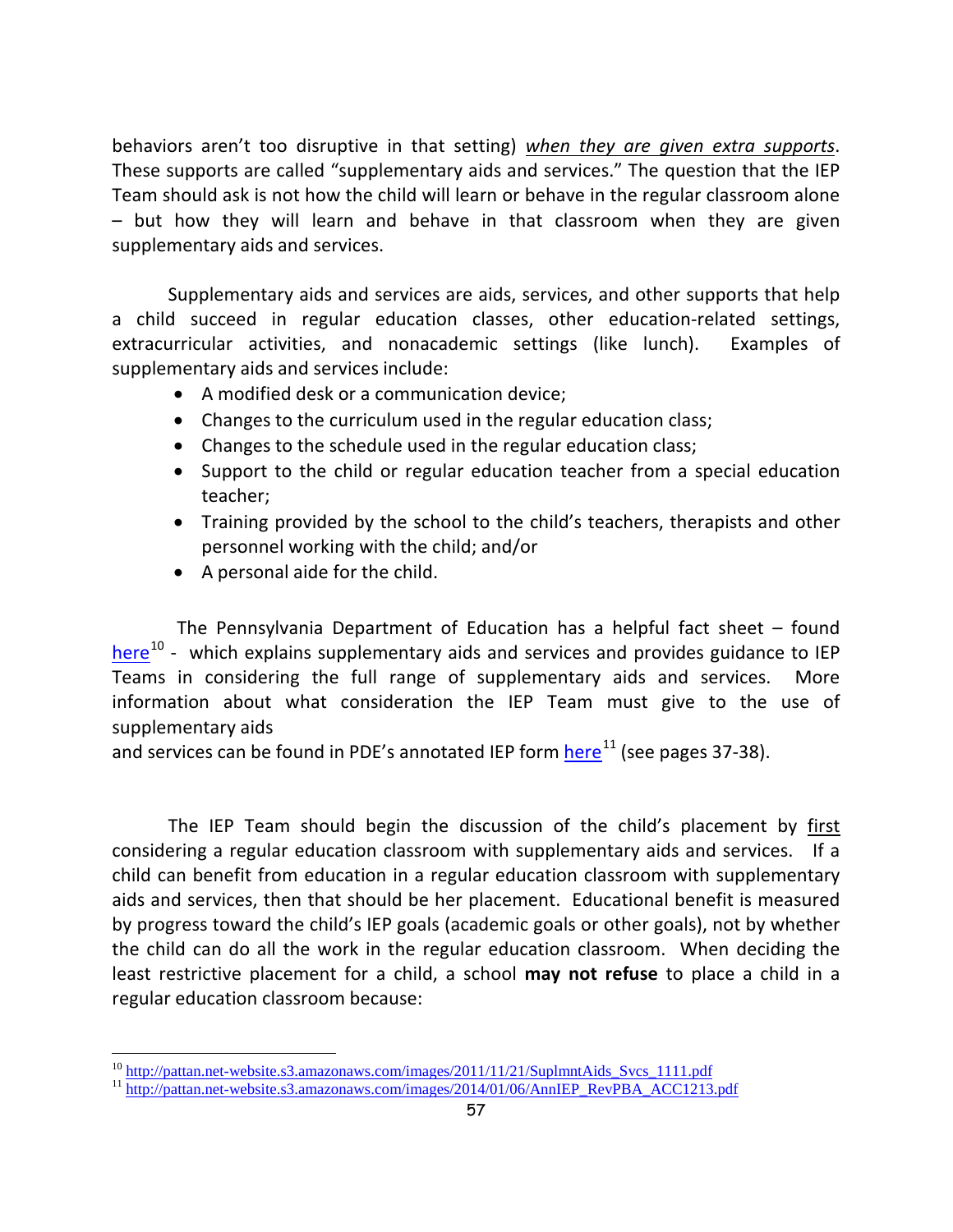- the child cannot do the same work at the same level as the other children in the regular education class if the child can make meaningful progress on the goals in his IEP in a regular education class;
- the placement would be more expensive or inconvenient to the school;
- the child has a certain type of disability or because the disability is severe in the school's view (for example, a school cannot have a policy that places all children with autism in an autistic support classroom);
- there is no room in the regular classroom for more children, but there is room in the special education classroom;
- the curriculum used in that classroom has to be modified for the child because of her disability; or
- the child would make more academic progress in a special education classroom.

Even if a child with a disability must be in a "pull-out" program for some of her academic classes (for example, if she needs a part-time class for reading), the child should remain in the regular education setting (with supports if needed) for the rest of her academic classes and for non-academic and extracurricular activities (lunch, recess, music class, etc.) if appropriate for that child.

Children who need a special education classroom should be placed in the same school they would attend if they were not disabled (the "neighborhood school") unless their special education needs require that they be educated elsewhere. The school chosen for the child should be as close as possible to the child's home.

# **WHAT SHOULD THE IEP TEAM WRITE IN THE IEP ABOUT MY CHILD'S PLACEMENT?**

In making a placement decision for a child, the IEP Team should decide the following and record it in the IEP:

- Type of support the child will receive (learning support, life skills support, etc.);
- Whether the child can be educated in a regular education classroom for all or part of the day;
- Supplementary aids and services that will be provided to help the child be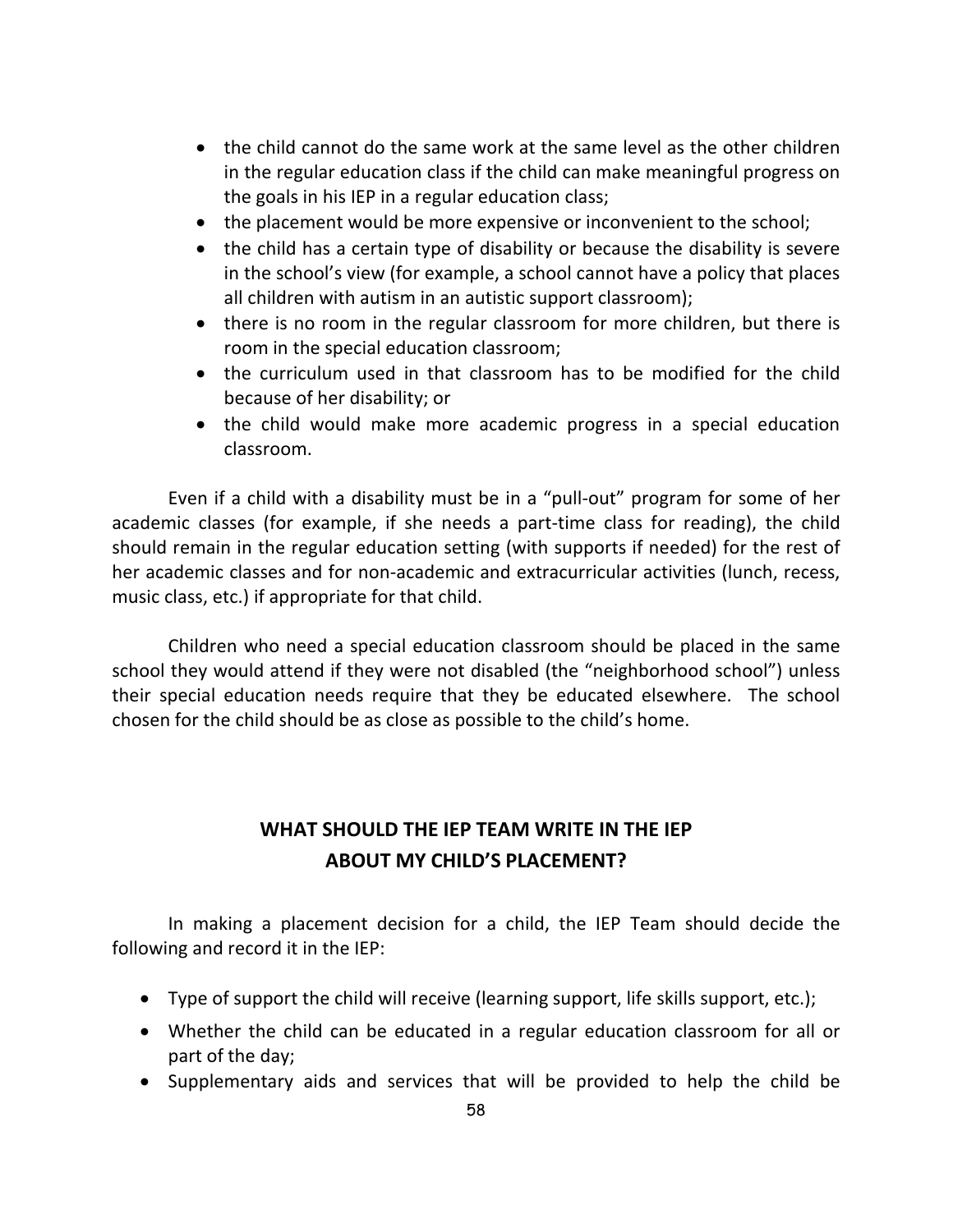included in a regular education classroom;

- Amount of time the child will spend outside of the regular education classroom, if any ;
- The name of the school district and the specific school building where the child will receive services, and whether it is the school the child would attend if the child did not have an IEP (the child's "neighborhood school").

Because of a lawsuit against the state (called *Gaskin*, which focused on the right of children with disabilities to be in the least restrictive environment), school districts must include lots of detailed information in the child's IEP about the child's placement (called the Penn Data Reporting section of the IEP). For more information on the *Gaskin* lawsuit and settlement, click [here.](http://www.pilcop.org/gaskin-v-commonwealth/)<sup>[12](#page-66-0)</sup>

**TIP**: By the end of the placement discussion, you need to understand *exactly* the type of support your child will get (for example, learning support), how much she will get (for example, itinerant support), and where she will receive the support (for example, a regular education classroom in her neighborhood school). Ask questions if you don't understand anything!

# **WHAT HAPPENS ONCE THE IEP TEAM DECIDES YOUR CHILD'S PLACEMENT?**

Once the IEP Team decides the child's placement, then the school must give you a **Notice of Recommended Educational Placement/Prior Written Notice** (NOREP/PWN) that describes what placement has been recommended for your child, why, and what other options were considered. You must then decide whether to approve or disapprove the recommended placement. If you disapprove the proposed placement, and ask for mediation or a special education hearing, your child remains (or "stays put") in her current placement until your disagreement with the school gets resolved. For more information about the NOREP/PWN and how to resolve disputes about placement and other issues, see Chapters 9 and 12 of this Guide.

 $\overline{a}$ 

<span id="page-66-0"></span><sup>&</sup>lt;sup>12</sup> <http://www.pilcop.org/gaskin-v-commonwealth/>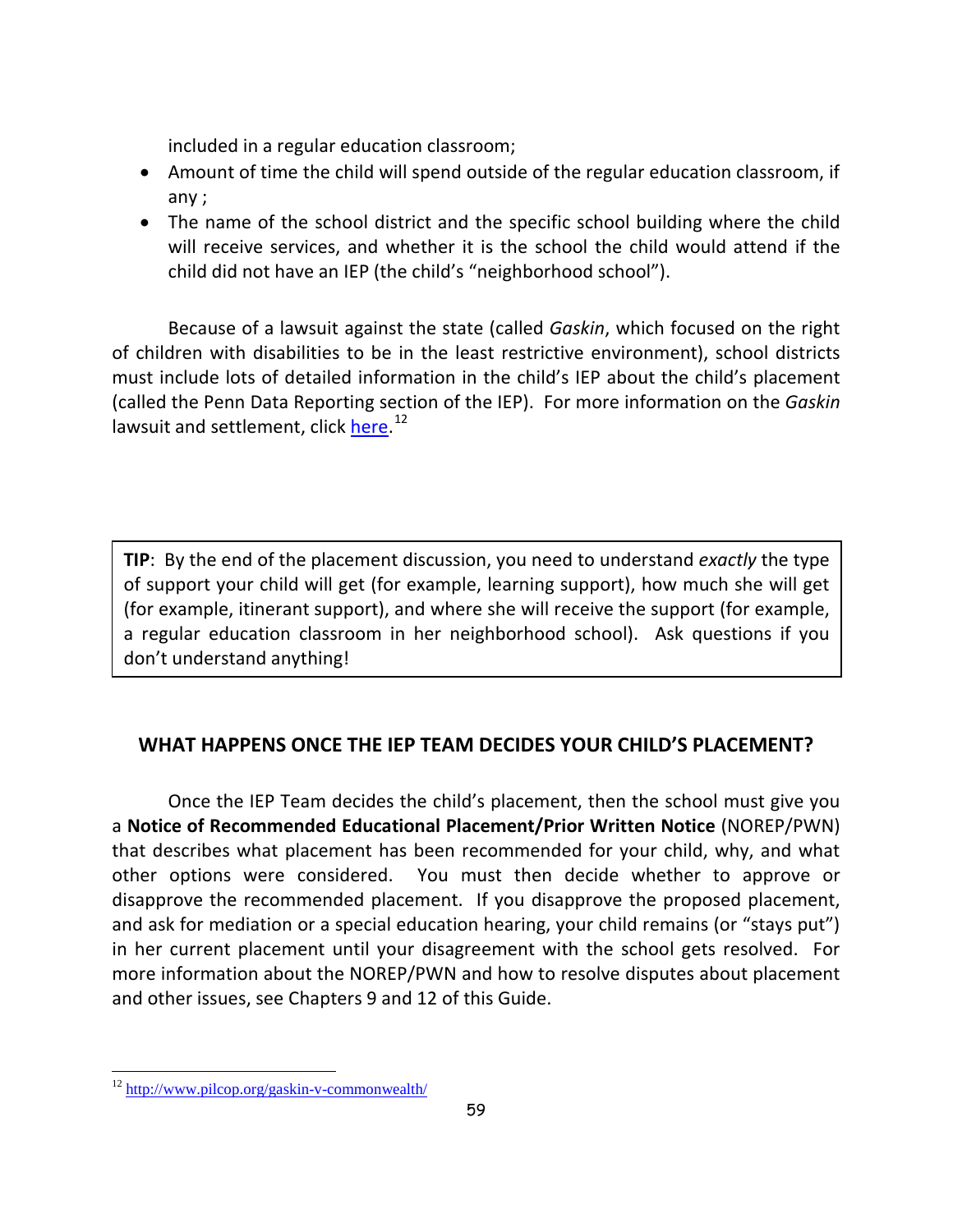# **ARE THERE RULES THAT LIMIT THE AGE RANGE OF THE CHILDREN IN A SPECIAL EDUCATION CLASS AND SET A MAXIMUM CASELOAD FOR A SPECIAL EDUCATION TEACHER?**

Yes. When the child is attending a special education class in a school district or IU-operated program for children in K-12<sup>th</sup> grade, the other children in her class must be near her age. The maximum age range allowed in classrooms serving children with disabilities is three years for grades K-6, and four years for grades 7-12. The IEP Team can decide that an exception to this rule is appropriate for a particular child, but it must explain in the IEP why it made an exception to the rule for that child.

State law also sets out the maximum number of children that can be on a special education teacher's caseload in the various types of special education support programs:

|                                      | <b>Itinerant</b> | Supplemental | <b>Full-Time</b>   |
|--------------------------------------|------------------|--------------|--------------------|
| Learning Support                     | 50               | 20           | 12                 |
| Life Skills Support                  | 20               | 20           | 12 (grades $K-6$ ) |
|                                      |                  |              | 15 (Grades 7-12)   |
| <b>Emotional Support</b>             | 50               | 20           | 12                 |
| Deaf/Hearing Impaired                | 50               | 15           | 8                  |
| <b>Blind/ Visually Impaired</b>      | 50               | 15           | 12                 |
| Speech and Language                  | 65               |              | 8                  |
| <b>Physical Support</b>              | 50               | 15           | 12                 |
| <b>Autistic Support</b>              | 12               | 8            | 8                  |
| <b>Multiple Disabilities Support</b> | 12               | 8            | 8                  |

For purposes of determining the appropriate caseload, a child is:

- a "full-time" child if she receives supports and services by special education personnel for 80% or more of the school day;
- a "supplemental" child if she receives supports and services by special education personnel between 20% and 80% of the school day;
- an "itinerant" child if she receives supports and services by special education personnel for 20% or less of the school day.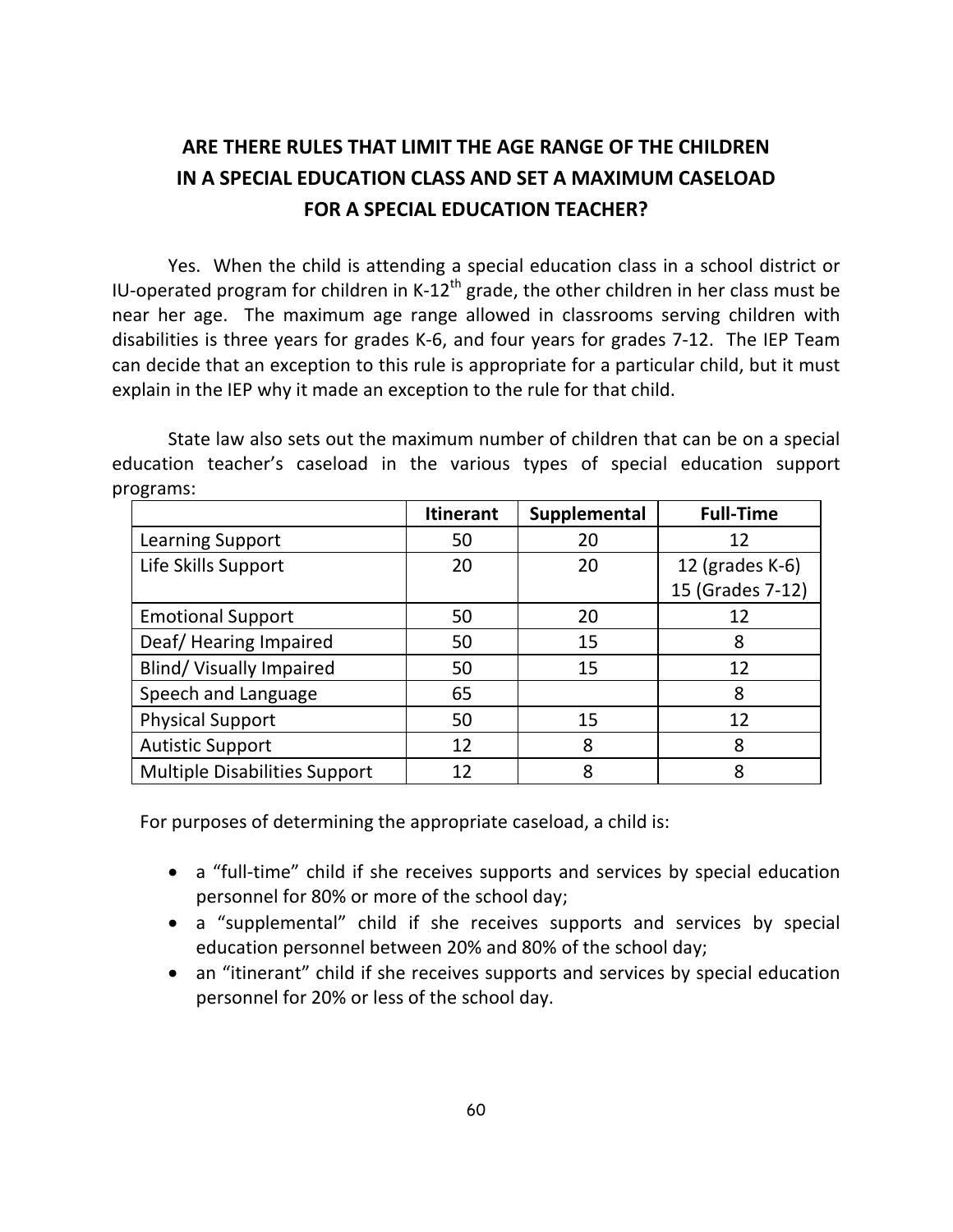A school district cannot go beyond the numbers in this regulation unless it first gets approval from the Pennsylvania Department of Education after a process that gives parents, teachers, and others a chance to comment on the proposed changes.

### **ARE THERE ANY REQUIREMENTS FOR SPECIAL EDUCATION CLASSROOM SPACE AND LOCATION?**

Schools must provide children with disabilities appropriate classroom space. The room must be a space that was designed to be used as a classroom. The classroom must be close to the ebb and flow of school activities. The noise level in the classroom must be reasonable to allow the children to learn. The classroom must be accessible to children with disabilities and contain at least 28 square feet of space for each child. For example, if a school uses an old storage closet for a special education classroom, it may be violating the law.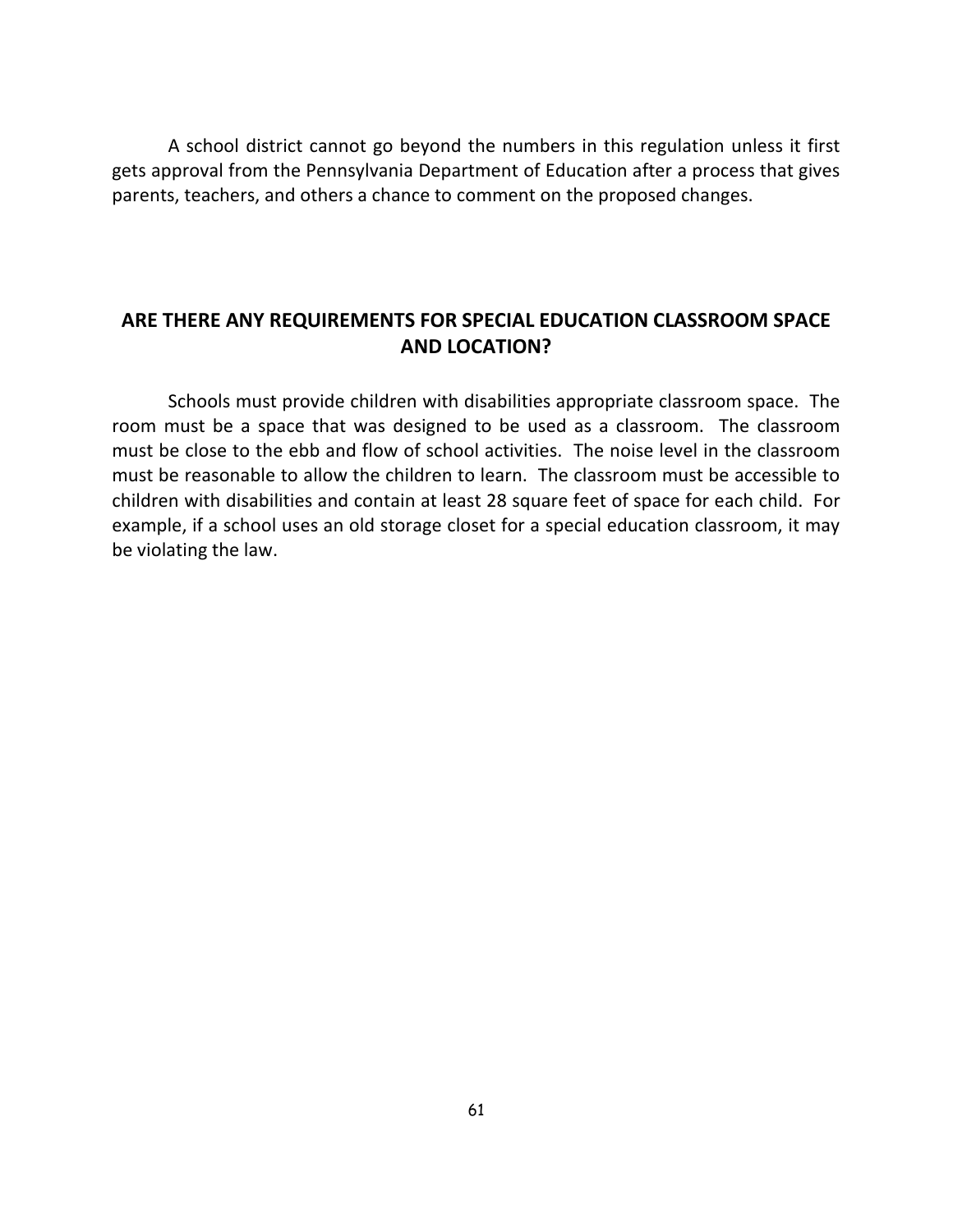### **CHAPTER 8**

### **SCHOOL DISCIPLINE FOR**

### **CHILDREN WITH DISABILITIES**

#### **WHAT PUNISHMENT CAN THE SCHOOL IMPOSE ON MY CHILD?**

The school cannot punish a child with a disability more harshly than it would punish a child without a disability under the same circumstances. The school must follow the same rules it applies to all children. For example, the school can only punish a child if they break a rule that is listed in the school's code of conduct. You should get a copy of the code of conduct at the start of the year. If you do not have a copy, you should ask to see the copy that is kept in the school's library. Also check your school district's website to see if the code is online. For more information on the rules that school districts must follow for all children, see ELC's Fact Sheets on school discipline at [www.elc-pa.org.](http://www.elc-pa.org/)

Sometimes, the rule that the child broke allows the school to suspend a child, expel her, or transfer her to another school (in Pennsylvania often called alternative education programs for "disruptive youth"). A child with a disability may have extra protections under special education law. The full protections of this law apply only if: (1) the penalty the school district is seeking qualifies as a "change in placement," (2) the behavior was a "manifestation" of the child's disability, and (3) there were no "special circumstances." For an overview of the rules explained below, see the *Discipline Flowchart: Children with IEPs in Public Schools* in Appendix 8 of this Guide.

#### **Question 1: Is the Proposed Discipline a Change in Placement?**

- **Children with mental retardation who attend public school districts and charter schools:** Any suspension, expulsion, or transfer to another school of a child with mental retardation is considered a change in placement – even a one day suspension.
- **Children with other disabilities who have IEPs and who attend public school**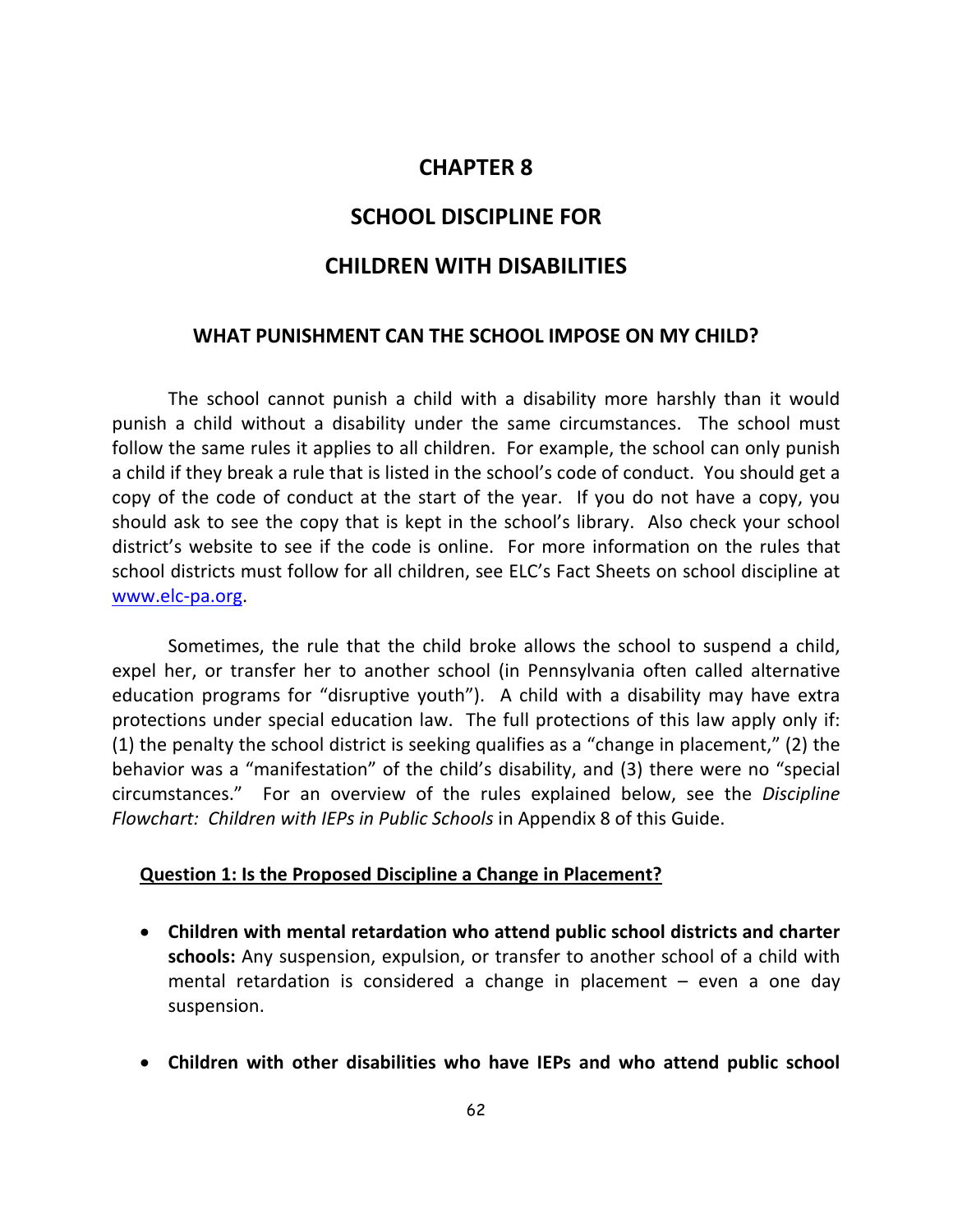#### **districts and charter schools:**

- o A suspension of between one (1) and 10 days is not a change in placement, so the school can suspend a child for this length of time without following any special rules. However, remember that the school district must still follow the rules that apply to all children.
- o Any exclusion from school for more than 10 days in a row is an expulsion and a change in placement.
- o Suspensions totaling more than 15 school days throughout the year are a change in placement. For example, if a child has already been suspended for five (5) days, and then again for 10 days, the next day of suspension would be a change in placement.
- o Suspensions totaling between 11-15 days that amount to a "pattern" can also be a "change in placement." To figure out if the child had a "pattern" of suspensions, you should consider if:
	- the child has been suspended for a total of more than 10 days in a school year and another suspension is being proposed;
	- the child is being suspended for behavior that is "substantially similar" to behavior for which the child has previously been suspended;
	- the length of each suspension;
	- the total time the child has been suspended; and
	- how close together the suspensions have been.
- o A transfer to another educational setting (including an alternative school) for more than 10 *school* days in a row OR for more than 15 total *school* days in the school year is also a change in placement.

**If the proposed discipline is NOT a change in placement,** the public school or charter school may discipline your child using only the rules that apply to children without disabilities.

**If the proposed discipline IS a change in placement,** the school must hold a manifestation determination meeting.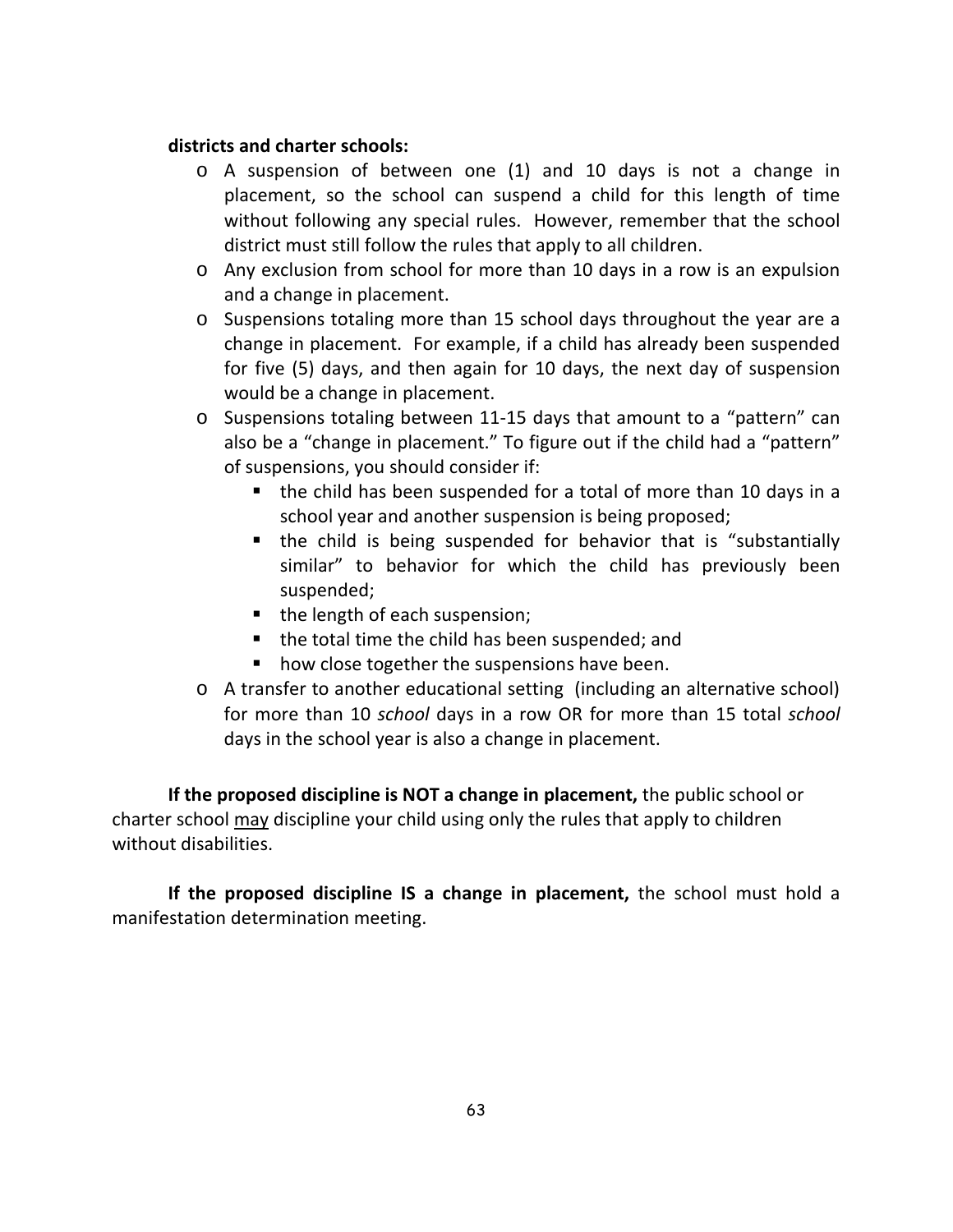#### **Question 2: Was the behavior a manifestation of the child's disability?**

The school must have a manifestation determination meeting within **10 school days** of its proposed discipline that would constitute a change in placement for a child. While you are waiting for the meeting, the school may not transfer your child to a new school setting unless the child's misbehavior involved drugs, guns, or serious injury to another person, or if a Hearing Officer has found that keeping your child in the same program would be dangerous for the child or others. We discuss these "special circumstances" and the "dangerousness" exception in more detail below.

The parent and any members of the IEP Team that the parent and the school agree are needed must come to the manifestation meeting. The Team should review information from the child's file, the child's IEP, teacher observations, and information from the parent and then ask two questions:

1. Was the child's misbehavior caused by, or directly and substantially related to, the child's disability?

> *For example: if your child has a hearing impairment and did not follow the teacher's directions to stop talking and sit down because the child could not hear the directions, the Team should decide that the misbehavior meets this test.*

2. Was the child's misbehavior a direct result of the school's failure to follow the child's IEP?

> *For example: A child might have a behavior plan allowing her to go to a cooling off room (like the guidance office) when she is upset. If the child yells at a substitute teacher who has refused to let her go to the guidance office (maybe because the substitute does not know about the behavior plan), then the child's behavior might meet this test.*

If the answer to either question is "yes," the Team must conclude that the child's misbehavior was a "manifestation" of her disability. The state's Manifestation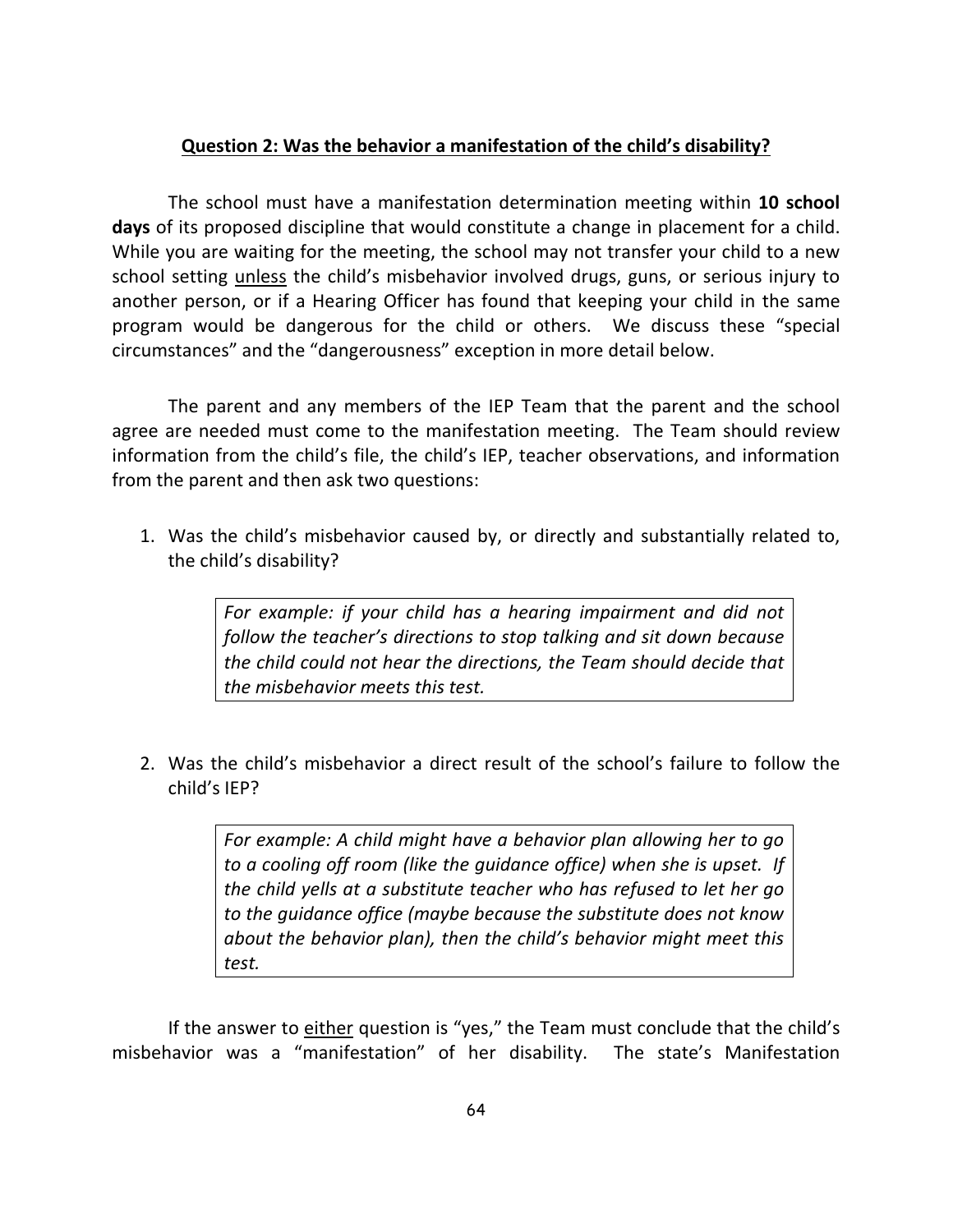Determination Worksheet can be found *here.*<sup>13</sup> Print out this worksheet and bring it to your manifestation determination meeting so that everyone will be on the same page about what rules to follow.

**If the Team decides the child's behavior WAS a "manifestation" of her disability,** the child **CANNOT** be suspended, expelled, or transferred to a new school setting as punishment for the misbehavior. (Again, the only exceptions are if the child's misbehavior involved drugs, weapons, or serious injury to another person – see the "special circumstances" rules below). In addition, the IEP Team must conduct a functional behavior assessment for the child unless one has already been done. The school must also either develop a behavioral intervention plan or review and revise the plan that already exists.

**If the Team decides that the child's behavior was NOT a "manifestation" of her disability,** the school can discipline the child the same way it disciplines children who do not have disabilities. This could include a long-term transfer to a new school or an alternative school, or even an expulsion by the local School Board. However, even if the child is expelled from school, she must still receive special education services (more below).

## **What happens if the school decides that the child's conduct was NOT a manifestation of her disability and the parent disagrees?**

If the school decides that the behavior was not a "manifestation" of the disability, it may discipline the child. The school should give the family a Notice of Recommended Educational Placement/Prior Written Notice or NOREP/PWN that explains the change in placement. The school must include a copy of the "Procedural Safeguard Notice" (a document that explains the child's and parents' legal rights) with the NOREP/PWN. The NOREP/PWN tells the family how the school or school district is proposing to discipline the child and why. It also gives the family information on what other options the school or school district considered, and gives the family the opportunity to agree or disagree with the proposal. If the family disagrees, they can request mediation or a special education hearing (a due process hearing). For more information about the NOREP/PWN, and about how to resolve disputes, see Chapters 9 and 12 of this Guide.

 $\overline{a}$ 

<span id="page-72-0"></span><sup>&</sup>lt;sup>13</sup> [http://pattan.net-website.s3.amazonaws.com/images/2013/04/08/Manif\\_DetermWksht\\_0213.pdf](http://pattan.net-website.s3.amazonaws.com/images/2013/04/08/Manif_DetermWksht_0213.pdf)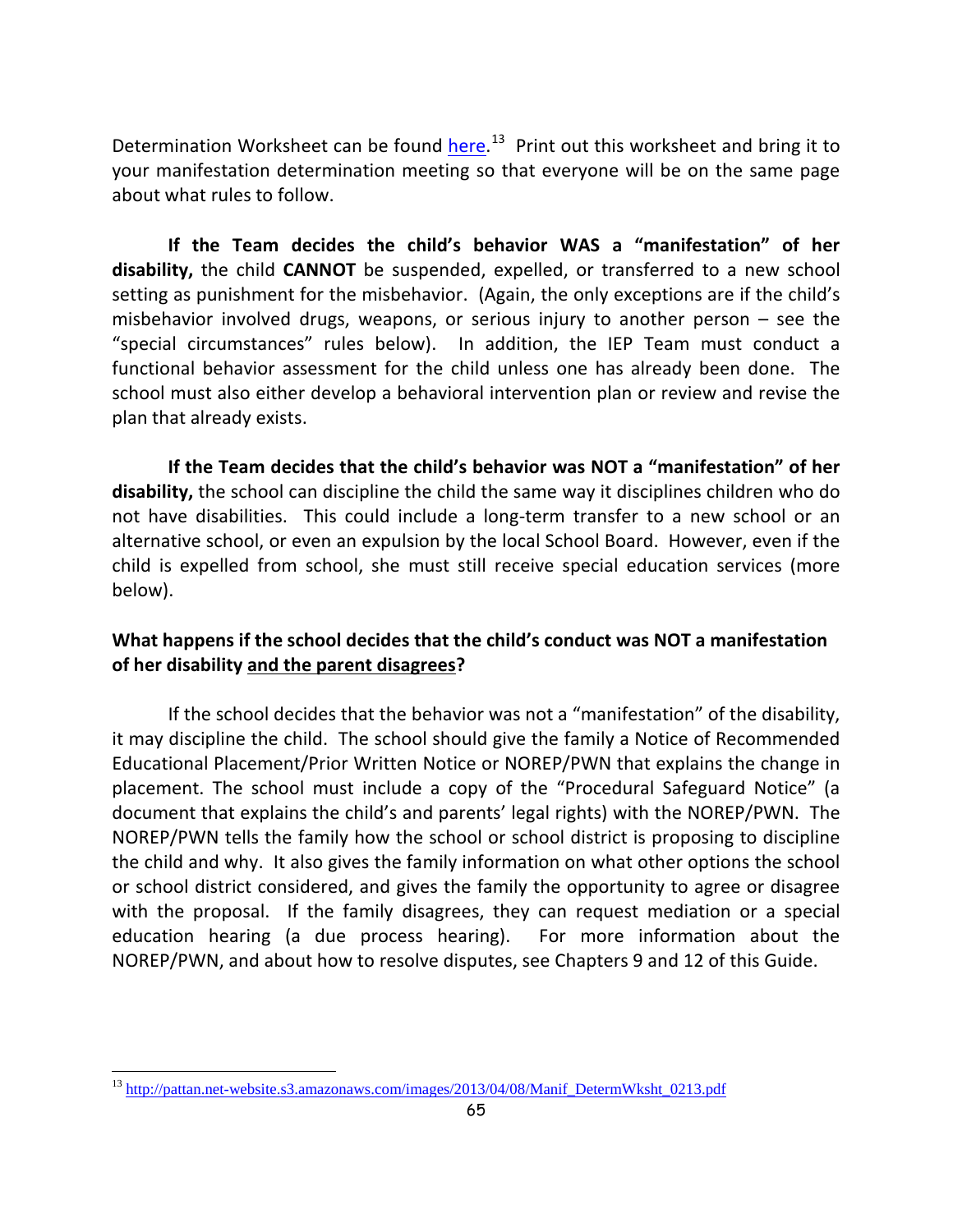If the parent requests a due process hearing to challenge the manifestation determination, the hearing must be concluded within **20 school days**, and the Hearing Officer must reach a decision in **10 more school days**. If the Hearing Officer agrees with the school that the child's behavior was not a manifestation of the child's disability, then the disciplinary change of placement stays in effect. If the Hearing Officer agrees with the parent that the child's behavior was a manifestation of the disability, he must order the school to return the child to the placement she was in before the misbehavior. **However, in the meantime the school district can move the child to an alternative educational setting.**

## **Question 3: What happens if my child's misbehavior involved drugs, a weapon, or serious injury to someone (special circumstances)?**

A child's misbehavior is a "special circumstance" if it involves illegal drugs, weapons, selling prescription drugs, or serious bodily harm to another person at school or a school-related activity. "Serious bodily injury" must be really serious to count – pushing someone (even a teacher) or scratching them should not be enough. Otherwise, if your child's misbehavior is one of these "special circumstances," the school can immediately move your child to an alternative educational setting (an alternative school) for up to 45 *school* days **even if the child has mental retardation, and even if the school agrees with the parent that the misbehavior was a "manifestation" of the child's disability.** Of course, even in a case involving a special circumstance, you can ask your child's school to allow her to stay where she is, and you can request an IEP Team meeting to talk about other ways to deal with her behavior (such as modifying her behavior plan or providing counseling in school) instead of moving her.

For example, if your child has mental retardation and a teacher finds a marijuana joint in your child's pocket, the school can immediately transfer your child to an alternative school for up to **45 school days**. The school must still have a "manifestation" meeting within **10 school days**. If the Team decides that having the drug was a manifestation of the child's disability, it must conduct a functional behavior assessment and/or revise your child's behavior plan, but your child can still be forced to stay in the alternative school for the rest of the 45 days.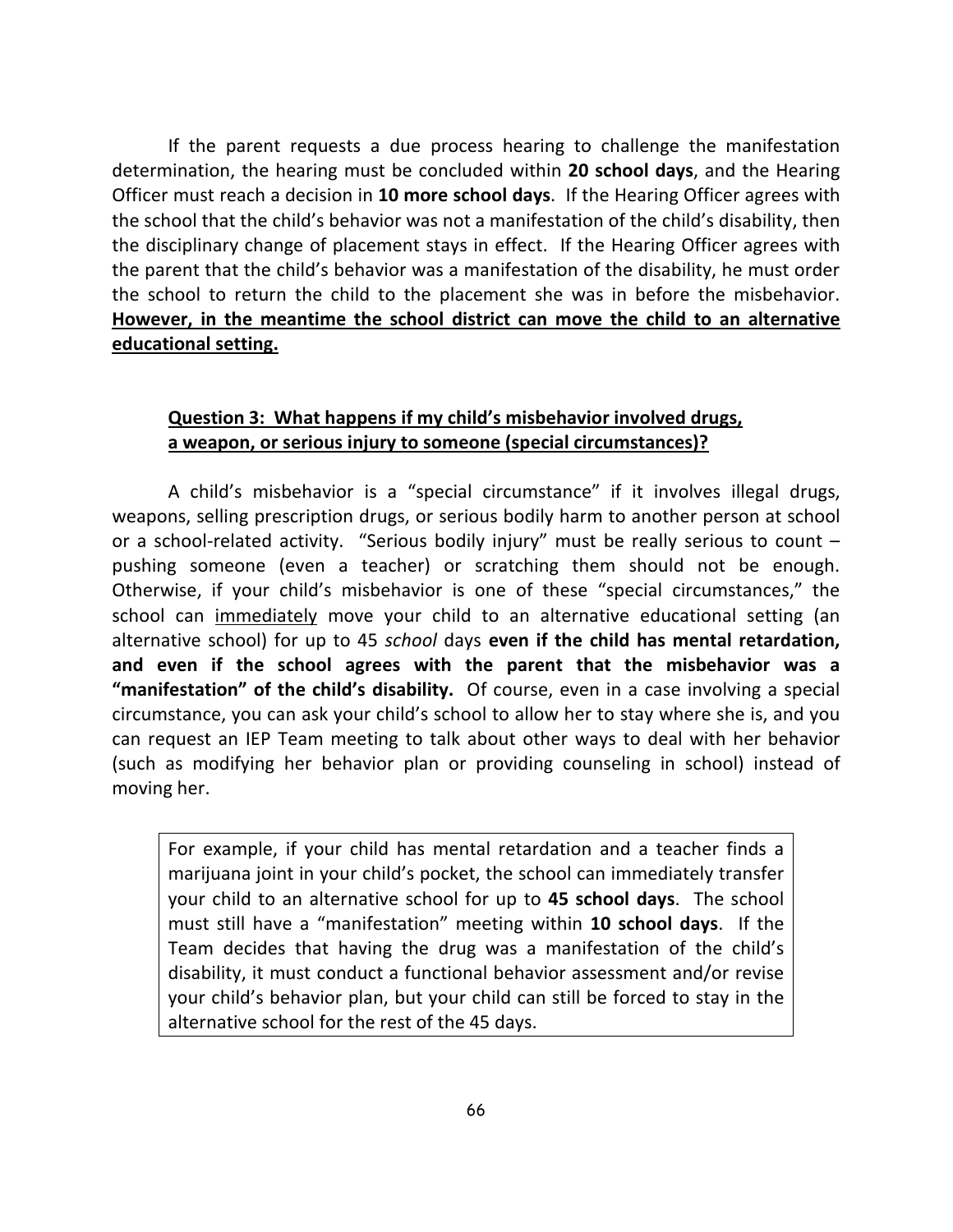## **ARE THERE OTHER WAYS THAT A SCHOOL CAN SEND MY CHILD TO (OR FORCE MY CHILD TO STAY IN) AN ALTERNATIVE DISCIPLINARY SCHOOL WITHOUT MY PERMISSION?**

Remember, a school can always transfer a child with a disability to an alternative disciplinary school if the parent agrees. The school can also transfer the child to an alternative school if either (1) the school district has concluded or both parties agree that the behavior is not a manifestation of the disability and the school's published discipline rules allow the child to be transferred for her misbehavior, or (2) the behavior involved drugs, a weapon, or serious injury to another person.

In addition, a school can ask a Hearing Officer to transfer the child to an alternative school for up to **45 school days**. To get such an order the school must prove to the Hearing Officer that keeping the child in the current placement "is substantially likely to result in injury to the child or to others." If the school cannot prove this to the Hearing Officer, then the child may not be transferred.

If your child has already been transferred to an alternative school for 45 days because her misbehavior involved drugs, weapon, or serious injury to another person, a school can ask a Hearing Officer to order that she stay in the alternative school for another **45 school days**. To get such an order the school must prove to the Hearing Officer that it would be dangerous to return the child to her previous school setting.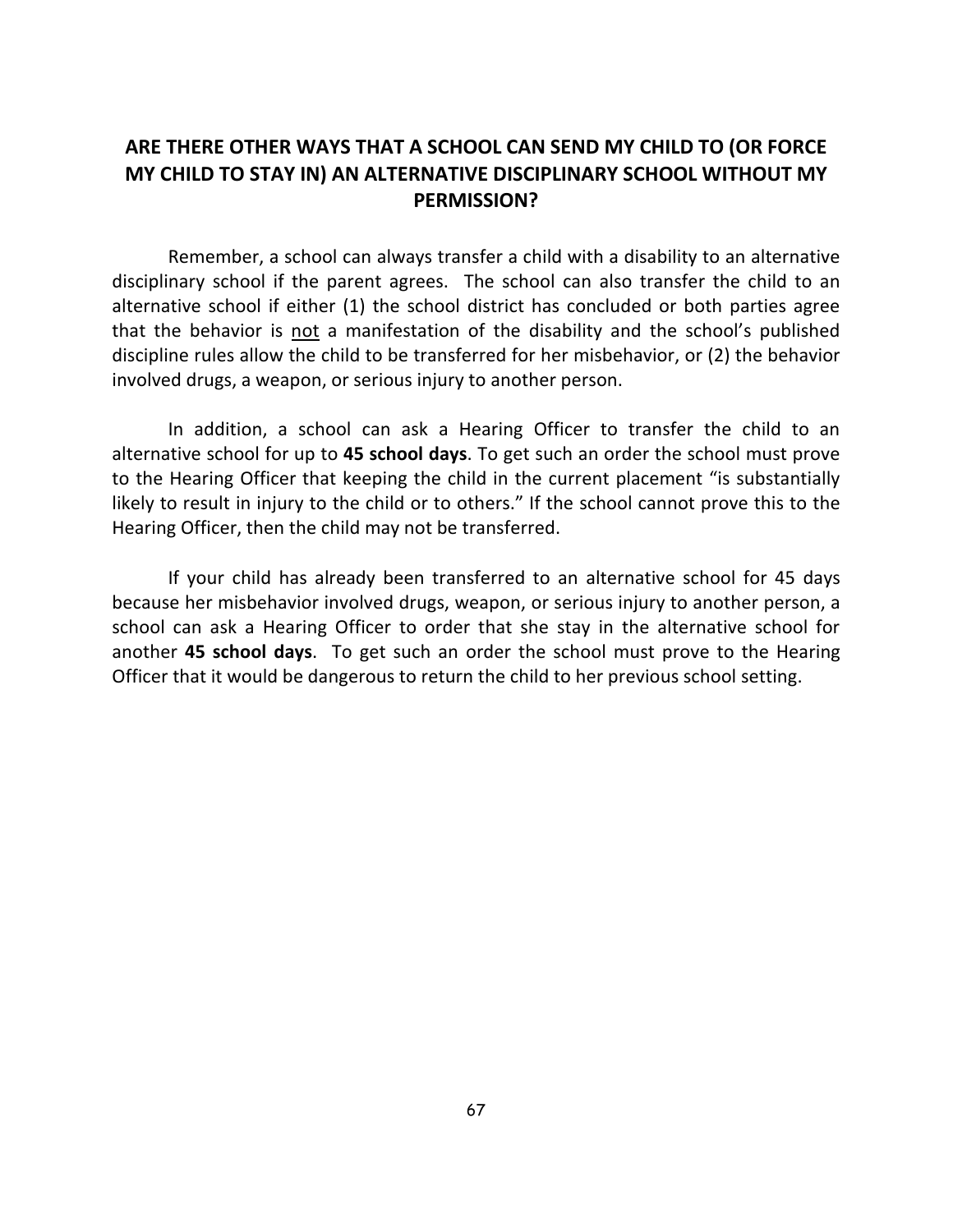## **IF MY CHILD HAS BEEN SUSPENDED, EXPELLED, OR TRANSFERRED TO ANOTHER EDUCATIONAL PLACEMENT, WILL SHE STILL RECEIVE SPECIAL EDUCATION SERVICES?**

Any child who is suspended has the right to make up the school work she misses. This state law applies even if the suspension is so short that it doesn't count as a "change in placement."

If a school "changes the placement" of a child with a disability, federal law requires the school to provide her with enough educational services to participate in the general education curriculum (what all children in her grade are learning) and to make progress on her IEP goals. This is true even if the child has been expelled or transferred to an alternative school. In addition, when the school "changes the placement" of a child for discipline reasons, it must hold an IEP meeting to schedule a functional behavior assessment for the child (if one hasn't already been done). This assessment should give the IEP Team information on the things that "trigger" the child's misbehavior and give the Team suggestions on how to prevent the misbehavior. The IEP Team should also write or revise the child's behavior plan.

#### **WHAT IF I THINK MY CHILD HAS A DISABILITY, BUT SHE DOES NOT HAVE AN IEP?**

The rules in this chapter apply if the school "had knowledge" *before the child's misconduct* that the child had a disability – even if your child didn't have an IEP. The law says that a school district or a charter school is considered to have "knowledge" that the child has a disability in three situations:

- 1. Prior to the incident, the parents had expressed a concern that the child needed special education in writing to the child's teacher or school administrator; or
- 2. Prior to the incident, the parent had requested an evaluation; or
- 3. Prior to the incident, the teacher or other school staff expressed specific concerns about the child's pattern of behavior to the director of special education or other supervisory personnel of the school.

 If none of these rules apply to your situation, your child can be punished by the school under the rules that apply to children who do not have disabilities. However, if you ask for an evaluation while your child is being punished (for example, you put in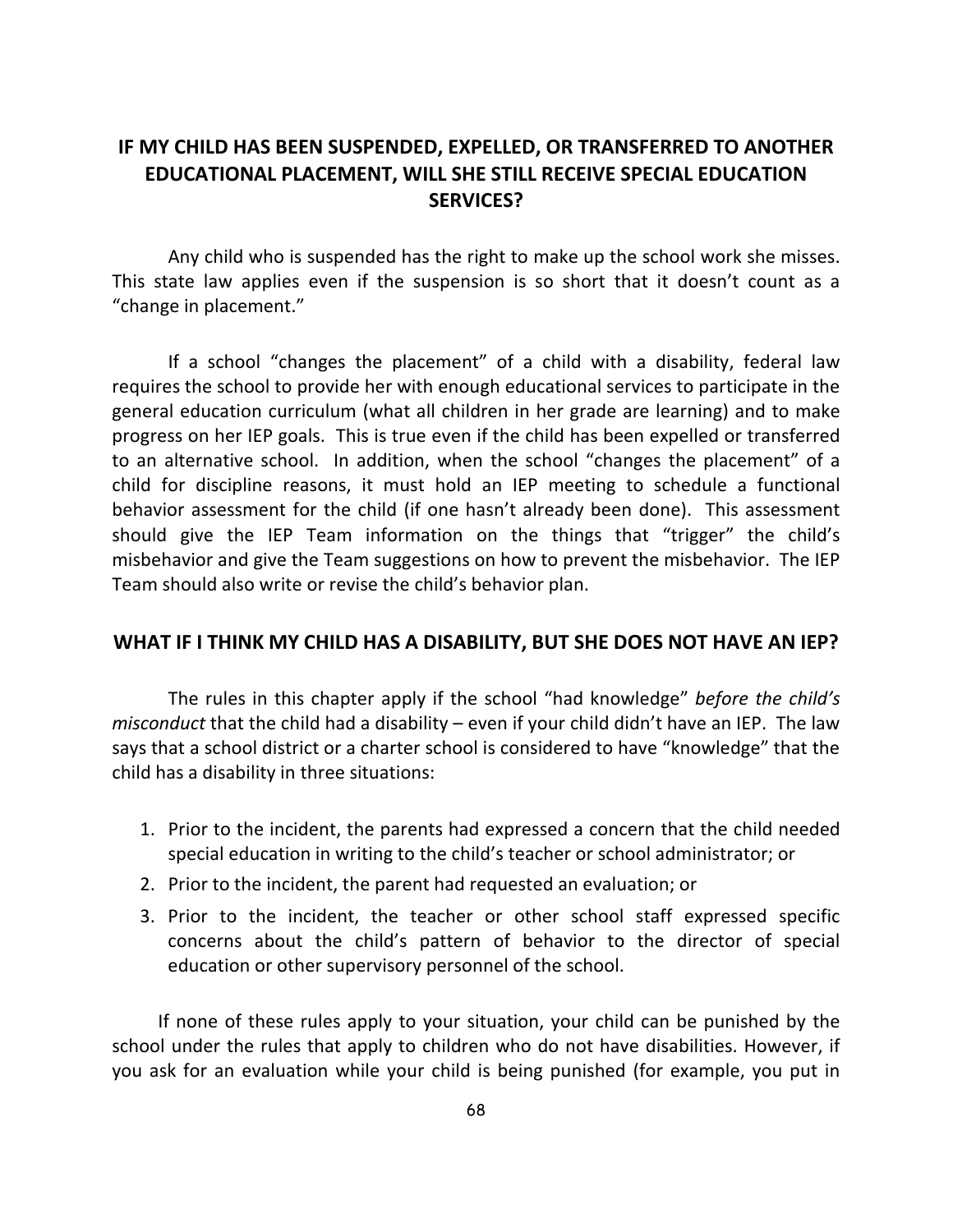your request *after* your child was sent to an alternative school or expelled), the school must conduct the evaluation quickly. If your child is found eligible for services, the school must meet with you to develop an IEP. (See Chapter 5 of this Guide.)

It is important to note that a school does not have to treat the child as eligible and follow the special education discipline rules if: (1) the parent has refused to allow the school to evaluate the child in the past, (2) the parent has refused special education services for the child in the past, or (3) the school evaluated the child in the past and concluded that the child did not have a disability.

#### **CAN THE SCHOOL REPORT MY CHILD WITH A DISABILITY TO THE POLICE?**

Special education law does not stop a charter school or school district from reporting a crime to the police. With the parents' (and in some cases the older child's) consent, the school must forward the child's discipline and special education records to those authorities. If the child has a positive behavior support plan, the school must do an updated functional behavior assessment and develop a new positive behavior support plan if a child is referred to the police.

## **DO THE SAME RULES APPLY WHEN A CHILD IS "SUSPENDED" FROM THE SCHOOL BUS OR IS PLACED IN IN-SCHOOL SUSPENSION?**

The same rules that apply to out-of-school suspensions apply to in-school suspensions if the child will be removed from her special education program or placement. A proposed suspension from the school bus is also subject to the same rules as a proposed out-of-school suspension if transportation is listed on the child's IEP.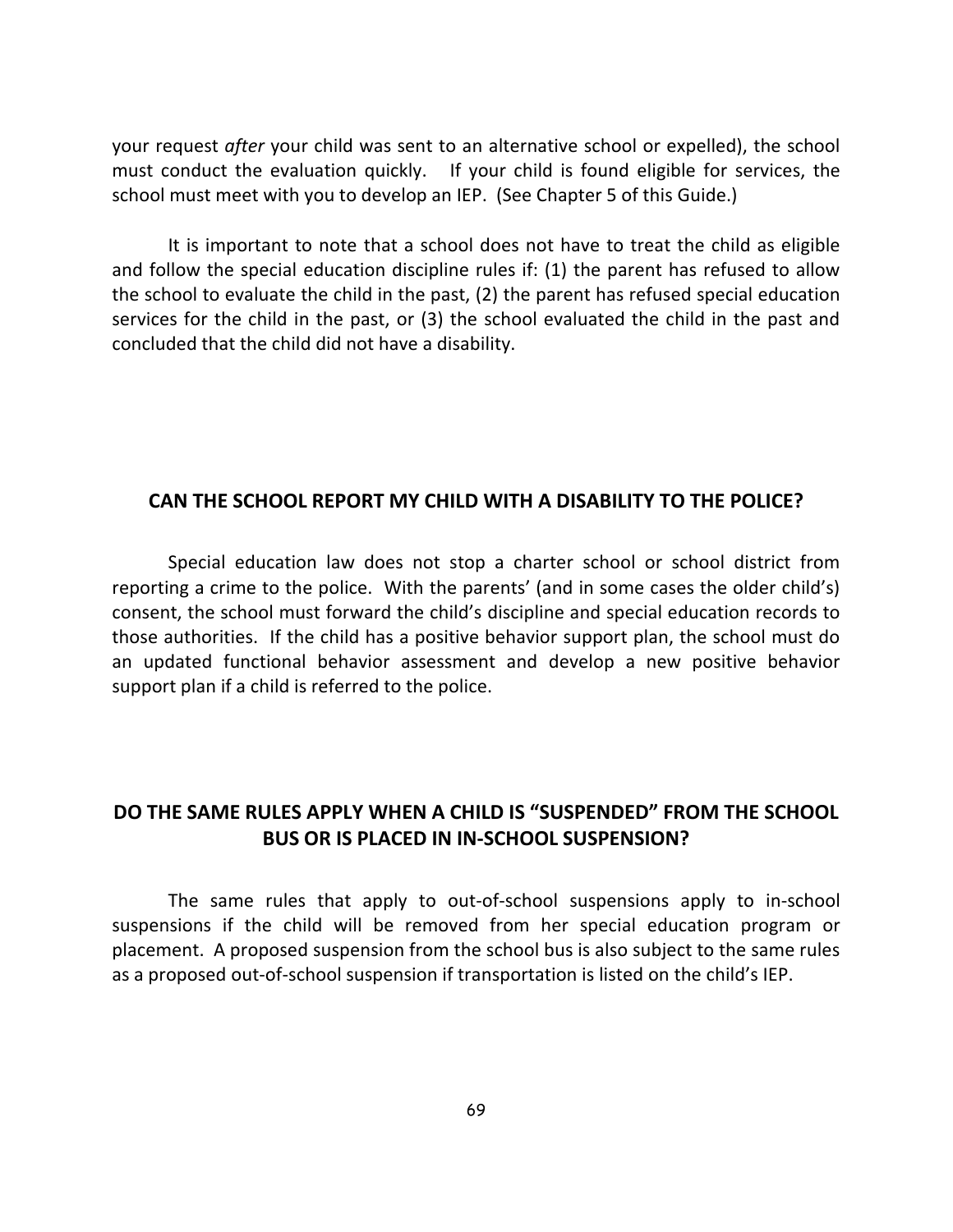For example, if your child acts out on the bus, the school may want to suspend your child from the bus for three weeks. If so, you need to check to see if bus transportation is listed as a related service on your child's IEP.

If it is, then removing your child from the bus for three weeks counts as a "change in placement" (since it is for more than **10 school days** in a row). The school must hold a manifestation determination meeting within **10 school days** and also must have an IEP meeting to arrange for a functional behavior assessment (if not already done) and draft or revise a behavior plan for your child on the bus.

If your child's behavior IS a manifestation of his disability, then the school cannot change your child's placement (so, after **nine (9) school days**, your child must be allowed back on the bus!). Remember that even one day of school or bus exclusion is a "change in placement" for a child with mental retardation.

## **DOES THE LAW PROHIBIT ANY FORMS OF DISCIPLINE?**

State law prohibits public school districts from ever using the following types of discipline for children with disabilities:

- corporal punishment
- punishing a child for behavior that is a manifestation of the child's disability
- using "noxious" substances (for example, pepper spray or mace)
- withholding meals, fresh air, or water
- serial suspensions
- electric shock
- locking or keeping the child in a room, space, or box from which she cannot easily leave, and
- any treatment that is demeaning.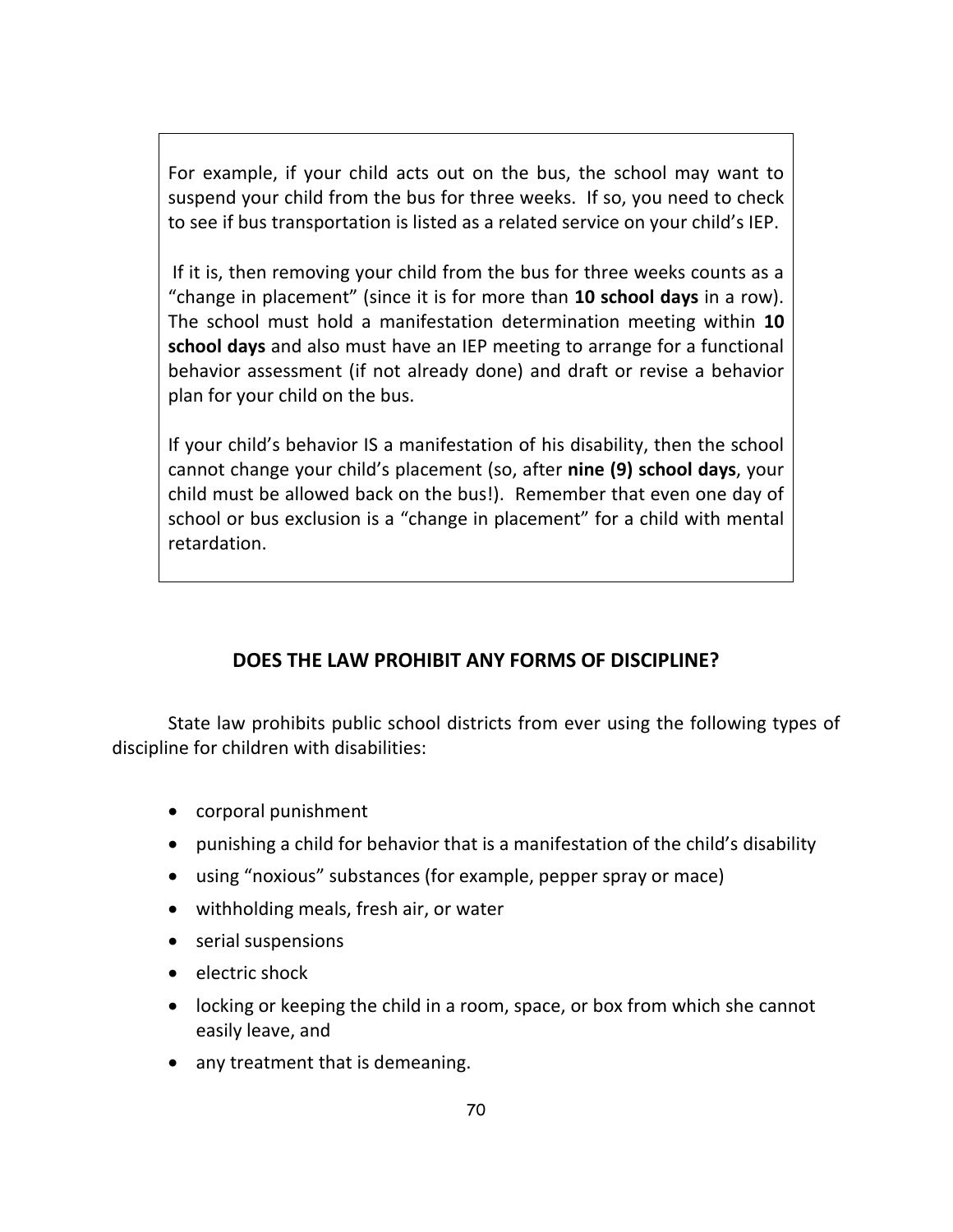## **WHAT HAPPENS IF THE PARENT CANNOT REACH AGREEMENT WITH SCHOOL OFFICIALS ABOUT DISCIPLINE ISSUES?**

If the family and school officials cannot agree on any of the issues discussed in this section, the parents can use the Special Education Procedural Safeguard System described in Chapter 12 of this Guide. Examples of the types of issues that may require a hearing include: what should be in the child's behavior support plan; was the misbehavior a "manifestation" of the child's disability; did the school have "knowledge" that a child without an IEP had a disability before the misbehavior; or was there a safety issue that justifies putting the child in an alternative setting over the family's objection.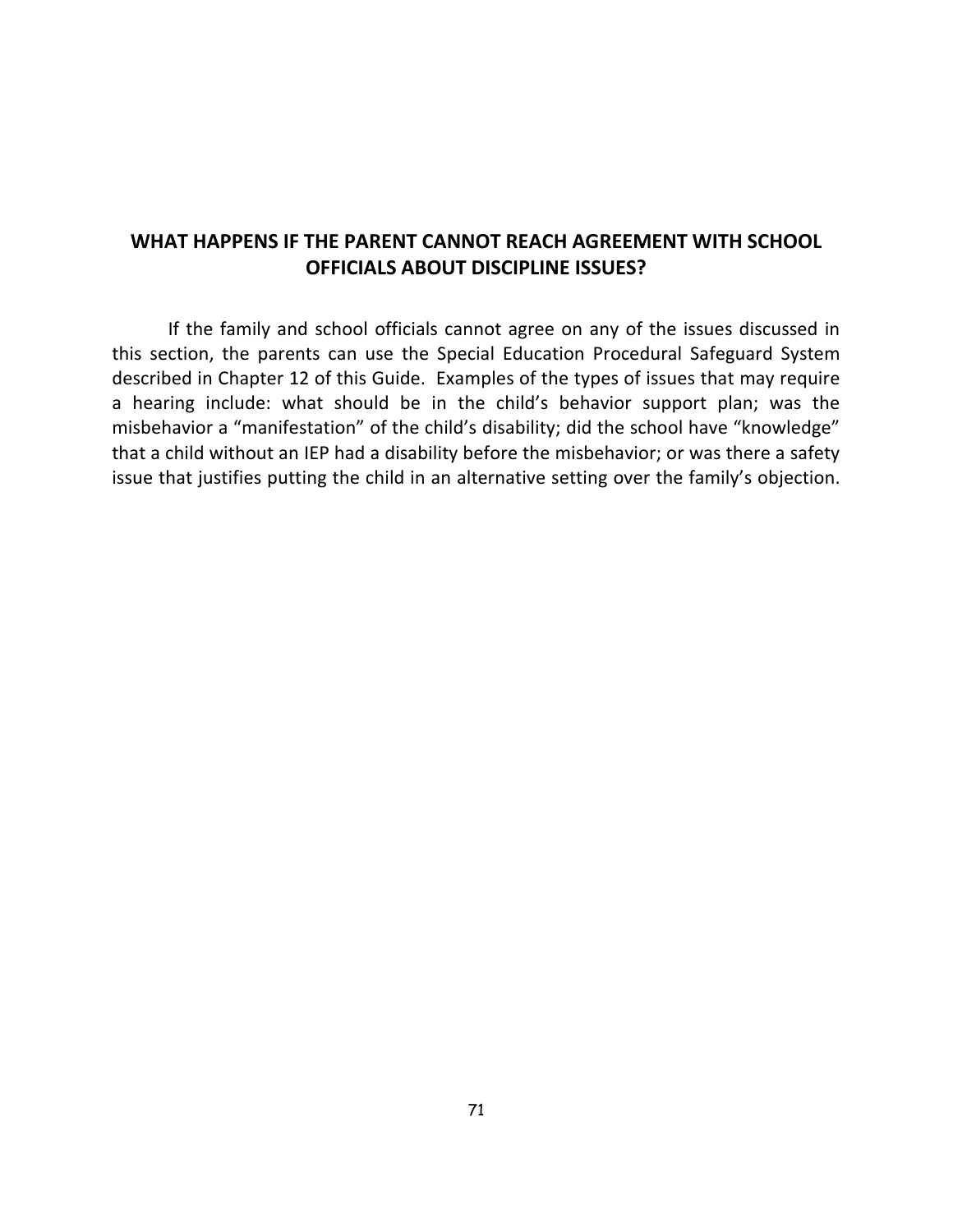# **CHAPTER 9**

# **RECEIVING NOTICE FROM YOUR SCHOOL: NOREP/PWN AND THE PROCEDURAL SAFEGUARDS NOTICE**

## **THE NOREP/PWN**

The "Notice of Recommended Educational Placement/Prior Written Notice" (NOREP/PWN) is a very important document that contains critical information from the school about a child's educational program and placement. Parents should pay close attention when they get this document from the school and respond promptly.

## **WHEN SHOULD I GET A NOREP/PWN?**

The school is required to send a NOREP/PWN to the parent any time the school is proposing *or* refusing to take action regarding a child's program or placement. For example, a school is required to send a NOREP/PWN to the parent if:

- the school wants to provide special education services to a child and implement an IEP for the first time (for this proposal, the school must have the parent's consent to provide services);
- the school wants to change the child's IEP or her placement (including when the school wants to change the child's placement for disciplinary reasons);
- the parent has requested an evaluation and the school refuses to evaluate the child;
- the parent has requested a change in the identification, program, or placement of the child, and the school refuses to make the change;
- the school no longer thinks the child needs special education;
- the school thinks the child should graduate from high school;
- the parent has requested an independent educational evaluation and the school refuses to pay for the evaluation; or
- the parent has revoked consent for the child to continue to receive special education services.

The NOREP/PWN should tell the parent:

• what action the school is proposing or refusing to take regarding the child;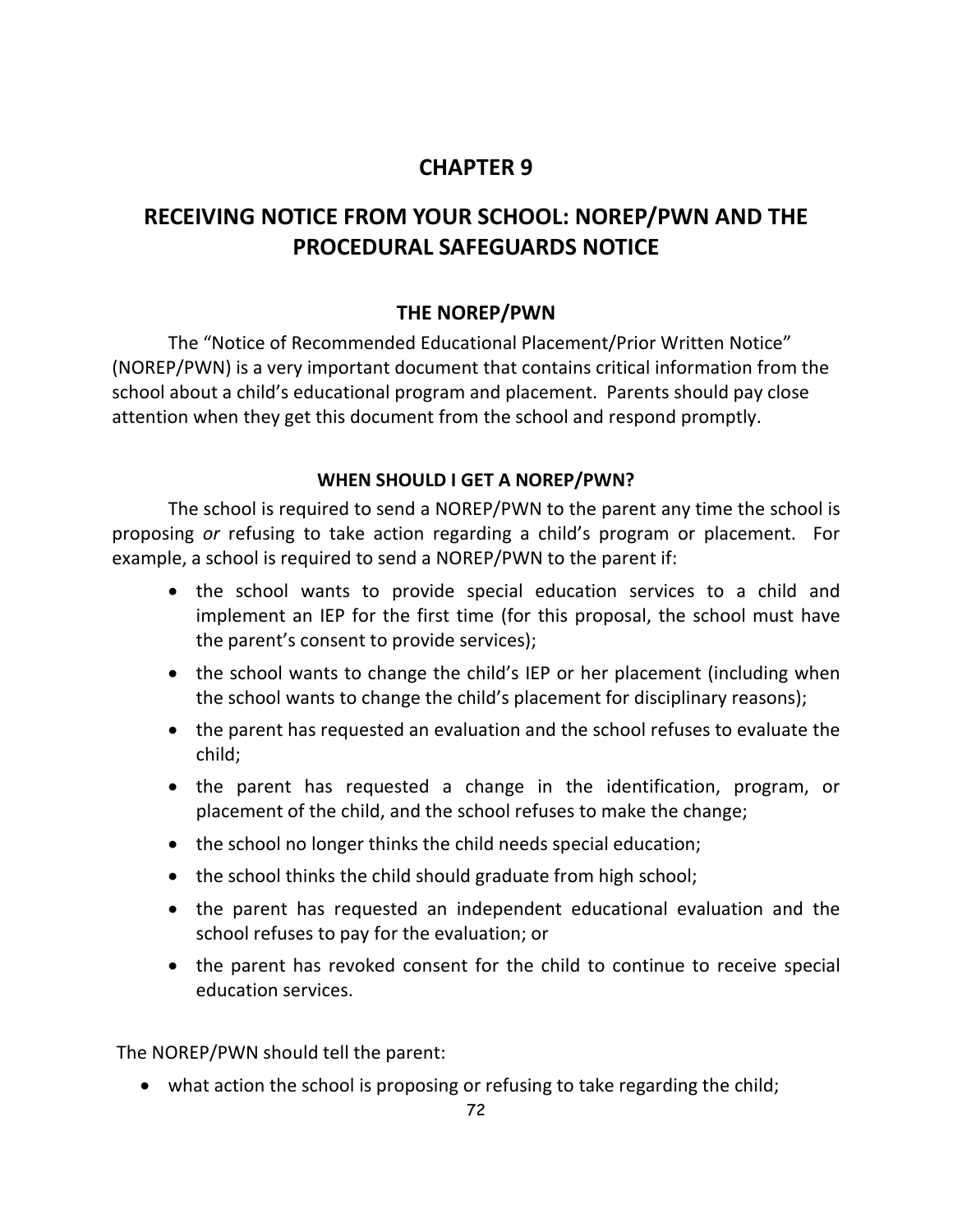- why the school is proposing or refusing to take the action;
- other options that the IEP Team considered and why those options were rejected;
- the basis for the school's proposal for the child or the school's refusal to take action; and
- the proposed educational placement for the child, including the amount of time during the school day that the child will receive special education (full-time, supplemental, itinerant) and the type or types of support (learning support, life skills support, emotional support, etc.).

#### **WHAT SHOULD I DO WHEN MY SCHOOL GIVES ME A NOREP/PWN?**

If you agree with the proposed IEP and placement, you should check "I approve the recommendation" on the NOREP. If the child will be receiving special education services *for the first time*, the school cannot start services without the parent's written agreement. That means, if you don't check the "I approve this recommendation" box and return the NOREP, special education services will not begin.

If the child is *already* receiving special education services and the school is proposing a change in the child's placement that the parent does not like, the parent must check the "I do not approve this recommendation" box on the NOREP and give it to the school district within **10 calendar days**. (If you lose the NOREP form, you can give the school district a letter saying that you do not agree with the school's proposal within the same time period. Keep a copy for your records.)

**In addition,** *if you want to stop the school from changing your child's placement while you challenge the new placement at a hearing*, you must also check the box requesting a "Due Process" hearing and follow through with the process for filing a hearing complaint **OR** check the box requesting "mediation" and follow through with the process for requesting mediation. (See Chapter 12 of this Guide for the details.) You can choose the other option on the NOREP, a meeting to discuss the recommendation with the school, *but, unless you also properly request a hearing or mediation, the school will have the power to change your child's placement while the dispute is being resolved.* (For more information on each of the options listed on the NOREP, including how mediation and the special education hearing system works, see Chapter 12 of this Guide.)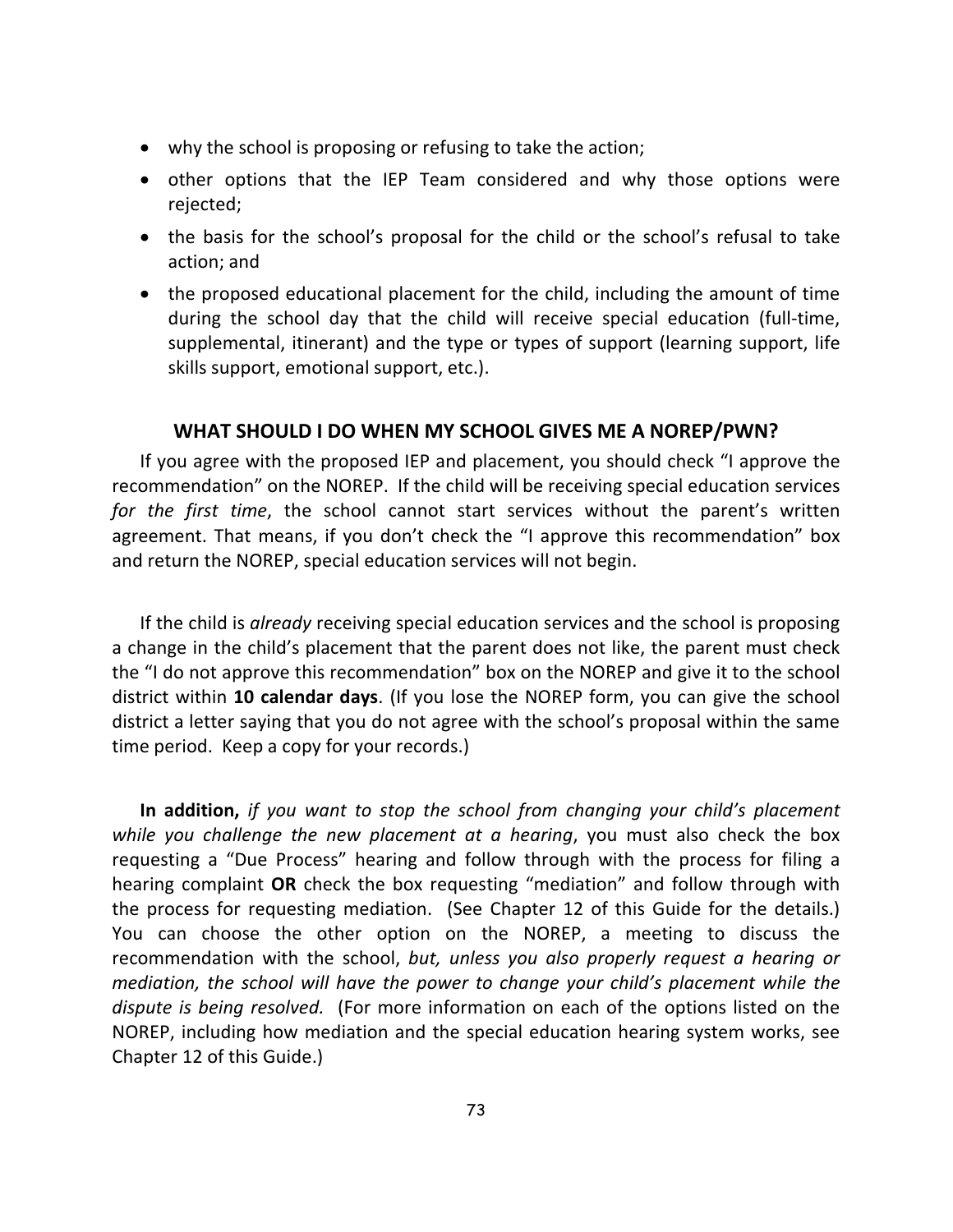If you miss the 10-day deadline for returning the NOREP and requesting a hearing or mediation, you can still challenge the proposed placement at mediation or at a hearing. *But, in the meantime, the school can move forward with its proposed change.*  For example, the school district can move your child from a learning support to an *emotional support classroom, and your child will have to stay in the new placement until you get a decision in your favor from a special education appeal panel, or until you have successfully completed all steps in the hearing and appeal process.*

**TIP**: If you don't understand what is on the NOREP/PWN or what you should do with it, ASK for help! Ask someone from the school district to explain it to you, and/or call one of the resources for parents listed at the back of this Guide. Don't delay!

The Pennsylvania Department of Education has a sample annotated NOREP/PWN form with guidance and tips for the IEP Team and a list of additional resources for parents. The annotated NOREP/PWN can be found [here.](http://pattan.net-website.s3.amazonaws.com/images/2011/12/21/NOREP_RC_ANN082609.pdf)<sup>[14](#page-81-0)</sup>

## **THE PROCEDURAL SAFEGUARDS NOTICE**

Once a year, the school district or public charter school must provide you with a "Procedural Safeguards Notice" in your native language that lists and explains the child's and family's rights — including how to request mediation or a special education hearing, or how to file a complaint about a decision that the school has made. The school also has to give a family a copy of the Procedural Safeguards Notice whenever the parent requests a copy, before an initial evaluation, and when a parent requests a special education hearing or files a complaint. Your school may offer you the option to get this and other Notices by e-mail, and may also post a copy of the Notice online.

<span id="page-81-0"></span><sup>&</sup>lt;sup>14</sup> [http://pattan.net-website.s3.amazonaws.com/images/2011/12/21/NOREP\\_RC\\_ANN082609.pdf](http://pattan.net-website.s3.amazonaws.com/images/2011/12/21/NOREP_RC_ANN082609.pdf)  $\overline{a}$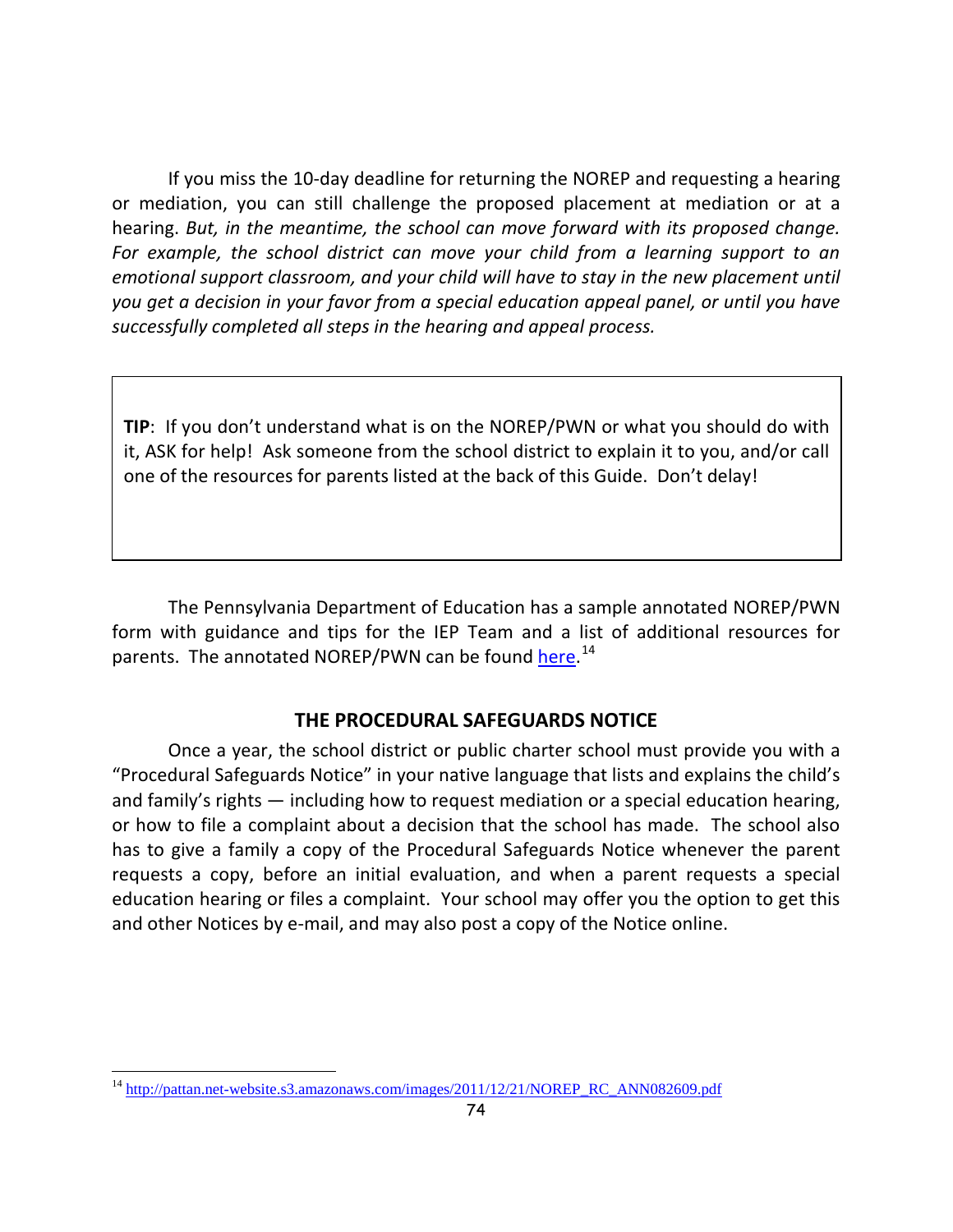This Notice is a long but important document. If you don't understand something in it, ask the school to explain it to you, or call one of the organizations listed in Appendix 10 of the Guide. A summary of the Procedural Safeguards Notice, called Parents' Rights: Understanding the Procedural Safeguards Notice, can be found [here.](http://pattan.net-website.s3.amazonaws.com/images/2014/01/14/ParentsRights1213.pdf)<sup>[15](#page-82-0)</sup>

<span id="page-82-0"></span><sup>&</sup>lt;sup>15</sup> <http://pattan.net-website.s3.amazonaws.com/images/2014/01/14/ParentsRights1213.pdf>  $\overline{a}$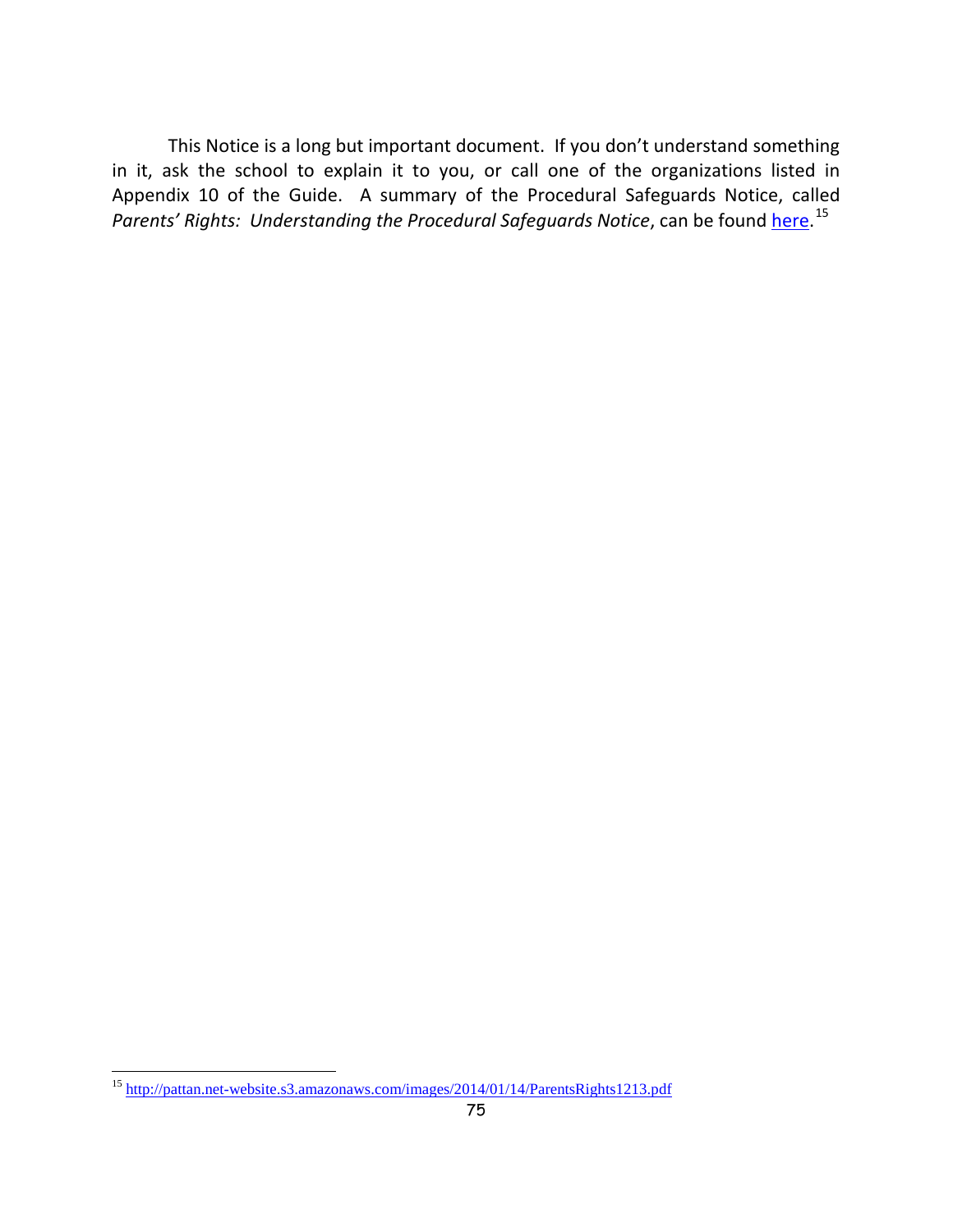## **CHAPTER 10**

#### **EXITING FROM A SPECIAL EDUCATION PROGRAM**

#### **CAN A CHILD EVER STOP RECEIVING SPECIAL EDUCATION SERVICES?**

Yes! The goal of a special education program should be to support a child appropriately so that the child's weaknesses can be remedied to the point where the child no longer needs special help. Of course, some children will always require specially designed instruction, particularly children with significant disabilities that affect their learning. But others may be able to thrive without special instruction or with some minor adjustments or supports.

A child's IEP Team can decide that the child no longer requires special education services. For instance, a child who had been receiving services due to an emotional disability may have improved so much that the child no longer needs special supports in school. Or, a child may be learning at or above grade level and no longer requires special services (although it's important to note that a child is not ineligible for special education just because the child is passing from grade to grade).

A child becomes ineligible for special education if she graduates from high school or "ages out" (children with disabilities have the right to attend school and receive special services until the end of the school term in which they turn 21) – whichever comes first. For more information about high school graduation, see Chapter 11 of this Guide.

## **WHAT MUST THE SCHOOL DO BEFORE IT CAN END MY CHILD'S SPECIAL EDUCATION SERVICES?**

The school must reevaluate the child before deciding that the child is no longer eligible for services. The school must then give you a Notice of Recommended Educational Placement/Prior Written Notice (NOREP/PWN) that explains why the child will no longer receive services and on what information the school based this decision. On the NOREP/PWN, you must check whether you agree or disagree with this decision. If you disagree with the school's decision to remove your child from special education, you can ask for mediation or a special education hearing to resolve the dispute. See Chapter 12 of this Guide for more information about dispute resolution options. If you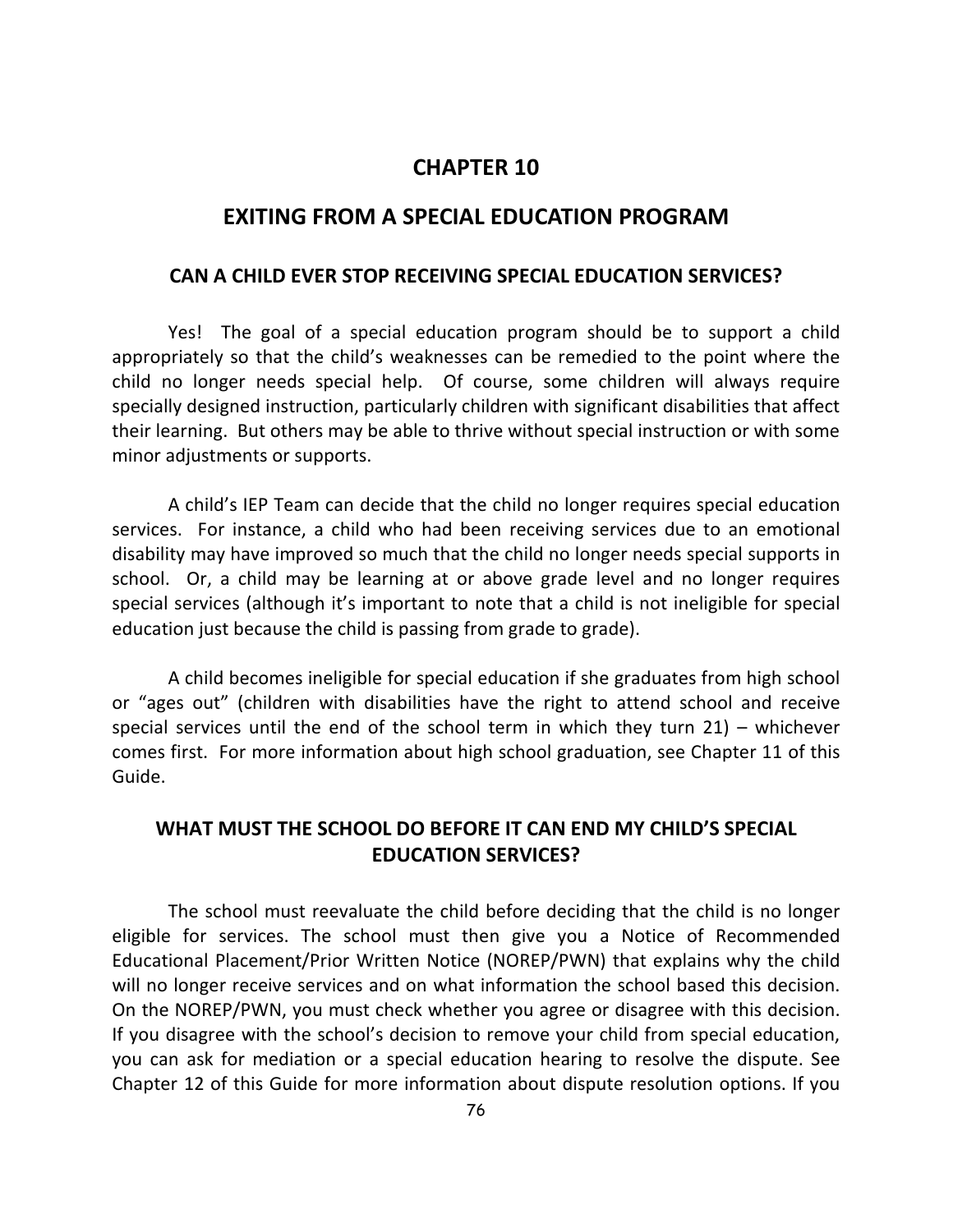do disagree and ask for mediation or a hearing, the child will remain in special education until the dispute is resolved.

## **CAN I TAKE MY CHILD OUT OF SPECIAL EDUCATION AND RETURN HER TO REGULAR EDUCATION?**

Yes. If you decide you no longer want your child to receive special education services after those services have started, you can "revoke" (take back) your consent *in writing* for your child to get services. If you take back your consent, the school may no longer provide special education services to your child. Not even a Hearing Officer can order that your child receive special education services. Your child then will attend regular education classes. The school must give you written notice (a NOREP/PWN) before it stops giving your child special education services.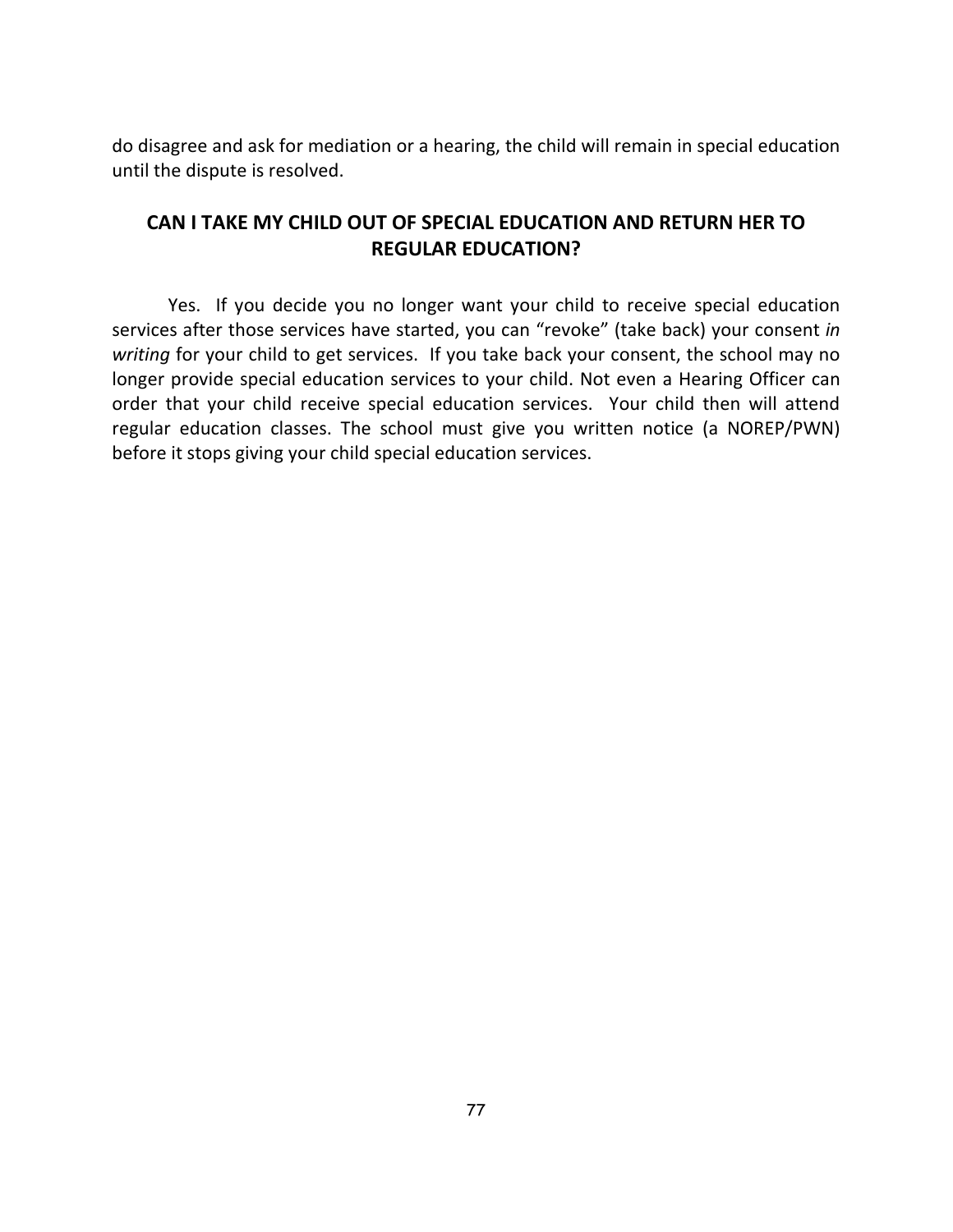## **CHAPTER 11**

## **HIGH SCHOOL GRADUATION and**

## **THE RIGHT TO A DIPLOMA**

Children with disabilities have the right to stay in school through the school term in which they turn 21, or until they graduate (whichever comes first). The child's IEP Team decides whether she should graduate before she turns 21 or if she should stay in school until age 21. Graduation (the acceptance of a diploma) ends the child's right to attend public school.

Graduation is a "**change in placement**" that requires **prior written notice** (called a Notice of Recommended Educational Placement/Prior Written Notice) to the parents, and a **chance for the parents to disagree**. If school officials believe the child is ready to graduate, and the parents disagree, the parents can challenge the decision through the special education hearing process. The parents can also ask for mediation. (See Chapter 12 of this Guide for more information about the dispute resolution process.) In the meantime, the child remains eligible to attend school and to continue to receive the services in her IEP.

The school is not required to reevaluate a child before the child graduates. However, the school must give the child a written summary of her academic achievement and functional performance once the child graduates. The summary must include recommendations on how to help the child meet postsecondary goals (school, employment, community living – whatever is appropriate for the child). You can view PDE's annotated Summary of Academic Achievement and Functional Performance [here.](http://pattan.net-website.s3.amazonaws.com/files/materials/forms/SoP-ANN070108.pdf) <sup>[16](#page-85-0)</sup>

All children with disabilities in Pennsylvania have the right to earn a regular high school diploma. Children can earn a diploma by completing the same courses and earning the same number of credits as regular education children. Or, a high school diploma can be awarded to a child with a disability who completes the special education program developed by the IEP Team.

 $\overline{a}$ 

<span id="page-85-0"></span><sup>&</sup>lt;sup>16</sup> <http://pattan.net-website.s3.amazonaws.com/files/materials/forms/SoP-ANN070108.pdf>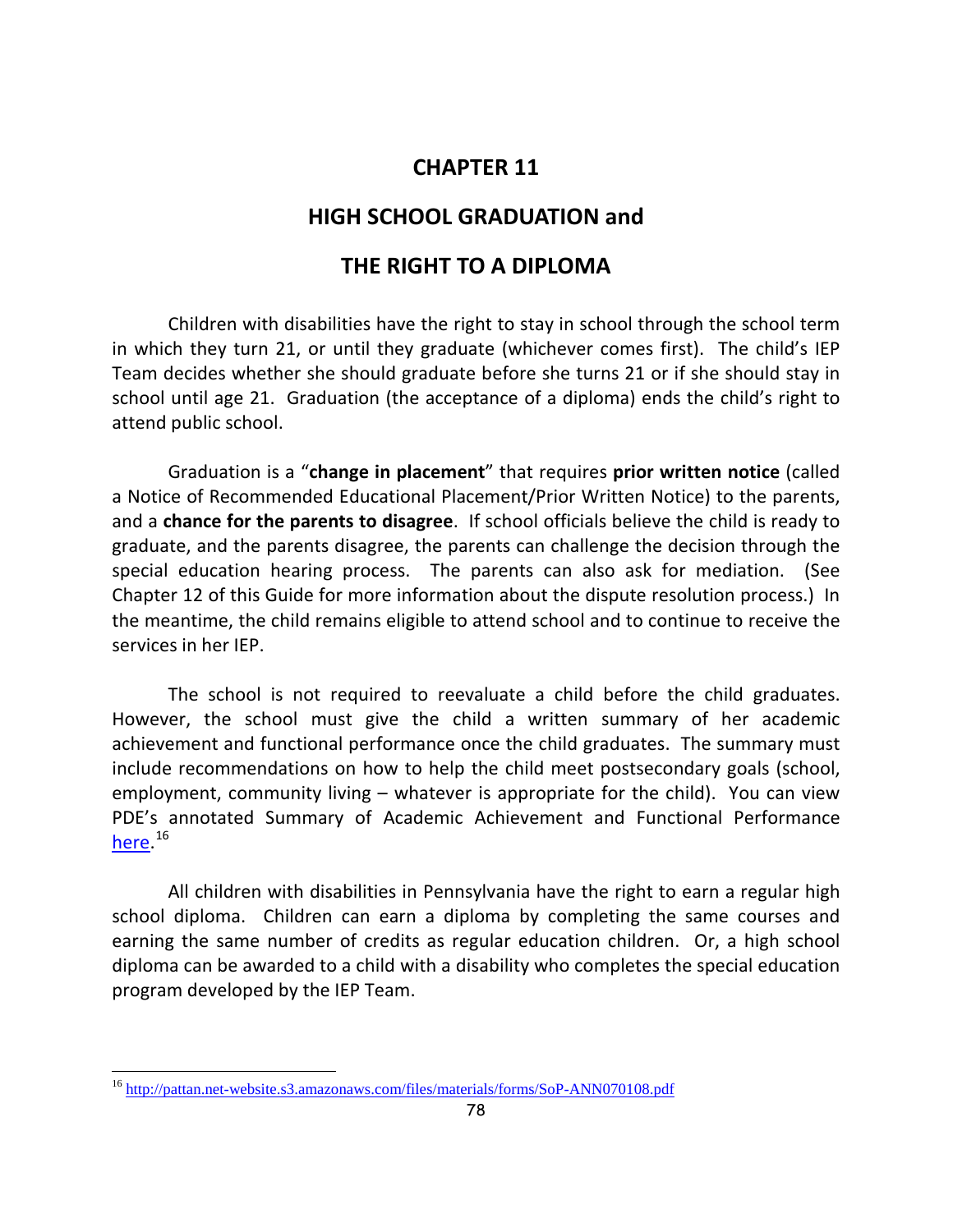Children with disabilities who will stay in high school beyond four years have the right to participate in graduation ceremonies with their graduating class and the right to "walk" at graduation. This is true even though they will not be awarded a diploma at that time and will continue to receive special education services.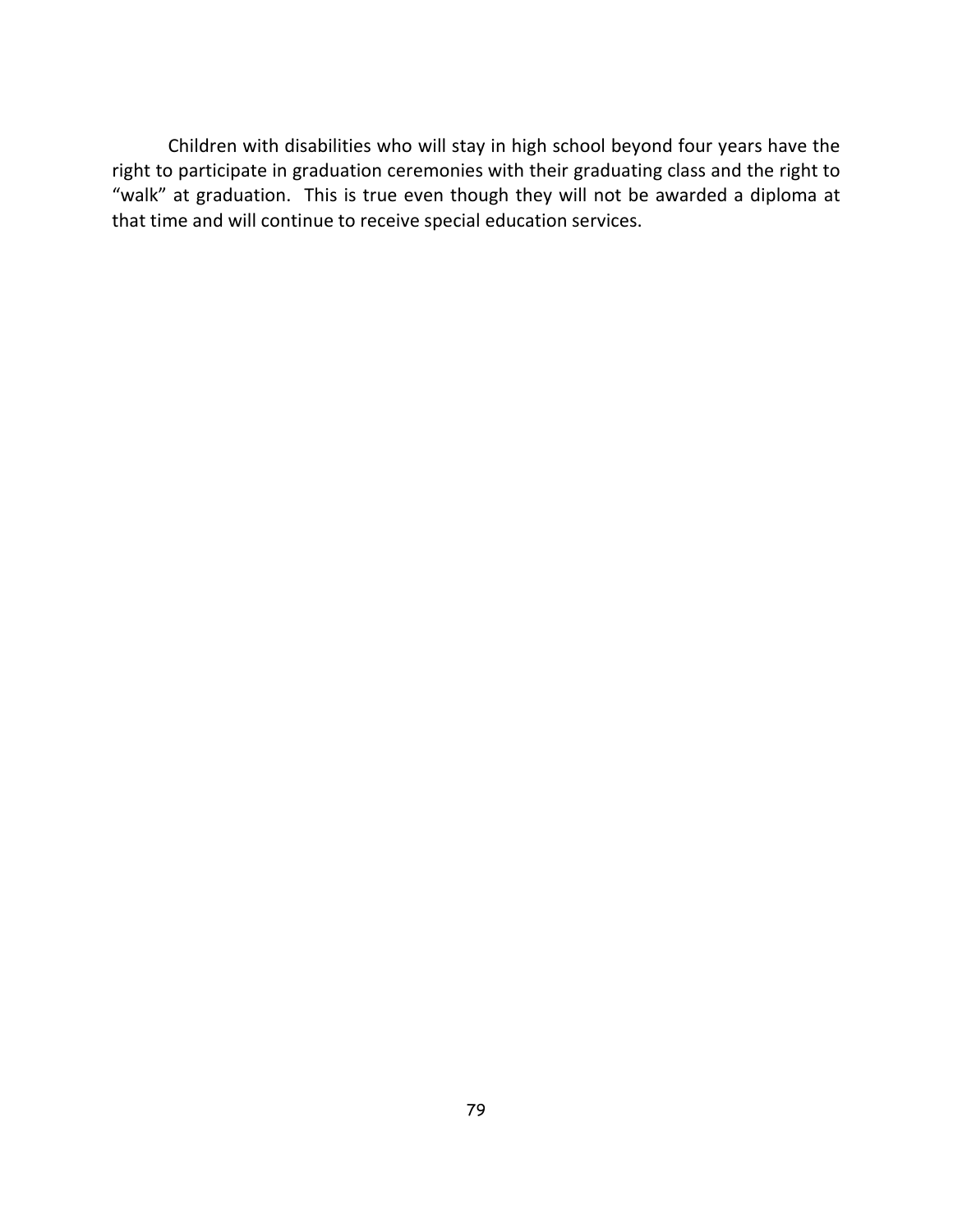## **CHAPTER 12**

## **HOW TO RESOLVE SPECIAL EDUCATION DISPUTES**

## **WHAT SHOULD I DO FIRST IF THINGS AREN'T WORKING FOR MY CHILD AT SCHOOL?**

Parents sometimes disagree with the evaluation, Individualized Education Program (IEP), or placement the school offers their child. Other times, the parents agree at first, but after awhile change their minds because things just do not seem to be working. For example, your child may not be getting enough help to understand her class work, may still have serious behavior problems, or may not be learning enough in a life skills program. Here are some steps you can take if things aren't going well:

**Talk** *with the child's teacher or other school staff* by phone or in person. Ask if the teacher sees the same problems and can suggest any changes in the classroom that might help. Ask to see any assessments (tests) and copies of the child's work. Other things to ask: Are all of the services in the IEP being provided? Does the class have more children than state law permits? Are there some classes or times of day that seem harder for your child? Are the teaching strategies working for your child? Does your child need a "functional behavioral assessment" – an evaluation of the best ways of dealing with her behavior? Are there ways the family can help by working with the child at home?

**Write** *to the principal and request an IEP Team meeting* to discuss whether changes in the child's IEP would help. A *Sample Letter Requesting an IEP Team Meeting* can be found in Appendix 5 of this Guide. Often, it is helpful to have the district's Special Education Director at an IEP Team meeting because he should know what other help the district can offer your child. You can ask that the Special Education Director be invited to your meeting. At the IEP Team meeting, you can raise your concerns. You can also ask whether the IEP goals need to be changed; whether and why the child is making less progress than everyone expected; whether more or different related services are needed; whether your child could spend more or all of her time in a regular education classroom if she had more supports; and any other questions you have about the child's IEP and placement.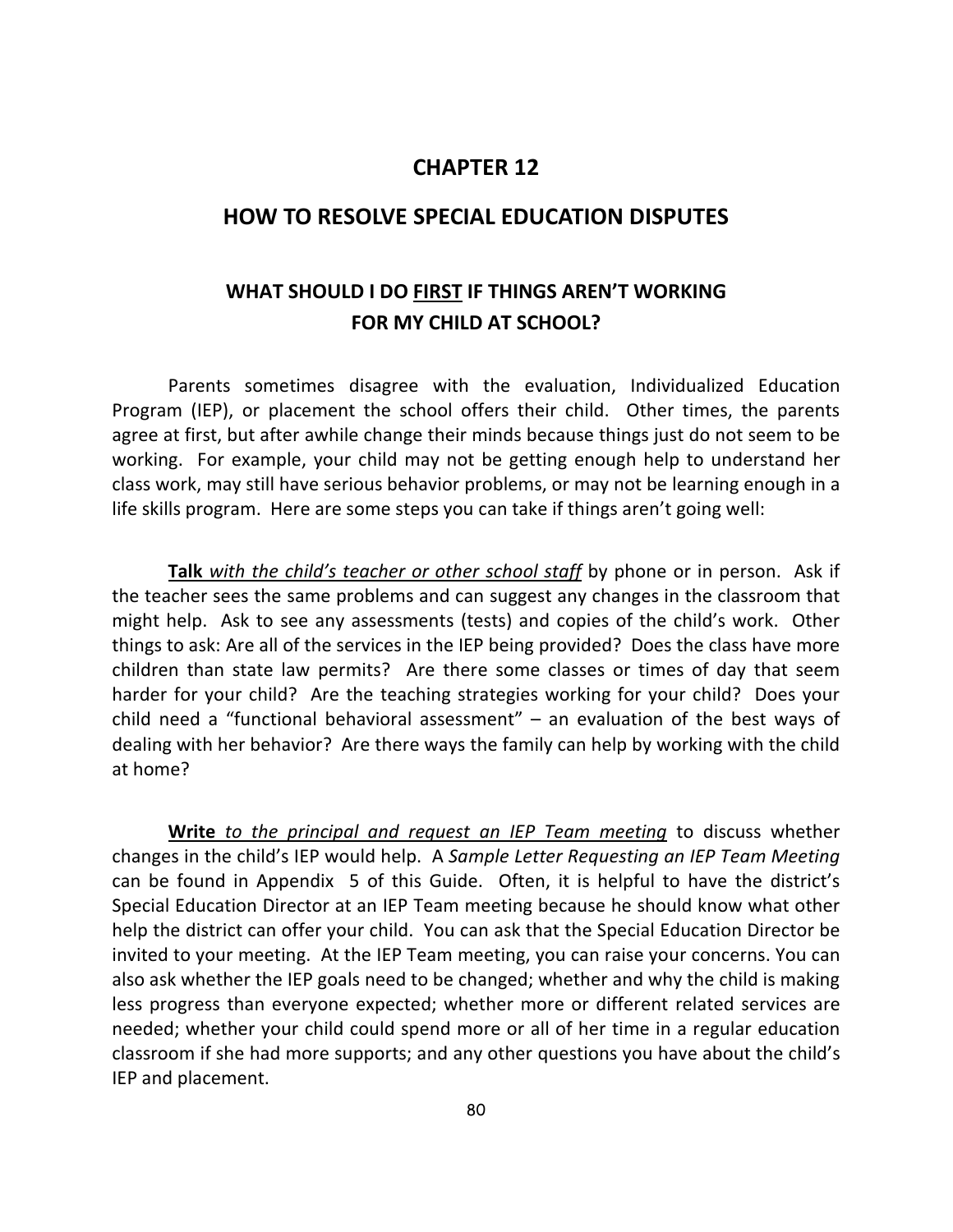When you meet with the school staff, here are some things to think about:

- $\rightarrow$  If no one knows what to do differently, perhaps your child needs a reevaluation. An "instructional" evaluation may identify better strategies to help teach the child, and a "behavior assessment" can show what changes are needed to the behavior program. *Remember, all needed evaluations must be done without cost to the family.* (See Chapter 3 of this Guide for more information.)
- $\rightarrow$  If you want a reevaluation, ask to sign the "Permission to Reevaluate–Consent Form" as soon as possible (at the meeting if possible). Remember, a school district has **60 calendar days** (minus the summer months) from the day you sign the Permission to Reevaluate-Consent Form to finish the reevaluation and give you the Report.
- $\rightarrow$  If a reevaluation will be done, ask if the Team can agree to some short-term changes to the IEP in the meantime. A word of caution: The IEP is like a contract – the school only has to give your child what is written in the IEP. So, make sure the school writes the change into the IEP, and make sure that the IEP is clear that the change will only last until the results of the re-evaluation if that is what you want. (See Chapter 5 of this Guide for more information on IEPs.)
- $\rightarrow$  If you think there will be problems at the IEP meeting, you may want to ask the school to agree to **IEP Facilitation**. IEP facilitators do not work for the school (they work for the Pennsylvania Office for Dispute Resolution, "ODR"). A facilitator can come to the meeting and help the school and family solve difficult problems. IEP facilitators are not Hearing Officers so they CANNOT order the school or parent to do anything. But sometimes having a facilitator at the IEP meeting can lead to a good outcome. For more information on IEP Facilitation, check the ODR website at [http://odr-pa.org/alternative-dispute](http://odr-pa.org/alternative-dispute-resolution/iep-facilitation/)[resolution/iep-facilitation/](http://odr-pa.org/alternative-dispute-resolution/iep-facilitation/) or call ODR at 1-800-222-3353.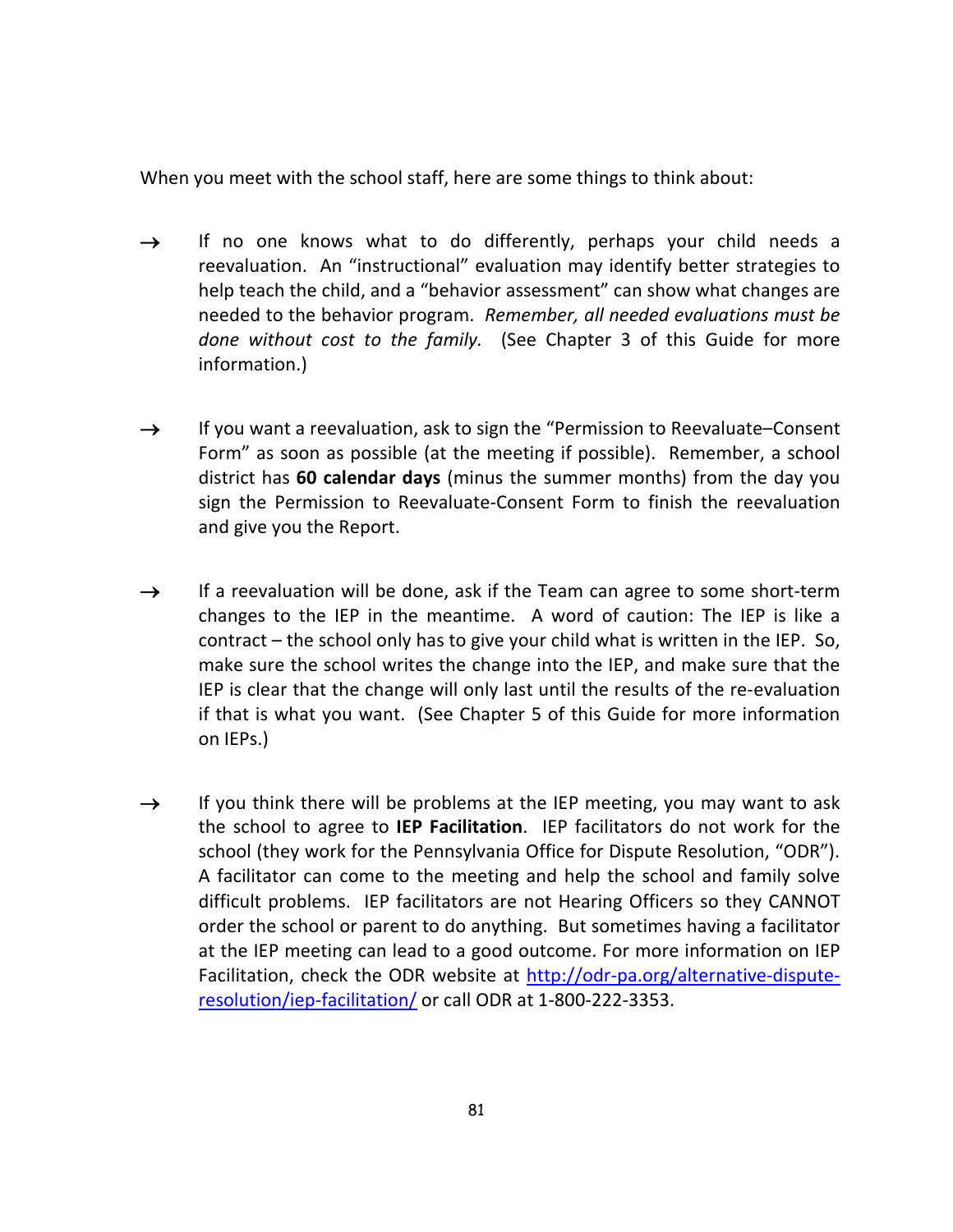## **WHAT IF I'VE FOLLOWED THESE SUGGESTIONS AND THERE ARE STILL PROBLEMS WITH MY CHILD'S IEP OR PLACEMENT?**

If you still have not been able to reach an agreement with your school, your options include filing a complaint with the state's Bureau of Special Education (BSE), going to mediation, or requesting a due process hearing. Pre-hearing conferences are no longer available in Pennsylvania.

As explained below, which option you choose will depend on the kind of disagreement you are having with your school or charter school.

## **TYPES OF DISAGREEMENTS**

For an overview of the different types of disagreements and the ways to resolve them, see the Chart on the back cover of this Guide entitled *Resolving Special Education Disagreements* at the back of this Guide.

- 1) **COMPLIANCE:** The school is not following some or all of your child's IEP or it is not following legal rules or required timelines. File a Complaint with the Bureau of Special Education. (see below)
- 2) **DISAGREEMENT OVER APPROPRIATENESS OF CHILD'S PROGRAM:** You and the school district can't agree on what should be in the IEP. For instance, you think your child needs three (3) sessions of physical therapy per week, and the school thinks only one (1) session is enough.
	- a. Request IEP Facilitation (explained above)
	- b. Request Mediation (see below)
	- c. Request a Special Education Hearing (also called a Due Process Hearing) (see below)
- 3) **DISCRIMINATION**: The school district is refusing to make a reasonable adjustment so that your child can participate in part of the school program or an extracurricular activity. For instance, the school is telling you that a child in a wheelchair cannot go on the class field trip because the school doesn't have a lift van. File a complaint with the Bureau of Special Education, the Office for Civil Rights, or the Pennsylvania Human Relations Commission. (explained below)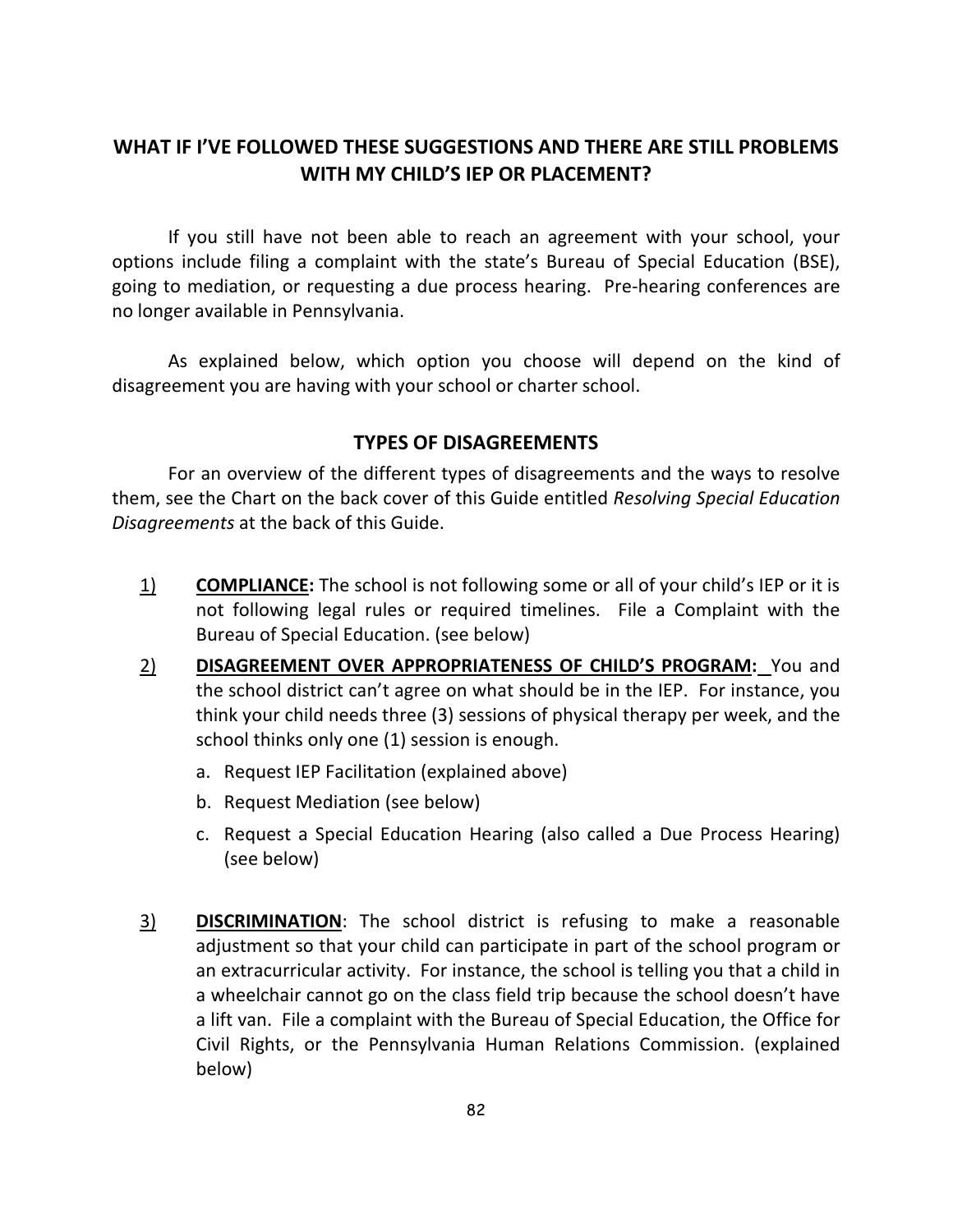## **WHEN SHOULD I FILE A COMPLAINT WITH THE BUREAU OF SPECIAL EDUCATION?**

**A parent should file a complaint** with the state's Bureau of Special Education (BSE) **if** she believes the school is not following her child's IEP or the school is not following the laws or required timelines, or is discriminating against her child because of her child's disability. *You can only complain about things that happened within the past calendar year*. (So if it is December 2, 2008 you can only complain about things that happened after December 2, 2007)*.* Advocates and advocacy organizations can also file complaints with the state, either about a specific child or about a districtwide or statewide problem. You can even file a complaint against the state.

A parent should *not* file a complaint with the BSE about any of the following issues: (1) the school's decision that the child is (or is not) eligible for special education, (2) the amount or type of services the school offers in an IEP, (3) the placement the school offers to a child. For example: if you believe your child needs one hour a week of physical therapy, but the school is only offering an IEP with one hour a month, this is not an issue for a BSE complaint. Why? The Bureau of Special Education will not decide whether an IEP is appropriate – you will have to ask for mediation or a special education hearing to settle "factual" questions.

Parents can also call the BSE's Special Education ConsultLine at 1-800-879-2301 if they have questions about special education law or their child's IEP. The ConsultLine also helps parents with filing complaints, and may refer the parent to outside agencies for more help.

#### HOW DO I FILE A COMPLAINT WITH THE BUREAU OF SPECIAL EDUCATION?

To file a complaint with the BSE, you can fill out the "Complaint Form" that is found under the "Complaint Form" section at the following website: [http://www.portal.state.pa.us/portal/server.pt/community/special\\_education/7465.](http://www.portal.state.pa.us/portal/server.pt/community/special_education/7465) Or, if you don't want to use that form, you can send a letter to the BSE.

Either way, the following information must be in the complaint: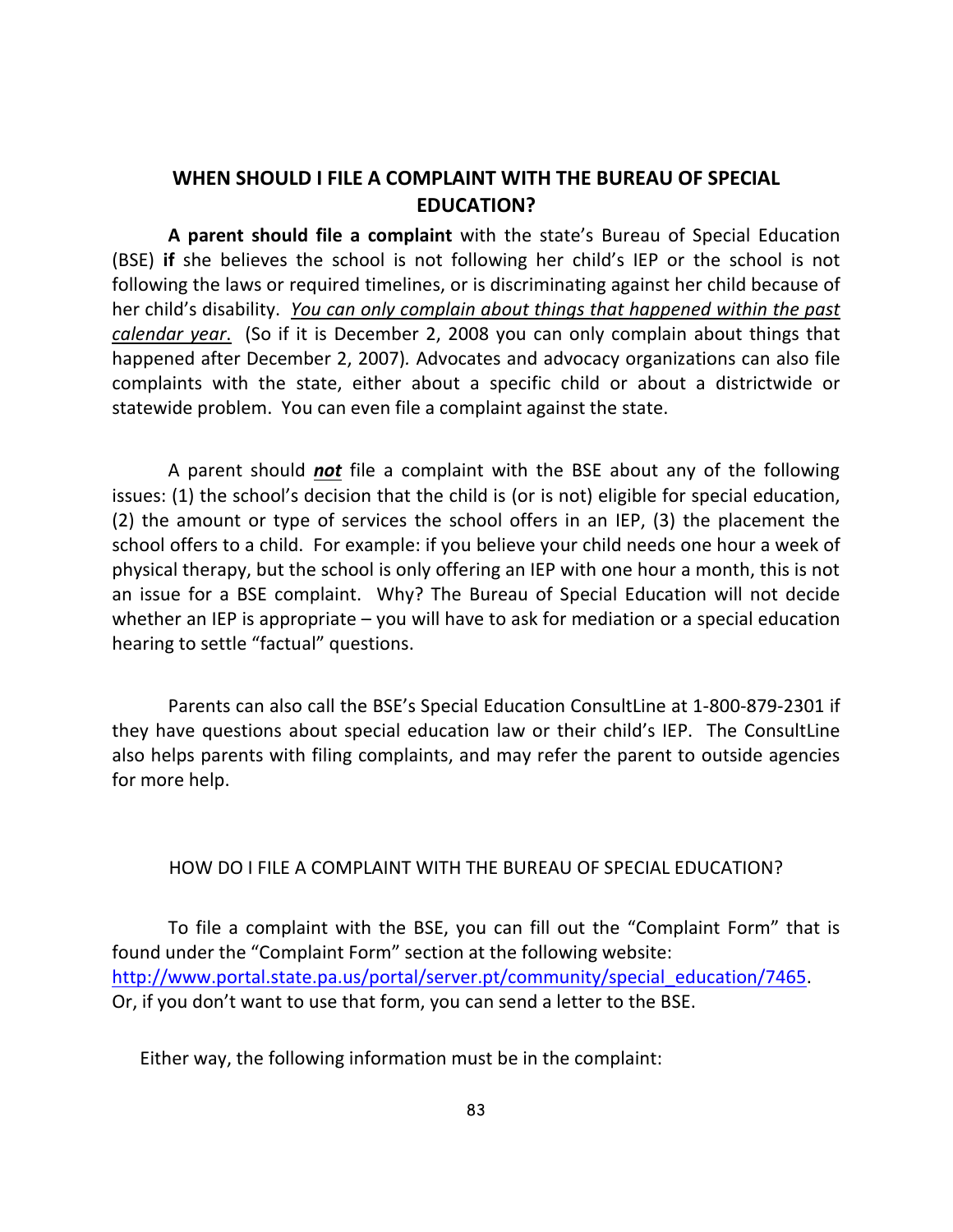- 1. The child's name, school, and home address (or contact information if the child is homeless).
- 2. A statement that the school (or the state) has broken a special education law.

For example: "The school has not followed the law because it took more than 60 calendar days to evaluate my son" or "I believe the school broke the law because it isn't giving my daughter the two hours of speech therapy a week that is written in her IEP."

3. Any facts you know about the problem.

For example: "The speech therapist quit in September and my daughter has not had any therapy even though it is written in her IEP."

4. A proposed solution to the problem (if you can think of one). If you want the school to **make up for services** the child missed, you should ask for "**compensatory education services**." Or, you may want to ask the school to **reimburse you** (pay you back) for services you think the school should have provided.

For example: "I would like the BSE to make the school contract with a new speech therapist immediately and I want compensatory education services (make up services) for the speech therapy that my daughter missed."

5. Your contact information and signature.

You should attach copies of any papers that help explain your problem, such as a copy of your child's IEP, to the complaint form or letter.

Complaints should be sent to:

Pennsylvania Department of Education Bureau of Special Education Division of Compliance, Monitoring and Planning 333 Market Street, 7<sup>th</sup> Floor Harrisburg, PA 17126-0333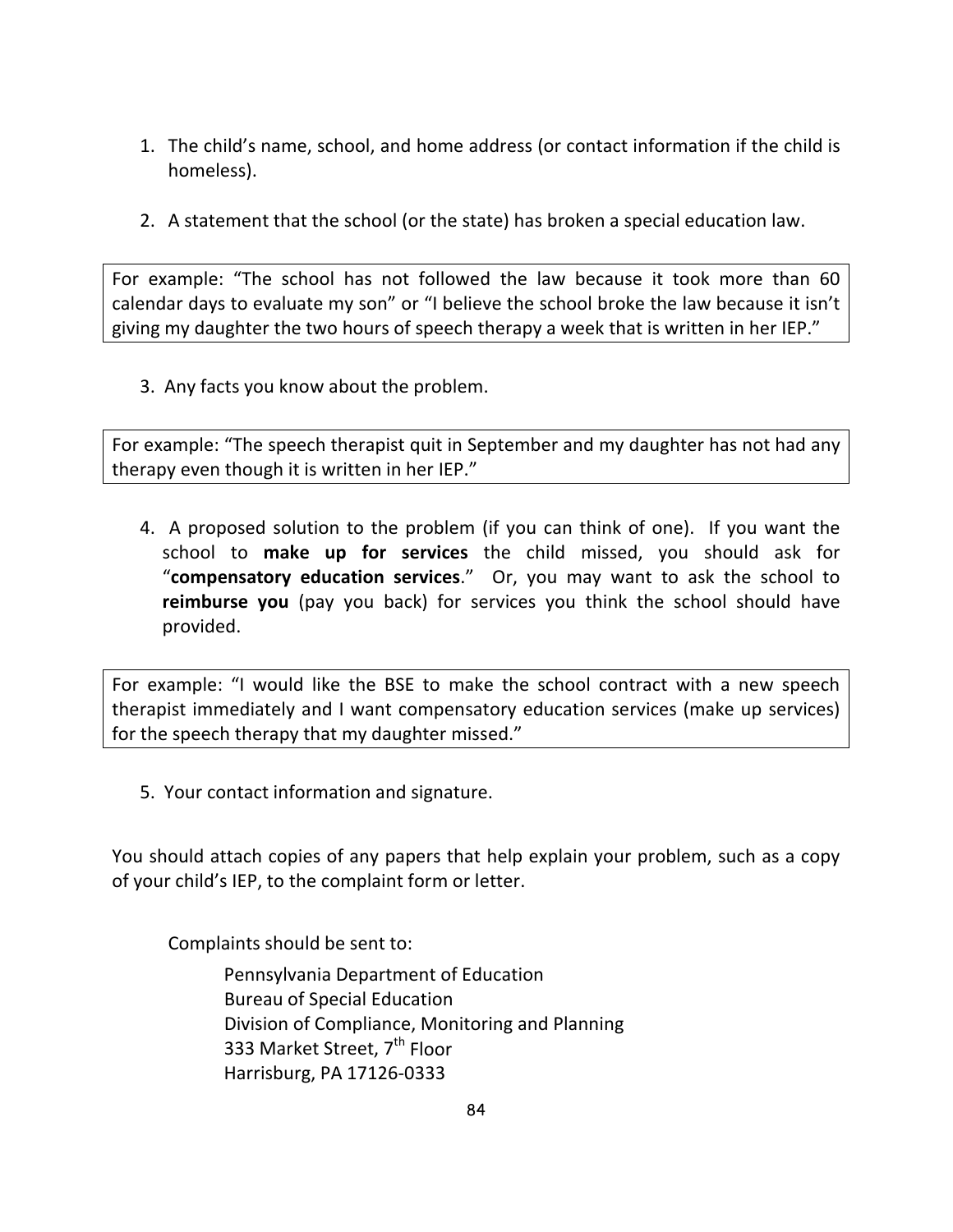\*\*\*You *must also* send a copy of the complaint to the school.

We recommend that you send the copy to the school district's or charter school's Director of Special Education.\*\*\*

\*\*\*Make sure to keep a copy of the complaint you send for your records.\*\*\*

The Bureau of Special Education has **60 calendar days** to investigate your complaint and issue a report. If the school and parents agree, they can use mediation to solve the complaint (but the BSE must still give a report in **60 calendar days** unless you agree to give it more time). As part of the investigation, you can give the BSE additional information by phone or in writing. The school will also be given a chance to explain itself and to offer a solution to the problem. If the BSE report says that the school broke the law, it must tell the school what it has to do to correct the problem (called "Corrective Action"). The BSE must follow up to ensure that the school completes all of the "corrective action."

If the parent is not satisfied with the outcome of the complaint, the parent may go to a due process hearing.

#### **WHEN SHOULD I USE MEDIATION?**

Mediation is free and voluntary (this means that both the school and the parent have to agree to use mediation or it will not take place). It can be a quick and informal way to resolve disputes.

A "mediator" is assigned by the state Office for Dispute Resolution (ODR) — this person does not work for the school and is trained to help people reach agreements. A mediation session usually will be scheduled within seven to ten days of your request. The mediation session must be held at a place that is convenient to you. All discussions at mediation sessions are confidential (private) and cannot be used by the school or the parent in any future special education hearings or court cases. So, you should not worry about saying "the wrong thing" at the session.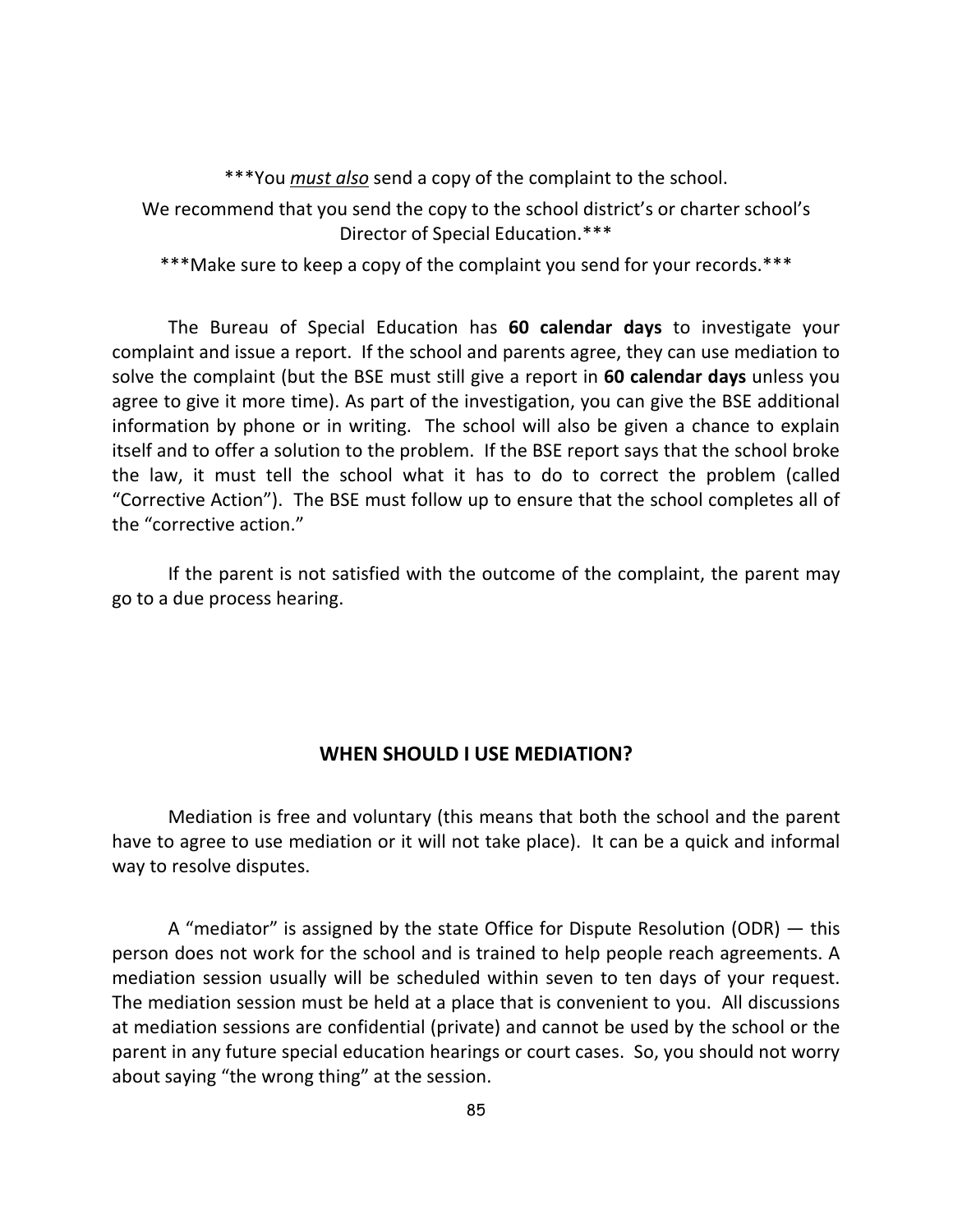The mediator usually will meet with each side separately, and then both sides together, to help solve the problem. Neither the school nor the parent can bring their lawyer to the session, but the school must send someone who has the power to make decisions for the school. If the school and parent reach an agreement, it must be put in writing and signed by the parties. If the agreement requires a change in the child's IEP, the school or school district should hold an IEP meeting to make the changes to the IEP. If the school signs the agreement but doesn't follow it, you can file a complaint with the BSE to enforce the IEP, or go to court to enforce the agreement. For more information on mediation, see the ODR website at [http://odr.pattan.net/.](http://odr.pattan.net/)

If you would like to use mediation, you can download and fill out the mediation request form on the ODR website, found *here*.<sup>17</sup> If you do not have access to a computer or the internet, call 1-800-222-3353 to reach ODR. You can also start mediation by checking the "box" for mediation on a NOREP and then contacting ODR.

## **WHEN SHOULD I ASK FOR A SPECIAL EDUCATION HEARING (ALSO CALLED A "DUE PROCESS HEARING")?**

A parent can request a special education hearing to resolve disputes about whether a child is receiving a free appropriate public education in the least restrictive environment, whether the school district should pay for an Independent Educational Evaluation, and more – pretty much any disagreement between the parents and the school district can be the subject of a special education hearing. The most common topics are the appropriateness of a child's program or placement. Sometimes the school is the one who requests a hearing (for example, if the school wants to deny your request for an independent evaluation). Almost all of the rules that apply when a parent requests a hearing also apply when a school requests a hearing.

#### **HOW DO I REQUEST A HEARING?**

To request a hearing, you can check the "Due Process Hearing" box on a NOREP.

 $\overline{a}$ 

<span id="page-93-0"></span><sup>&</sup>lt;sup>17</sup> <http://odr-pa.org/wp-content/uploads/pdf/Mediation-Request-Form.pdf>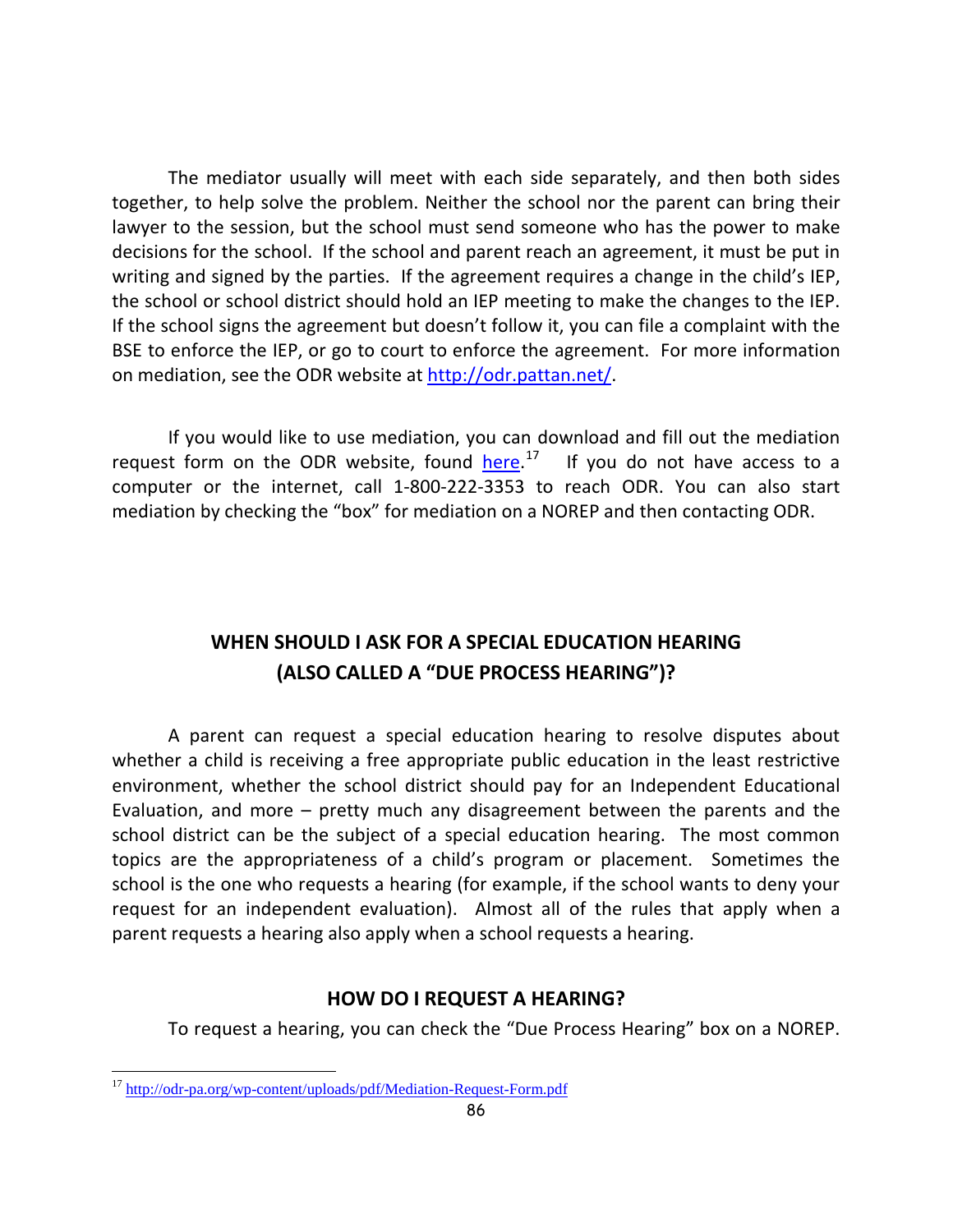But that is not enough. You must also send a letter, called a "complaint," to the school that includes certain information (you can attach this letter to the NOREP when you send it back to the school). You must also mail a copy of the "complaint" letter to Pennsylvania's Office for Dispute Resolution at: 6340 Flank Drive, Suite 600, Harrisburg, PA 17112-2764. ODR's fax number is 717-657-5983, and the e-mail address is [odr@pattan.net.](mailto:odr@pattan.net)

A Sample Letter Requesting a Special Education Due Process Hearing can be found in Appendix 6 of this Guide. ODR also has a "Due Process Complaint Notice" available at its website [here.](http://odr-pa.org/wp-content/uploads/pdf/Due-Process-Request-Form.pdf)<sup>[18](#page-94-0)</sup> ODR's "Due Process Complaint Notice," however, asks the person completing the notice to provide more information than is actually required by special education law (for example, the law does not require the notice to contain the name of the Superintendent/CEO, or the name and address of the LEA contact). If you are using ODR's form to ask for a hearing, just fill out the contact information for the school to the best of your ability. The most important sections of the "complaint" are discussed below.

You can request a hearing even when you have not been given a NOREP by the school – just write the "complaint" letter and mail it to both the school and to ODR.

## *What information must a special education hearing request contain?*

A special education hearing request or "complaint" letter must contain the following information (in as much detail as possible):

- **1.** The child's name, school, and home address (or contact information if the child is homeless);
- **2.** An explanation of the problem(s); and

For example: "The school wants my son to stay in his emotional support class, but for the last two years he has been in that class and getting bad grades because he is bored. His therapist says he would do better in a regular classroom where the school work is more challenging if he had some extra support, such as help from an itinerant teacher. The school district wouldn't change his class or provide the extra help, so I am now asking for a hearing."

 $\overline{a}$ 

<span id="page-94-0"></span><sup>&</sup>lt;sup>18</sup> <http://odr-pa.org/wp-content/uploads/pdf/Due-Process-Request-Form.pdf>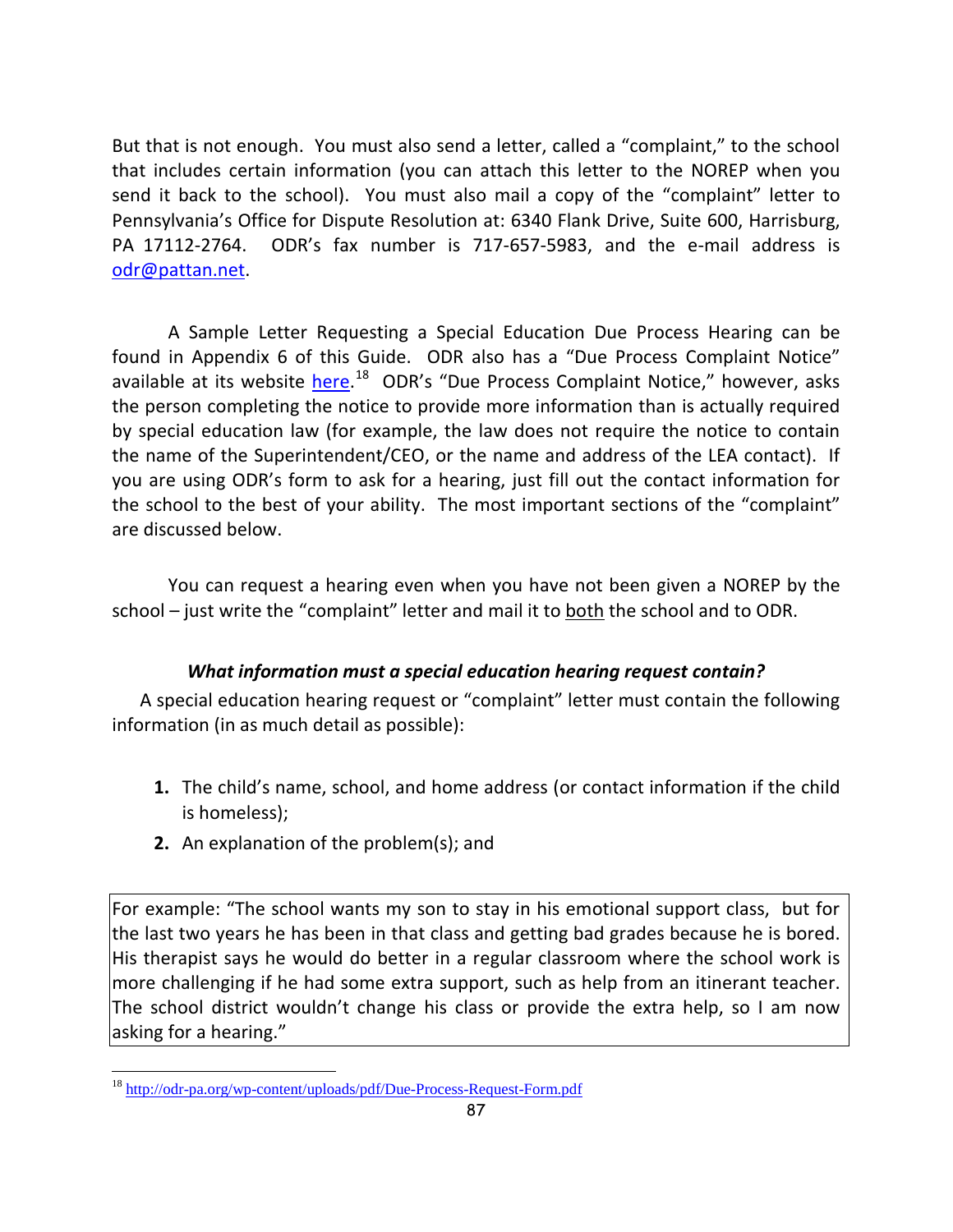**3.** When possible, any suggestions you have for solving the problems. Remember to include a request for **compensatory education**, if appropriate. Compensatory education is make-up services for your child for services missed or inappropriate services from the school. See ELC's fact sheet entitled *When Is Your Child with a Disability Entitled to Compensatory Education Because the School District Has Violated Her Rights?* at [www.elc-pa.org.](http://www.elc-pa.org/)

For example: "I would like my daughter to be moved to a regular education classroom with supports and given compensatory education for the time she spent in the inappropriate emotional support classroom."

If the school thinks the parent's "complaint" letter is missing some of the required information, it has **15 calendar days** to tell a Hearing Officer that it thinks the request is "insufficient." If this happens, the Hearing Officer has **five calendar days** to make a decision and notify the parties in writing. If the Hearing Officer rules that a request is "insufficient," the hearing will not be scheduled. At that point, you can either "amend" your request to add the missing information (see below) or you can start over by writing a new "complaint" letter and sending it to the school and to ODR.

**TIP:** Before you ask for a hearing in your "complaint" letter, think carefully about the problems that you want the Hearing Officer to decide. The Hearing Officer is only allowed to decide issues that you include in your "complaint" letter  $-$  if you forget something you cannot bring it up later on unless the Hearing Officer or the school allows you to "amend" your request (see below).

#### **IS THERE A DEADLINE FOR REQUESTING A HEARING?**

A parent must request a hearing within **two (2) years** of the date that the parent knew (or should have known) about the problems listed in the complaint. The only **exceptions** to this rule are: 1) when the parent was prevented from requesting a hearing because the school specifically misrepresented that the problem was solved, or 2) because the school did not give the parent information about the problem that it was required to provide under the law. For example, if you want a hearing because you think the school should not have stopped giving your child speech therapy, you must file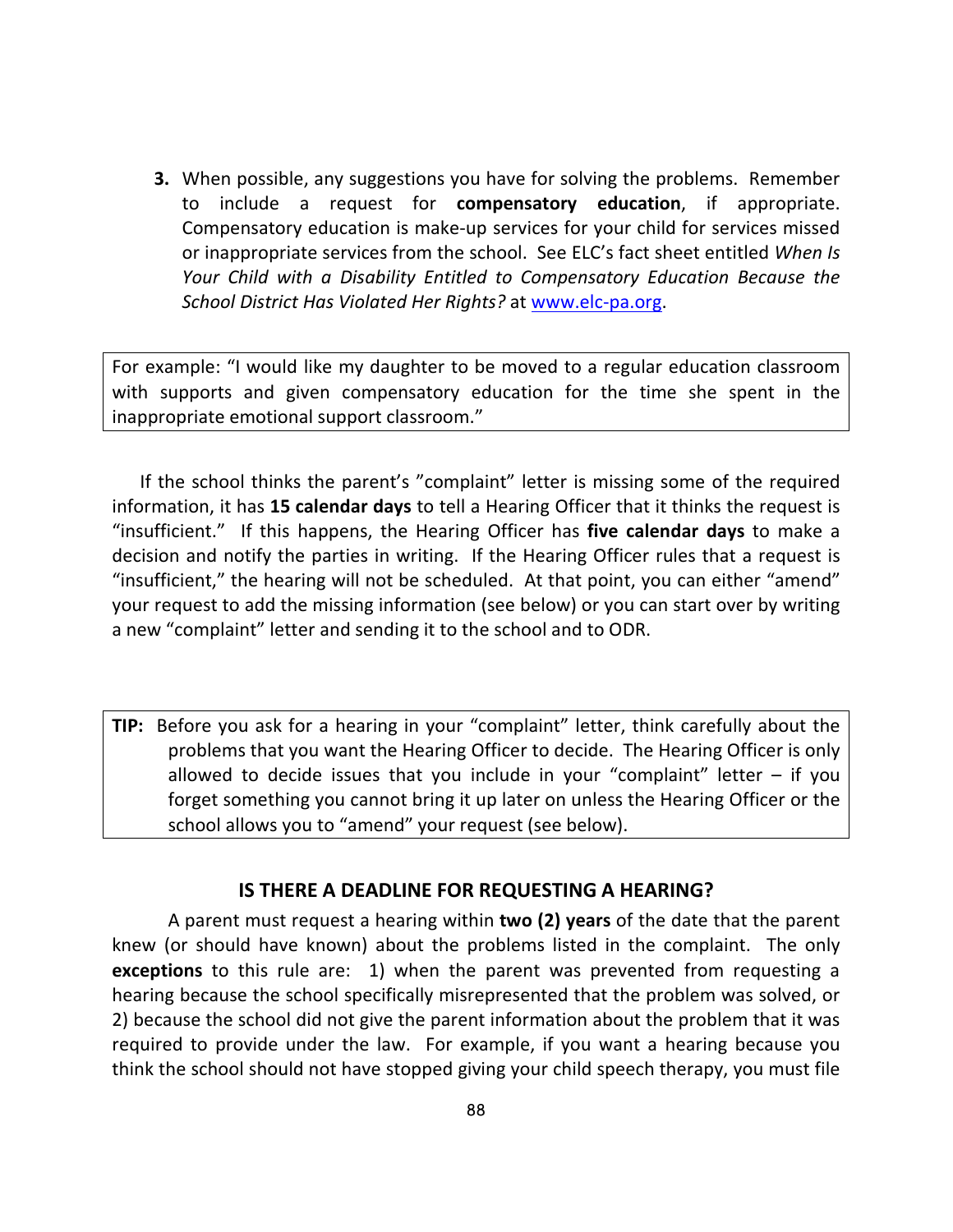the complaint within two years of receiving the IEP and NOREP that no longer include speech therapy. But, you might be excused for waiting longer than two years if the school falsely told you that your child was receiving speech therapy.

- **TIP:** If the problems have been going on for more than two years, you can still request a hearing but the award you will be given (if you win) will be limited to the twoyear period unless you meet one of the exceptions.
- **Example:** You might only win two years of compensatory education if you knew or should have known that your child was not getting help with her reading disability and you waited three years to ask for a hearing.

#### **CAN I CHANGE MY HEARING REQUEST?**

A parent can "amend" a hearing request if one of two things happens: (1) the school agrees to your amendment, or (2) if the Hearing Officer agrees to let you amend the complaint more than **five calendar days** before the hearing was scheduled to start. But, if you amend your complaint, the timeline and other requirements for a hearing start over again – which is why it is important to get it right the first time if at all possible.

#### **DOES THE SCHOOL HAVE TO REPLY TO MY HEARING REQUEST?**

If the school has not already given you a NOREP that explains its reasons for each of the actions that you are complaining about in your hearing request, it must send you either a NOREP or a written response to the issues you have raised within **10 calendar days** of receiving the "complaint" letter. If the school already gave you a NOREP that covers all the issues, it doesn't have to send you a new NOREP.

#### **WHAT HAPPENS AFTER THE HEARING REQUEST AND THE SCHOOL DISTRICT'S RESPONSE?**

Within **15 calendar days** of receiving the "complaint" letter, the school must schedule a "**resolution session**." If you have already had a mediation session about the issues in the "complaint" letter, you can skip the resolution session. Or, the parent and the school can agree in writing to skip the resolution session.

A resolution session is a meeting with the parent and any IEP Team members who have knowledge of the facts in the hearing request. The family can bring an advocate or a lawyer to the meeting. If you do not bring a lawyer, the school can't bring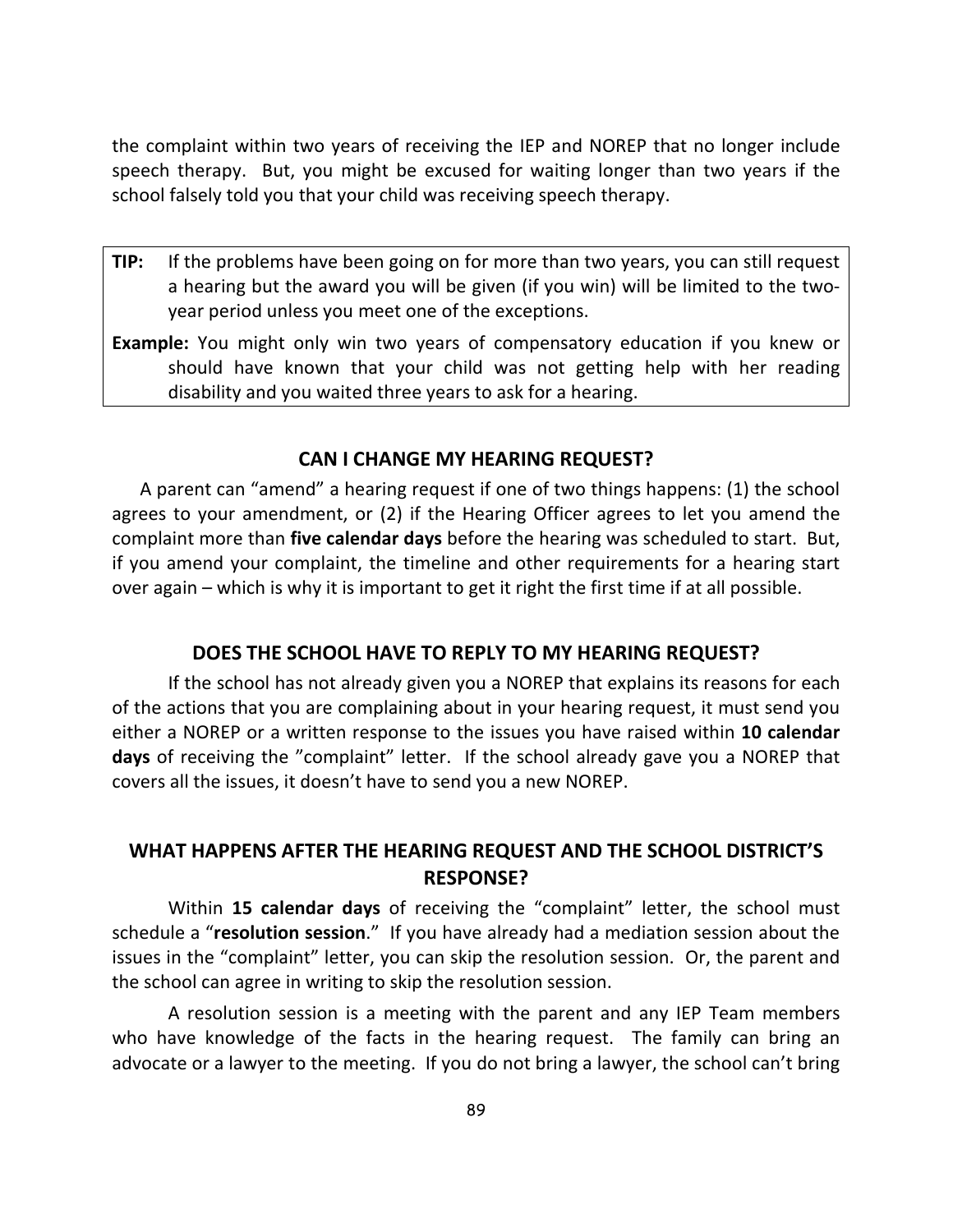its lawyer. The school must send someone to the meeting who has decision-making authority. Any agreement reached at the meeting must be put in writing and signed by the parties. After the meeting, the parent and school have **three business days** to change their minds and cancel the agreement. Make sure that the agreement is included in your child's IEP. Then, if the school doesn't follow the IEP, you can file a complaint with the BSE. You can also go to court to ask a judge to force them to follow the agreement. For more information about resolution sessions, including how to prepare for one, see *Resolution Meetings: A Guide for Parents and Educators* [here.](http://odr-pa.org/wp-content/uploads/pdf/Resolution_Meeting_Booklet_English.pdf)<sup>[19](#page-97-0)</sup>

## **WHEN DOES THE HEARING BEGIN?**

The resolution session and mediation are designed to help the parties avoid a hearing. If the problem is not resolved, the hearing can be scheduled if:

- It has been **30 calendar days** after the school received the parent's "complaint" letter and the parent went to a resolution session or to mediation and doesn't think the problem was fixed. However, the parties do not have to wait for the 30 day period to end if the parties have agreed in writing to waive or end the resolution session or mediation. The parties can also waive the 30 day limit in writing and complete mediation.
- It has been **15 calendar days** since the school received the parent's "complaint" letter and the school has not scheduled (or has failed to show up at) a resolution session, then the parent can ask the Hearing Officer to schedule the hearing.

However, the hearing will not start if the parent skips a resolution session (but the school does need to try to schedule the session at a mutually agreeable time). In fact, if the school can show that the parent hasn't cooperated in scheduling the resolution session or has failed to go to the session, the school can ask the Hearing Officer to dismiss the complaint. If this happens, you will have to start the hearing process over with a new "complaint" letter (which will limit the parents' ability to get compensatory education or reimbursement to two (2) years from the new complaint).

## **WHAT RULES APPLY AT THE HEARING?**

The family (and the school) has the right to bring a lawyer to the hearing. However, if you cannot afford an attorney, you do not have the right to have one

<span id="page-97-0"></span><sup>&</sup>lt;sup>19</sup> [http://odr-pa.org/wp-content/uploads/pdf/Resolution\\_Meeting\\_Booklet\\_English.pdf](http://odr-pa.org/wp-content/uploads/pdf/Resolution_Meeting_Booklet_English.pdf)  $\overline{a}$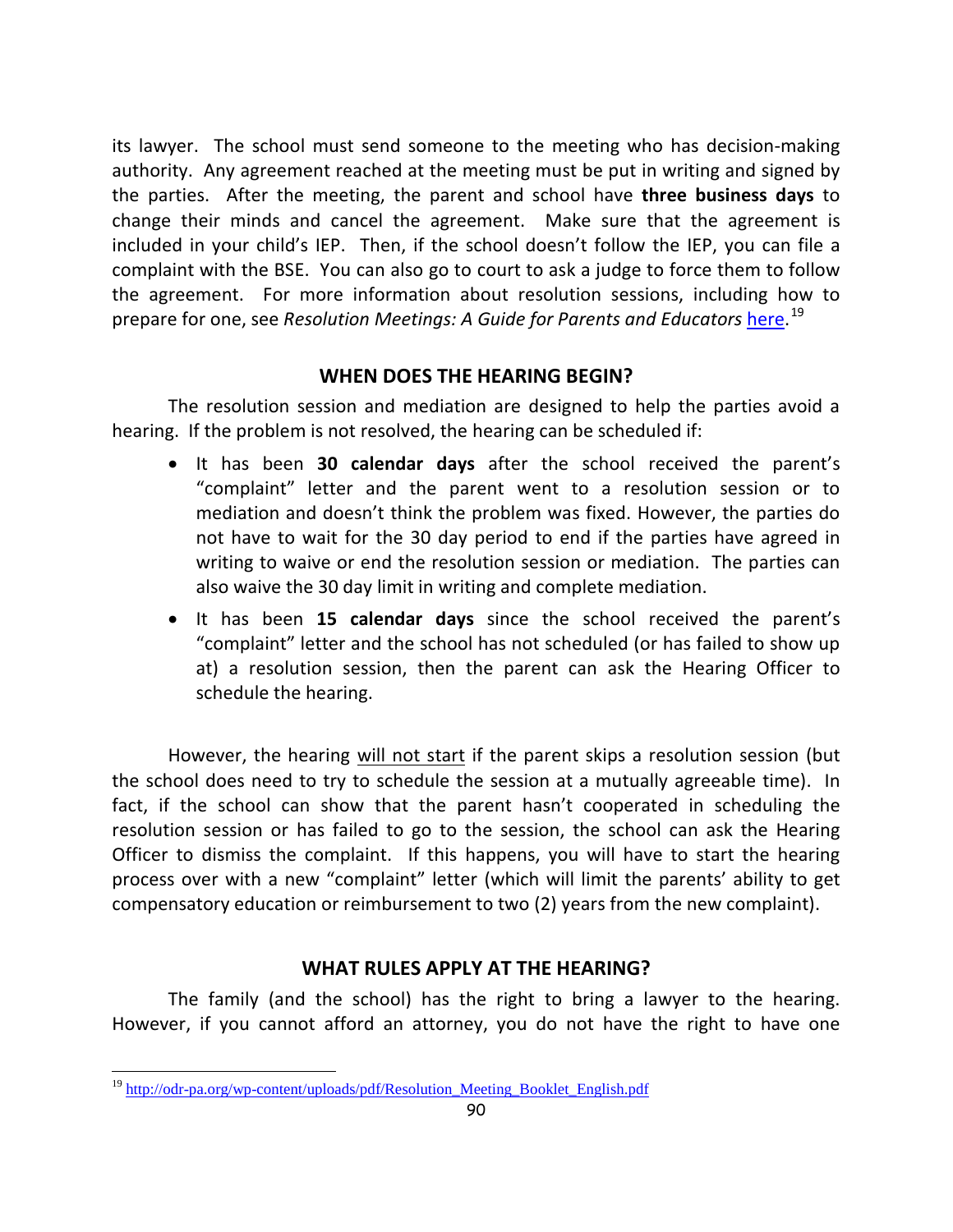provided for you. You do not need to have a lawyer to go to a hearing, though. You can represent yourself. This is called proceeding *pro se*. The school will almost always be represented by a lawyer at a hearing. The family may also bring non-lawyers who have special knowledge or training about the problems of children with disabilities with them to consult. The family must be given access to their child's school records before the hearing. The family (or the school) may ask the Hearing Officer to order (subpoena) a person to attend the hearing as a witness.

 **Five (5) business days** before the hearing, the family and school must exchange a list of all documents and witnesses that they want to use at the hearing. The school and family must also give each other copies of any evaluation reports that will be shown to the Hearing Officer at the hearing. If you don't follow this rule, the Hearing Officer can stop you from using the documents or witnesses at the hearing.

**TIP**: If you want to ask questions of a school employee at the hearing, and they aren't on the school's witness list, ask the Hearing Officer before the hearing begins to order that person to come to the hearing and testify. The Hearing Officer has the authority to issue a "subpoena" to that person requiring them to testify at the hearing.

## **WHAT HAPPENS AT THE HEARING?**

The case will be decided by one of five full-time Hearing Officers employed by the BSE. A list of all Pennsylvania Hearing Officers can be found [here.](http://odr-pa.org/wp-content/uploads/2012/07/HO-Bios-2012.pdf)<sup>[20](#page-98-0)</sup> At the hearing, the family will have a chance to explain the child's situation to the Hearing Officer, to present witnesses and experts, and to question the school's witnesses. The parent will want to show why the school's current or proposed evaluation, IEP, or placement of the child is not appropriate. You should also show why the evaluation, IEP, or placement that you want would be appropriate.

For example, you may want to show the Hearing Officer copies of your child's current and past IEPs and past report cards/progress reports to show that the IEP hasn't changed over that time and that your child has not made much progress. The parent may also want to use an outside "expert," like a therapist or certified school psychologist, to discuss what's wrong with the current IEP and what improvements are

<span id="page-98-0"></span><sup>&</sup>lt;sup>20</sup> <http://odr-pa.org/wp-content/uploads/2012/07/HO-Bios-2012.pdf>  $\overline{a}$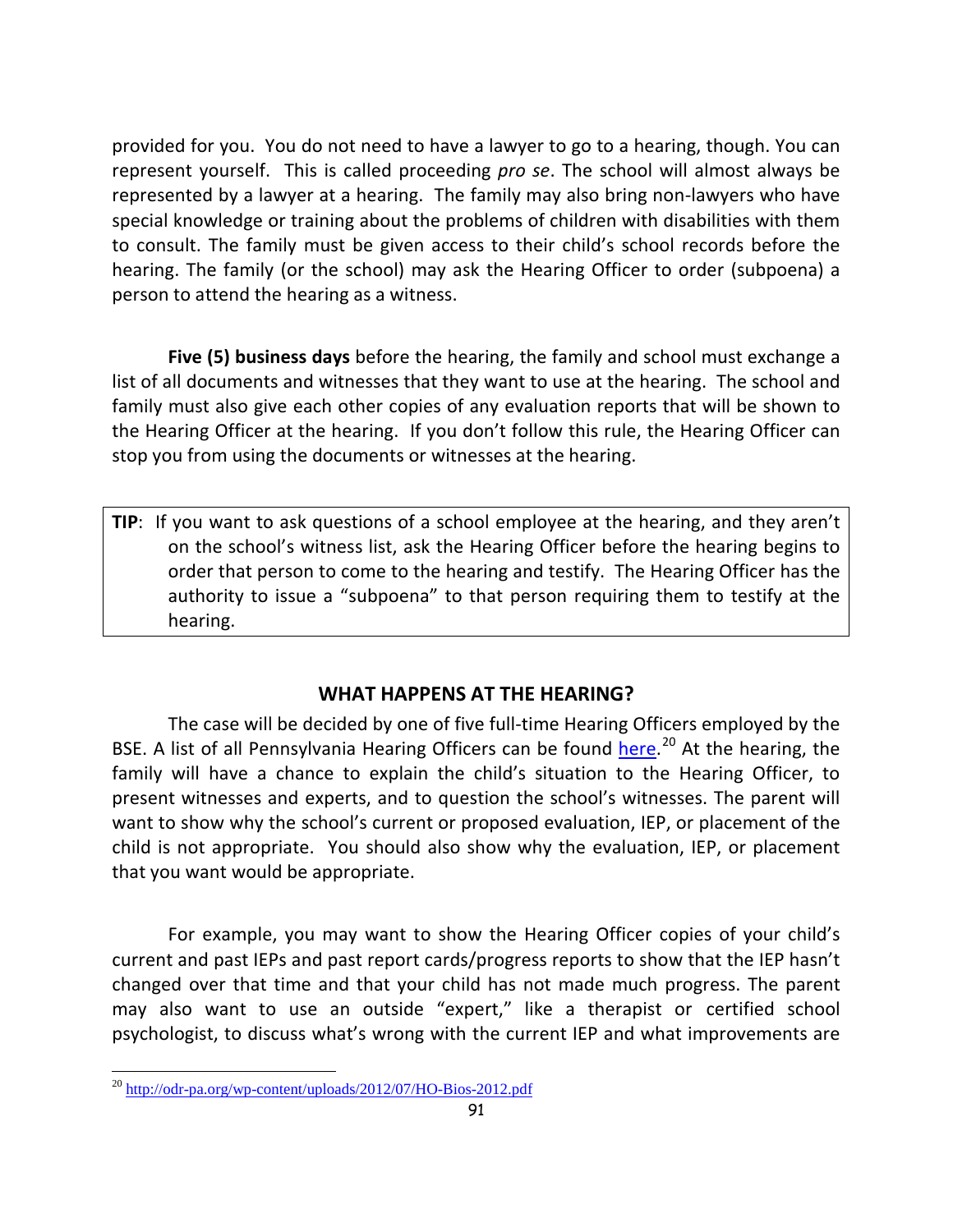needed. The school will then have a turn to show the Hearing Officer documents and to present witnesses. Each side gets to "cross-examine" (ask questions) of the other side's witnesses.

Much more information about the procedures used during a hearing can be found in *Pennsylvania's Special Education Dispute Resolution Manual* (formerly known as the Hearing Officer Handbook) put out by ODR. This manual can be found *here.*<sup>[21](#page-99-0)</sup>

**TIP:** If you have had an independent evaluation of your child, it would help a lot if the expert who evaluated your child would come to the hearing. Unfortunately, while the school *may* have to pay for the evaluation. (See Chapter 4 of this Guide.) the school will *not* have to pay for the expert to come to the hearing. If you can't afford to pay the expert to come to the hearing, you can still bring the expert's report and show it to the Hearing Officer.

 $\overline{a}$ 

<span id="page-99-0"></span><sup>&</sup>lt;sup>21</sup> <http://odr-pa.org/wp-content/uploads/pdf/Dispute-Resolution-Manual.pdf>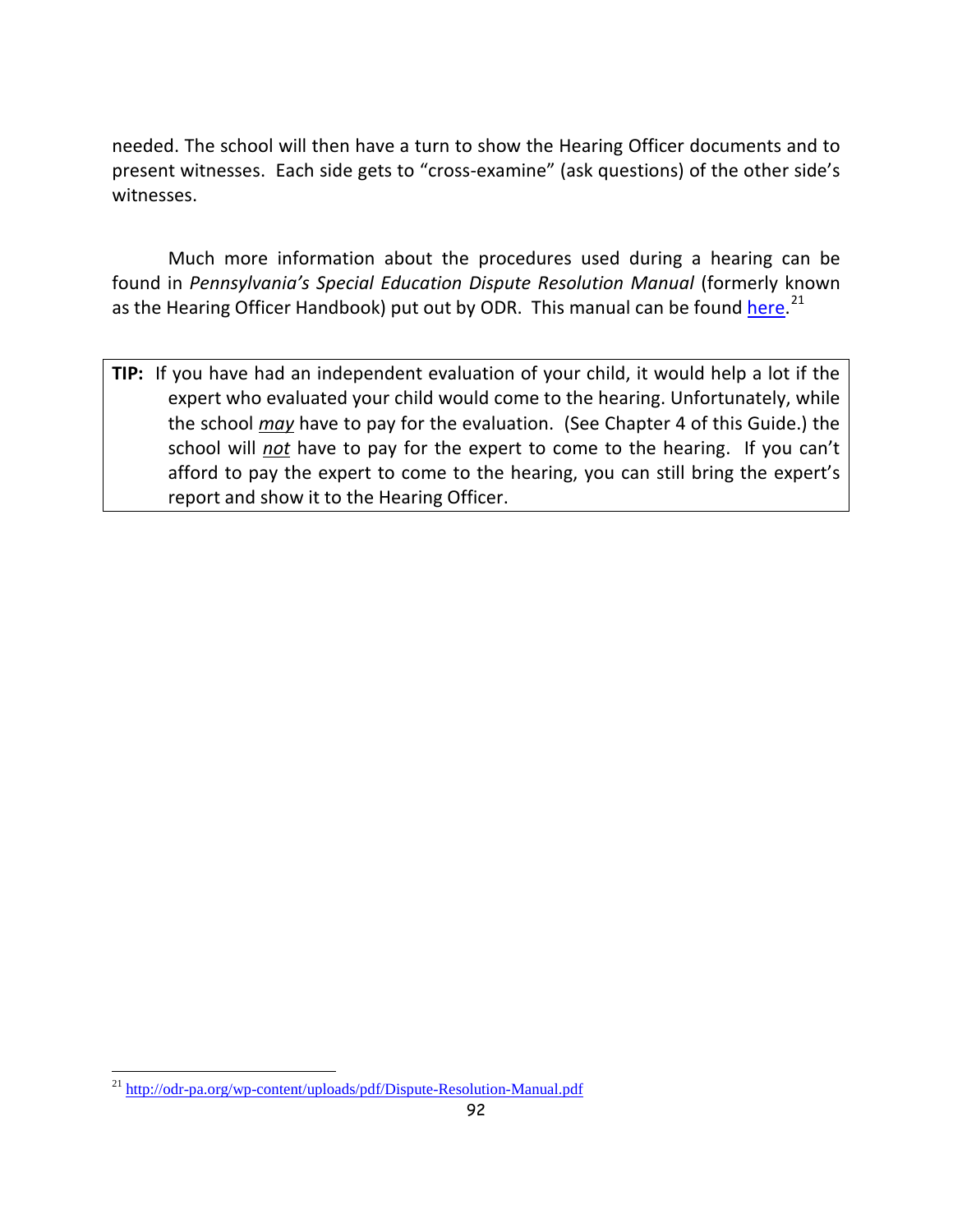## **HOW LONG DOES IT TAKE TO FINISH THE HEARING AND GET A DECISION?**

Once the timeline for scheduling the hearing begins, the Hearing Officer must make a written decision based on the hearing within **45 calendar days**. If there are a lot of witnesses, it can sometimes take a couple of days to finish a hearing. The Hearing Officer can extend (or refuse to extend) the 45 day rule if you or the school ask him to.

Once the Hearing Officer makes his decision, the school must either appeal or follow the decision. If the school does not appeal and doesn't follow the decision, then you can enforce the decision by filing a complaint with the Bureau of Special Education or by going to court.

Copies of Hearing Officer's decisions can be found on ODR's website by clicking [here.](http://odr-pa.org/due-process/hearing-officer-decision/)<sup>[22](#page-100-0)</sup>

**TIP:** If you settle the dispute with the school before the hearing, you can ask the Hearing Officer to put the settlement "on the record." But neither the Hearing Officer nor the Bureau of Special Education will enforce settlements. The only way to enforce a settlement is by going to court. You will also lose your chance to have the school pay for your lawyer's fees by settling unless the school agrees to pay the fees as part of the settlement.

## **CAN THE HEARING OFFICER'S DECISION BE APPEALED?**

The Hearing Officer's decision can be appealed by the parents or the school (or both) in state or federal court within **90 calendar days** of receiving the decision. There is no longer an Appeals Panel to hear appeals of due process hearings in Pennsylvania, except for cases in which the due process hearing was requested before June 15, 2008.

 $\overline{a}$ 

<span id="page-100-0"></span><sup>&</sup>lt;sup>22</sup> <http://odr-pa.org/due-process/hearing-officer-decision/>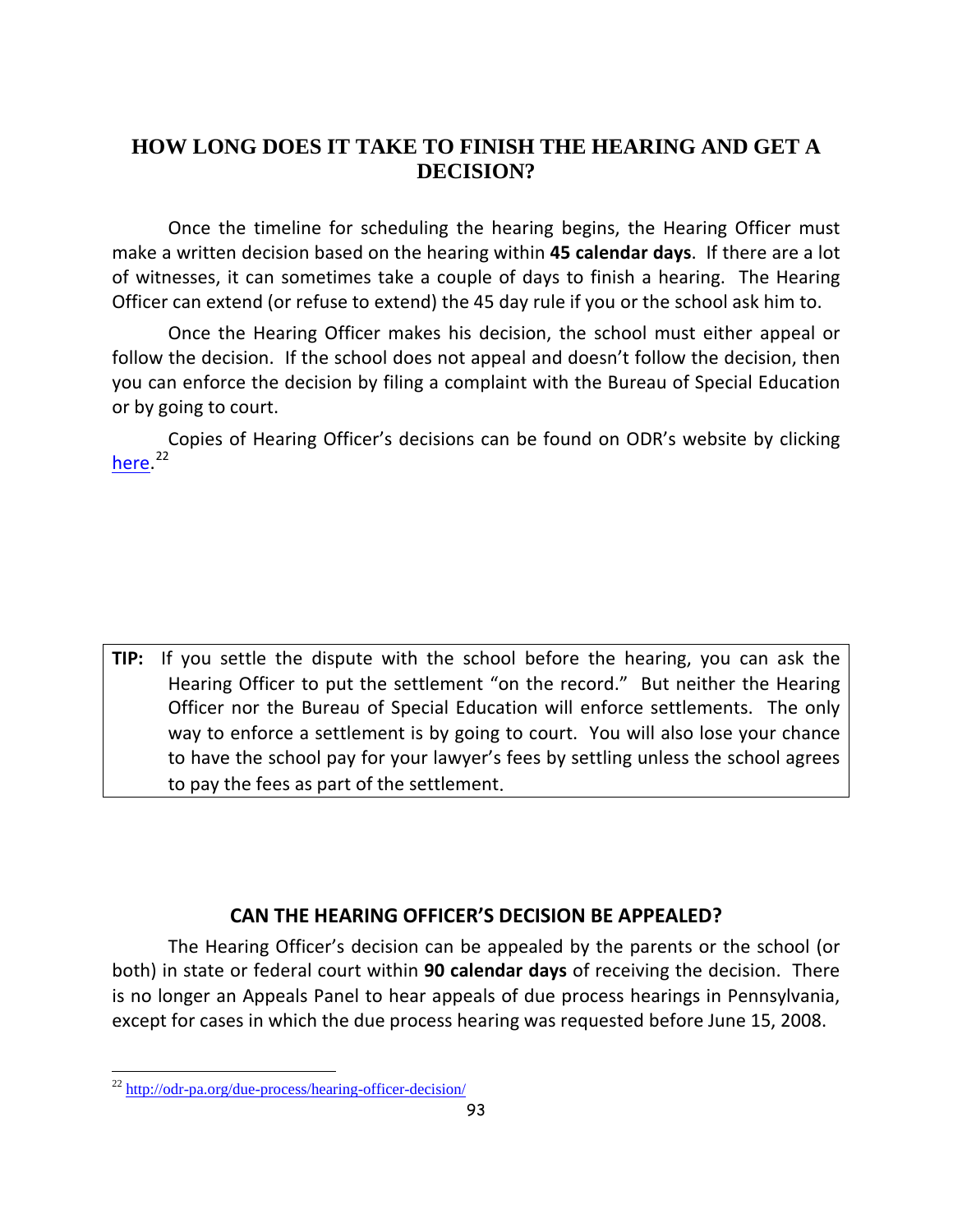#### **WHO PAYS FOR THE FAMILY'S ATTORNEY?**

Remember, you do not have to hire an attorney; you can go to the hearing by yourself. While it may seem scary to go to a hearing without a lawyer, ask yourself what you have to lose. You might win some of what you want (or even all of what you want). Even if you lose, you will know that you've given it your best shot. Parents who go without a lawyer have a better chance of succeeding if they pick just one or two issues (like trying to get an extra session of Occupational Therapy or Physical Therapy) and make the hearing as uncomplicated as possible.

If you do hire an attorney and you win the case, the school may be forced to pay some or all of your attorney's fees. The payment of attorney's fees can be part of a settlement agreement with the school, or you can file a case in court to get the fees paid if a hearing officer has ruled in your favor. Schools do not have to pay for your lawyer to go to an IEP meeting unless the meeting has been ordered by a Hearing Officer. The school also doesn't have to pay for your attorney to attend a resolution session.

In very limited circumstances, a school can ask a court to order that a parent or parent's attorney pay the school's attorney fees This would only happen if a parent asked for a hearing for an improper purpose, such as to harass the school.

A Hearing Officer or a court can no longer order a school to pay for the costs of any experts used by parents at the hearing.

## **CLAIMS OF DISCRIMINATION**

If you believe that the school is discriminating against your child because of your child's disability (for example, not allowing the child to participate in field trips or the school marching band), you can also file a complaint with the Bureau of Special Education (the process for which is explained above), the U.S. Department of Education's Office for Civil Rights (OCR) or the Pennsylvania Human Relations Commission (PHRC). More information about such complaints may be found at:

- <http://www.ed.gov/about/offices/list/ocr/complaintprocess.html>
- [http://www.phrc.state.pa.us/portal/server.pt/community/phrc\\_home/18970](http://www.phrc.state.pa.us/portal/server.pt/community/phrc_home/18970)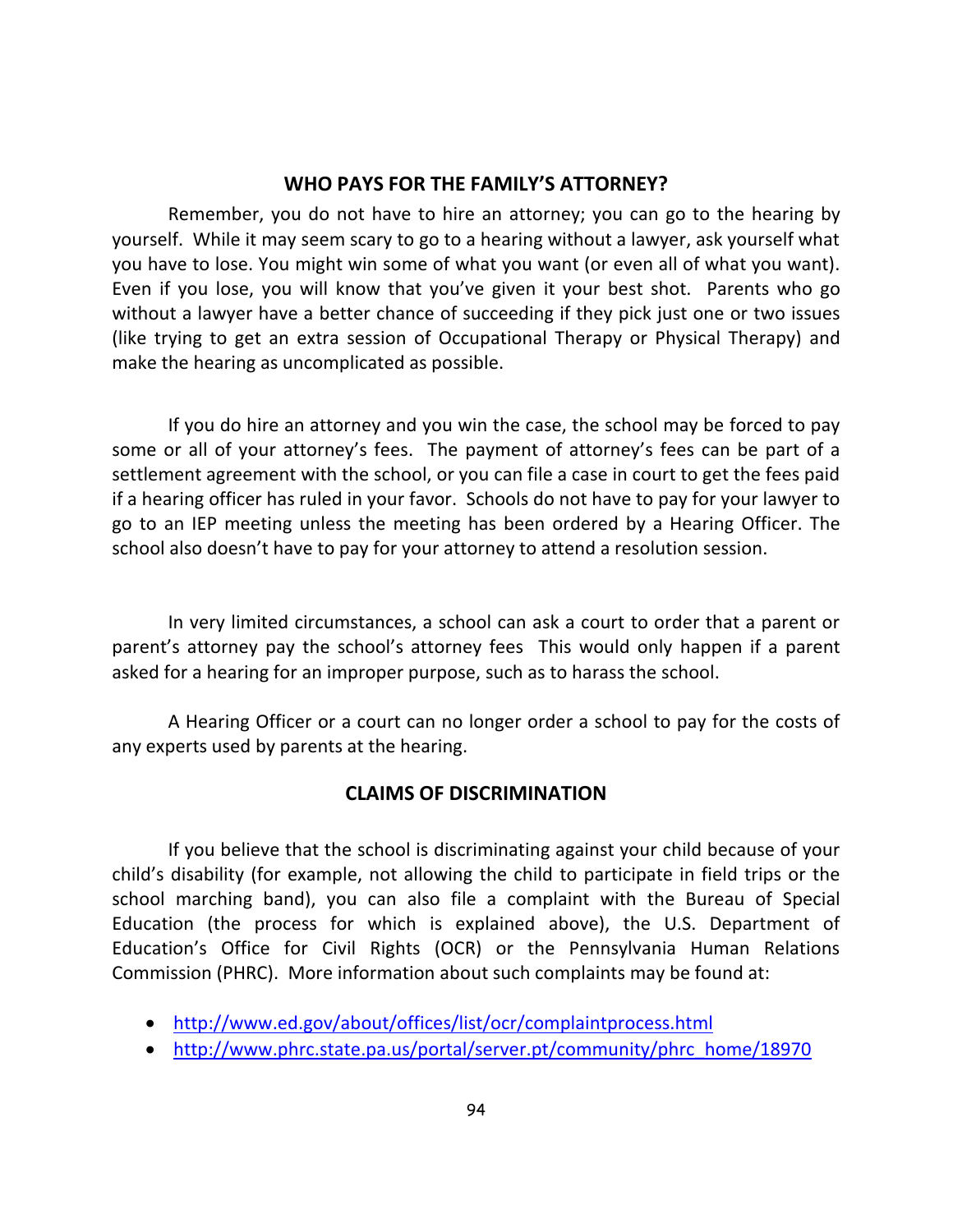You can also ask for a special education hearing to resolve an issue of disabilityrelated discrimination. You can ask a Hearing Officer to order the district to provide your child with the necessary accommodations so she can participate in an activity or program. In some situations, you might also be able to go directly to court to ask a judge to order the school to stop its discriminatory practice(s).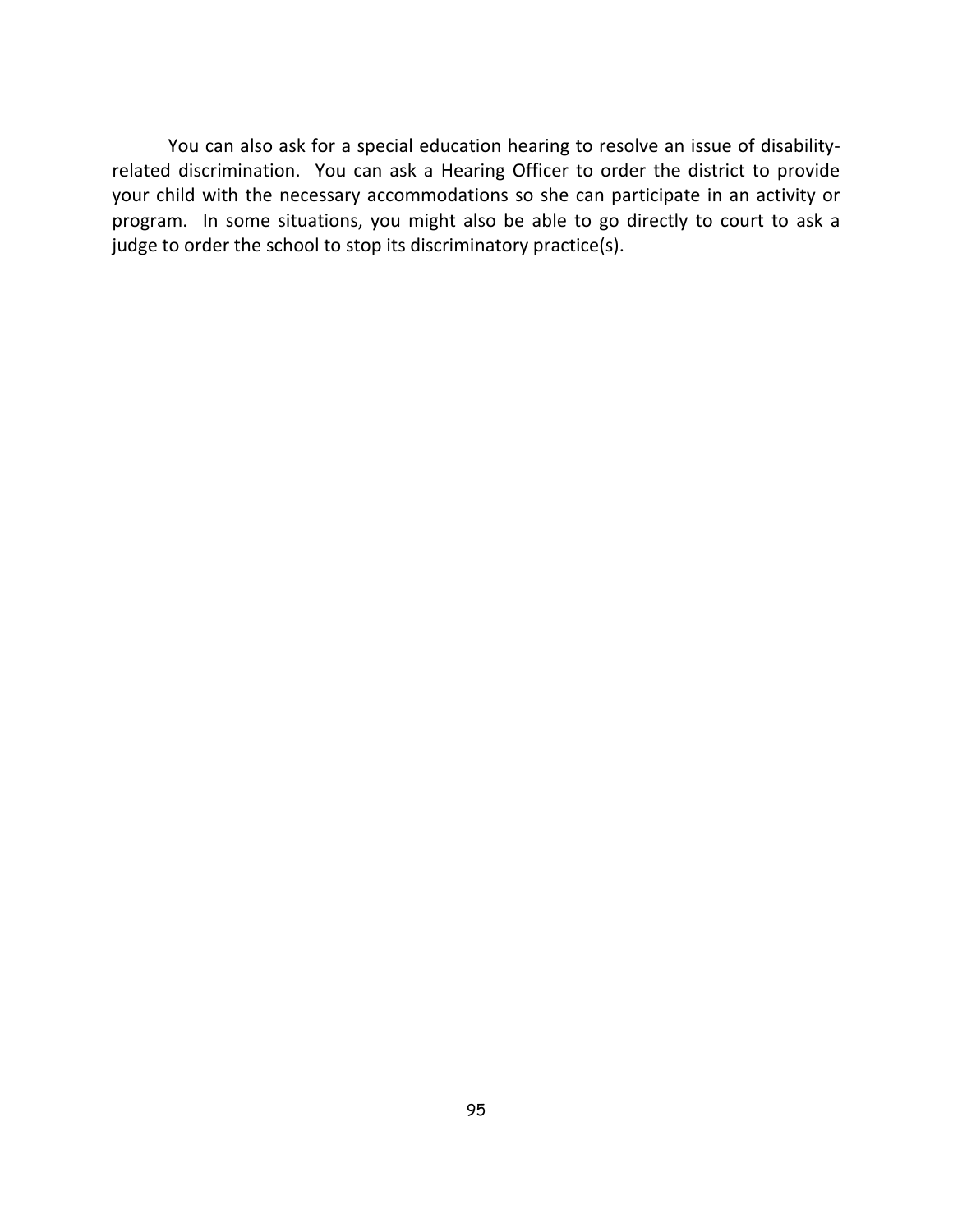## **CHAPTER 13**

## **SPECIAL RULES FOR PRESCHOOL CHILDREN**

Federal and state law requires that free appropriate preschool programs be provided to all children with disabilities or developmental delays age three (3) to schoolage who need specialized instruction. These programs are called **early intervention** (EI). In most areas of the state, early intervention programs usually are provided through intermediate units (IUs), rather than local school districts. In Philadelphia and Chester, Elwyn, a private company, provides early intervention services to preschoolers. Many IUs and Elwyn contract with private early intervention providers to provide some or all services to preschoolers.

Most of the rules that apply to school-age children with disabilities also apply to preschoolers. For example, schools have a Child Find duty to locate and identify preschoolers who are eligible for special education. Preschool children with disabilities who are eligible for special education are entitled to a free appropriate public education in the least restrictive environment (although implementing that requirement can be tricky if there is no regular preschool or other public early childhood program available). However, there are some differences between the rules for preschoolers and school-age children with disabilities.

#### **EVALUATIONS**

An evaluation of a preschooler must look at the child's developmental levels and physical development to determine if the child has a disability or is developmentally delayed. Although a certified school psychologist is required to be part of the evaluation team for school-aged children with certain disabilities such as autism and mental retardation, this is not required for preschool evaluations. Usually, an evaluation team for a preschooler includes a special education teacher and a variety of therapists (like an Occupational Therapist, Physical Therapist, or a speech therapist). The evaluation (and any reevaluation) must be completed and a report issued within **60 calendar days** (including the summer months) after a parent gives written consent. Preschoolers must be reevaluated every **two years**. A sample Evaluation Report form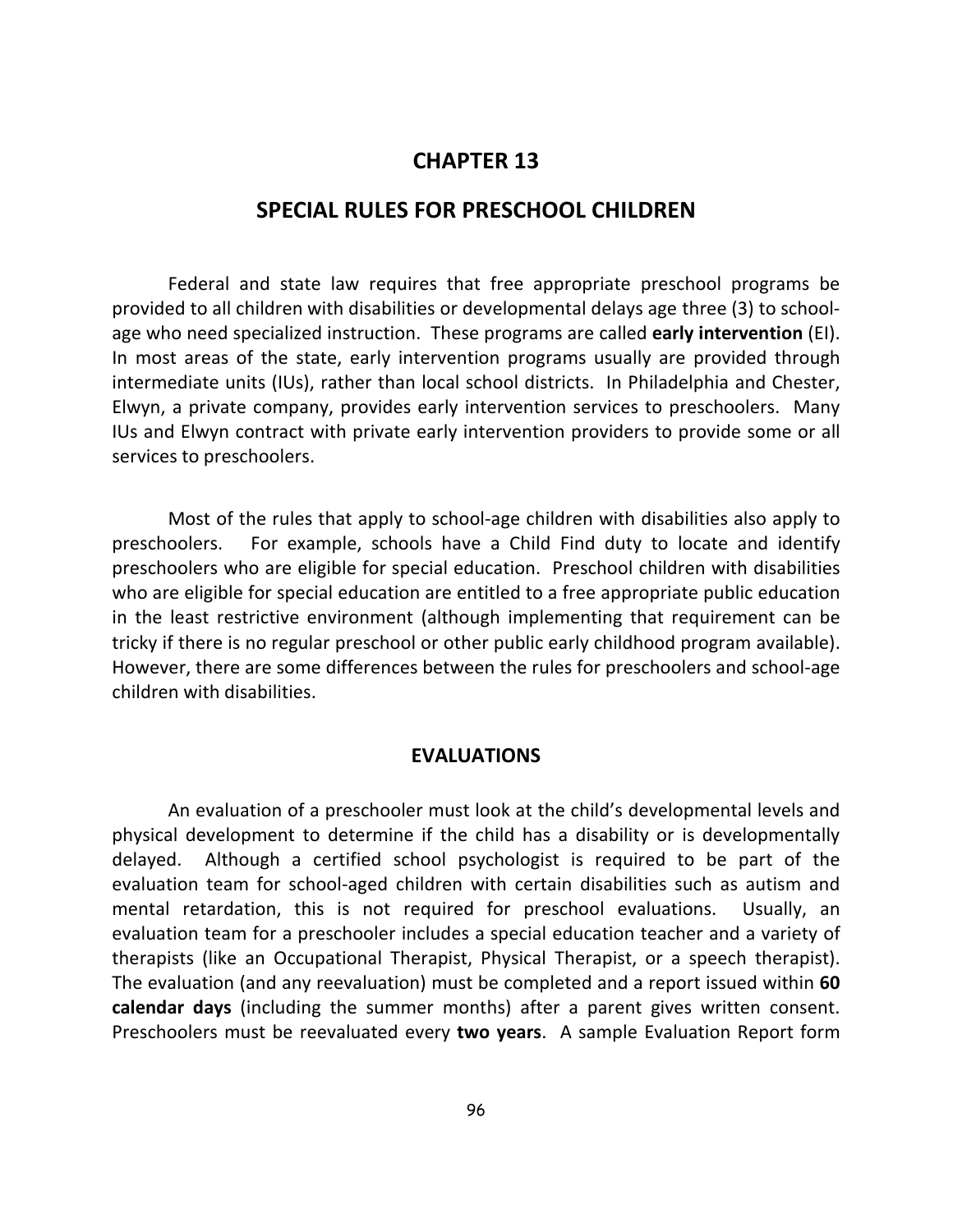for preschoolers can be found <u>here</u>.<sup>[23](#page-104-0)</sup>

## **IEP PROCESS**

The IEP Team for a preschooler should include a special education teacher and a representative of the EI provider who is familiar with the provider's available resources and who can provide or supervise special instruction for the child. If the parent agrees, the IEP must include services to help the family support the child's development. The IEP developed by the Team must be implemented by the school within **14 calendar days** (instead of 10 school days for school-aged children). **One year** before a preschooler starts kindergarten, the IEP Team should write goals and objectives in the IEP to help the preschooler make the transition to elementary school. A sample annotated IEP for a preschooler can be found **[here.](http://pattan.net-website.s3.amazonaws.com/files/materials/forms/ER-Ann060908.pdf)**<sup>24</sup> This is also the same form used for Individualized Family Service Plans, which are the plans for children in the birth to three (3) early intervention system. For more information on the rules for the youngest children, see ELC's manual, *[The Right to Early Intervention for Infants and Toddlers and Their Families](http://drnpa.org/File/publications/the-right-to-early-intervention-for-infants-and-toddlers-and-their-families-in-pennsylvania-.pdf)  [in Pennsylvania: A Handbook for Parents \(2007](http://drnpa.org/File/publications/the-right-to-early-intervention-for-infants-and-toddlers-and-their-families-in-pennsylvania-.pdf) edition ).* 

## **PLACEMENTS FOR PRESCHOOLERS**

Placements for preschoolers include:

- Regular neighborhood preschool programs
- Special education preschool programs run by the EI provider
- The child's home
- Community settings
- Private schools, residential programs, or hospitals

The IEP Team must choose a placement that is appropriate for the preschooler and that is in the least restrictive environment. The EI provider must provide supplementary aids and services to the preschooler in that placement just as the school district is required to do for a school-aged child placed in a regular classroom.

<sup>&</sup>lt;sup>23</sup>

<span id="page-104-0"></span>[http://www.pattan.net/category/Legal/Forms/Browse/Single/?id=4db2885acd69f9c443330000&bor=ag=Preschool\\*](http://www.pattan.net/category/Legal/Forms/Browse/Single/?id=4db2885acd69f9c443330000&bor=ag=Preschool**l=English) [\\*l=English](http://www.pattan.net/category/Legal/Forms/Browse/Single/?id=4db2885acd69f9c443330000&bor=ag=Preschool**l=English)

<span id="page-104-1"></span> $\frac{24 \text{ http://pattern.net-website.s3.amazonaws.com/files/materials/forms/ER-Ann060908.pdf}}{24 \text{ http://pattern.net-website.s3.amazonaws.com/files/materials/forms/ER-Ann060908.pdf}}$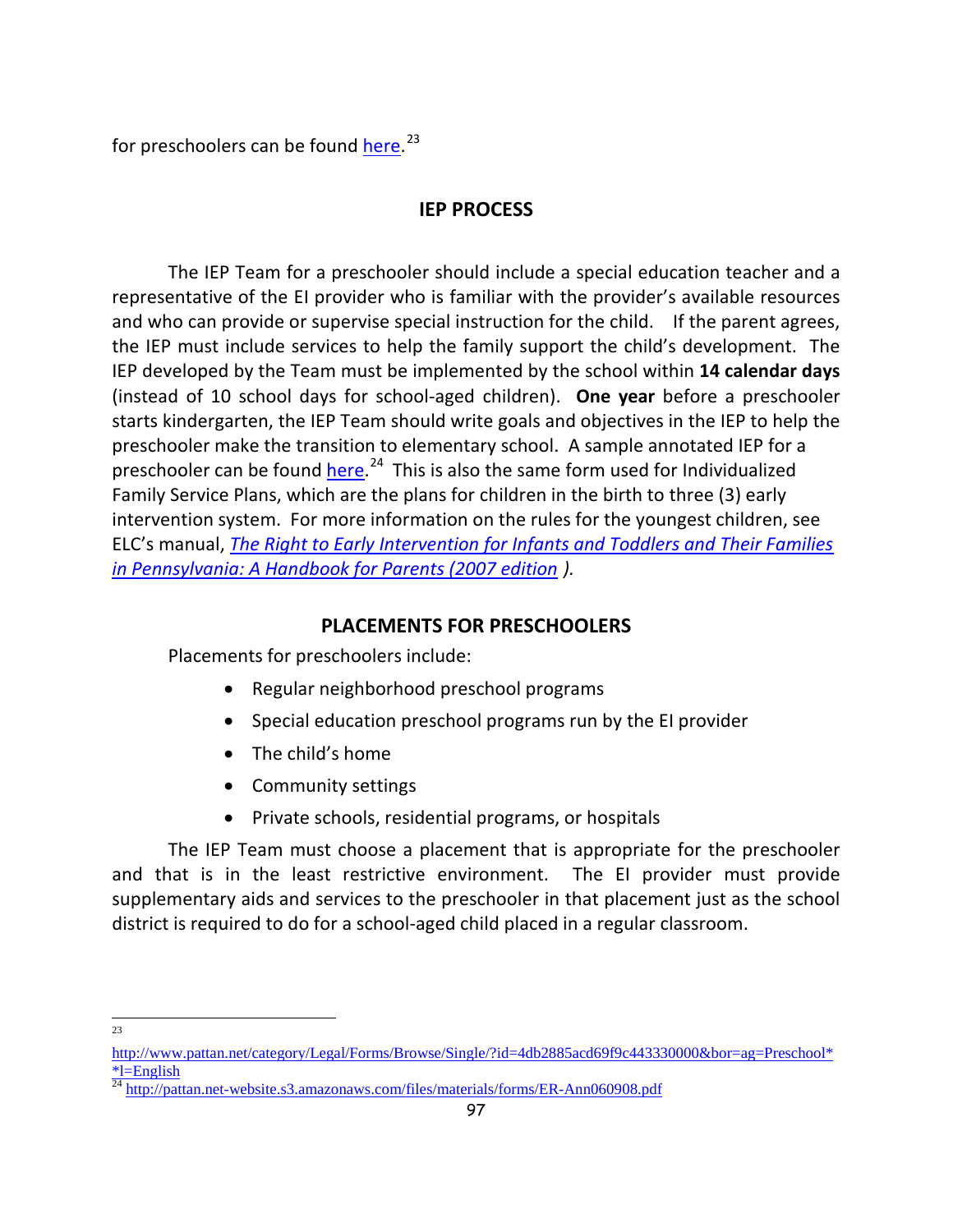The most likely way for a preschooler with a disability to get a free appropriate education **in the least restrictive environment** is for the EI provider to provide the EI services in a public preschool program like a pre-kindergarten or Head Start program. If no such option is available (and the EI provider is not required to create a regular preschool program), the EI provider may be required to pay for the child to attend a licensed private preschool within a reasonable distance (if there is one). If the child needs only some preschool services, such as speech therapy or physical therapy or consultation with the regular preschool teacher, the EI provider can provide those services at the child's home, a day care center, or a private preschool (the parent must pay for the preschool program, but not the therapy services).

#### **EXITING FROM EARLY INTERVENTION**

A child is no longer eligible for early intervention when:

- The child enrolls in a public kindergarten;
- The child is old enough to go to school in the first grade (no later than age six at the beginning of the school year);
- The child has no developmental delay for four months; or
- The parent removes the child from the program. EI is voluntary; parents can choose to send their child to an EI program or not, and can withdraw the child at any time).

#### **CASELOADS FOR PRESCHOOL TEACHERS AND THERAPISTS**

State law limits the number of preschoolers on teachers' and therapists' caseloads depending on the requirements of each child's IEP. Teachers who go into regular preschools to provide support to preschoolers with disabilities may have between 20 and 40 children on their caseloads. Teachers who teach preschoolers in special education classrooms may have 6 to 11 children if there is another teacher or paraprofessional in the class. Speech therapists may have 25 to 50 children on their caseloads.

#### **RESOLVING DISPUTES**

If a parent believes that the EI provider is not complying with the preschooler's IEP or with specific legal requirements, the parent can file a complaint with the: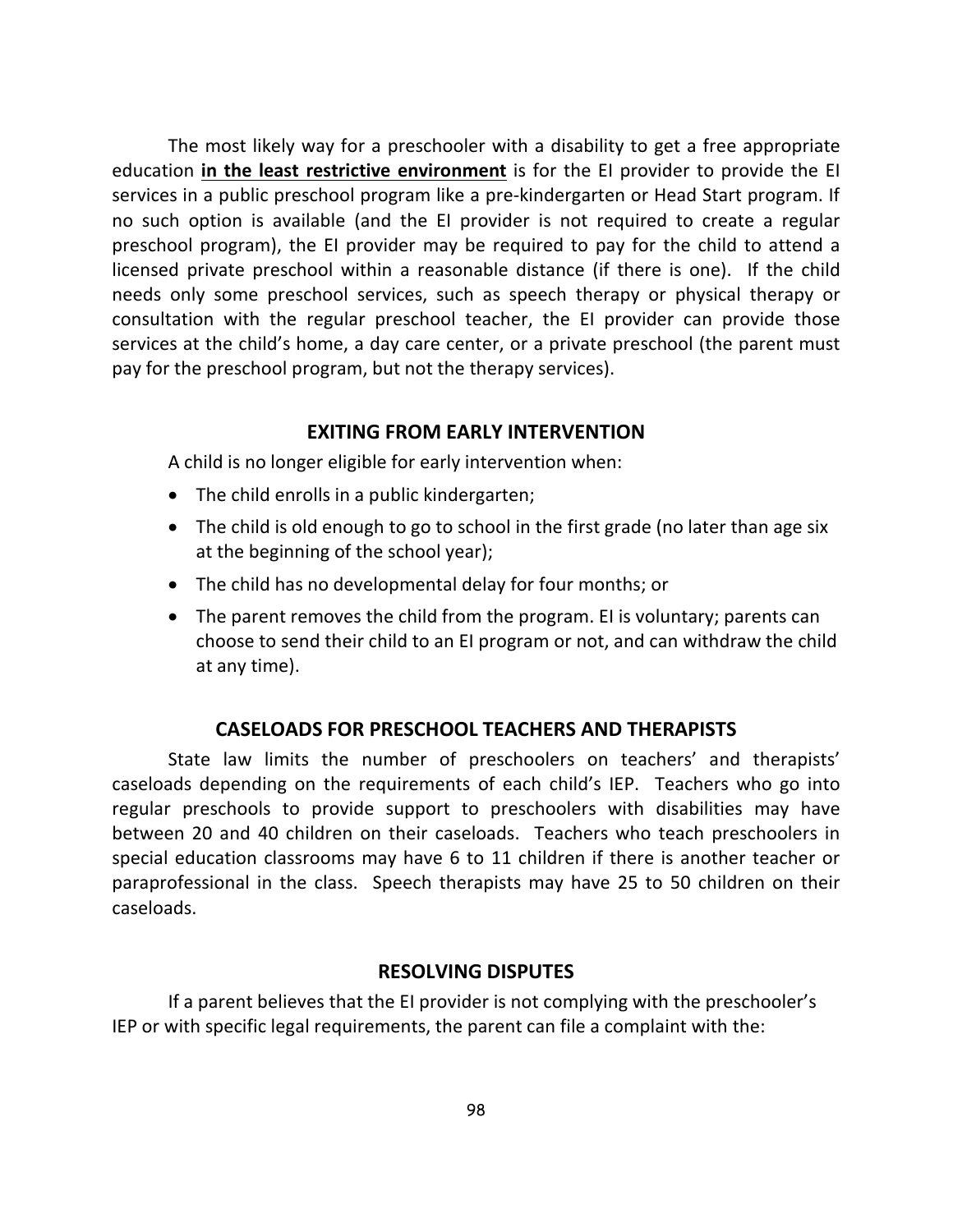Bureau of Early Intervention Services Office of Child Development and Early Learning Departments of Education and Public Welfare PDE Building , 6th Floor, 333 Market Street Harrisburg, Pa 17126-0333.

The Bureau will investigate the complaint just like a complaint to the Bureau of Special Education (explained in Chapter 12 of this Guide). Parents of preschoolers also have other methods of resolving disputes discussed in that chapter, such as mediation and a special education hearing.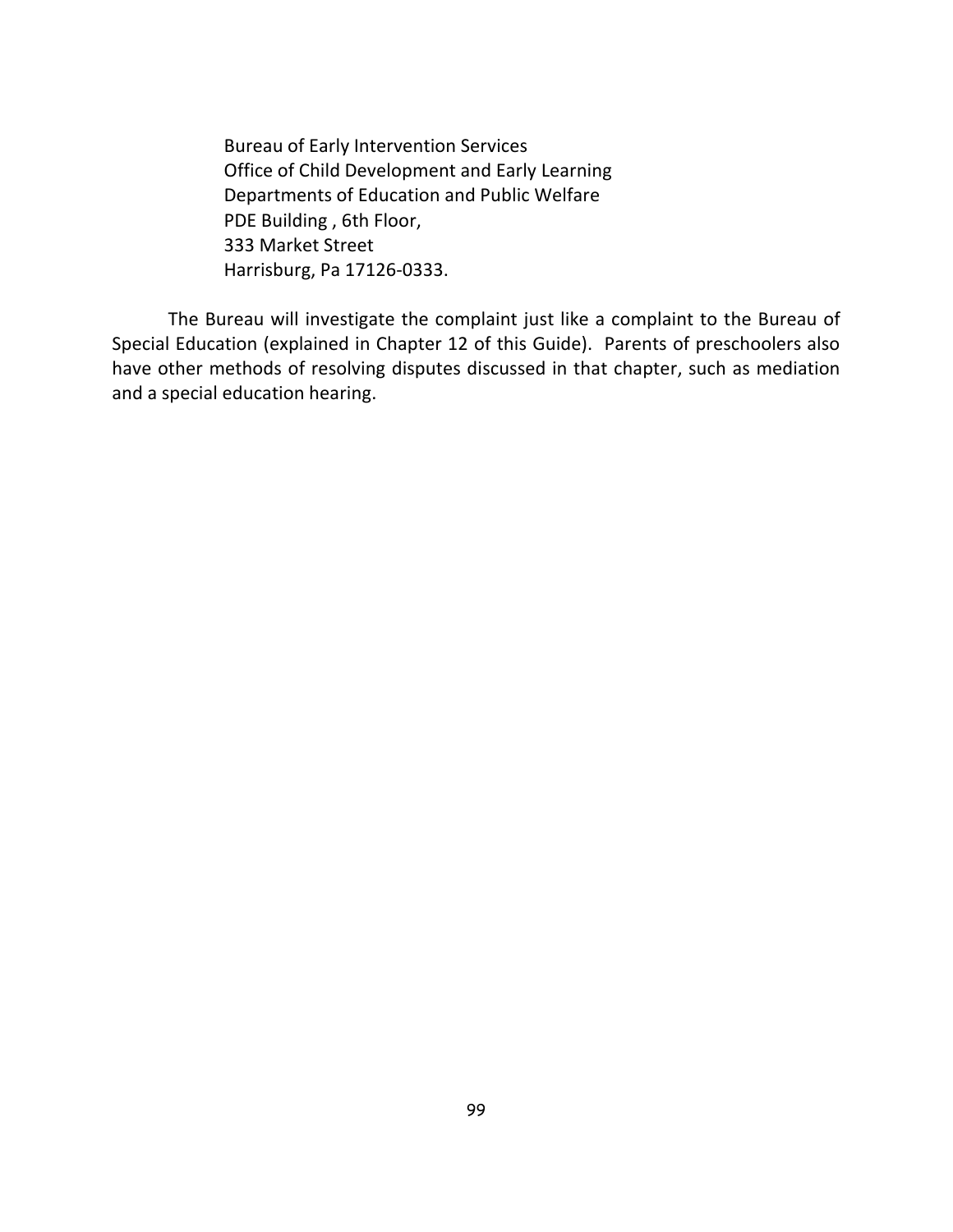# **APPENDIX**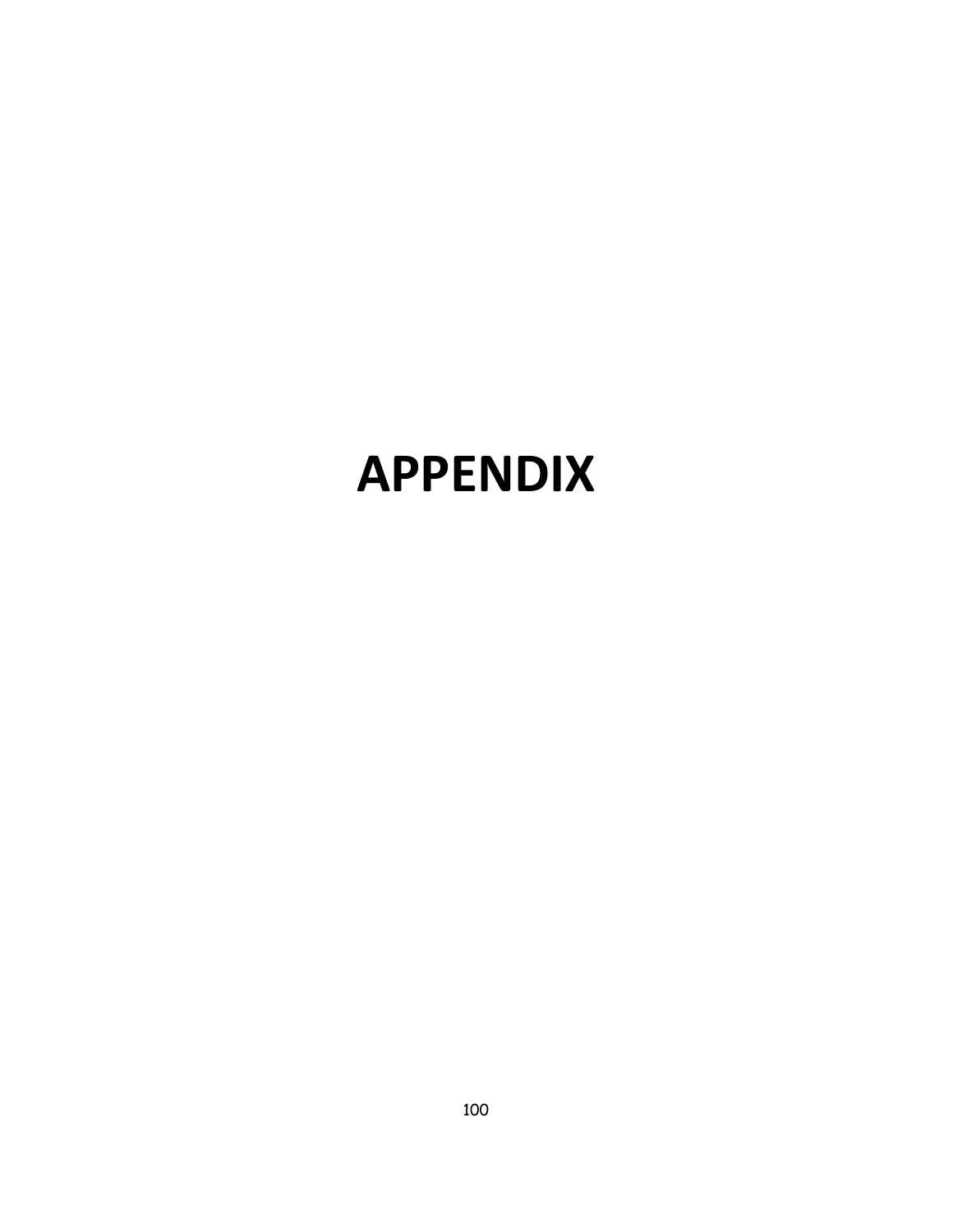### **DEFINITIONS OF RECOGNIZED DISABILITIES**

From 34 Code of Federal Regulations (C.F.R.) Section 300.8 (34 C.F.R. § 300.8):

Section 300.8 Child with a disability.

 (a) General. (1) Child with a disability means a child evaluated in accordance with Sec. Sec. 300.304 through 300.311 as having mental retardation, a hearing impairment (including deafness), a speech or language impairment, a visual impairment (including blindness), a serious emotional disturbance (referred to in this part as ``emotional disturbance''), an orthopedic impairment, autism, traumatic brain injury, an other health impairment, a specific learning disability, deaf-blindness, or multiple disabilities, and who, by reason thereof, needs special education and related services.

 (2)(i) Subject to paragraph (a)(2)(ii) of this section, if it is determined, through an appropriate evaluation under Sec. Sec. 300.304 through 300.311, that a child has one of the disabilities identified in paragraph (a)(1) of this section, but only needs a related service and not special education, the child is not a child with a disability under this part.

 (ii) If, consistent with Sec. 300.39(a)(2), the related service required by the child is considered special education rather than a related service under State standards, the child would be determined to be a child with a disability under paragraph (a)(1) of this section.

 (b) Children aged three through nine experiencing developmental delays. Child with a disability for children aged three through nine (or any subset of that age range, including ages three through five), may, subject to the conditions described in Sec. 300.111(b), include a child--

 (1) Who is experiencing developmental delays, as defined by the State and as measured by appropriate diagnostic instruments and procedures, in one or more of the following areas: Physical development, cognitive development, communication development, social or emotional development, or adaptive development; and

 (2) Who, by reason thereof, needs special education and related services.

 (c) **Definitions of disability terms**. The terms used in this definition of a child with a disability are defined as follows:

 (1)(i) **Autism** means a developmental disability significantly affecting verbal and nonverbal communication and social interaction, generally evident before age three, that adversely affects a child's educational performance. Other characteristics often associated with autism are engagement in repetitive activities and stereotyped movements, resistance to environmental change or change in daily routines, and unusual responses to sensory experiences.

 (ii) Autism does not apply if a child's educational performance is adversely affected primarily because the child has an emotional disturbance, as defined in paragraph (c)(4) of this section.

 (iii) A child who manifests the characteristics of autism after age three could be identified as having autism if the criteria in paragraph (c)(1)(i) of this section are satisfied.

 (2) **Deaf-blindness** means concomitant hearing and visual impairments, the combination of which causes such severe communication and other developmental and educational needs that they cannot be accommodated in special education programs solely for children with deafness or children with blindness.

 (3) **Deafness** means a hearing impairment that is so severe that the child is impaired in processing linguistic information through hearing, with or without amplification that adversely affects a child's educational performance.

 (4)(i) **Emotional disturbance** means a condition exhibiting one or more of the following characteristics over a long period of time and to a marked degree that adversely affects a child's educational performance:

(A) An inability to learn that cannot be explained by intellectual, sensory, or health factors.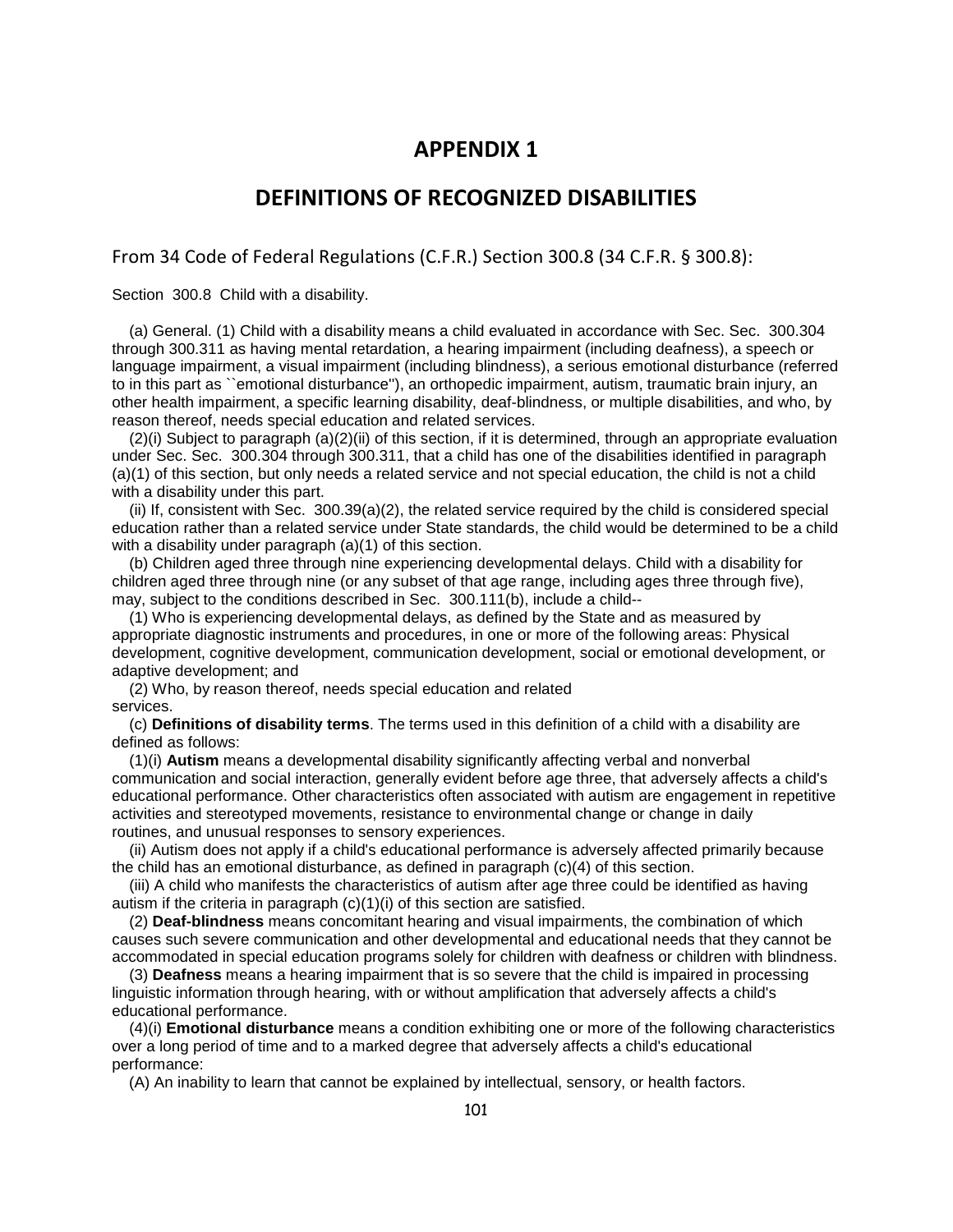(B) An inability to build or maintain satisfactory interpersonal relationships with peers and teachers.

(C) Inappropriate types of behavior or feelings under normal circumstances.

(D) A general pervasive mood of unhappiness or depression.

(E) A tendency to develop physical symptoms or fears associated with personal or school problems.

 (ii) Emotional disturbance includes schizophrenia. The term does not apply to children who are socially maladjusted, unless it is determined that they have an emotional disturbance under paragraph (c)(4)(i) of this section.

 (5) **Hearing impairment** means an impairment in hearing, whether permanent or fluctuating, that adversely affects a child's educational performance but that is not included under the definition of deafness in this section.

 (6) **Mental retardation** means significantly subaverage general intellectual functioning, existing concurrently with deficits in adaptive behavior and manifested during the developmental period, that adversely affects a child's educational performance.

 (7) **Multiple disabilities** means concomitant impairments (such as mental retardation-blindness or mental retardation-orthopedic impairment), the combination of which causes such severe educational needs that they cannot be accommodated in special education programs solely for one of the impairments. Multiple disabilities does not include deaf-blindness.

 (8) **Orthopedic impairment** means a severe orthopedic impairment that adversely affects a child's educational performance. The term includes impairments caused by a congenital anomaly, impairments caused by disease (e.g., poliomyelitis, bone tuberculosis), and impairments from other causes (e.g., cerebral palsy, amputations, and fractures or burns that cause contractures).

 (9) **Other health impairment** means having limited strength, vitality, or alertness, including a heightened alertness to environmental stimuli, that results in limited alertness with respect to the educational environment, that--

 (i) Is due to chronic or acute health problems such as asthma, attention deficit disorder or attention deficit hyperactivity disorder, diabetes, epilepsy, a heart condition, hemophilia, lead poisoning, leukemia, nephritis, rheumatic fever, sickle cell anemia, and Tourette syndrome; and

(ii) Adversely affects a child's educational performance.

 (10) **Specific learning disability**--(i) General. Specific learning disability means a disorder in one or more of the basic psychological processes involved in understanding or in using language, spoken or written, that may manifest itself in the imperfect ability to listen, think, speak, read, write, spell, or to do mathematical calculations, including conditions such as perceptual disabilities, brain injury, minimal brain dysfunction, dyslexia, and developmental aphasia.

 (ii) Disorders not included. Specific learning disability does not include learning problems that are primarily the result of visual, hearing, or motor disabilities, of mental retardation, of emotional disturbance, or of environmental, cultural, or economic disadvantage.

 (11) **Speech or language impairment** means a communication disorder, such as stuttering, impaired articulation, a language impairment, or a voice impairment, that adversely affects a child's educational performance.

 (12) **Traumatic brain injury** means an acquired injury to the brain caused by an external physical force, resulting in total or partial functional disability or psychosocial impairment, or both, that adversely affects a child's educational performance. Traumatic brain injury applies to open or closed head injuries resulting in impairments in one or more areas, such as cognition; language; memory; attention; reasoning; abstract thinking; judgment; problem-solving; sensory, perceptual, and motor abilities; psychosocial behavior; physical functions; information processing; and speech. Traumatic brain injury does not apply to brain injuries that are congenital or degenerative, or to brain injuries induced by birth trauma.

 (13) **Visual impairment** including blindness means an impairment in vision that, even with correction, adversely affects a child's educational performance. The term includes both partial sight and blindness.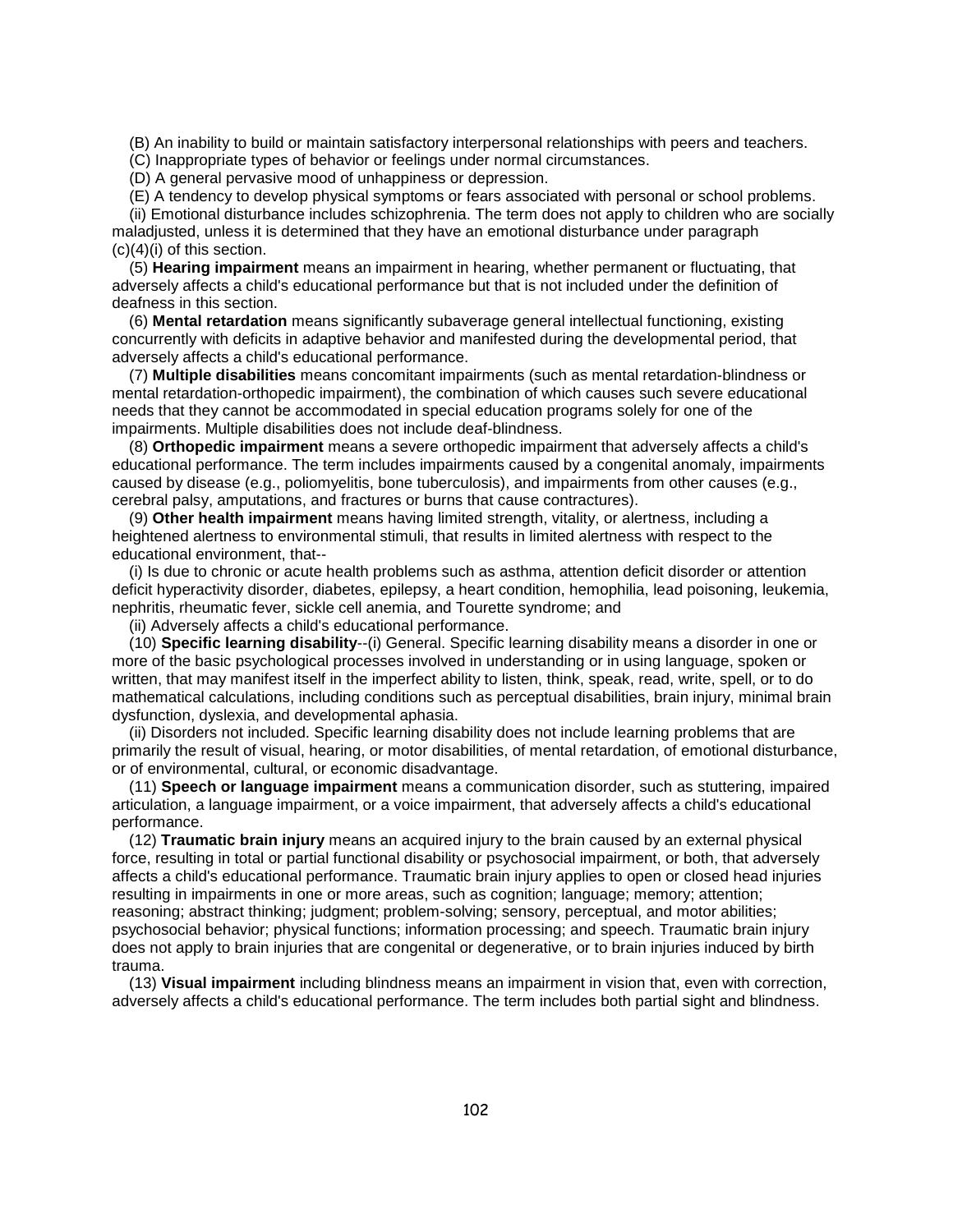# **SAMPLE LETTER REQUESTING AN INITIAL SPECIAL EDUCATION EVALUATION**

| Your Address                |                          |      |
|-----------------------------|--------------------------|------|
| Your Phone Number           |                          |      |
|                             |                          | Date |
| Principal's Name            |                          |      |
| Name of Your Child's School |                          |      |
| <b>School Address</b>       |                          |      |
| Dear Principal:             |                          |      |
|                             |                          |      |
| I am the parent of          | , whose date of birth is |      |

My child has not been doing well in school and I am therefore requesting a comprehensive evaluation to determine whether my child needs special education services, and, if so, what services are needed.

I would like to participate with the school staff to decide what testing is needed and what information about my child should be collected. I'd also like to know when the testing (if any) will be done, and whether any meetings will be scheduled so that I can attend.

I understand that the evaluation must be completed, and a written report given to me, within **60 calendar days** (not including the summer months) of the school district's receipt of the **Permission to Evaluate-Consent Form** signed by me. Please send me a **Permission to Evaluate-Consent Form** to sign as soon as possible so that we can begin the process. [Or, I'd like to come to the school and sign the form immediately.]

Should you have any questions or problems with this request, please contact me at the following number(s)  $\Box$  or by e-mail at  $\Box$ 

Thank you.

Sincerely, Your Name

cc: Director of Special Education

*KEEP A COPY OF THIS LETTER FOR YOUR RECORDS. WE RECOMMEND THAT YOU HAND-DELIVER THIS LETTER TO THE PRINCIPAL AND MAKE SURE SOMEONE SIGNS FOR IT, OR THAT YOU SEND IT BY CERTIFIED MAIL, RETURN RECEIPT REQUESTED*. *YOU SHOULD ALSO SEND A COPY OF IT TO YOUR SCHOOL DISTRICT'S OR CHARTER SCHOOL'S SPECIAL EDUCATION DIRECTOR.*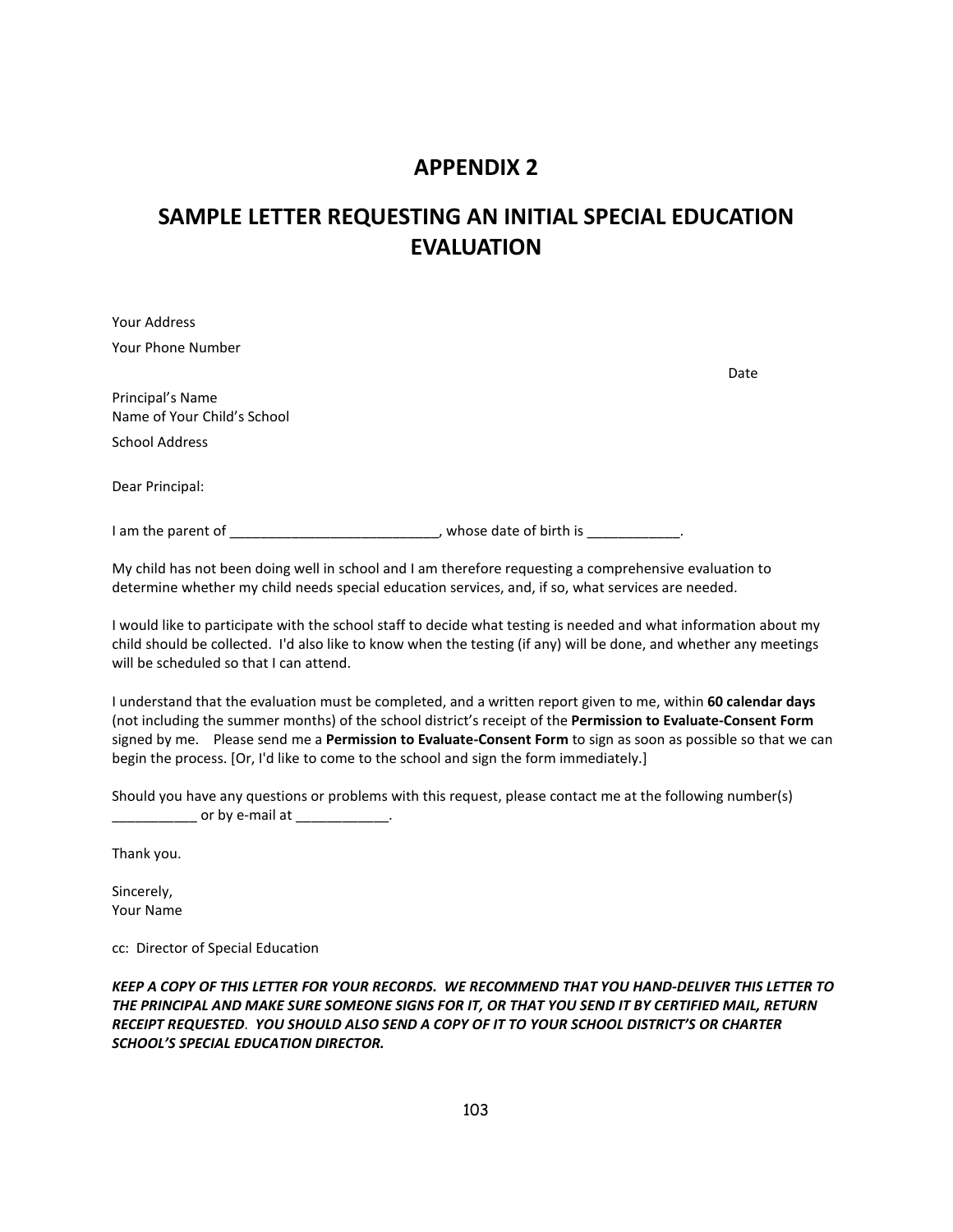## **SAMPLE LETTER REQUESTING A REEVALUATION**

| Your Address                                                                                                                                                                                                                       |                                                                                                                     |
|------------------------------------------------------------------------------------------------------------------------------------------------------------------------------------------------------------------------------------|---------------------------------------------------------------------------------------------------------------------|
| Your Phone Number                                                                                                                                                                                                                  |                                                                                                                     |
|                                                                                                                                                                                                                                    | Date                                                                                                                |
| Principal's Name                                                                                                                                                                                                                   |                                                                                                                     |
| Name of Your Child's School                                                                                                                                                                                                        |                                                                                                                     |
| <b>School Address</b>                                                                                                                                                                                                              |                                                                                                                     |
| Dear Principal:                                                                                                                                                                                                                    |                                                                                                                     |
| I am the parent of <b>the contract of the contract of the contract of state of birth is contract of the contract of the contract of the contract of the contract of the contract of the contract of the contract of the contra</b> |                                                                                                                     |
| and amount of services that may be needed, I am requesting that my child be reevaluated.                                                                                                                                           | I feel that my child is not making progress in his/her special education program. I am particularly concerned about |
| $\mathbf{r}$ . The state of the state of the state of the state of the state of the state of the state of the state of the state of the state of the state of the state of the state of the state of the state of the state of th  |                                                                                                                     |

I would like to participate with the rest of the IEP Team in the review to determine what data and testing is needed. I'd also like to know when the testing will be held and whether any meetings will be scheduled so that I can attend.

I understand that the reevaluation must be completed, and the written Reevaluation Report given to me, within **60 calendar days** (not including the summer months) of your receipt of the **Permission to Reevaluate-Consent Form** signed by me. Please send me a Permission to Reevaluate-Consent Form to sign as soon as possible so that we can begin the process. [Or, I'd like to come to the school and sign the form immediately.]

Should you have any questions or problems with this request, please contact me at the following number(s) \_\_\_\_\_\_\_\_\_\_\_\_\_\_\_\_\_ or by e-mail at \_\_\_\_\_\_\_\_\_\_\_\_\_\_\_\_\_\_\_\_\_\_.

Thank you.

Sincerely,

Your Name

Cc: Director of Special Education

*KEEP A COPY OF THIS LETTER FOR YOUR RECORDS. WE RECOMMEND THAT YOU HAND-DELIVER THIS LETTER TO THE PRINCIPAL AND MAKE SURE SOMEONE SIGNS FOR IT, OR THAT YOU SEND IT BY CERTIFIED MAIL, RETURN RECEIPT REQUESTED. YOU SHOULD ALSO SEND A COPY OF IT TO YOUR SCHOOL DISTRICT'S OR CHARTER SCHOOL'S SPECIAL EDUCATION DIRECTOR.*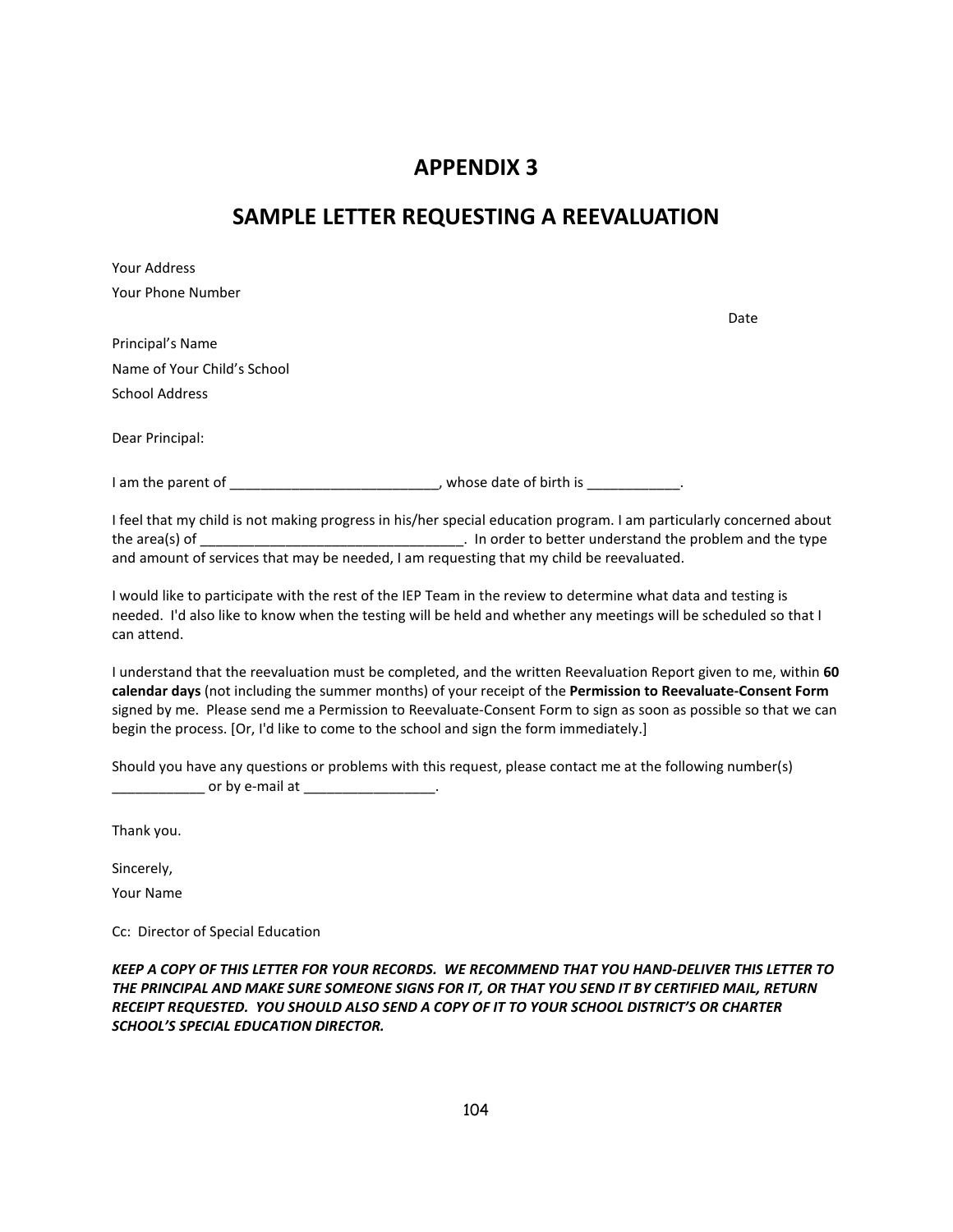## **SAMPLE LETTER REQUESTING AN**

## **INDEPENDENT EDUCATIONAL EVALUATION**

Your Address Your Phone Number

Date

Principal's Name Name of Your Child's School School's Address

Dear Principal:

I am the parent of \_\_\_\_\_\_\_\_\_\_\_\_\_\_\_\_\_\_\_\_\_\_\_\_\_\_, whose date of birth is \_\_\_\_\_\_\_\_\_\_\_.

I am requesting that the school district agree to pay for an independent educational evaluation of my child for the following reasons. [Although not required, we recommend that you tell the district why you do not think that the district's evaluation is appropriate.]

The type of independent evaluation that is needed is: \_\_\_\_\_\_\_\_\_\_\_\_\_\_\_\_\_\_\_\_\_\_\_\_\_\_\_\_\_\_\_\_\_\_\_\_\_\_\_\_\_\_. [For example, an evaluation by an independent certified psychologist, or an evaluation by a speech therapist.]

Please forward to me the criteria that the school district uses to select its evaluators for this type of evaluation. I would also appreciate a list of the evaluators that are available (although I understand that I can pick someone else in this area who meets the school district's criteria even if that person is not on the list).

Please contact me at your earliest convenience to let me know whether the school district will pay for this independent evaluation. I understand that if the school district turns down my request, it must immediately arrange for a Special Education Hearing. If you choose to pursue a Hearing, please notify me when the school district will file a complaint with the Office for Dispute Resolution requesting that a Hearing be scheduled, and when the resolution session will be convened. *[Note: A parent can also request that the public charter school or school district participate in a mediation session to resolve the dispute. If you mediate the dispute, and it doesn't work out, you can still have a Hearing, and you don't have to also have a resolution session.]*

Should you have any questions or problems with this request, please contact me at the following number(s) <u>\_\_\_\_\_\_\_\_</u>\_\_\_\_\_\_ or by e-mail at \_\_\_\_\_\_\_\_\_\_\_\_\_\_\_\_\_\_\_\_\_\_\_.

Thank you.

Sincerely, Your Name

Cc: Director of Special Education

*KEEP A COPY OF THIS LETTER FOR YOUR RECORDS. WE RECOMMEND THAT YOU HAND-DELIVER THIS LETTER TO THE PRINCIPAL AND MAKE SURE SOMEONE SIGNS FOR IT, OR THAT YOU SEND IT BY CERTIFIED MAIL, RETURN RECEIPT REQUESTED. YOU SHOULD ALSO SEND A COPY OF IT TO YOUR SCHOOL DISTRICT'S OR CHARTER SCHOOL'S SPECIAL EDUCATION DIRECTOR.*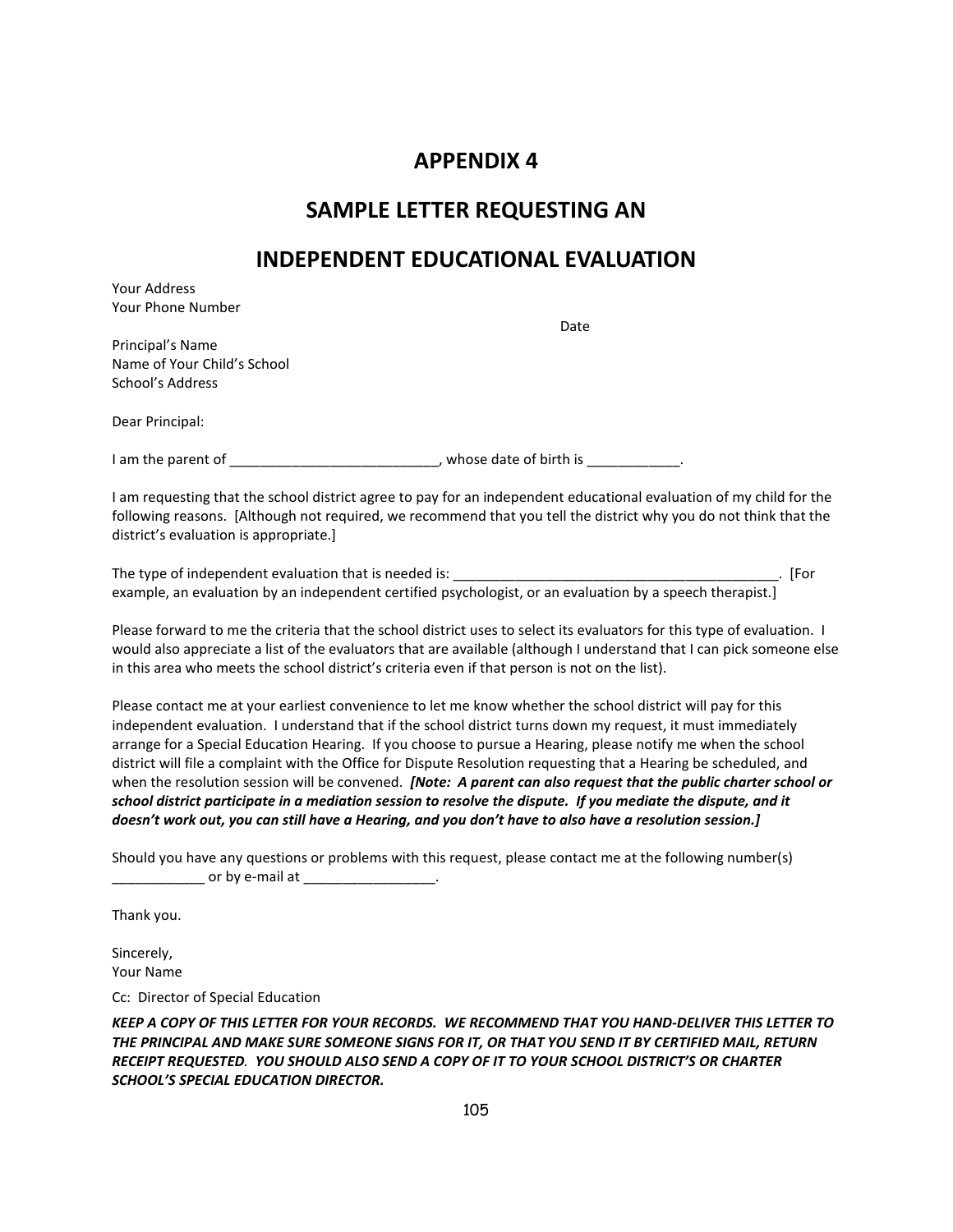## **SAMPLE LETTER REQUESTING AN IEP TEAM MEETING**

| Your Address<br>Your Phone Number<br>Date                                                                                                                                                                                                                                                                                                                                                       |
|-------------------------------------------------------------------------------------------------------------------------------------------------------------------------------------------------------------------------------------------------------------------------------------------------------------------------------------------------------------------------------------------------|
|                                                                                                                                                                                                                                                                                                                                                                                                 |
| Principal's Name<br>Name of Your Child's School<br>School's Address                                                                                                                                                                                                                                                                                                                             |
| Dear Principal:                                                                                                                                                                                                                                                                                                                                                                                 |
| I am the parent of ______________________, whose date of birth is _________.                                                                                                                                                                                                                                                                                                                    |
| Please schedule an IEP Team meeting as soon as possible to discuss my child's IEP. I am asking for an IEP<br>want the meeting.]                                                                                                                                                                                                                                                                 |
| In addition to the people who are required under law to attend the IEP Team meeting, I would like the<br>following people to be present at the IEP Team meeting:<br>[While the law requires certain people to participate in an IEP Team meeting, if there are specific teachers,<br>therapists, or other school personnel you think are crucial to the meeting, you should list those people.] |
|                                                                                                                                                                                                                                                                                                                                                                                                 |
| [It is good practice to let the school know if you will be bringing an advocate or someone else with you.]                                                                                                                                                                                                                                                                                      |
| I am available on the following dates for a meeting: ___________________________                                                                                                                                                                                                                                                                                                                |
| Should you have any questions or problems with this request, please contact me at the following number(s)                                                                                                                                                                                                                                                                                       |
| Thank you.                                                                                                                                                                                                                                                                                                                                                                                      |
| Sincerely,<br>Your Name                                                                                                                                                                                                                                                                                                                                                                         |
| Cc: Director of Special Education                                                                                                                                                                                                                                                                                                                                                               |

KEEP A COPY OF THIS LETTER FOR YOUR RECORDS. WE RECOMMEND THAT YOU HAND- DELIVER THIS LETTER TO THE PRINCIPAL AND MAKE SURE SOMEONE SIGNS FOR IT, OR THAT YOU SEND IT BY CERTIFIED MAIL, RETURN RECEIPT REQUESTED. YOU SHOULD ALSO SEND A COPY OF IT TO YOUR SCHOOL DISTRICT'S OR CHARTER SCHOOL'S SPECIAL EDUCATION DIRECTOR.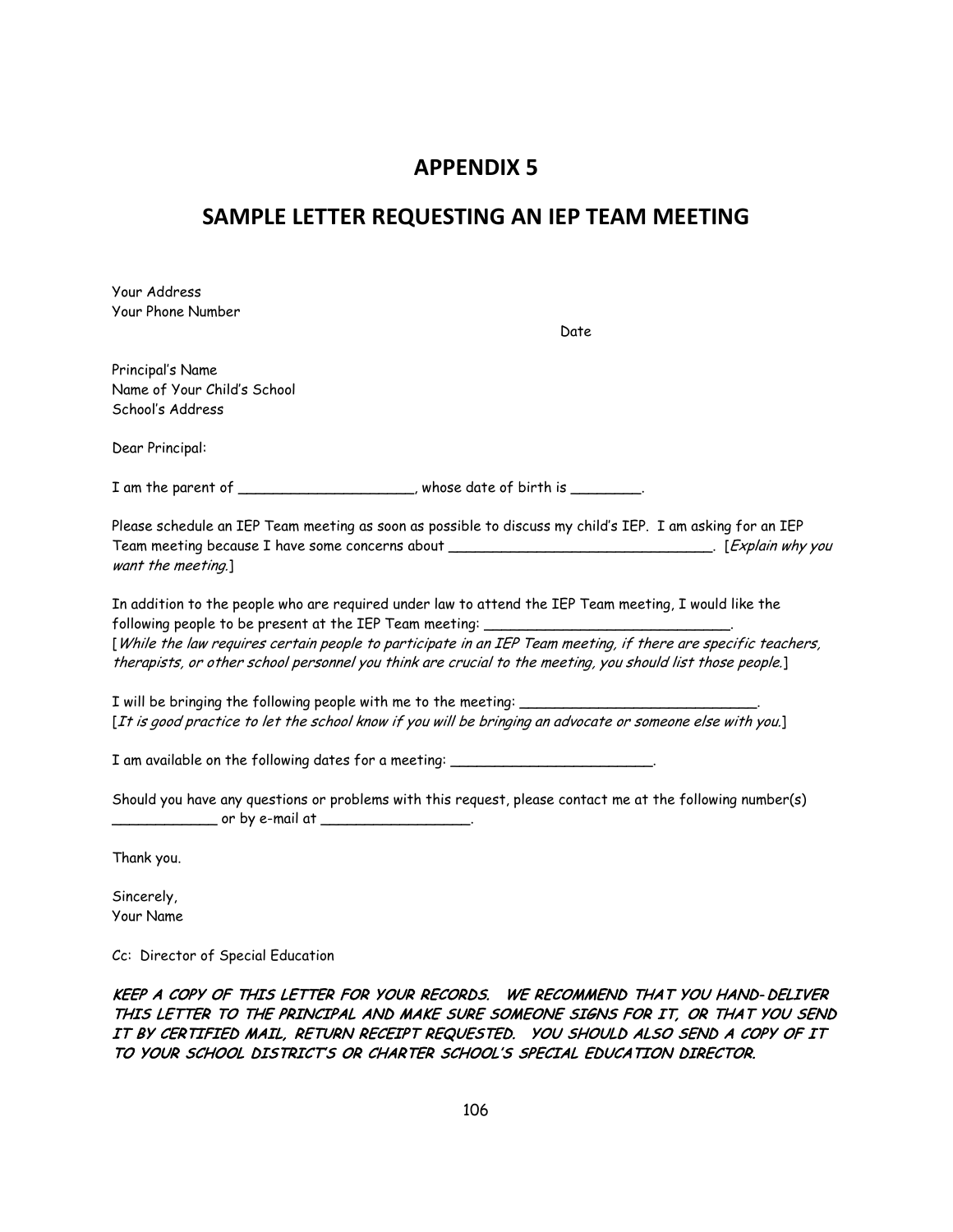## **SAMPLE LETTER REQUESTING**

## **A SPECIAL EDUCATION DUE PROCESS HEARING**

Your Address Your Phone Number

Date

Director of Special Education Director of Special Education's Mailing Address

\_\_\_\_\_\_\_\_\_\_\_\_\_\_\_\_\_\_\_\_\_\_\_\_\_\_.

Dear Director of Special Education:

I am the parent of \_\_\_\_\_\_\_\_\_\_\_\_\_\_\_\_\_\_\_\_\_\_\_\_\_\_\_\_, whose date of birth is \_\_\_\_\_\_\_\_\_\_\_. My child is a student in the \_\_\_\_\_\_\_\_\_\_ grade and attends [include name of school].

I hereby request a Special Education Due Process Hearing because of my concerns about my child's Individualized Education Program (or evaluation, placement, or other issue). In order to complete my request, I am providing the following information:

1. **My child and I live at** [if your child lives at a different address, include the child's address also; if you are homeless, provide any contact information that is available]:

\_\_\_\_\_\_\_\_\_\_\_\_\_\_\_\_\_\_\_\_\_\_\_\_\_\_\_\_\_\_\_\_\_\_\_\_\_\_\_\_\_\_\_\_\_\_\_\_\_\_\_\_ \_\_\_\_\_\_\_\_\_\_\_\_\_\_\_\_\_\_\_\_\_\_\_\_\_\_\_\_\_\_\_\_\_\_\_\_\_\_\_\_\_\_\_\_\_\_\_\_\_\_\_\_.

2. **My reasons for disapproving the school district's recommendation [or for requesting something that the school district rejected] are** [list all of the problems that you would like the Hearing Officer to resolve. Remember, it is hard to add problems later, so make sure you include all of your concerns. Be sure to include all facts that explain the problems – see example below.]: \_\_\_\_\_\_\_\_\_\_\_\_\_\_\_\_\_\_\_\_\_\_\_\_\_\_\_\_\_\_\_\_\_\_\_\_\_\_\_\_\_\_\_\_\_\_\_\_\_\_\_\_\_\_\_\_\_\_\_\_\_\_\_\_\_\_\_\_\_\_\_\_\_\_\_\_\_\_\_

\_\_\_\_\_\_\_\_\_\_\_\_\_\_\_\_\_\_\_\_\_\_\_\_\_\_\_\_\_\_\_\_\_\_\_\_\_\_\_\_\_\_\_\_\_\_\_\_\_\_\_\_\_\_\_\_\_\_\_\_\_\_\_\_\_\_\_\_\_\_\_\_\_\_\_\_\_\_\_ \_\_\_\_\_\_\_\_\_\_\_\_\_\_\_\_\_\_\_\_\_\_\_\_\_\_\_\_\_\_\_\_\_\_\_\_\_\_\_\_\_\_\_\_\_\_\_\_\_\_\_\_\_\_\_\_\_\_\_\_\_\_\_\_\_\_\_\_\_\_\_\_\_\_\_\_\_\_\_

*(For example: I am rejecting the offered IEP for my daughter because it proposes a separate special education classroom. I believe that my daughter can succeed educationally if she is placed in a regular classroom with supports. My daughter had a successful experience in a regular preschool. She needs to learn to speak and behave like other children of her age, and attending class with children who do not have disabilities will help. My daughter also needs speech therapy, and the school district won't agree to provide it, etc.)*

3. **My proposed solution(s) to the problem(s) are** [If you have a proposed solution list it here, or say that you don't know how to fix the current problem. Make sure that you state if you are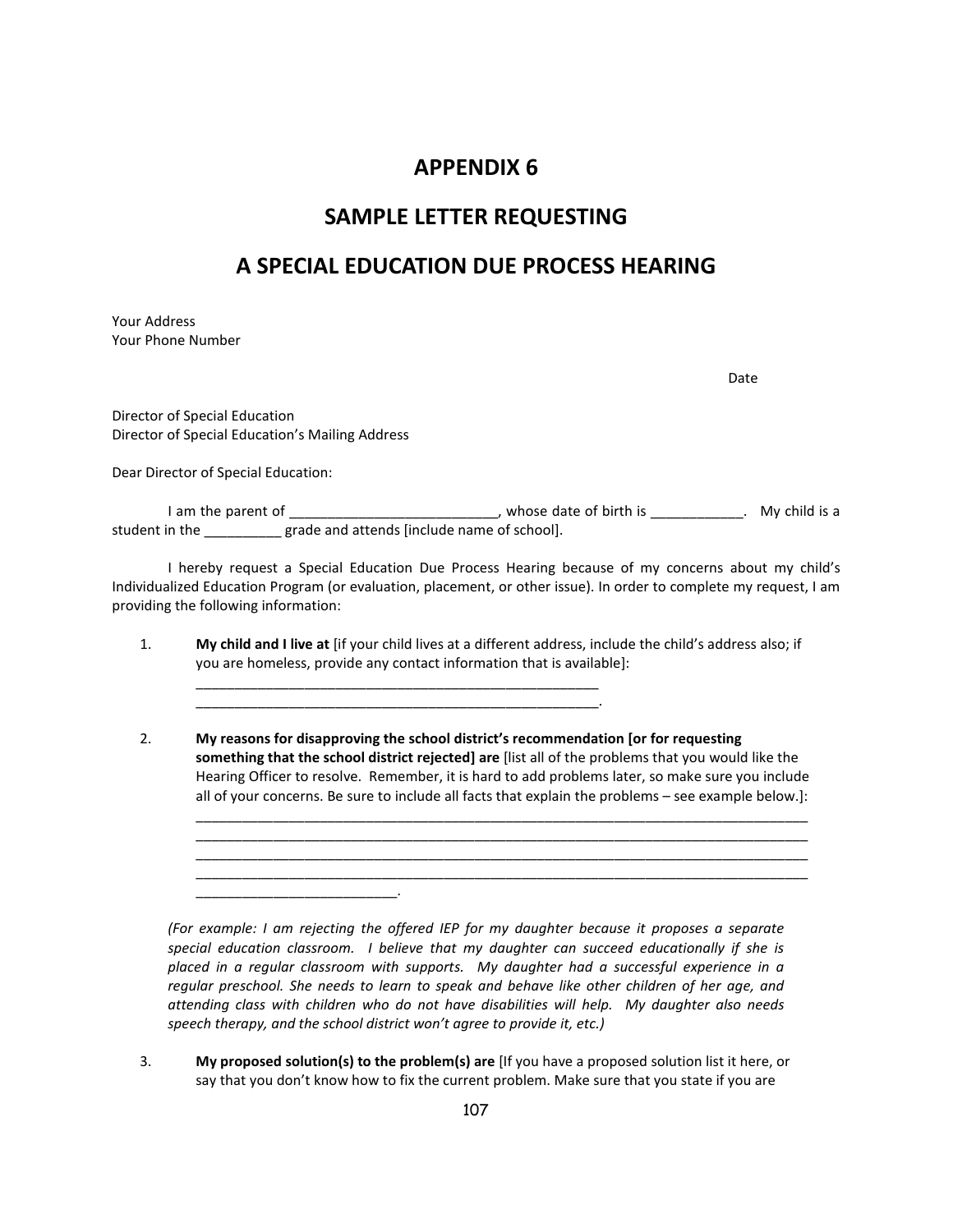asking for reimbursement or compensatory education to make up for past problems. In general, you can go back two (2) years from your Hearing request.]: \_\_\_\_\_\_\_\_\_\_\_\_\_\_\_\_\_\_\_\_\_\_\_\_\_\_\_\_\_\_\_\_\_\_\_\_\_\_\_\_\_\_\_\_\_\_\_\_\_\_\_\_\_\_\_\_\_\_\_\_\_\_\_\_\_\_\_\_\_\_\_\_\_\_\_\_\_\_\_

*(For example: I think my daughter would do well in a regular first grade class if she had an aide to help with recess, and a special education teacher to help her with math and to help her teacher change the curriculum to take account of her learning needs and levels. My daughter also needs two hours per week of speech therapy. I am also asking for extra speech therapy to make up for what my daughter has already missed for the entire school year so far.*]

I am requesting that the Hearing be Open/Closed and held during the Day/Evening.

I would appreciate receiving copies of all my child's records as soon as possible, but in any case prior to the Hearing.

Thank you.

Sincerely

Your Name

cc: Office for Dispute Resolution, 6340 Flank Drive, Suite 600 Harrisburg, PA 17112-2764

\_\_\_\_\_\_\_\_\_\_\_\_\_\_\_\_\_\_\_\_\_\_\_\_\_.

#### **IMPORTANT NOTE:**

**BEFORE MAKING A REQUEST FOR A SPECIAL EDUCATION HEARING, PLEASE REVIEW THE SECTION OF THIS GUIDE CALLED** *RESOLVING SPECIAL EDUCATION DISPUTES***. THAT SECTION EXPLAINS YOUR OPTIONS WHEN YOU DISAGREE WITH THE DECISION OF A SCHOOL DISTRICT OR A PUBLIC CHARTER SCHOOL. YOU CAN USE THIS LETTER TO ASK FOR A SPECIAL EDUCATION HEARING AT ANY TIME. OFTEN A FAMILY MAKES A REQUEST FOR A HEARING BY DISAPPROVING A SCHOOL PROPOSAL ON A NOTICE OF RECOMMENDED EDUCTIONAL PLACEMENT/PRIOR WRITTEN NOTICE (NOREP/PWN) AND CHECKING THE BOX FOR A DUE PROCESS HEARING. IF YOU REQUEST A HEARING ON THE NOREP/PWN, YOU MAY NOT HAVE PROVIDED ALL OF THE INFORMATION REQUIRED FOR A HEARING REQUEST. THEREFORE, YOU MUST ALSO SEND THE SCHOOL DISTRICT THIS LETTER OR YOU MUST COMPLETE THE DUE PROCESS COMPLAINT NOTICE MADE AVAILABLE BY THE OFFICE FOR DISPUTE RESOLUTION (ODR). FOR A COPY OF ODR'S DUE PROCESS COMPLAINT NOTICE, GO TO [http://drnpa.org/wp](http://drnpa.org/wp-content/uploads/2012/10/how-to-resolve-special-education-disputes-attachment-c-special-education-due-process-complaint-notice.pdf)[content/uploads/2012/10/how-to-resolve-special-education-disputes-attachment-c-special-education-due](http://drnpa.org/wp-content/uploads/2012/10/how-to-resolve-special-education-disputes-attachment-c-special-education-due-process-complaint-notice.pdf)[process-complaint-notice.pdf.](http://drnpa.org/wp-content/uploads/2012/10/how-to-resolve-special-education-disputes-attachment-c-special-education-due-process-complaint-notice.pdf)** 

*PLEASE NOTE THAT ODR'S COMPLAINT NOTICE ASKS FOR MORE INFORMATION THAN IS REQUIRED BY LAW TO BE INCLUDED IN A DUE PROCESS COMPLAINT NOTICE.* **THIS SAMPLE LETTER PROVIDES JUST THE INFORMATION THAT IS LEGALLY REQUIRED TO BE IN A NOTICE.** 

**MAKE SURE THAT YOU SEND A COPY OF THE COMPLETED LETTER OR COMPLAINT NOTICE TO THE OFFICE FOR DISPUTE RESOLUTION. KEEP A COPY FOR YOUR RECORDS.**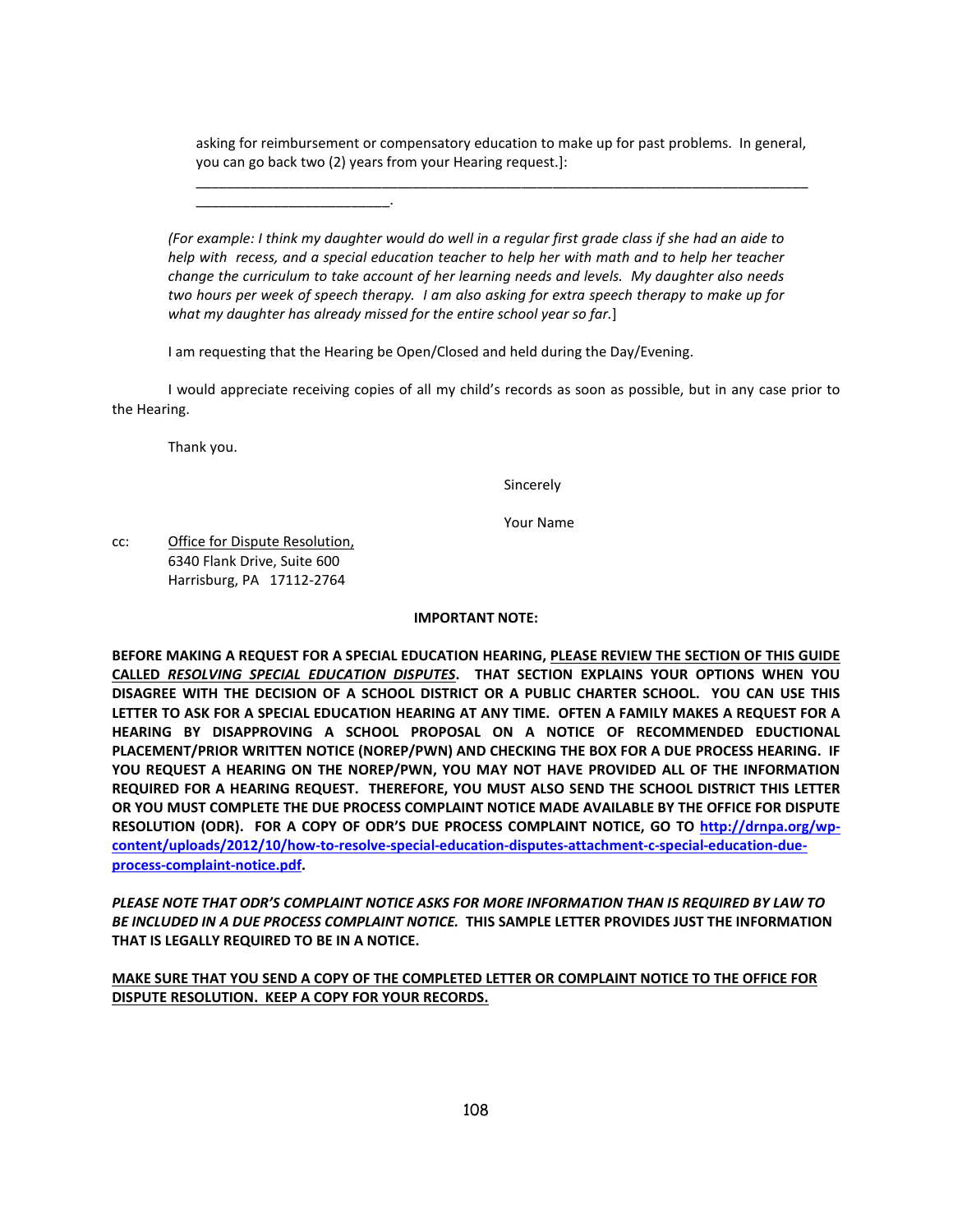## **LEGAL REFERENCES**

There are federal, state, and local laws and policies that regulate the provision of special education to children with disabilities. Federal law is passed by the United States Congress. Federal law sets a "floor," or baseline, of protections for children with disabilities, and state law may expand on those rights (and in fact the rules in Pennsylvania are more expansive than federal law in a number of important areas).

### **FEDERAL LAWS AND REGULATIONS**

The **Individuals with Disabilities Education Ac**t (**IDEA**) (also known as the Individuals with Disabilities Education Improvement Act or IDEIA 2004) is the main federal law that requires states and public schools to provide a free appropriate public education for children with disabilities, establishes important procedural protections, and more.

The law is published at 20 United States Code (U.S.C.) Sections 1400 through 1482. The regulations covering school-aged children that implement the IDEA are published at 34 Code of Federal Regulations (C.F.R.) Part 300. Both the law (called a statute) and the regulations can be found at:<http://idea.ed.gov/> (Click on "Part B" – that is the part of the law that covers children ages 3-21.)

**Section 504 of the Rehabilitation Act of 1973** (Section 504) is a "civil rights" law that prohibits discrimination against otherwise qualified people on the basis of disability. Section 504 also requires public schools to provide children with disabilities a free appropriate public education. The law applies to all recipients of federal funding.

Section 504 is published at 29 U.S.C. Section 794, and its implementing regulations that apply to public schools are published at 34 C.F.R. Part 104. More information about Section 504 can be found at:

[http://www.ed.gov/about/offices/list/ocr/504faq.html.](http://www.ed.gov/about/offices/list/ocr/504faq.html) The regulations can be found at: [http://www.ed.gov/policy/rights/reg/ocr/edlite-34cfr104.html.](http://www.ed.gov/policy/rights/reg/ocr/edlite-34cfr104.html)

The **Americans with Disabilities Act** (ADA) is also a "civil rights" law and it was modeled on Section 504. The ADA prohibits discrimination on the basis of disability in employment, state and local government (including school districts and public preschool programs), public accommodations (like daycare centers), commercial facilities, transportation, and telecommunications. It also applies to the United States Congress. It requires public schools, nonreligious private schools, and other entities to make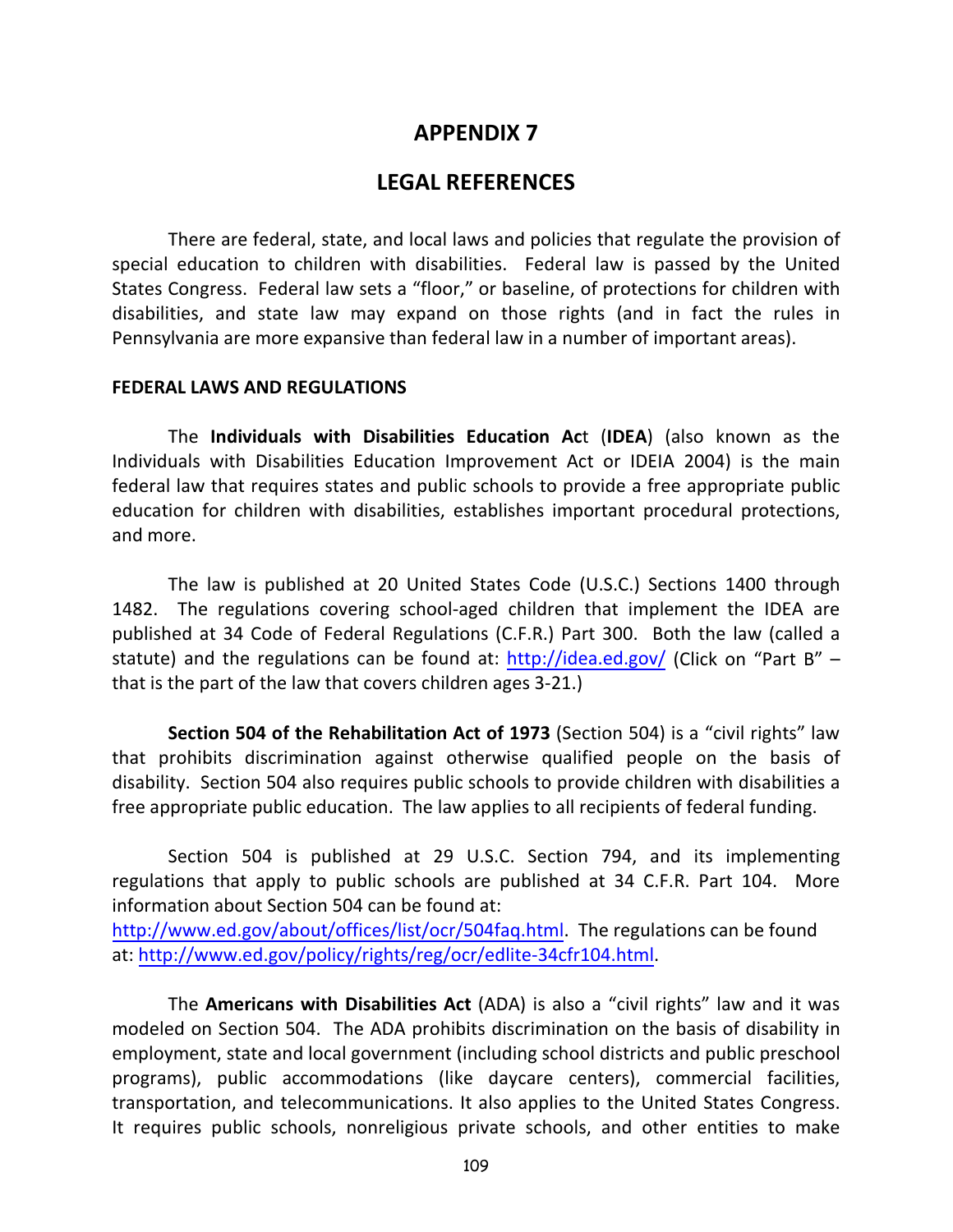"reasonable accommodations" for children with disabilities.

Information about the ADA and its implementing regulations can be found at: [http://www.ada.gov/.](http://www.ada.gov/)

### **STATE LAW AND REGULATIONS**

The **Pennsylvania School Code** (state law) requires that school districts identify and appropriately educate all exceptional children, including children with disabilities and children who are mentally gifted.

Relevant sections of the School Code are found at 24 Purdon's Statutes (P.S.) Sections 13-1371 through 13-1377.

Several chapters of the s**tate education regulations** apply to special education programs and services:

**22 Pa. Code Chapter 4**: Chapter 4 sets out the state's academic standards and testing requirements. While Chapter 4 applies to all public school children, parts of Chapter 4 refer specifically to children who receive special education (such as the high school graduation requirements).

**22 Pa. Code Chapter 14**: Chapter 14 is the main chapter of state regulations on special education, including evaluations, IEPs, placement options, early intervention for children ages three (3) to school-age, and due process procedures.

**22 Pa. Code Chapter 15**: Chapter 15 addresses a school district's responsibility to comply with Section 504 and provide aids, services, and accommodations to meet the needs of children with disabilities as adequately as the needs of nondisabled children are met.

**22 Pa. Code Chapter 16**: This chapter governs the provision of special education services to children who are mentally gifted, including children who are both gifted and have disabilities.

**22 Pa. Code Chapter 171**: This chapter applies to the operation of, and placement of children at, approved private schools for children with disabilities.

**22 Pa. Code Chapter 711**: Chapter 711 contains the state regulations governing special education services to children in charter schools and cyber charter schools.

These regulations can be found at [www.pacode.com](http://www.pacode.com/) (click on "Browse" and then click on "22 Education"). A side-by-side version of the Chapter 14 regulations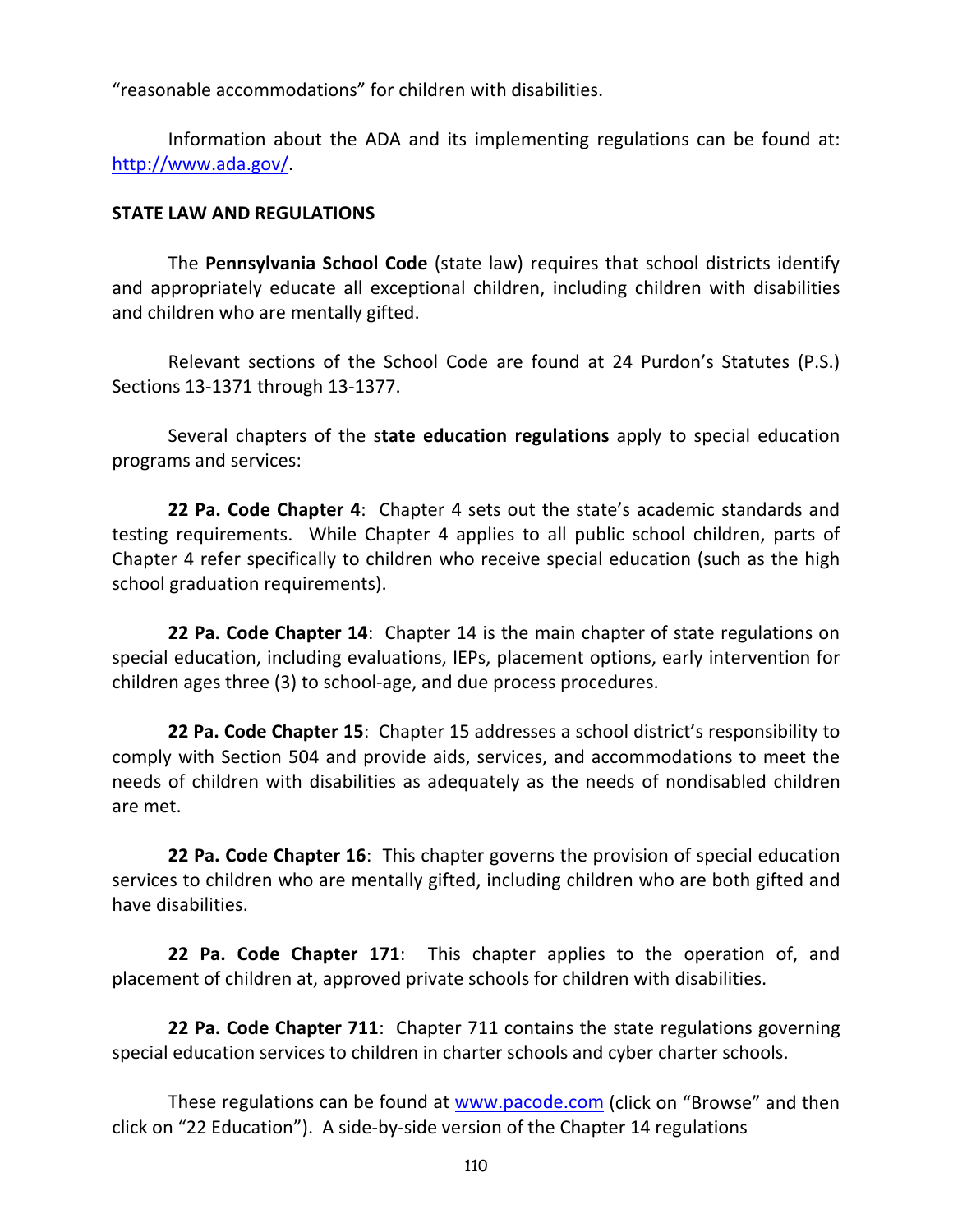and the federal IDEA regulations can be found *here.<sup>25</sup>* Copies of these regulations can also be obtained from the Special Education ConsultLine at 1-800-879-2301.

**State Policy Guidance:** The Pennsylvania Department of Education also issues Basic Education Circulars (BECs) on a variety of topics related to special education and other school issues. The BECs can be found at:

[http://www.education.state.pa.us/portal/server.pt/community/basic\\_education\\_circula](http://www.education.state.pa.us/portal/server.pt/community/basic_education_circulars/7497) [rs/7497.](http://www.education.state.pa.us/portal/server.pt/community/basic_education_circulars/7497)

## **LOCAL POLICIES**

Each school district and intermediate unit must prepare a "**special education plan**" that describes what services will be provided and other aspects of its special education program (such as its placement options). These plans must be approved by the local school or IU board and by the Pennsylvania Department of Education. School districts must revise their plan every three years; IUs must do a plan every year. You can usually get a copy of your district's plan through the Superintendent's office or on your school district's website.

Charter schools and cyber charter schools are not required to prepare a special education plan, but they must submit a yearly report to PDE that describes, among other things, the services and programs available to children with disabilities.

<span id="page-118-0"></span><sup>&</sup>lt;sup>25</sup> <http://pattan.net-website.s3.amazonaws.com/images/file/2011/08/15/sidebyside021209.pdf>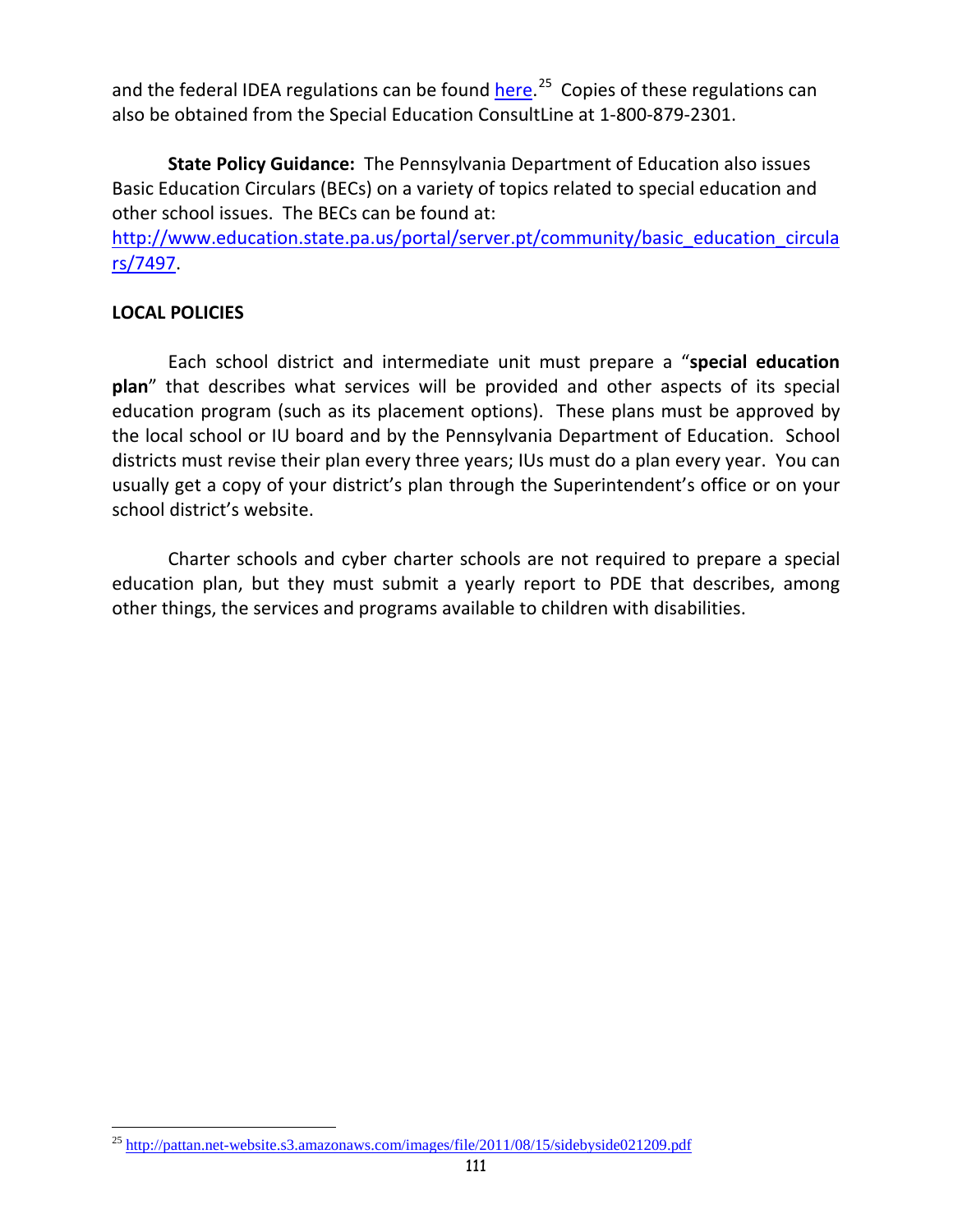# **ADVOCACY AND SUPPORT GROUPS**

**(This is not an exhaustive list)**

## **ABOARD (Advisory Board on Autism & Related Disorders)**

800-827-9385 412-781-4116 [www.aboard.org](http://www.aboard.org/)

## **THE ARC OF PA**

800-692-7258 (Statewide number – can provide local chapter information) 717-234-2621 [www.thearcpa.org](http://www.thearcpa.org/) (includes complete list of contact information for all local chapters – listed below is contact information for a few of the larger chapters)

## **THE ARC OF CHESTER COUNTY**

610-696-8090 [www.arcofchestercounty.org](http://www.arcofchestercounty.org/)

## **THE ARC OF DAUPHIN & LEBANON COUNTIES**

717-920-2727 (Dauphin County Office) 717-270-5307 (Lebanon County Office) [www.arcofdc.org](http://www.arcofdc.org/)

## **THE ARC OF MONTGOMERY, BERKS AND BUCKS COUNTIES**

610-603-0227 (Berks County Office) 610-265-4700 (Montgomery County Office) [www.marcpa.org](http://www.marcpa.org/)

# **THE ARC OF PHILADELPHIA/PDDC**

215-229-4550 [www.arcpddc.org](http://www.arcpddc.org/)

#### **THE ARC OF GREATER PITTSBURGH/ACHIEVA** 412-995-5000

[www.achieva.info](http://www.achieva.info/)

## **AUTISM SOCIETY OF AMERICA-GREATER PHILADELPHIA CHAPTER**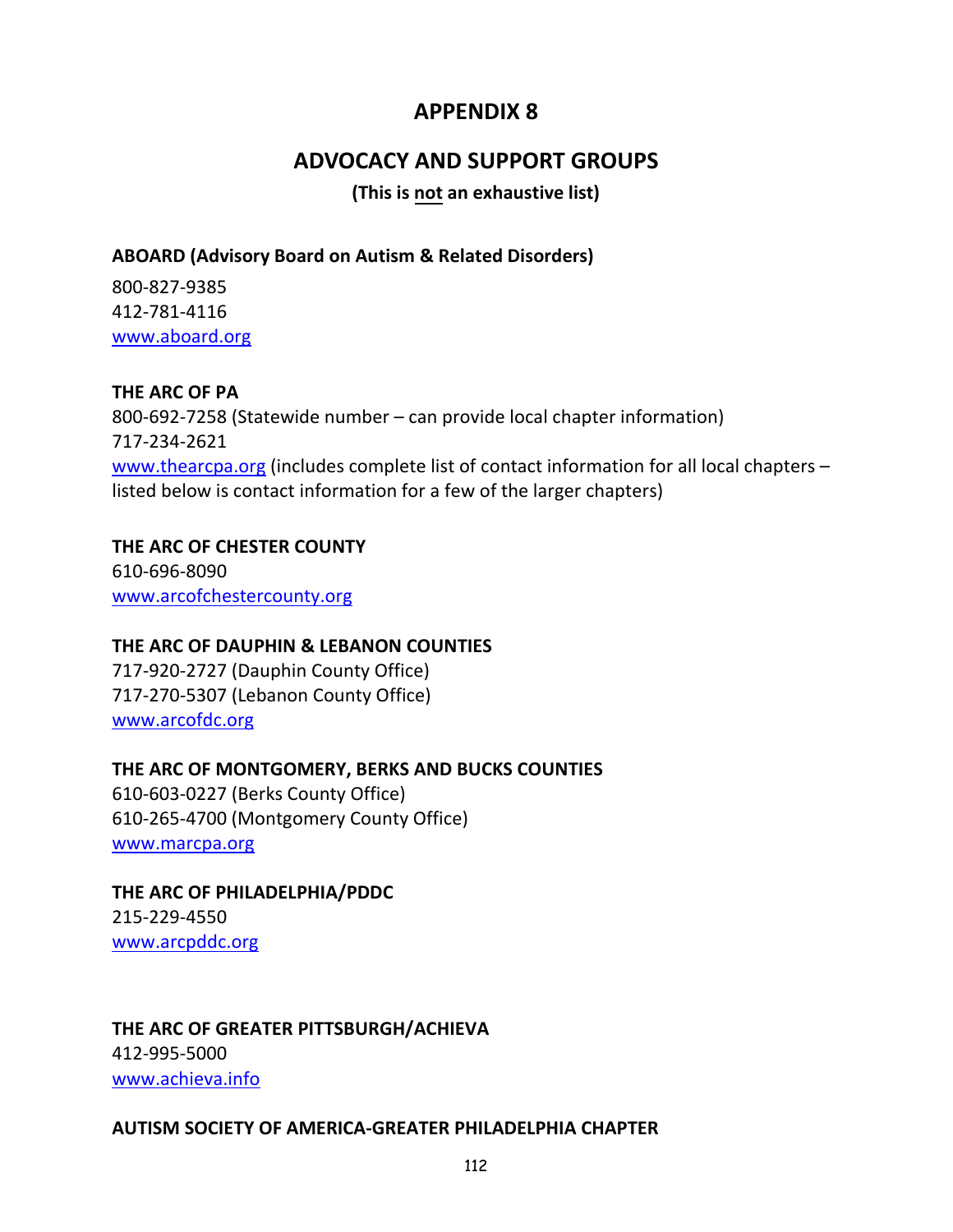610-358-5256 (Phila. and Suburbs) [www.asaphilly.org](http://www.asaphilly.org/)

### **BUREAU OF SPECIAL EDUCATION'S CONSULTLINE**

800-879-2301 (Statewide Parent Helpline operated by the Pennsylvania Department of Education's Bureau of Special Education)

## **CHILDREN WITH ATTENTION DEFICIT DISORDERS (CHADD)**

800-233-4050 (National Resource Center on AD/HD) 301-306-7070 (National Office) [www.chadd.org](http://www.chadd.org/)

### **DISABILITY RIGHTS NETWORK OF PENNSYLVANIA (DRN)**

800-692-7443 717-236-8110 [www.drnpa.org](http://www.drnpa.org/)

## **EPILEPSY FOUNDATION EASTERN PENNSYLVANIA**

800-887-7165 [www.efepa.org](http://www.efepa.org/)

### **HISPANICS UNITED FOR EXCEPTIONAL CHILDREN (HUNE, INC.)**

215-425-5112 (Special Education Helpline) 215-425-6203 (General Contact Number) [www.huneinc.org](http://www.huneinc.org/)

## **LEARNING DISABILITIES ASSOC. OF PENNSYLVANIA**

717-939-3731 888-775-3272 (Toll Free in PA) [www.ldapa.org](http://www.ldapa.org/)

### **YOUR LOCAL TASK FORCE**

There is a Task Force in each intermediate unit in the state. For information on the Task Force in your area, call the State Task Force Office at 800-360-7282/

### **MENTAL HEALTH ASSOCIATION IN PENNSYLVANIA (MHAPA)**

717-346-0549 [www.mhapa.org](http://www.mhapa.org/) (click on "**Affiliates**" for information about regional offices) MHAPA's Children's News Website: <http://www.mhapa.org/newsletter/0811/04.htm> Pennsylvania's Children's News Voicemail Box: 866-578-3659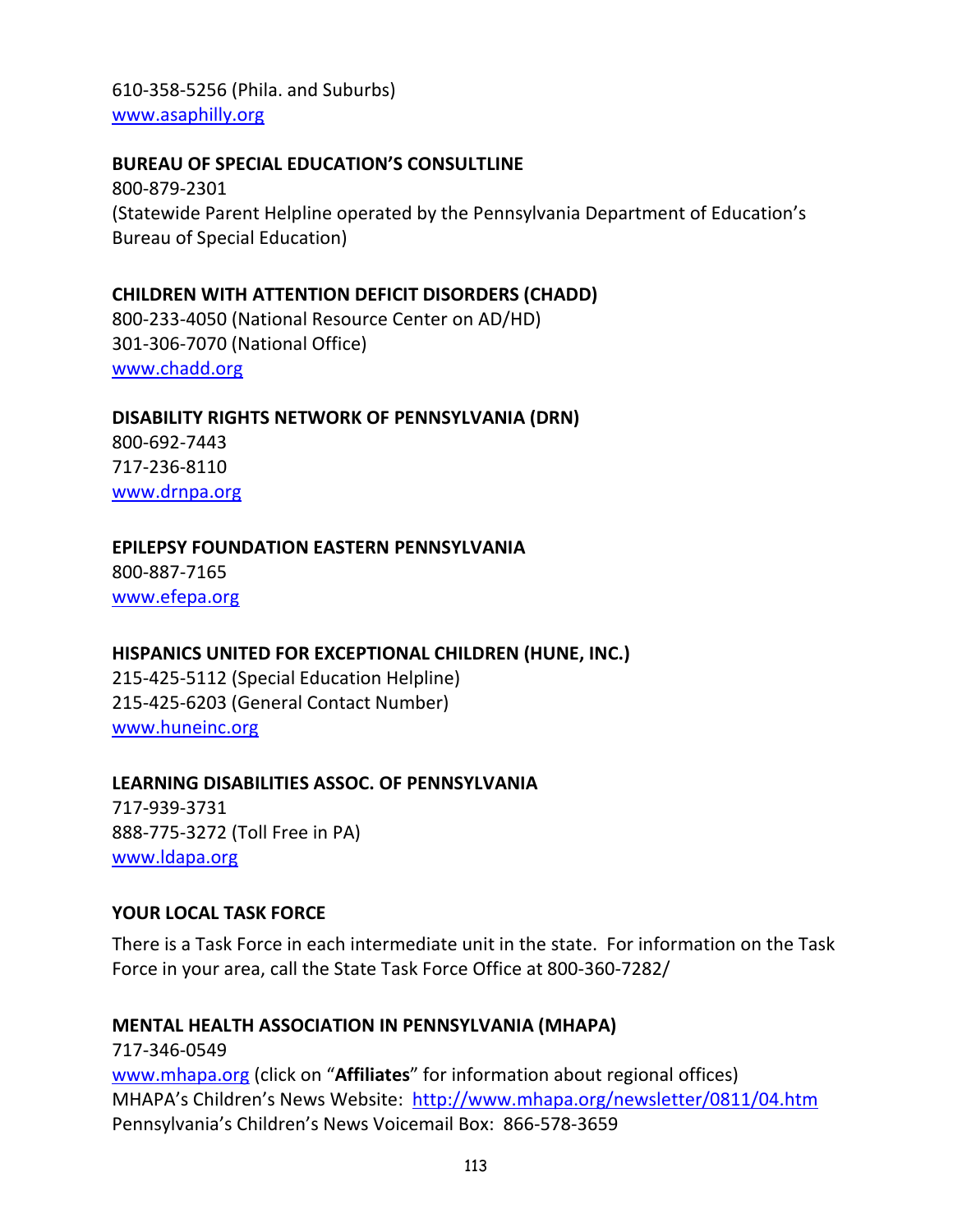**MENTAL HEALTH AMERICA - ALLEGHENY COUNTY** 412-391-3820 [www.mhaac.net](http://www.mhaac.net/)

**MENTOR PARENT PROGRAM, INC.** 888-447-1431 <http://www.php.com/mentor-parent-program-inc>

**MUSCULAR DYSTROPHY ASSOCIATION** 800-572-1717 [www.mdausa.org](http://www.mdausa.org/)

**PARENT EDUCATION AND ADVOCACY LEADERSHIP (PEAL) CENTER** 866-950-1040 412-281-4404 [www.pealcenter.org](http://www.pealcenter.org/)

**PARENT EDUCATION NETWORK (PEN)** 800-522-5827 717-600-0100 [www.parentednet.org](http://www.parentednet.org/)

[www.patsainc.org](http://www.patsainc.org/)

### **PARENTS INVOLVED NETWORK of PENNSYLVANIA (PIN)**

(A project of the Mental Health Association of Southeastern Pennsylvania) 800-688-4226 215-751-1800 ext. 513 <http://dbhids.org/parents-involved-network>

**PENNSYLVANIA'S EDUCATION FOR ALL COALITION (PEAC)** 267-232-0570 [www.paedforall.org/](http://www.paedforall.org/)

**PENNSYLVANIA TOURETTE SYNDROME ASSOCIATION (PA-TSA)** 800-990-3300 717-337-1134

114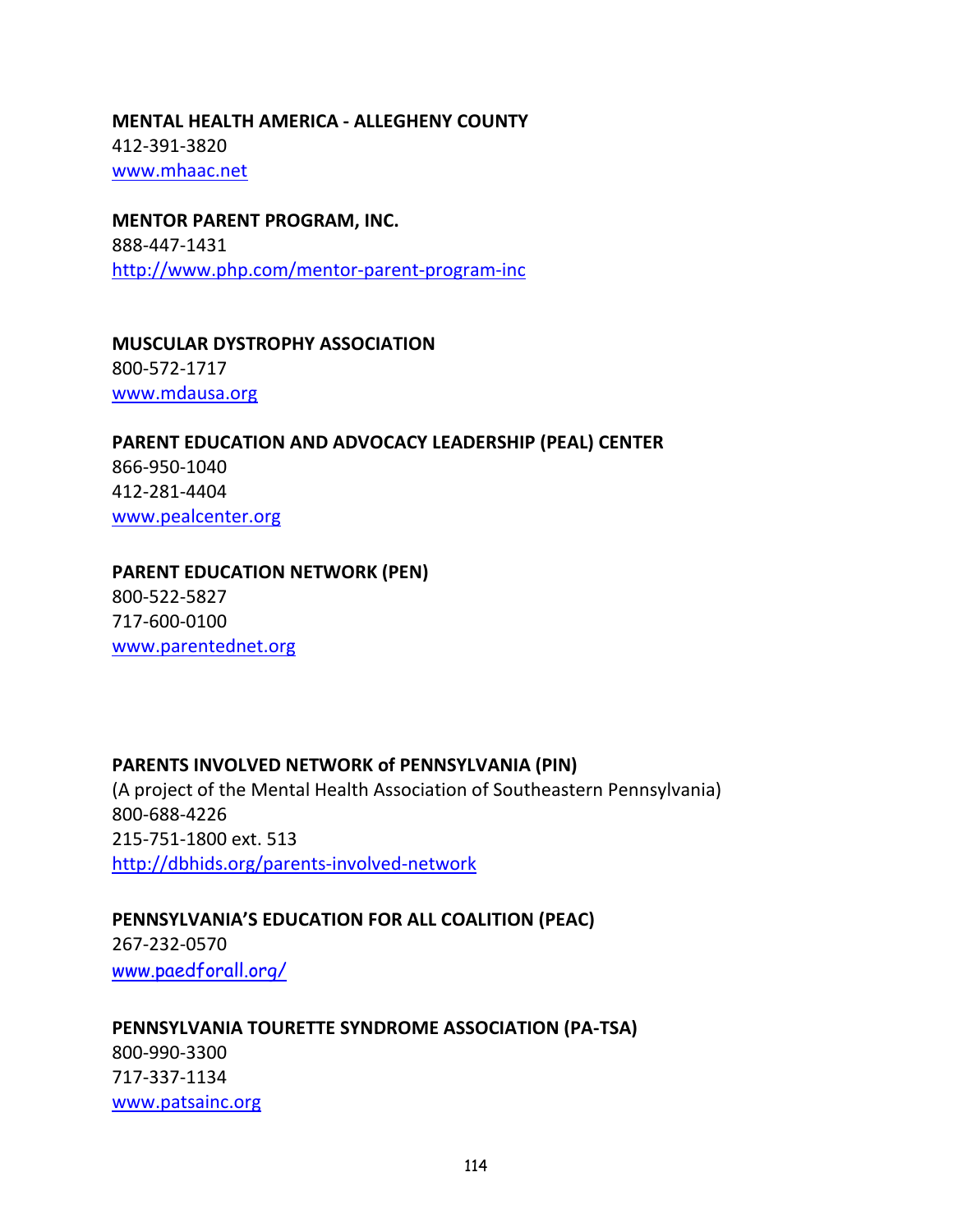**UNITED CEREBRAL PALSY of PHILADELPHIA (UCP)** 215-242-4200 [info@ucpphila.org](mailto:info@ucpphila.org) <http://www.ucpphila.org/>

#### **APPENDIX 9**

#### **USEFUL WEBSITES**

**ADHDNews:** <http://www.adhdnews.com/>

Excellent website for information and resources about ADHD. Site has ADHD blogs, message boards, and lists ADHD resources by state.

### **Council for Exceptional Children (CEC):** <http://www.cec.sped.org/>

The CEC is dedicated to improving educational outcomes for individuals with exceptionalities, children with disabilities, and/or the gifted. The website provides information about the educational rights of children with disabilities, and it offers an online discussion forum for CEC members.

### **The Council of Parent Attorneys and Advocates (COPAA):** <http://www.copaa.net/>

COPAA is a nonprofit organization of attorneys, advocates, and parents established to improve the quality and quantity of legal assistance for parents of children with disabilities. COPAA's site includes a database for finding attorneys and advocates who represent parents throughout the United States.

### **Building the Legacy: IDEA 2004:** <http://idea.ed.gov/>

Site maintained by the U.S. Department of Education's Office of Special Education Programs (OSEP) for resources related to the federal special education law – the Individuals with Disabilities Education Act (IDEA). Includes links to the IDEA and its regulations.

#### **LD OnLine: Learning Disabilities Information & Resources:** <http://www.ldonline.org/>

Excellent site for basic and in-depth information about a wide range of learning disabilities. Offers a free electronic newsletter to provide updates about issues involving children with learning disabilities.

### **Office for Dispute Resolution:** <http://odr-pa.org/>

The Office for Dispute Resolution administers the mediation and due process systems in Pennsylvania, and provides training and services regarding alternative dispute resolution methods.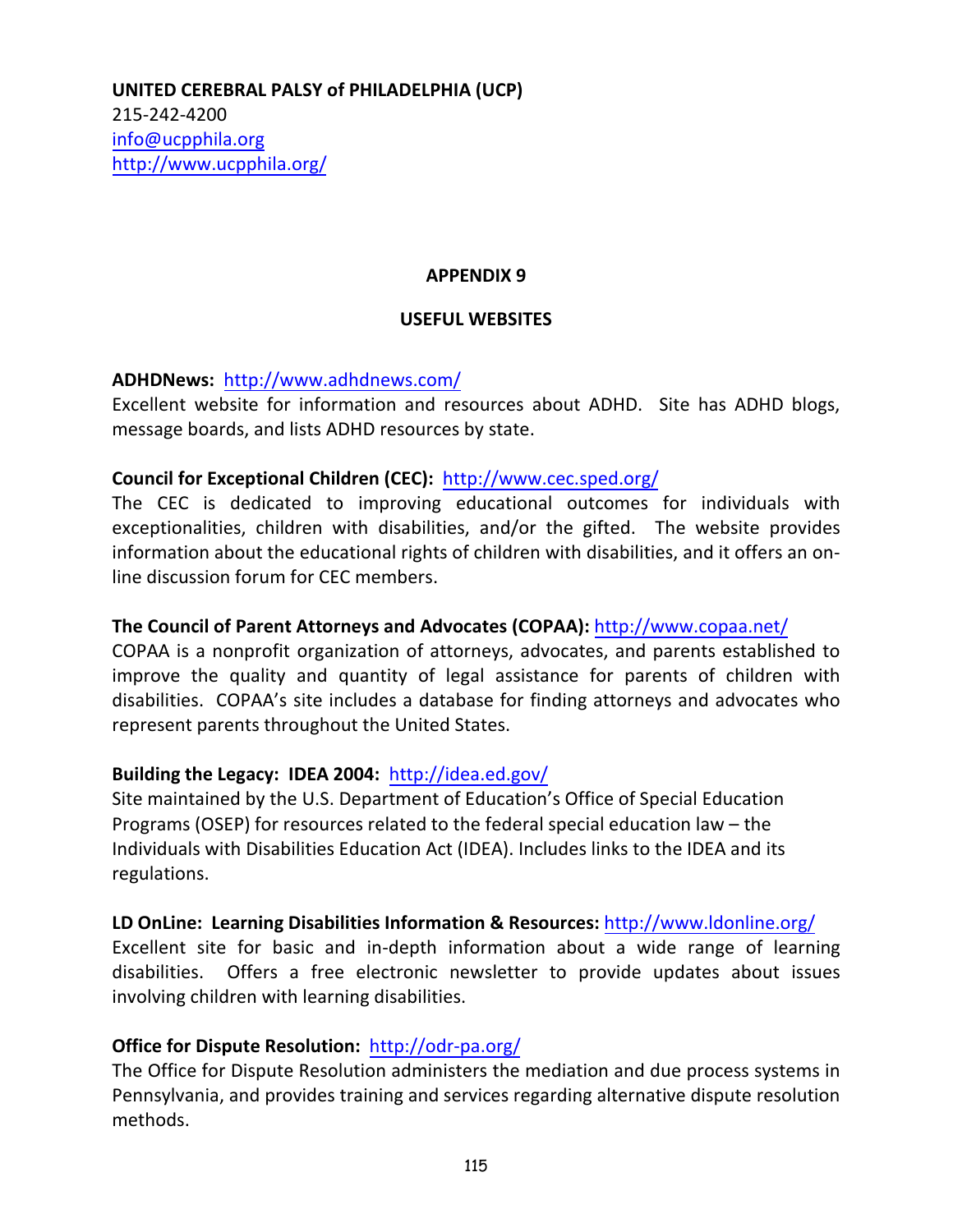## **Online Asperger Syndrome Information and Support (O.A.S.I.S.):**

## <http://www.udel.edu/bkirby/asperger/>

Provides information about Asperger Syndrome, links to other PDD/Autism websites, and information about support groups for parents of children with Asperger Syndrome.

## **Pennsylvania Department of Education (PDE):** [http://www.education.state.pa.us.](http://www.pde.state.pa.us/)

Contains information about public schools in Pennsylvania (including special education information) –

[http://www.education.state.pa.us/portal/server.pt/community/special\\_education/7465](http://www.education.state.pa.us/portal/server.pt/community/special_education/7465) ,

and provides links to all of PDE's Basic Education Circulars (policy statements) at [http://www.education.state.pa.us/portal/server.pt/community/basic\\_education\\_circula](http://www.education.state.pa.us/portal/server.pt/community/basic_education_circulars/7497) [rs/7497,](http://www.education.state.pa.us/portal/server.pt/community/basic_education_circulars/7497) intermediate unit web pages, and school district web pages.

## **Pennsylvania Training and Technical Assistance Network (PaTTAN):**

## [http://www.pattan.net](http://www.pattan.net/)

PaTTAN is an initiative of the Pennsylvania Department of Education that works in partnership with families and schools to support programs and services to improve the learning and achievement of children with special needs. PaTTAN's website contains *a lot* of useful information, including information on free trainings, research and resources on evidence-based practices (such as inclusive practices, progress monitoring, and positive behavior support), and links to many helpful publications.

From PaTTAN's site, you can access the Pennsyslvania annotated forms used by school districts and charter schools, such as the IEP, NOREP, and Procedural Safeguards Notice.

## **Positive Behavioral Interventions and Supports:** [http://www.pbis.org](http://www.pbis.org/)

Site maintained by the U.S. Department of Education's Office of Special Education Programs that provides information and technical assistance about behavioral systems to help states and school districts design effective schools.

## **University of Kentucky Behavior Home Page:**

<http://www.state.ky.us/agencies/behave/homepage.html> Provides useful information about working with children with mental health needs.

## **Wrightslaw:** <http://wrightslaw.com/>

Excellent site operated by an attorney who represents parents in special education matters. Provides updates of recent court decisions from around the country, along with basic information about special education law.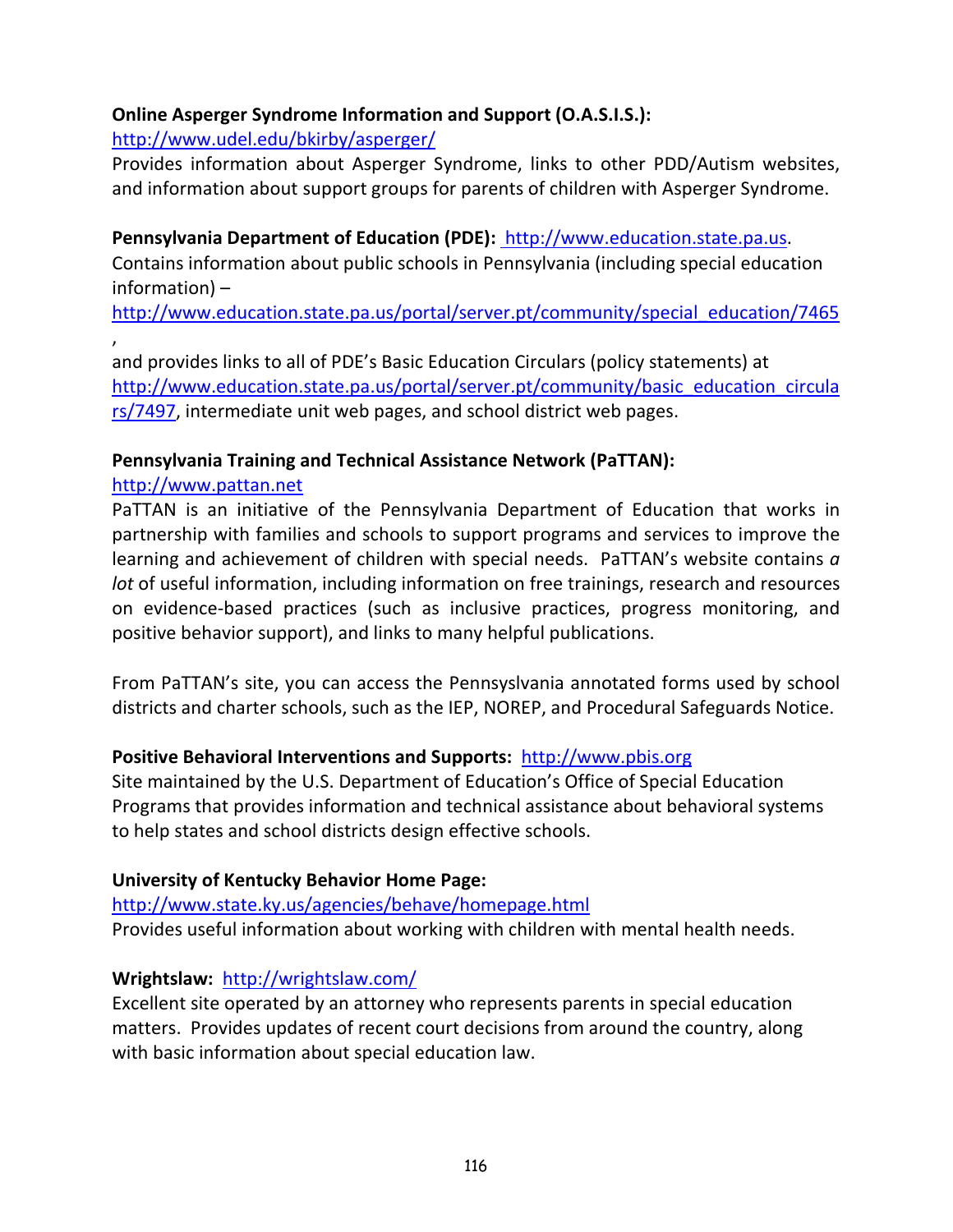# **Glossary of Frequently Used Special Education**

# **Acronyms & Abbreviations in Pennsylvania**

| AT                | Assistive technology                                                               |
|-------------------|------------------------------------------------------------------------------------|
| <b>BECs</b>       | Basic Education Circulars. Policy guidance on education issues from the            |
|                   | Pennsylvania Department of Education.                                              |
| <b>BSE</b>        | Bureau of Special Education. Office in the Pennsylvania Department of Education    |
|                   | that administers and manages the state's special education resources and           |
|                   | oversees compliance with the IDEA.                                                 |
| Chapter 14        | The Chapter in Title 22 of the Pennsylvania Code which contains the Pennsylvania   |
|                   | State Board of Education's special education regulations that implement the        |
|                   | IDEA.                                                                              |
| Chapter 15        | The Chapter in Title 22 of the Pennsylvania Code which contains the Pennsylvania   |
|                   | State Board of Education's regulations that implement Section 504 of the federal   |
|                   | Rehabilitation Act of 1973.                                                        |
| Compensatory      | Make up services owed to a child with a disability who didn't receive the services |
| Education         | listed in her IEP or who didn't receive an appropriate program or whose legal      |
|                   | rights have been violated in a significant way. Also known as "comp. ed."          |
| <b>DPH</b>        | Due Process Hearing (special education hearing)                                    |
|                   |                                                                                    |
| ED                | Emotional Disability (or Emotional Disturbance)                                    |
| EI                | Early Intervention                                                                 |
| <b>EIS</b>        | <b>Early Intervening Services</b>                                                  |
| ER                | <b>Evaluation Report</b>                                                           |
| <b>ESY</b>        | <b>Extended School Year</b>                                                        |
| FAPE              | Free Appropriate Public Education                                                  |
| FBA               | <b>Functional Behavior Assessment</b>                                              |
| <b>IDEA</b>       | Individuals with Disabilities Education Act. Federal law that requires states to   |
|                   | provide children with disabilities a free appropriate public education (FAPE) in   |
|                   | the least restrictive environment (LRE).                                           |
| <b>IDEIA 2004</b> | Individuals with Disabilities Education Improvement Act of 2004. Name of the       |
|                   | law which reauthorized and amended the IDEA in 2004.                               |
| <b>IEE</b>        | <b>Independent Educational Evaluation</b>                                          |
| <b>IEP</b>        | Individualized Education Program (plan for eligible children from ages three       |
|                   | through 21)                                                                        |
| <b>IFSP</b>       | Individualized Family Service Plan (plan for eligible children from birth to age   |
|                   | three)                                                                             |
| IU                | Intermediate Unit. Pennsylvania's 29 Intermediate Units are regional education     |
|                   | service agencies charged with providing programs and services to public, private   |
|                   | and non-public (religious) schools.                                                |
| LEA               | Local Educational Agency. In Pennsylvania, usually a school district, a charter    |
|                   | school, or an IU.                                                                  |
| LRE               | Least Restrictive Environment                                                      |
| NOREP/PWN         | Notice of Recommended Educational Placement/Prior Written Notice                   |
| <b>ODR</b>        | Office for Dispute Resolution. Office funded by PDE to coordinate services for     |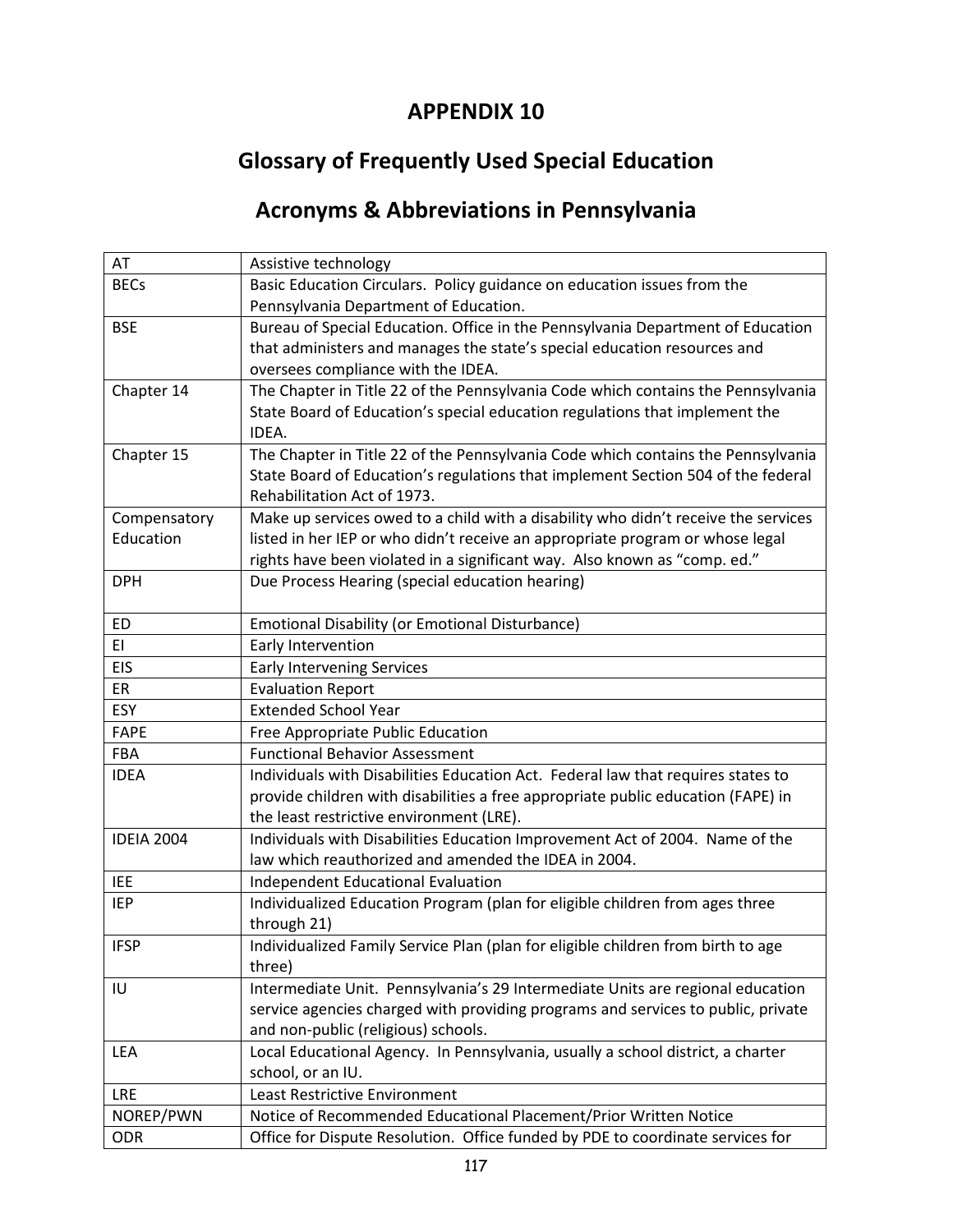|                  | Due Process Hearings and other dispute resolution options (such as mediation      |
|------------------|-----------------------------------------------------------------------------------|
|                  | and IEP facilitation) - ODR's website is: http://odr-pa.org/                      |
| <b>OT</b>        | <b>Occupational Therapy</b>                                                       |
| PaTTAN           | Pennsylvania Training and Technical Assistance Network. Provides educators,       |
|                  | parents, and agencies involved in special education with a statewide network of   |
|                  | technical assistance trainings, and publications. PaTTAN's website is:            |
|                  | http://www.pattan.net                                                             |
| <b>PDE</b>       | Pennsylvania Department of Education. State agency responsible for overseeing     |
|                  | the provision of education and educational services to all children within the    |
|                  | state. PDE's website is:                                                          |
|                  | http://www.education.state.pa.us                                                  |
| PASA             | Pennsylvania Alternate System of Assessment. Statewide test for children with     |
|                  | significant cognitive disabilities who cannot take the PSSA.                      |
| PBS              | <b>Positive Behavior Support</b>                                                  |
| PBSP             | Positive Behavior Support Plan                                                    |
| <b>PSSA</b>      | Pennsylvania System of School Assessment. Statewide test measuring student        |
|                  | proficiency on state academic standards.                                          |
| PT               | Physical therapy                                                                  |
| PTE              | Permission to Evaluate                                                            |
| Rtl              | Response to Intervention                                                          |
| SAS              | Supplementary aids and services                                                   |
| SDI              | Specially designed instruction (special education)                                |
| <b>SEA</b>       | State Educational Agency (in Pennsylvania, the Pennsylvania Department of         |
|                  | Education).                                                                       |
| Section 504 Plan | Also known as a Service Agreement, 504 Plan, or 504 Accommodations Plan.          |
|                  | Plan adopted for children who are eligible for accommodations or other services   |
|                  | due to disability under Chapter 15 and Section 504 of the federal Rehabilitation  |
|                  | Act of 1973.                                                                      |
| <b>SLD</b>       | Specific learning disability                                                      |
| U.S. DOE         | United States Department of Education. Federal agency responsible for             |
|                  | overseeing the provision of education and educational services to all children in |
|                  | the United States.                                                                |